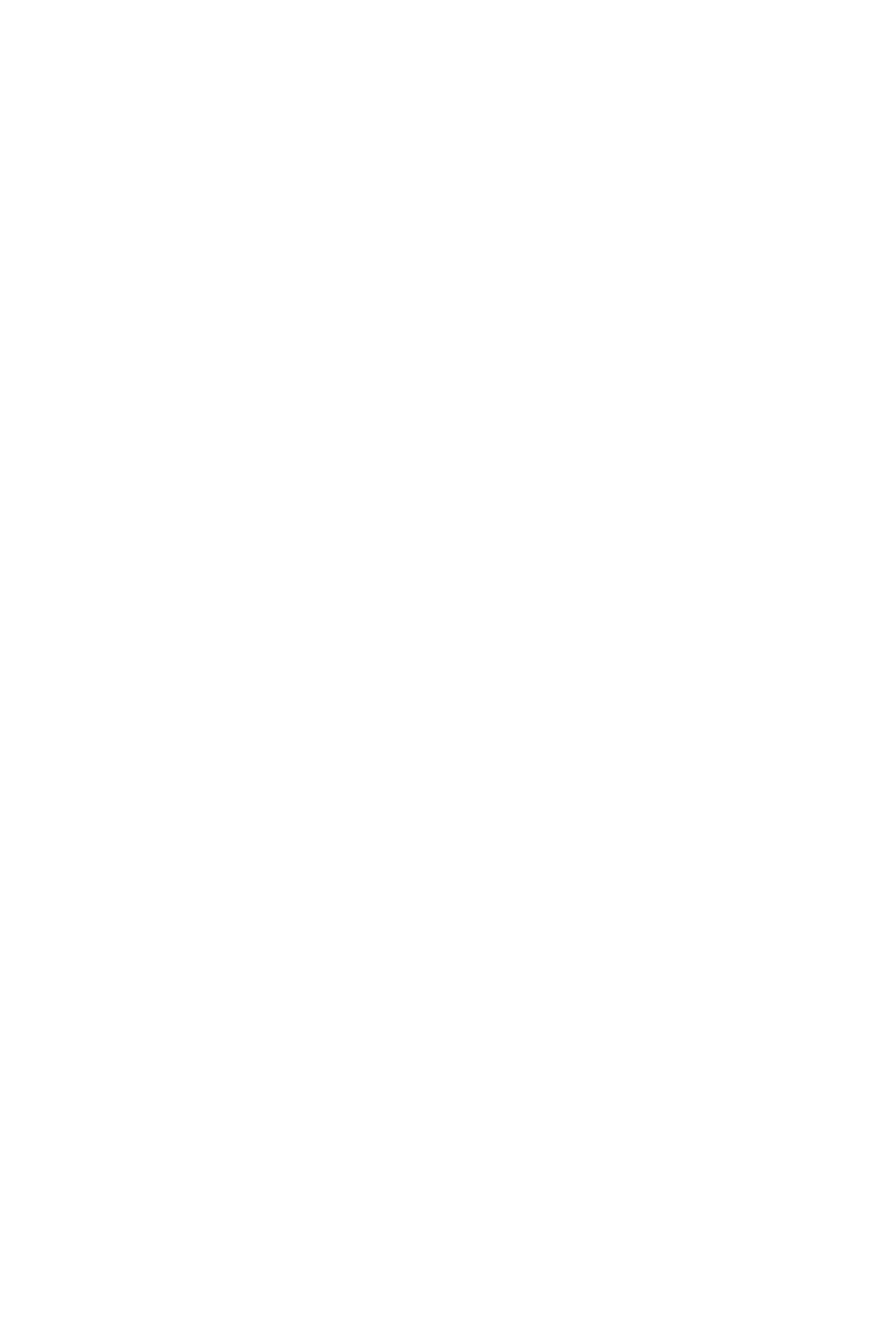## New Lines of Alliance, New Spaces of Liberty

Félix Guattari & Antonio Negri

Minor Compositions **Autonomedia**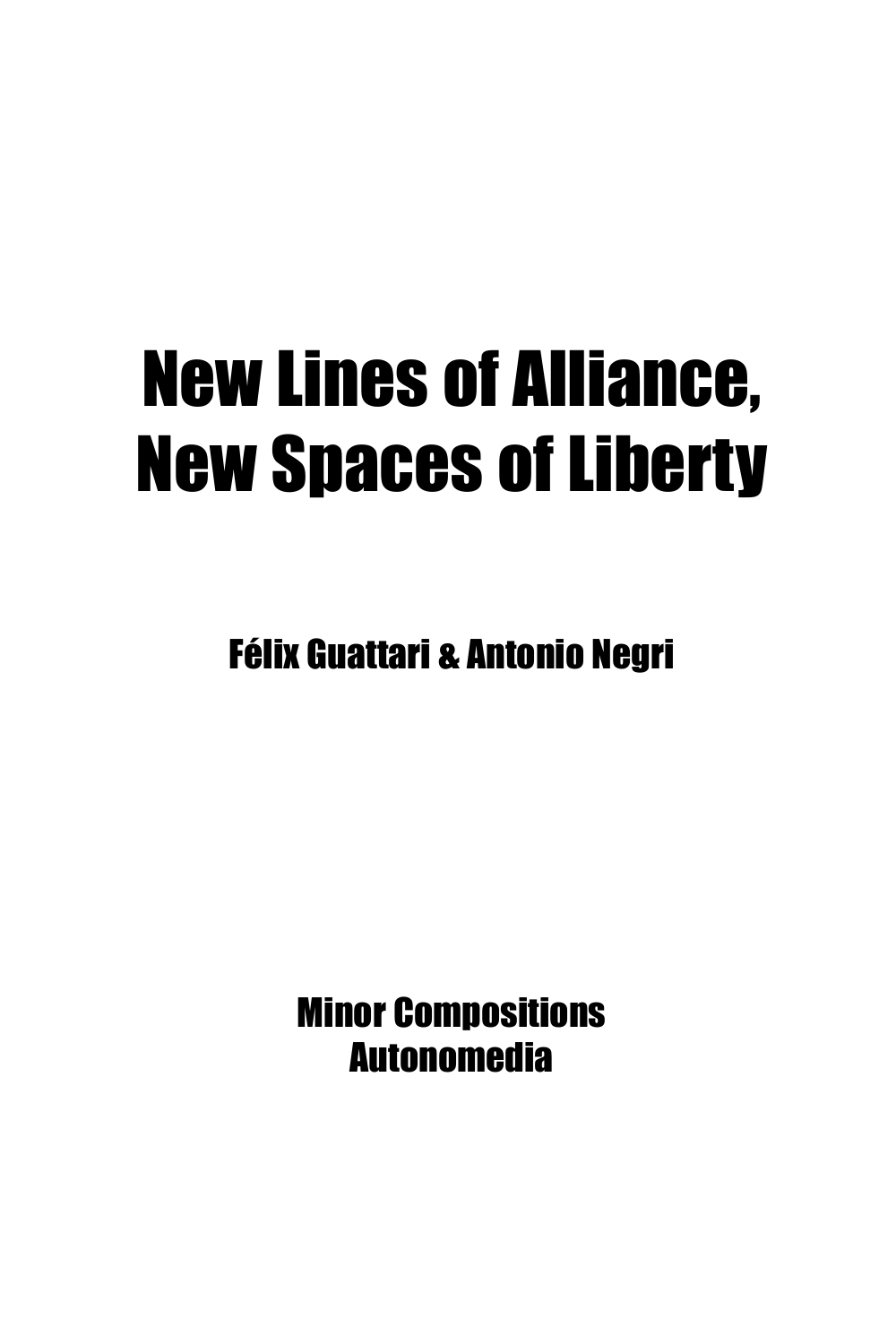#### Copyright @ 2010 Autonomedia

Main text originally published in French in 1985 as *Nouvelles espaces de liberté*. First English edition, 1990, published under the title *Communists Like U*s.

ISBN 978-1-57027-224-0

Special thanks to Mitch Verter, Arianna Bove, and Matteo Mandarini.

Translated by Michael Ryan, Jared Becker, Arianna Bove, and Noe Le Blanc

Edited by Stevphen Shukaitis.

Released by Minor Compositions, London / New York / Port Watson Minor Compositions is a series of interventions & provocations drawing from autonomous politics, avantgarde aesthetics, and the revolutions of everyday life. Minor Compositions is an imprint of Autonomedia www.minorcompositions.info |info@minorcompositions.info

Autonomedia PO Box 568 Williamsburgh Station Brooklyn, NY 11211-0568 USA Website: www.autonomedia.org E-mail: info@autonomedia.org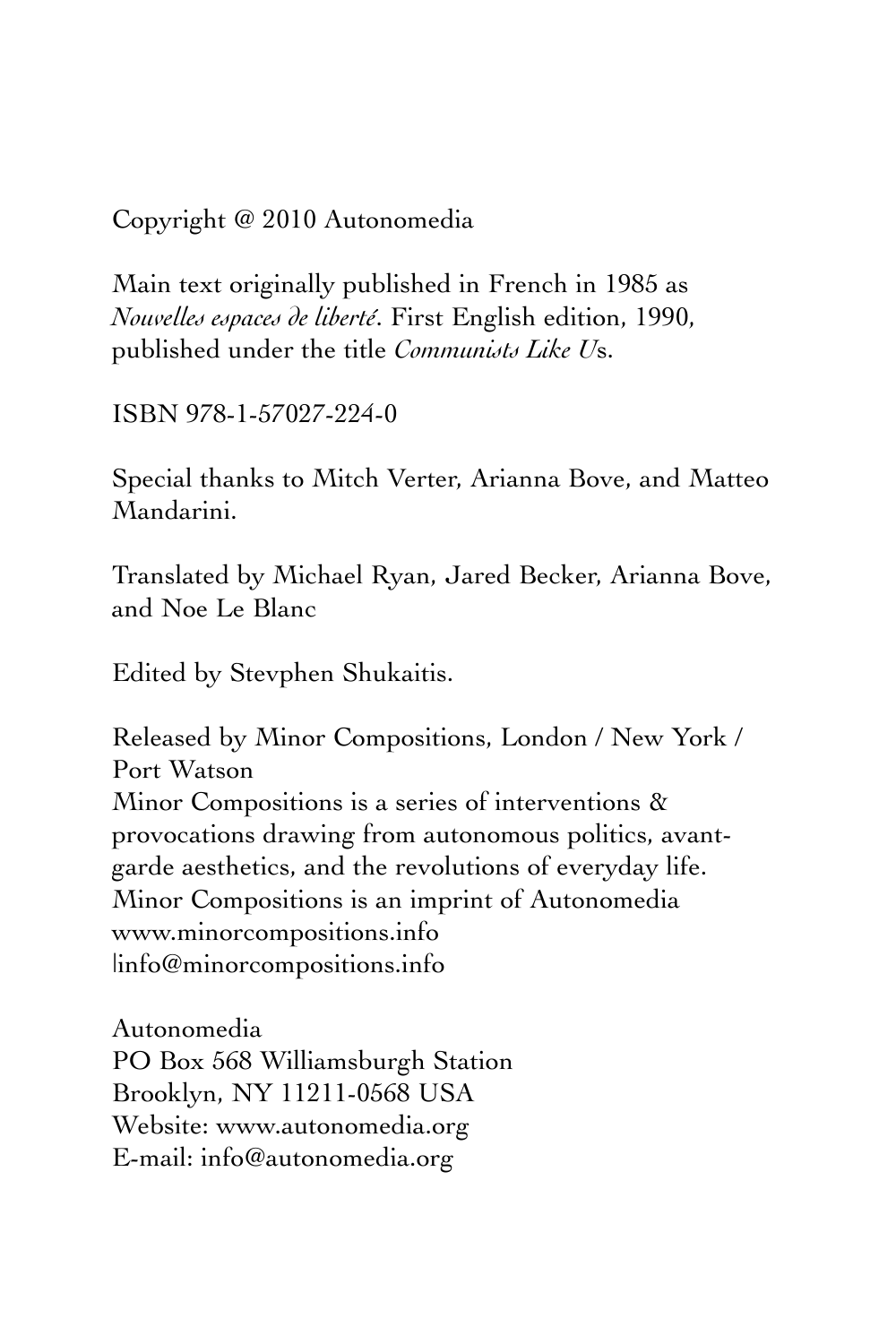## Table of Contents

| Introduction: Organising Communism               |     |
|--------------------------------------------------|-----|
| Matteo Mandarini                                 | 7   |
| 1. Communists Like Us                            | 26  |
| 2. The Revolution Began in 1968                  | 33  |
| I. Socialized Production                         |     |
| II. Beyond Politics                              |     |
| III. The New Subjectivities                      |     |
| 3. The Reaction of the 1970s: No Future          | 48  |
| I. Integrated World Capitalism                   |     |
| II. North/South: Terror and Hunger               |     |
| III. The Right in Power                          |     |
| 4. The Revolution Continues                      | 63  |
| I. Recomposition of the Movement                 |     |
| II. The Terrorist Interlude                      |     |
| 5. The New Alliance                              | 77  |
| I. Molecular Method of Aggregation               |     |
| II. Machines on Struggle                         |     |
| III. Today, New Lines of Alliance                |     |
| 6. Think and Live in Another Way                 | 92  |
| Postscript, 1990                                 |     |
| Antongio Negri                                   | 102 |
| Appendix One: The New Spaces of Freedom          |     |
| Félix Guattari                                   | 116 |
| Appendix Two: Archeological letter. October 1984 |     |
| Antonio Negri                                    | 128 |
|                                                  |     |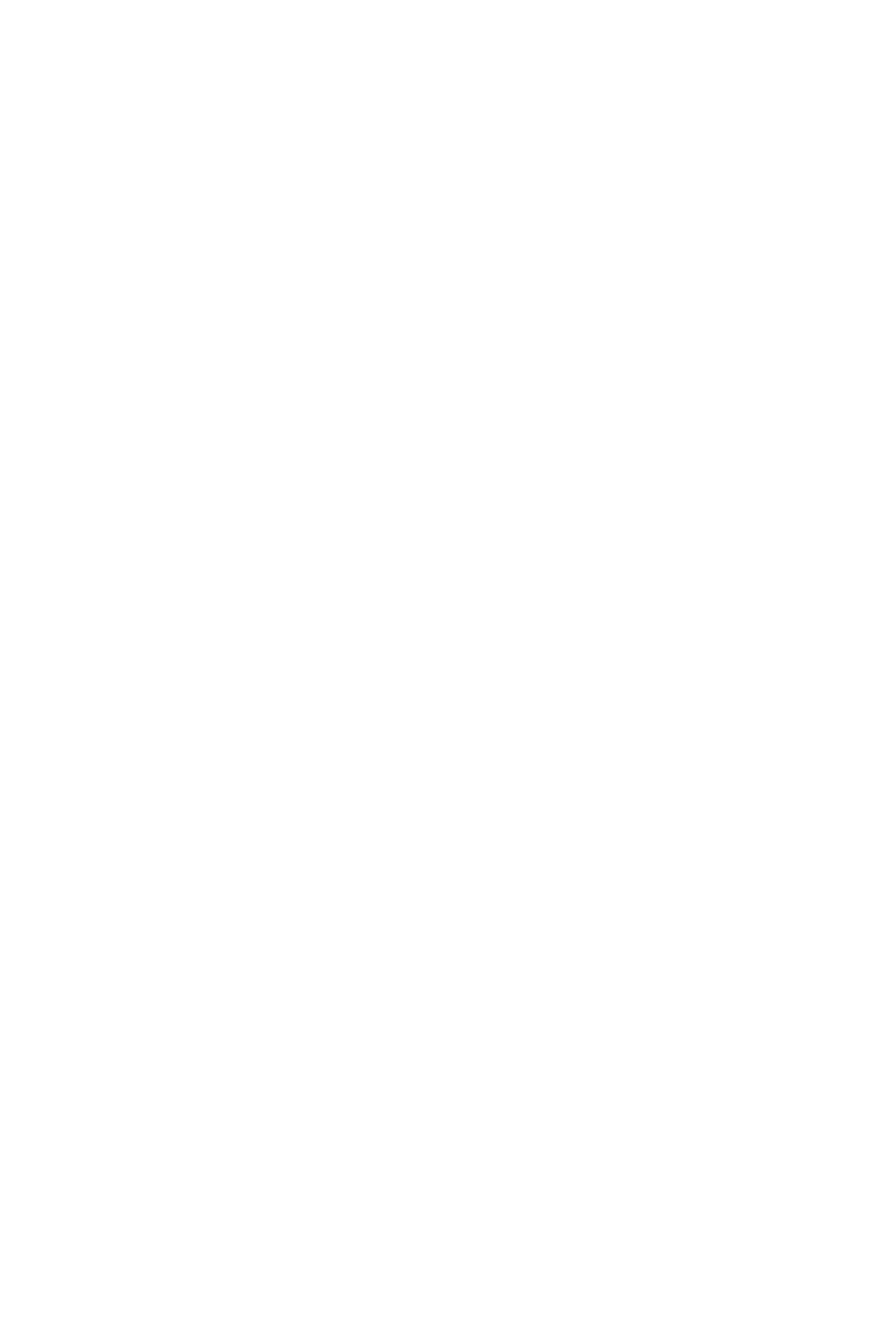### Organising Communism Matteo Mandarini1

It is said that in the days of the first World War, Vladmir Illic Lenin and Tristan Tzara frequented the same bar in Zurich, without ever encountering one another.

The words of the former wanted to make the world with the strength of the will, the law and of power.

The later enunciated words with irony, as the creation of worlds in which the will, the law and power are suspended.

Had they understood one another, the 1900s would have been much lighter.

Had they been friends they would have constructed spaceships capable of navigating upon the ocean of chaos: rafts for all the refugees that depart [*si allontanano*] from the bellicose and arid lands of late-modern capitalism. – Franco Berardi (*Felix*, p. 140)

This vision of the poet and militant meeting in a small oasis of peace surrounded by war and defeat – the defeat of anti-chauvinist social-democracy – as a moment that could have turned creation into a political weapon and steely will into an open process of collective singularisation, is merely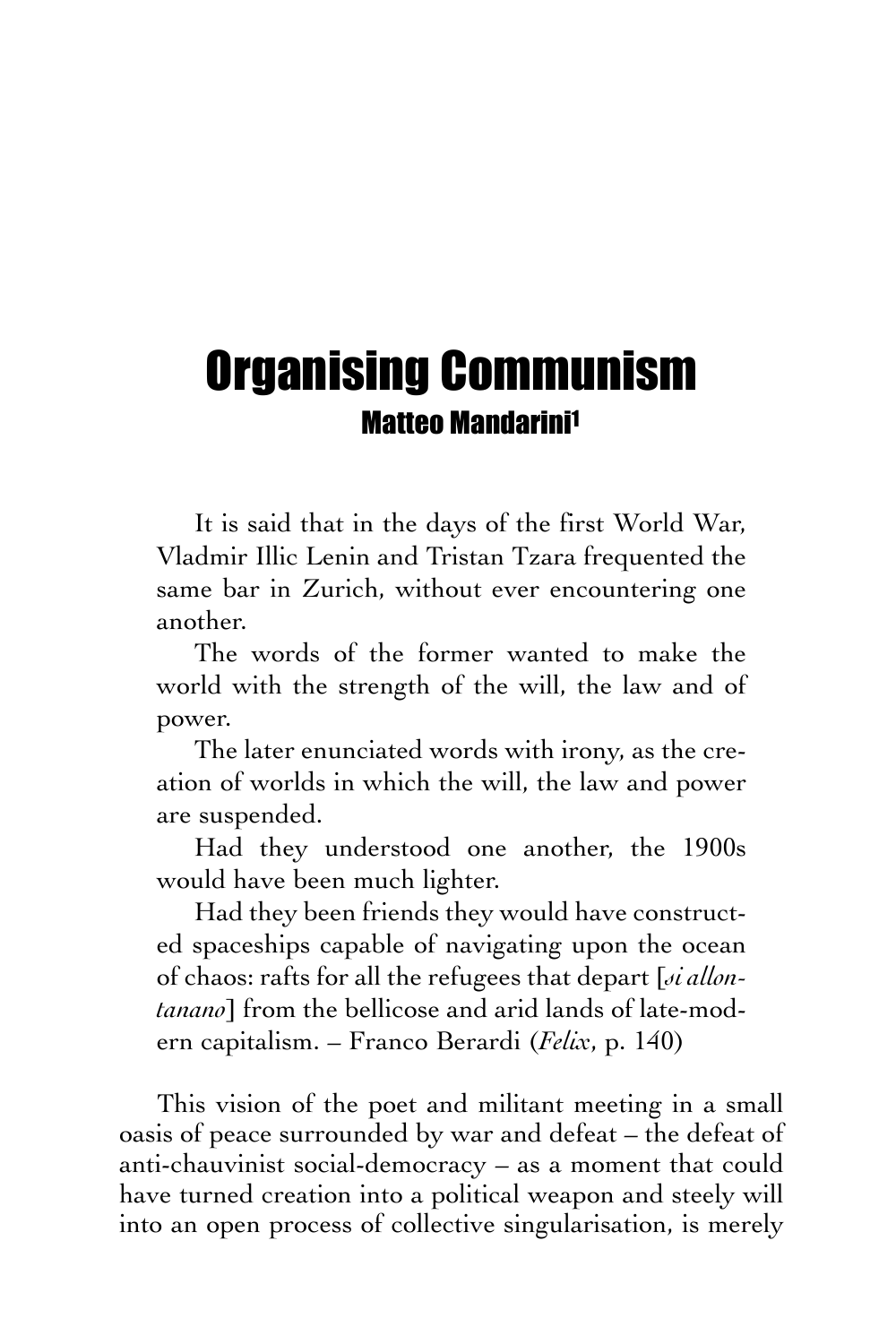that: an hallucination of a different history.

The encounter of Félix Guattari and Antonio Negri took place in 1977. It was a meeting that occurred in the heat of a battle that no one knew had already been lost, and the result of their collaboration was published in a – comparative – oasis, at least for Negri who had fled Italy for Paris, once the defeat was clear for all to see.

Of course, Negri is not Lenin and Guattari is not Tzara – the *approchement* is no doubt unfair to both, for different reasons. In the one case, it is too much to live up to and, at the same time, reduces the life of a political theorist and philosopher to his militancy; in the other, creativity and poetry can in no way sum up a contribution that spanned the fields of psychiatry, philosophy, semiotics and militant organising. But perhaps this is as close as we have got to such an encounter – for what Franco Berardi (Bifo) was certainly pointing to was precisely the hope in the chance encounter of revolutionary politics with desire and creation. In that sense, perhaps the names "Negri" and "Guattari" could be said to be bearers of the categories, on the one hand, of revolutionary will and, on the other, of creation and desire.

So this approchement serves merely to mark, with perhaps too far-fetched an image, the way that this book could be read today: as a call to respond to defeat by reaffirming faith in collective revolutionary action; with new forms of organising, new ways of association, and new singularisations of collective subjectivity combining militancy with creativity.

This response to a defeat of a collective movement asks us to recommence thinking a way out from the defeat; recognising the depth of the defeat while at the same time declaring faith in the ideas and practices that characterised the movement. This book can, in many ways, be said to sum up a whole period of theoretical reflection of both theorists – in Guattari's case, his *Molecular Revolution*, *L'Incoscient Machinique*, and *Il capitale mondiale integrato*; 2 and, in Negri's, *Marx Beyond Marx*, *Il comunismo e la guerra*, and *The*

8 / Mandarini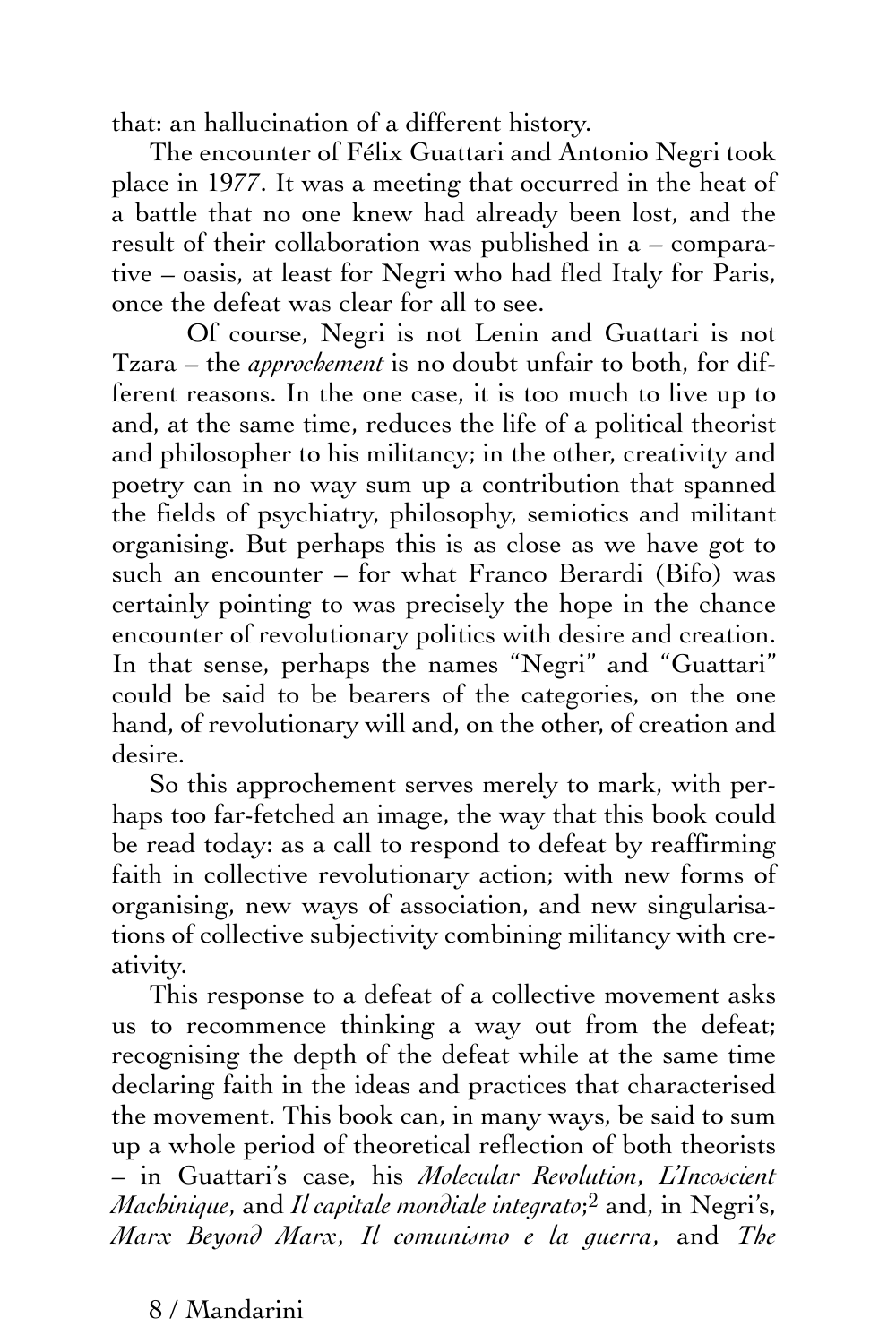*Constitution of Time*. 3 To that extent, there are perhaps no theoretical advances in this book – although what an extraordinary confluence of ideas and common interests and desires are to be found here, in this book that emerges, as Negri tells us in his 1990 Postscript, from correspondence between the two authors while the one was in prison.

And yet, what perhaps does become explicit for the first time, is the question of defining and asserting fidelity to the communist project and, most crucially, the start of thinking anew the question of organisation, in a way that will refuse to see these aspects divided into a means/ends dyad. Indeed, it is perhaps this refusal that most clearly marks the text, signalling a course of study and practice that – though cut short in the case of Guattari – will result in *Chaosmose*, The *Three Ecologies* and continues for Negri in his collaborations with Michael Hardt. 4 Themes that were struggling for expression began to be first rehearsed here.

I shall focus this short introduction on the persistence of the question of organisation, but will begin with a few words on the definition of communism.

The book begins with what Negri tells us in his Postscript was something many – including friends, we can only imagine the position of his enemies! – found incomprehensible: 'The project: to rescue "communism" from its own disrepute'. Let me begin with a restatement of the several, cumulative definitions of communism that the authors provide us with in this book. Communism is:

– 'the collective struggle for the liberation of work'

– 'the assortment of social practices leading to the transformation of consciousness and reality on every level: political and social, historical and everyday, conscious and unconscious'

– 'the establishment of a communal life style in which individuality is recognized and truly liberated, not merely opposed to the collective'

– 'the singular expression for the combined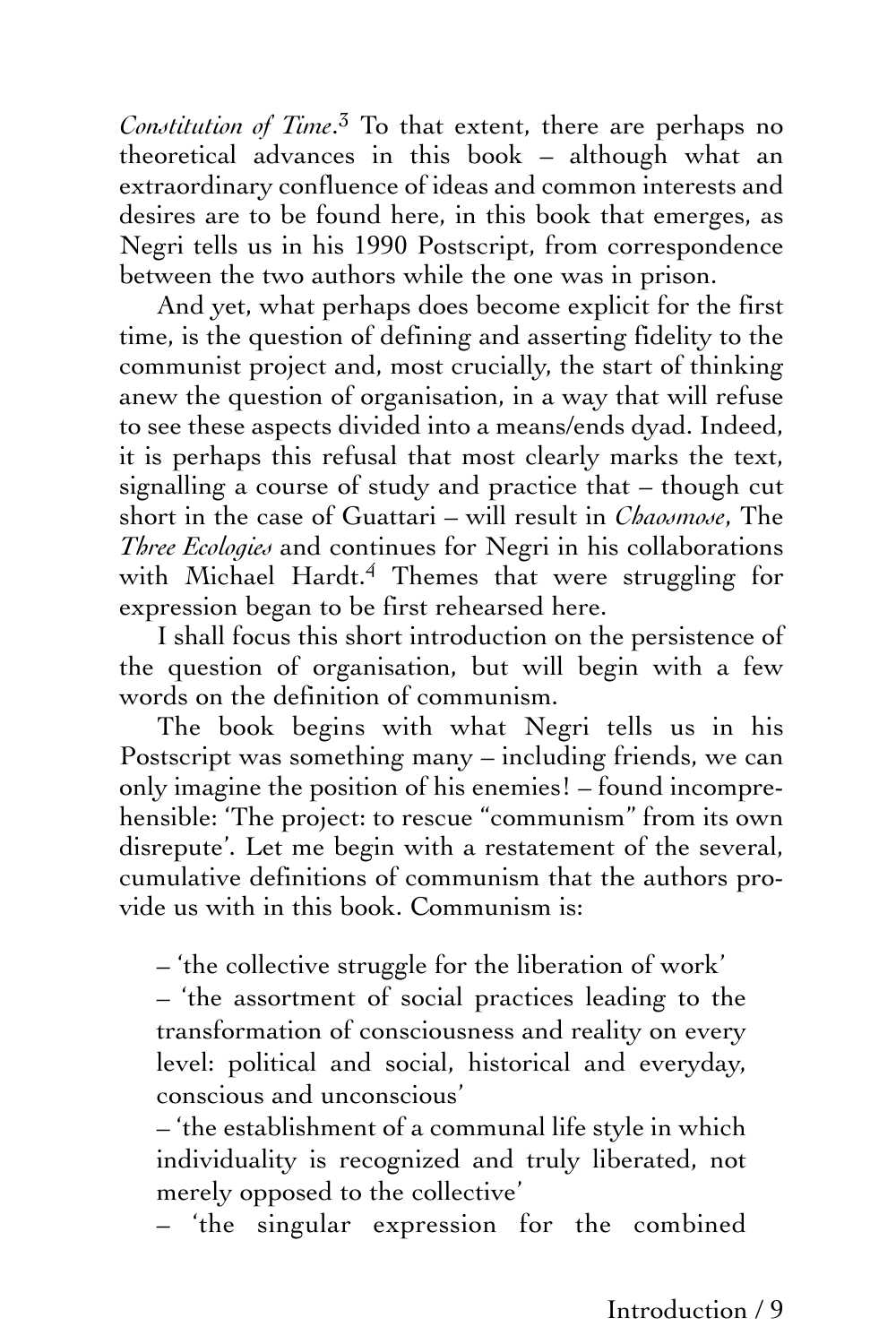productivity of individuals and groups ("collectivites") emphatically not reducible to each other… the process of singularization'

The gap between *telos* and movement is refused in their account of communism. Militant organisations refuse to see themselves as ones directed to realising an external ideal. They are instead forms that, in the process of their organisation-singularisation, realise communism as integral to that movement. But it is how organisation-communism can be interwoven that is the daunting task to which this small book provides a first response.

What then are these new ways of thinking the question of (communist)organisation that are beginning to emerge? It is, I think, important to consider the statements made by the two authors on this question in the two newly translated essays, one signed "Guattari" the other "Negri" that were published at the end of the original French edition of the book in 1985.<sup>5</sup> Guattari's account is possibly the most fully developed of the two, although Negri provides an interesting difference of viewpoint whose importance is crucial in signalling the contrasting theoretical and practical traditions of thinking and struggle which none the less came together in this remarkable little book.

In the concluding pages of his intervention, Guattari sets out three 'conditions' to which the 'militant assemblages tocome'. First, the

New social practices of liberation will not establish hierarchical relations between themselves; their development will answer to a principle of transversality that will enable them to be established by traversing, as a rhizome, heterogeneous social groups and interests (p. 123 )

That is, these militant assemblages will refuse 'authoritarian discipline, formal hierarchies, orders of priority decreed from above, obligatory ideological reference

10 / Mandarini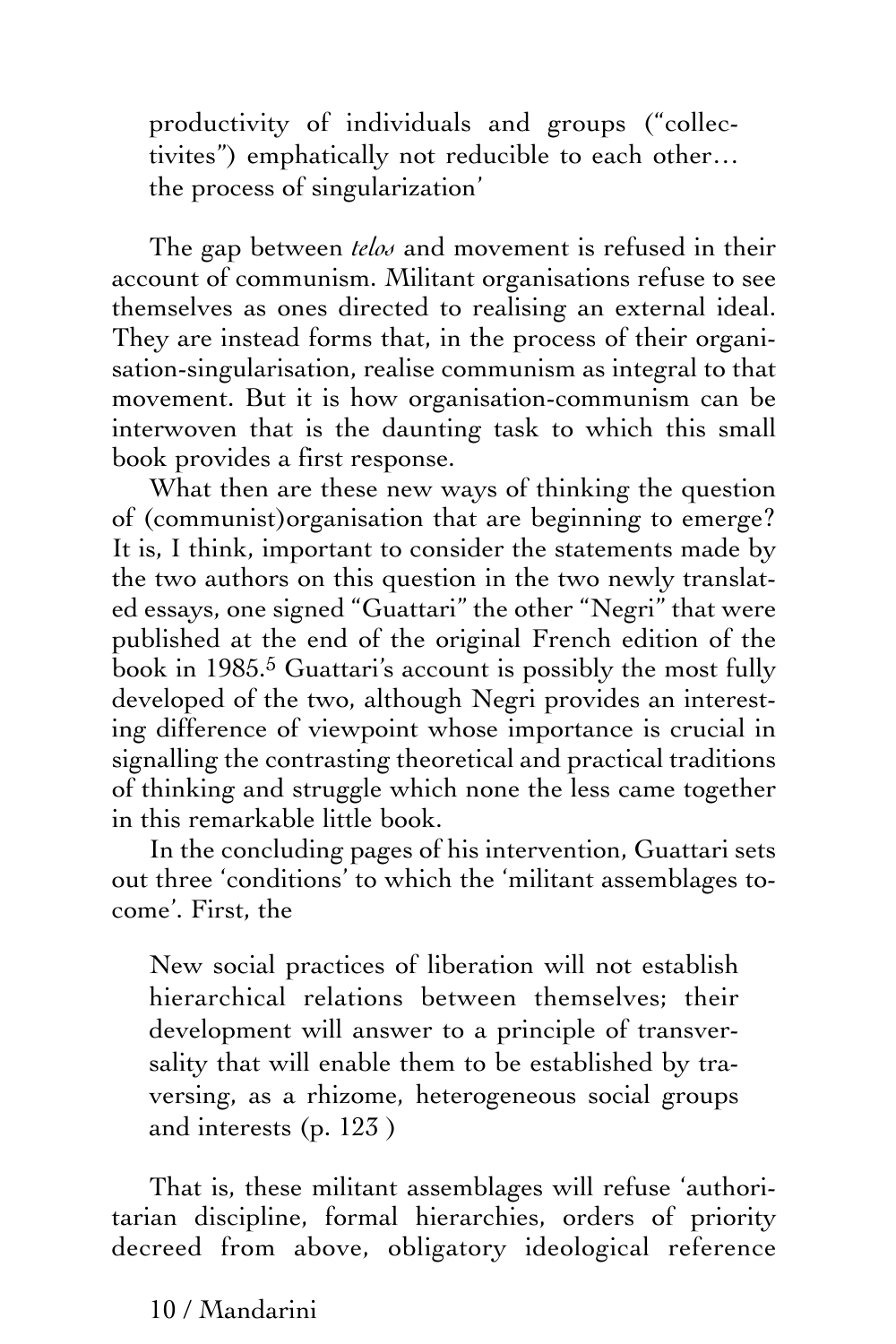points….' And yet, a point to which we shall return, this must not be seen as in conflict with what Guattari tells us is the 'obviously inevitable, necessary and desirable establishment of centres of decision that use the most sophisticated technologies of communication and aim to maximum efficaciousness if necessary.' (p. 124) This is clearly a complex and – still unresolved demand – to work out 'analytical collective procedures that enable the separation of the *work of decision* from the *imaginary investments of power*'. Second, one of the principal tasks of these new social practices will be to develop 'collective and/or individual *processes of singularisation*'. Third, these 'mutating militant machines' (p. 125) must be thought not as assemblages built to last and concerned with their self-preservation but should be 'precarious', always in-becoming. And they should do so by 'promoting a logic of multivalent alliances'. They must leave aside the

perverse myth of the seizing of state power by a vanguard party, without appeal or reservations. Nobody will seize power in the name of the oppressed! Nobody will confiscate freedoms in the name of freedom. The only acceptable objective now is the seizing of society by society itself. (p. 126).

What then of the state? Here Guattari is somewhat ambiguous. The 'mutating militant machines' are not concerned with taking state power, for it is not an 'no exterior monster that one needs to either flee or subdue' (p. 126). The state 'is everywhere, beginning with ourselves, at the root of our unconscious' and to that extent any militant assemblage must contend with it rather than conquering it.

Negri's response is telling of some of the divergences or at least ambiguities that remained between their respective position on the question of organisation and practice which I think it is useful to highlight. On the one hand, Negri reaffirms one of the fundamental principles of *operaismo*: the 'modernisation' or neoliberal restructuring that was underway was merely the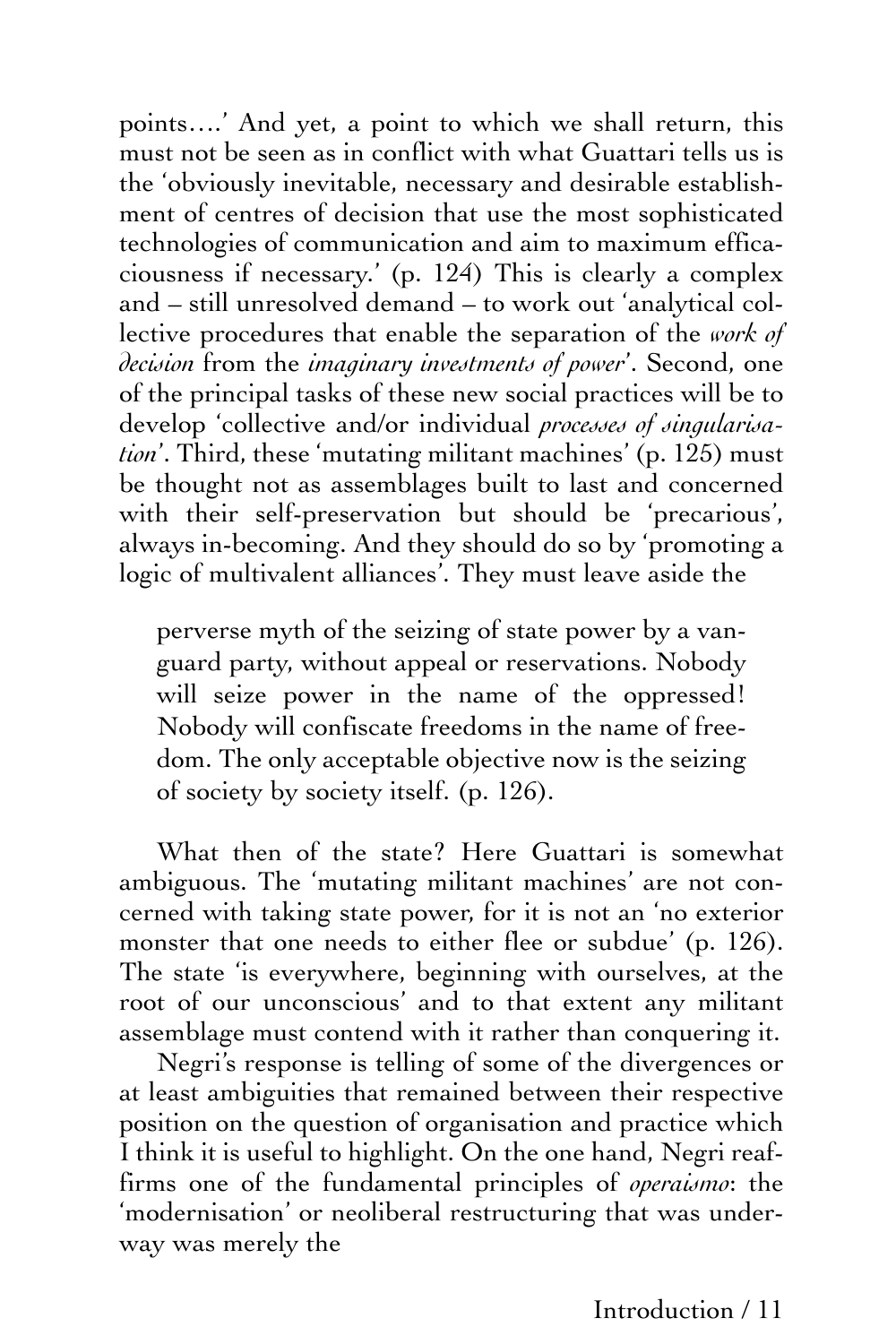… powerful mystification of what we were, of the knowledge that we had… In order to start living again and organize knowledge we must break this totality (p. 132)

That is, Negri links the process of liberation explicitly with the necessity of destruction: 'A positive social practice can be built on this act of destructive freedom today' (p. 132). Negri recognises that the historically and *ontologically* stratified nature of the state makes any notion of its pure and simple destruction, a nonsense; and yet – flirting with Guattari's terminology  $-$  he states that its strata can be opened up and be given a different composition which break with the 'capitalist policies of reterritorialisation' (p. 135). But all this takes place within the context of Negri's discussion of the dialectic of liberation and destruction. Is this not Negri's way of saying that the path of liberation must pass through the destruction of the state – however this destruction might be conceived? How else to understand Negri's claim that the 'the concept of the Left is a concept for war' (p. 132) and any attempt to evade this is to render the left 'insignificant'.

We now come to a central aspect of the question of the organisation for liberation, of the form of militant social practice of liberation. This entire discussion revolves around the name, Lenin.

It is clear – more or less explicitly – that when Guattari warns against 'authoritarian disciplines, formal hierarchies, orders of priorities decreed from above, and compulsory ideological references…' (p. 124) he is warning against what we might call the Leninist temptation. At the same time, Guattari recognises, as we have seen, the need for 'centres of decision' within any militant strategy. Largely, this is the question that can be said to define Lenin's thought. It is, arguably, the central contribution made by Lenin to the thought of how militant practice should be organised. The question is clearly, how to think centres of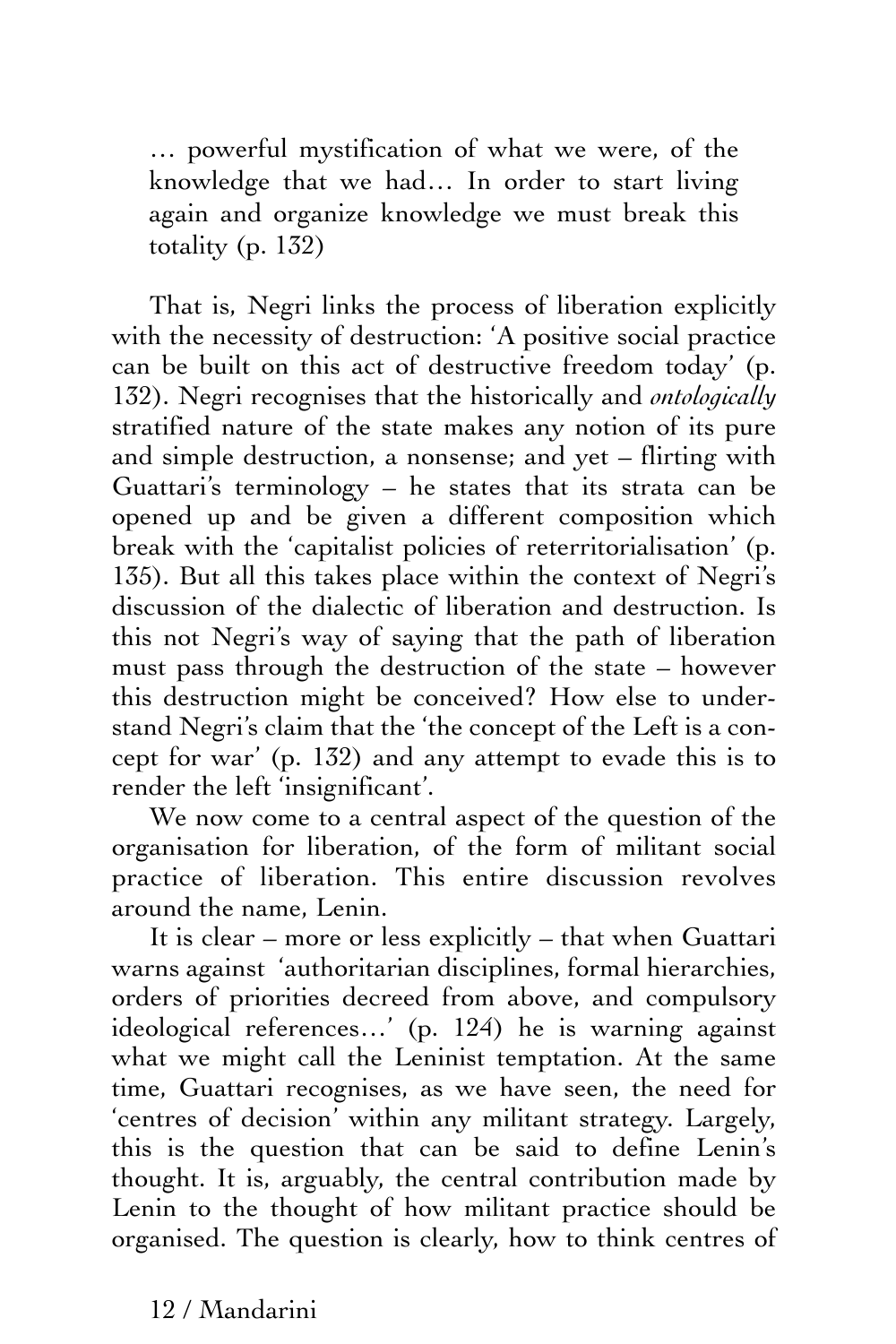decision outside the form given it in *What is to be Done?* Guattari states merely that such centres of decision will require the utilisation of 'the most sophisticated technologies of communication' for 'maximal effectiveness'. It is not at all clear how this helps us. Guattari and Negri are clear about one thing: they are against 'spontaneist myths', as they write together in *New Lines of Alliance, New Spaces of Liberty*; and even in his contribution to *Pratique de L'Institutionnel et Politique*, he defends *Anti-Oedipus* against attempts to read it as an 'ode to spontaneity or an eulogy to some unruly liberation'. 6 Thus, the debate is put very much in the same terms as the conflict between Lenin's and Luxemburg's problematics of organisation. While all this is true, the means of resolving this question by Guattari and Negri cannot be simply reduced to one side or the other of the debates within the Second International. For Guattari, the refusal of spontaneism was made 'in order to underline the artificial, "constructivist" nature of desire that we [Guattari and Deleuze] defined as "machinic" … To say of desire that it makes up part of the infrastructure amounts to saying that subjectivity produces reality' (p. 128, 129). But while for Guattari this amounts – implicitly – to a dismissal of Lenin, Negri is much more unwilling to allow such a rapid move beyond Lenin.

In Negri's response to Guattari, he writes:

…the history of the party, i.e. the history of the continuous dialectic of class consciousness between institutional "structure" and revolutionary "agency" – the history of the party, from anarchism to social democracy, from socialism to Leninism, finds itself explained by the linear evolution of class composition. Let it be clear that a process of accumulation is actually revealed through this evolution, a subjective movement of categorization, selection, and constitution. What was retained from past consciousness and experiences of organisation served as a critical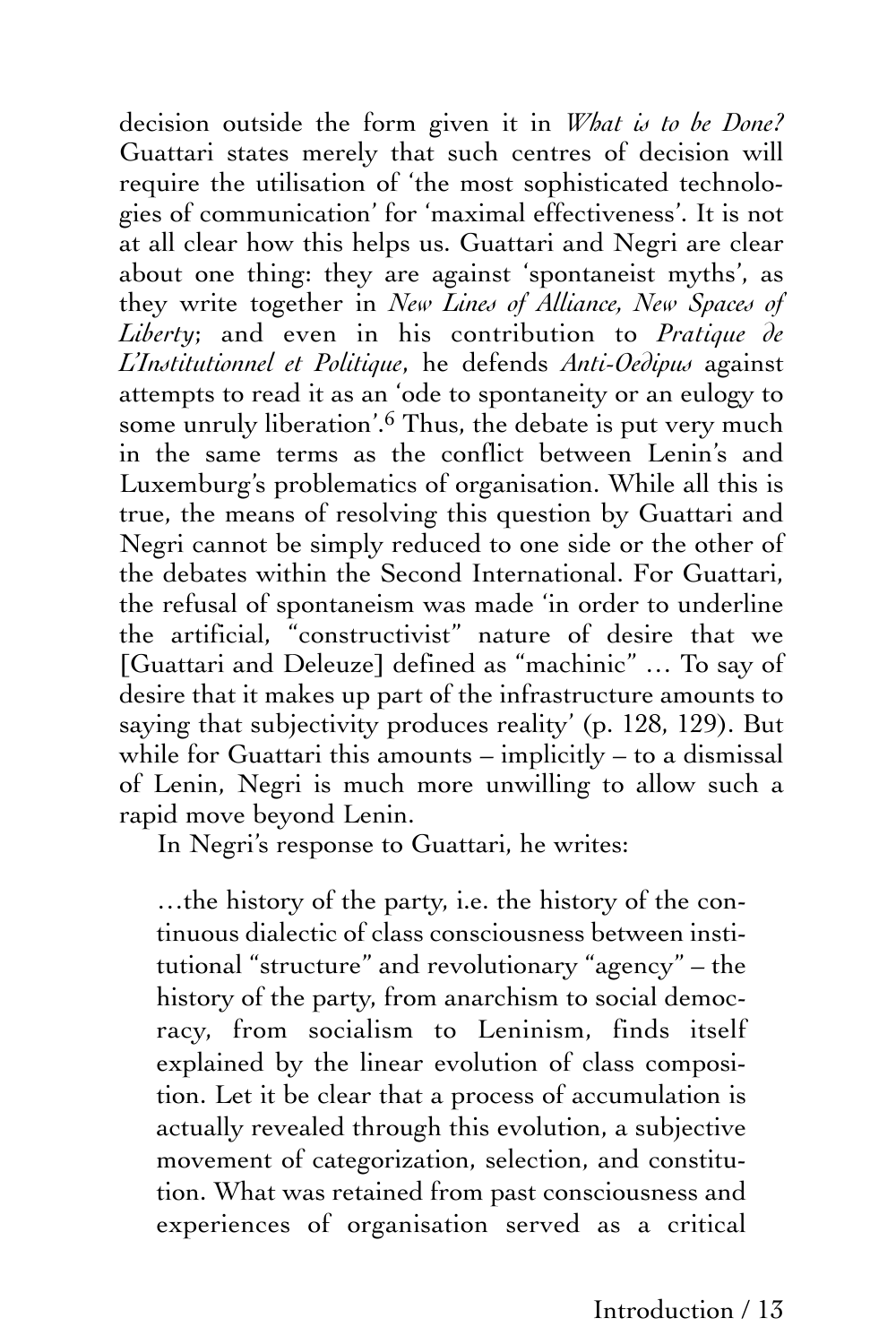material means to formulate an ever renewed project of liberation. (p. 136)

And if his position on Leninism still remains somewhat ambiguous, he states that:

From this new perspective on struggle and organizing, Leninism is no doubt an element to be subsumed, even if it will always be kept alive in the agency that we are preparing (p. 137)

And what is this always living moment of Leninism, this 'stark reminder of the unforgettable function of class war (which cannot be erased or neglected), as an indication of the necessity to destroy the totality of the *dispositif* of command of the enemy – a never-ending task for those in search of liberation' (p. 138). Desire as construction, as machinic, is understood by Negri as the passage from 'movement to party' (p. 140); it depends upon the material force of the masses establishing a relationship between knowledge and the 'capacity for destruction'. The problem, as Negri states it in the final words of his response, is that of 'how to be the catastrophe by building it (p. 141) with Spinoza's affirmation of a love that lies between 'knowledge and power' and 'above all', with the eternal and Goethean Lenin: "in the beginning is action". Let us make haste' (p. 142).

We should, of course, mention Negri's brief comments on this debate in his 1990 Postscript to the English edition of the book reprinted here. 7 Here, the terms of the debate – spontaneity and direction – are linked to the names Luxemburg and Lenin but while restating the central importance of this debate, this time, instead of, as in François Dosse's words, expressing 'his ineradicable attachment to Leninism' (*Gilles Deleuze et Félix Guattari. Biographie Croisée*, F. Dosse, Éditions La Découverte, p. 357), which Dosse sees as characterising Negri's concluding statements in the '*Lettre Archéologique*', Negri states somewhat more ambiguously, that the future movements 'will have to reconsider these issues'.

14 / Mandarini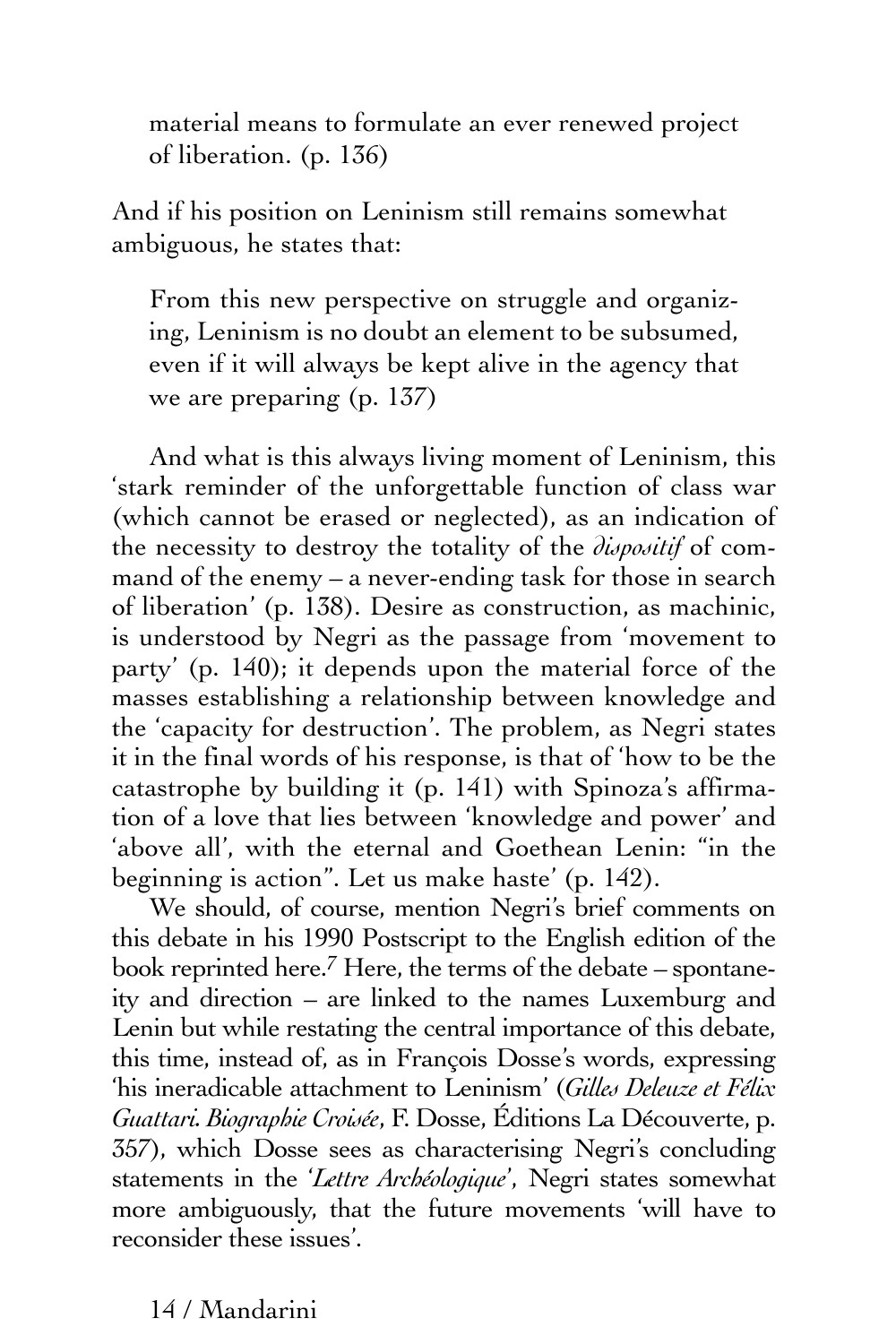But we cannot conclude here. More needs to be said about Negri's Lenin. If we are to grasp Negri's continuing reliance upon Lenin for the 'ever renewed project of liberation' (p. 136), and if we are to situate his Lenin within today's Lenin revival associated with the names of Slavoj Žižek, Alain Badiou (via the figure of Saint Paul), Sylvain Lazarus, and others, a brief comparison with some of these new approaches will be instructive. 8 What would have and will seem to many to be, at best, a misplaced nostalgia, at worst, a confirmation of the totalitarian lurking within every communist that reference to the name Lenin evokes, can best be answered through a consideration of his thought that refuses the simple reduction of the meaning of Lenin to state socialism.

For this purpose it is instructive to very briefly indicate where Negri's Lenin distinguishes himself from that of two of the most exciting thinkers of the moment – namely Žižek and Badiou's – appropriation of Lenin. Let us begin with Badiou. What distinguishes his from Negri's Lenin is not that he accepts what Negri calls the position of 'western political science' on Lenin: i.e. '"To speak of Lenin is to speak of the conquest of power"<sup>". 9</sup> It is true that Badiou is quite clear that the question of politics is always a question of power for Lenin, and to think of it in any other terms is utterly naïve. 10 However, as Negri points, it is not the question of the seizure of power itself that is 'repellent', 11 it is the divorcing of the question of seizing power from the 'abolition of the state'. It is clear, however, that for all the shifts in his thinking on the relation the subject should take to the state, from – as Alberto Toscano puts it – from the 'dialectics of destruction' of his Maoist phase, to the notions of 'distance' and 'subtraction' of his later thought, 12 it has never, for Badiou, been a case of the simple capture of state power that characterises the 'repellent' Lenin of western (bourgeois) political science.

In fact, it is Žižek who perhaps best indicates where Badiou's later thinking on politics and the state falls down, and that incidentally takes the same name as one of Negri's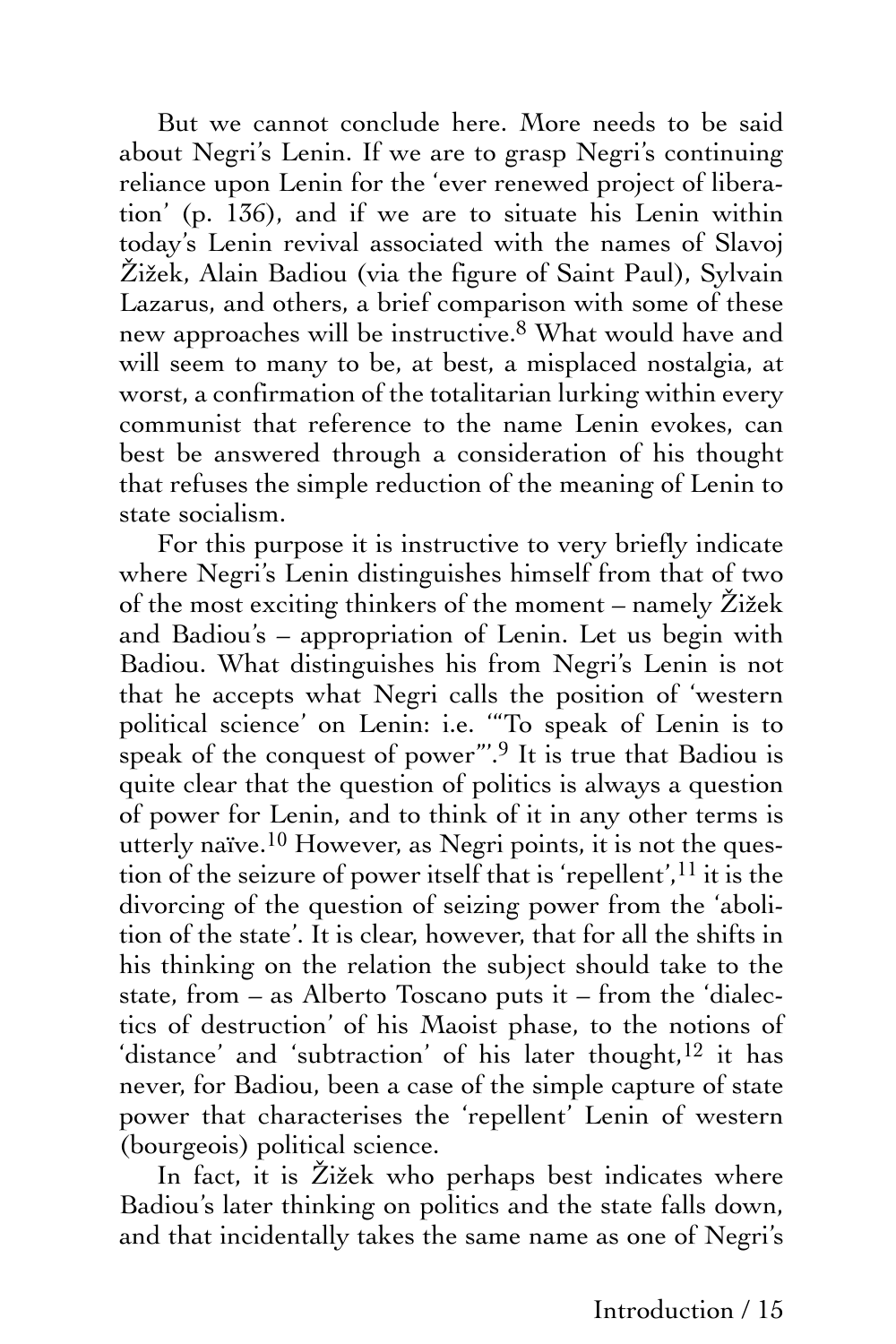great bugbears – as assiduous Negri readers will recognise – namely, in the 'autonomy of the Political' that it reveals. Žižek writes in 'Repeating Lenin: Lenin's Choice':

No wonder that the Lenin Badiou and Lazarus prefer is the Lenin of *What Is to Be Done?*, the Lenin who (in his thesis that the socialist-revolutionary consciousness has to be brought from without to the working class) breaks with Marx's alleged 'economism' and asserts the autonomy of the Political, NOT the Lenin of *The State and Revolution*, fascinated by the modern centralized industry, imagining the (depoliticized) ways to reorganize economy and the state apparatus. (*Revolution at the gates: a selection of writings from February to October 1917*, Vladimir Illich Lenin and Slavoj Žižek, Verso, p. 271)

This quote is interesting because it manages to sum up not only the differences between Badiou (and Lazarus) and Žižek and Negri, but also between the first two (or three) and Negri. As for Žižek, so for Negri *The State and Revolution* is a more contemporary and relevant text than *What is to be Done?* And this is, at least in part, because the hypostatisation of the political that many have drawn from it results in understanding (misunderstanding I would argue) the critique of economism as a dismissal of political economy. It would, however, be a mistake to accuse Badiou of such a misunderstanding. His own reasons for inserting a radical hiatus between the state and the economic is due to a series of extremely complex ontological set-theoretical reasons.<sup>13</sup> Caricaturising this complex discussion to limits set by this short introduction, whereas the state, society, economics, etc. are the work – ordering – of being, politics is the realm of the event that is irreducible to being. In this way, Lenin is championed by Badiou as the subject of the event of October 1917, an event without socio-economic conditions, or at least, where those conditions are not the conditions of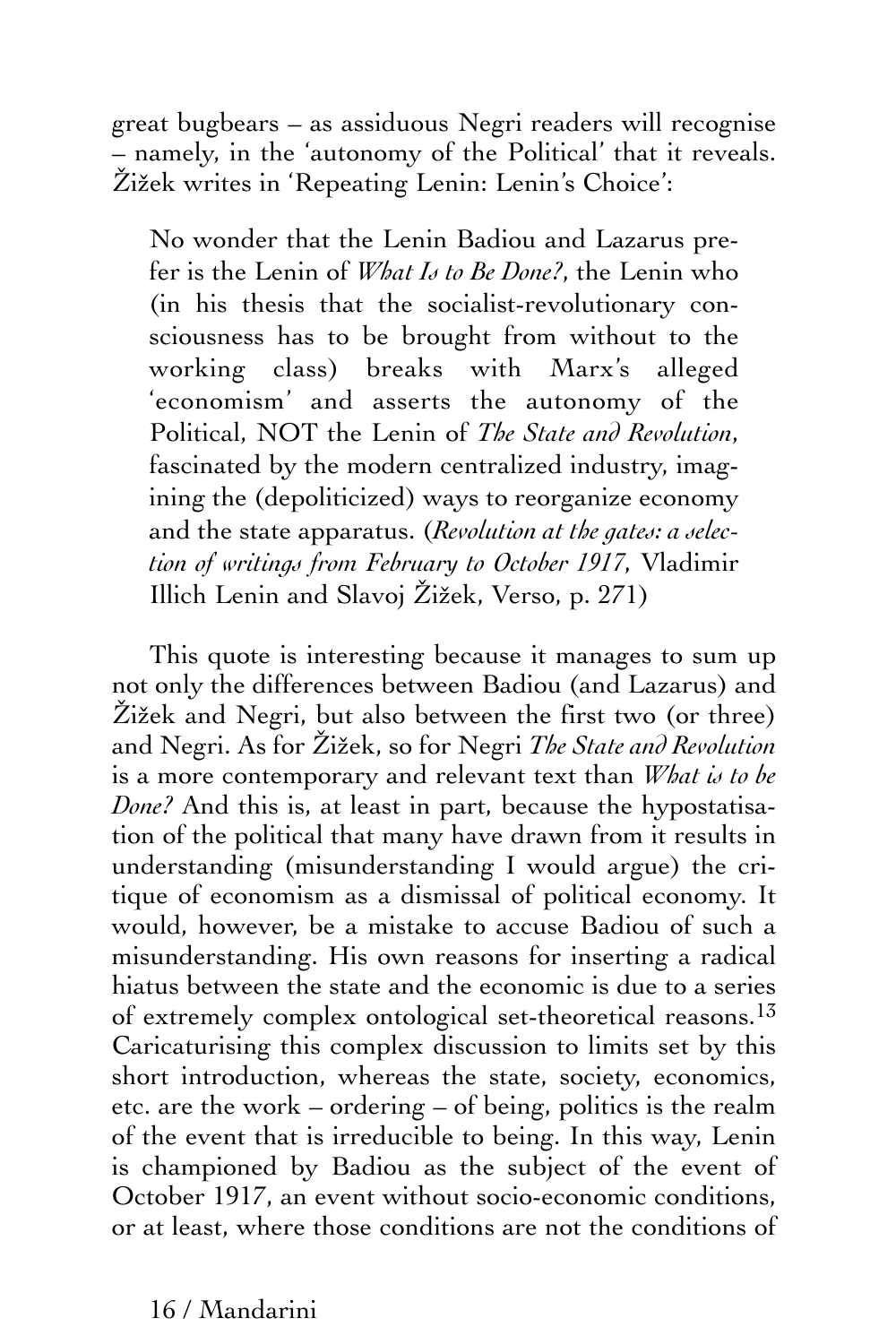the event named Bolshevik Revolution. 14

On this score, both Žižek and Negri are in agreement: one cannot divorce economic from political – indeed, Marx's critique of political economy operates a precise insertion of the political into the economic. However, Žižek's conclusion that from *The State and Revolution* one should draw together the strands of the Lenin-political-strategist and Lenin-technocrat of the new society and new state, is equally repellent to Negri. Žižek frequently states that he stands in contrast to Badiou's championing of the moment, the event of 1917 and war communism, affirming instead the project of the patient, laborious construction of socialism (in one country, one might add). But this stress on the technocratic element of Žižek's Lenin, should not be (con-)fused with the Tronti-Cacciari reading of Lenin that so often is the object of Negri's ire. 15 For despite Žižek's rhetorical strategy of provocation – such as his apparent championing of the Lenin of '*Communism is Soviet power plus electrification of the whole country*', 16 of the constructivist image of the cold, disciplined, mechanised new man, etc. – it is the utopian moment that is opened and the battles for socio-cultural-organisational change that excites him about Lenin, and his demand to repeat, not return to Lenin. To that extent at least, Žižek and Negri are not so far from one another.

And yet, a distance remains, and what links Žižek's Lenin to Badiou's is what most opposes him to Negri. Despite Žižek's recognition of the necessary intersection of the political and the socio-economic – that contra Badiou the two cannot be divorced from one another by the antiontology of the (revolutionary) event, that 'true heroism resides not in blindly clinging to the early revolutionary enthusiasm [as Badiou does], but in recognizing "the rose in the cross of the present"' of the material conditions one is caught within<sup>17</sup> – nevertheless, Žižek reveals his very own autonomization of the Political:

With Lenin, as with Lacan, the revolution *ne s'autorise que d'elle meme*: one should assume responsibility for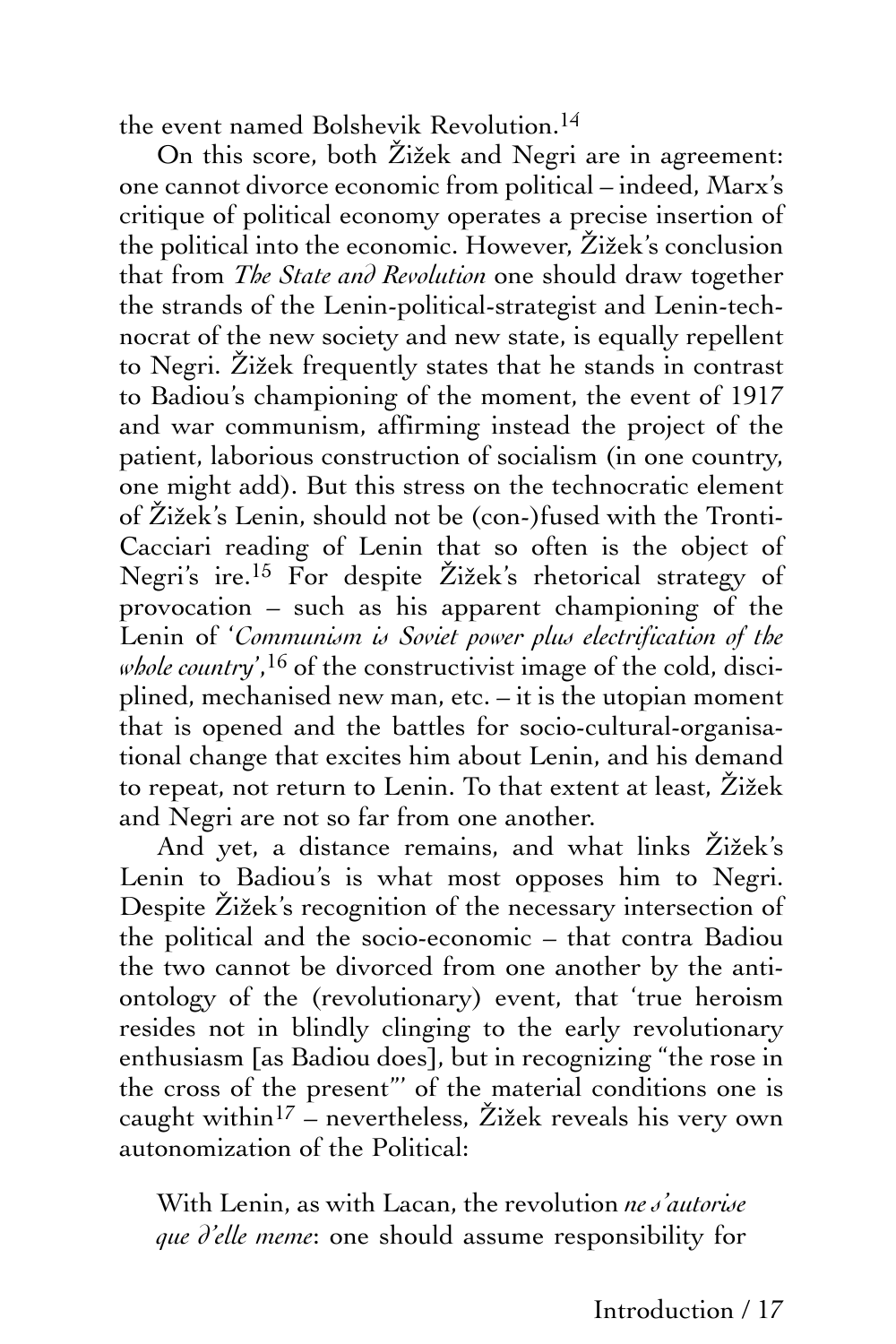the revolutionary act not covered by the big Other – the fear of taking power 'prematurely', the search for the guarantee, is the fear of the abyss of the act.<sup>18</sup>

So, while Žižek is arguing – quite correctly – that Lenin refuses the revisionist tendency to await for the 'objective conditions' to develop to a sufficient degree, that the 'stages' of social development unfold, that it is only with the say-so of these conditions, stages, laws that the process of revolution is justified; nevertheless, his challenge to opportunism (to use of good Leninist epithet) that revolution cannot rest upon the big Other, does not amount – as  $\tilde{Z}$ ižek suggests – to the statement that the revolution must rest on nothing other than itself, the 'abyss of the act', to legitimate itself. Is this not effectively to substitute an ethics of the revolutionary event for a politics? By this move Žižek takes one step forward and two steps back.

Let us return in conclusion to Negri then, and his very own assertion that one should not return to but one should repeat Lenin. To repeat Lenin, then, is yes to affirm what might be termed the subjective moment of political struggle and analysis. But such a 'moment' cannot be condensed in the notion of the act, the moment of decision. As always, for Negri it is a question of class composition. 19 Negri writes:

…it is only within this subject that the real relations of forces can be assessed. The entire history of capital is, from this standpoint, the history of class struggles and struggles of the different political class compositions, and it is possible to read in the fabric of struggle the history of capital as its effect.<sup>20</sup>

No materialist conception of the subject can be given other than through the filter of class composition: it is only class composition that gives us the material and political complexity of the figure of the subject. 21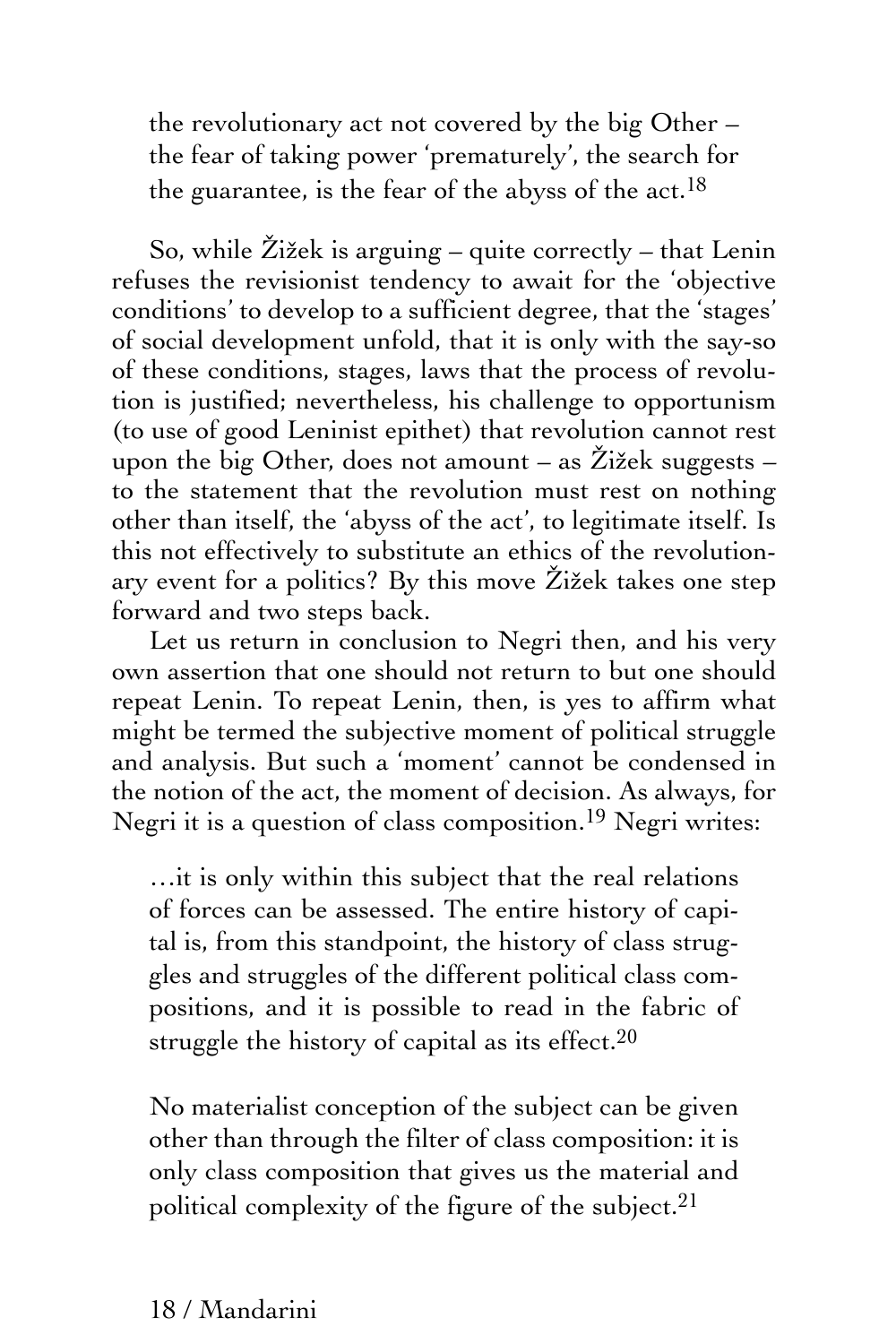The notion of class composition draws together two aspects: a technical aspect, which involves an analysis of the world of production, its transformation, and the effects upon the labouring subject including the development of a certain level of needs and desires. The second aspect, the political composition, concerns the ways that this first – at least partly technologically driven – aspect can be appropriated politically. We can – simplifying again – speak of the way the specifics of the objective dynamics of exploitation are appropriated subjectively, i.e. from the standpoint of the working class. Lenin's great contribution was, for Negri, to 'translate the real class composition, as determined specifically, in organisational terms'. 22 But such a contribution rests on more than a political sensibility or 'art of intervening', as Žižek would have it. 23 It means truly following through on, and precisely articulating what it means to recognise that 'the economy is in itself political'.<sup>24</sup> Thus, whereas for Negri as well as for Žižek, *The State and Revolution* is a core text, equally Negri places much greater emphasis on Lenin's analysis of capitalist development and of imperialism in its relation to the composition of the class. 25 For it is precisely in the notion of class composition that economic and political questions can be seen to be most clearly intertwined.

So Negri affirms the following theses that he draws from Marx and Lenin:

a)the history of capitalism is the history of class struggle and of the figures of class composition;

b)economics and politics cannot be divorced and class composition is the plane on which they come together most directly;

c)the subject can only be understood, in properly materialist fashion, via the notion of class composition;

d)Lenin (building on Marx – 'in a lively, original and yet absolutely faithful way' 26) 'effected a recognition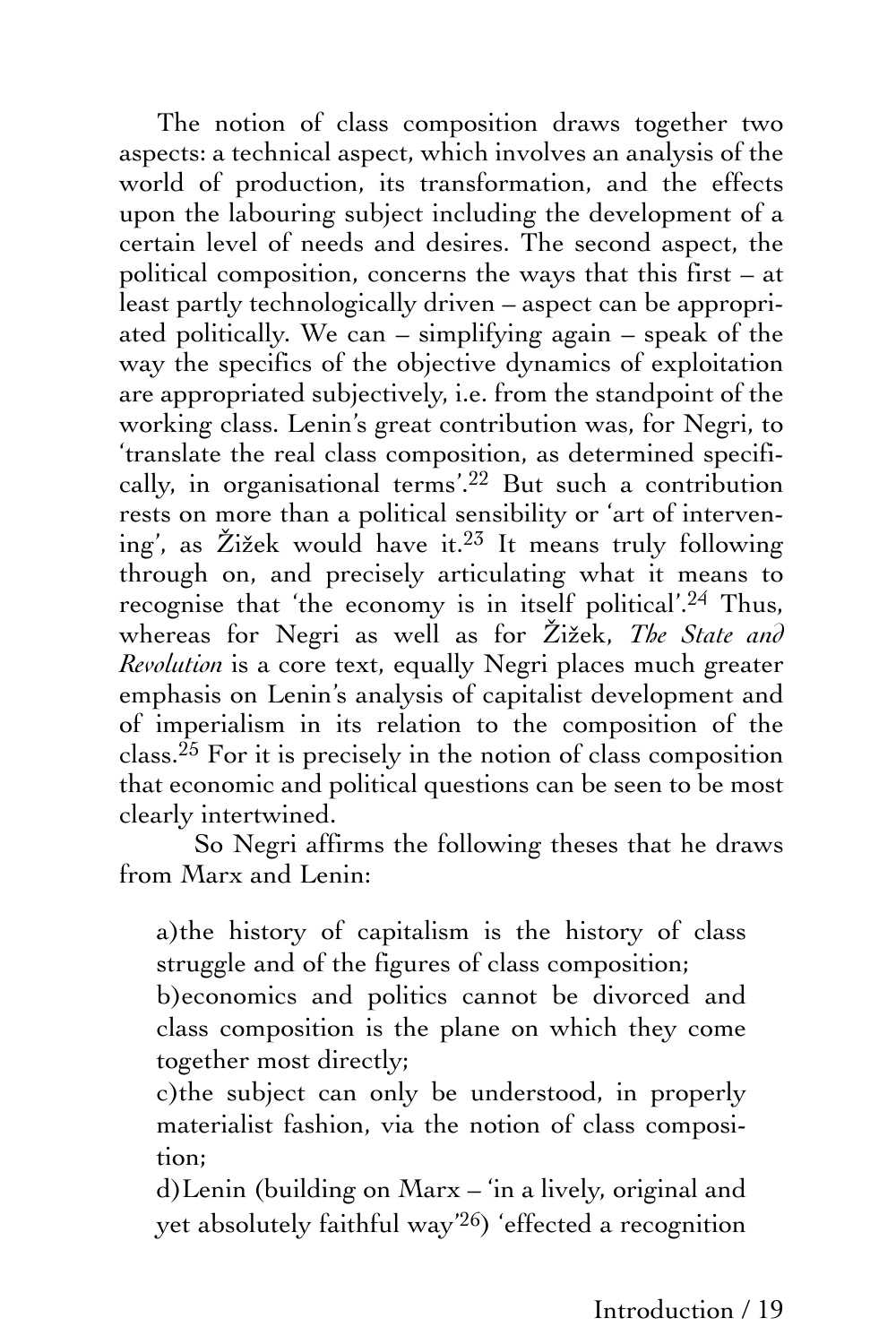of the real and […] proposed a full circulation between (subversive) political strategy and […] organisation of the masses'. 27

A little more should be said about this last, crucial moment d). It affirms that the party is the tool for the production of the antagonistic class subject, necessary for this movement because of the non-reducibility of political to technical class composition. It is precisely the non-linear line of determination from technical to political class composition that Negri draws from Lenin28 and which allows for a properly revolutionary politics: class composition is freed through the destruction of the class antagonist, and thereby becomes a moment of creation. So not simply the dialectical passage from class composition via its determinate negation vertically raised to the form of revolutionary organisation – but onwards further, the form of revolutionary organisation, through the insurrectionary moment establishing the dictatorship of the proletariat that sets in train a continuous revolutionary movement towards communism. As Negri wrote over 35 years ago, that which:

…the organisation *mediates* can be made *immediate* in the behaviour of the working class from the moment that overturning of the class adversary's power, from the moment that the working class and the proletariat as such fully assume the task and weight of the construction of a new revolutionary society. 29

If this is a correct summary of Negri's Lenin, then it can be argued that Negri remains true to the "Lenin moment" throughout his career. For Negri's texts rest upon a particular analysis of class composition, of the antagonistic subject from which he then operates a translation, or more properly a *creation* of a political form adequate to the demands of the class subject through which the communist impulse is given concrete form. This is most evident in his writings from the 1960s and '70s. But it is equally true of his more

20 / Mandarini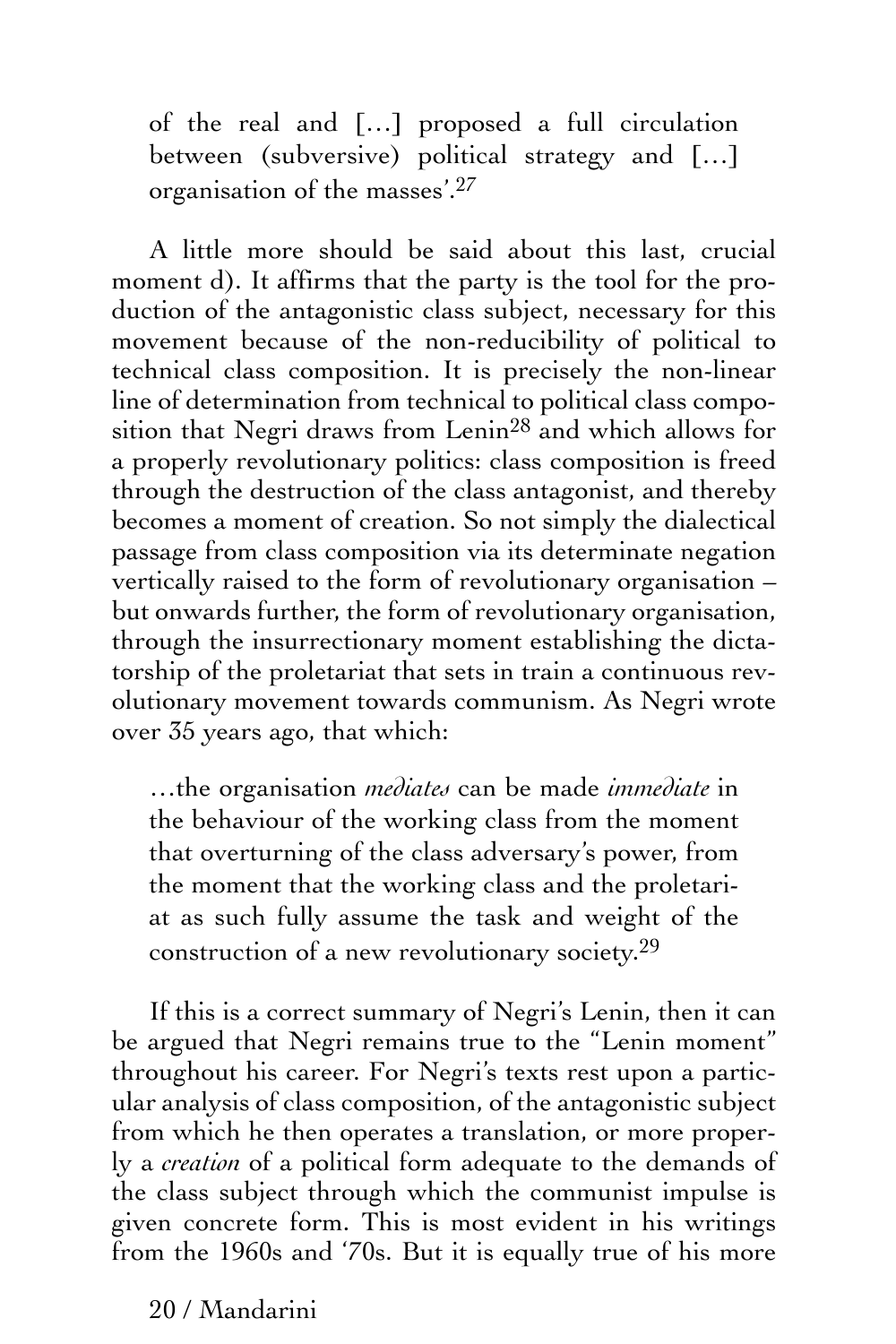recent forays into political economy – into what he calls immaterial labour, cognitive capitalism and biopolitical production, which that mark a particular level of development of the subject that forms an already articulated biopolitical reality, the 'subversive body of this "general intellect"'. 30

It is not possible to properly evaluate this work in the space remaining but, to conclude, I want to highlight one of the risks of the new analysis – a risk that contains, I believe many of the ambiguities of Negri's later relations to Lenin today. It is the risk of a refounded spontaneism. The question Negri poses is whether, today, socially cooperative immaterial labour can, thanks to its composite nature as communism prefigured, if it can be the 'demiurge of its own body', or whether it requires an external vanguard to 'transform this flesh into a body, the body of the general intellect'. 31 Negri's sympathy for the former option is not in doubt, although he admits that it is a question that can only be decided through a 'genuine movement of struggle' 32 through which it must confirm its superior strength. It is this sympathy that made writing with Guattari all those years ago a possibility. But, if this miraculating of an organisational form is allowed, we may ask once again whether organisation would be anything other than what Negri had condemned as the strategy of revisionist 'process-organisation' in his 1970s book on Lenin? Of course, Negri would point to the transformations in the class composition – the emergence of immaterial labour, of the multitude – to signal the radical difference between conditions today and then (whether referring to early 1900s or to the 1970s); but doubts surely remain that changes in class composition have overcome the need for the instance of emersion from the ocean of productive multiplicities; that the exigency for a vertical – but not transcendent – political moment that slices through the cooperative productivity of the multitude, reconfiguring it in a form able to strike at capital and the practices of governance has been lain to rest. Negri's *33 Lezzioni* includes a beautiful little cautionary passage on this problem, that it is necessary to restate: either 'organisation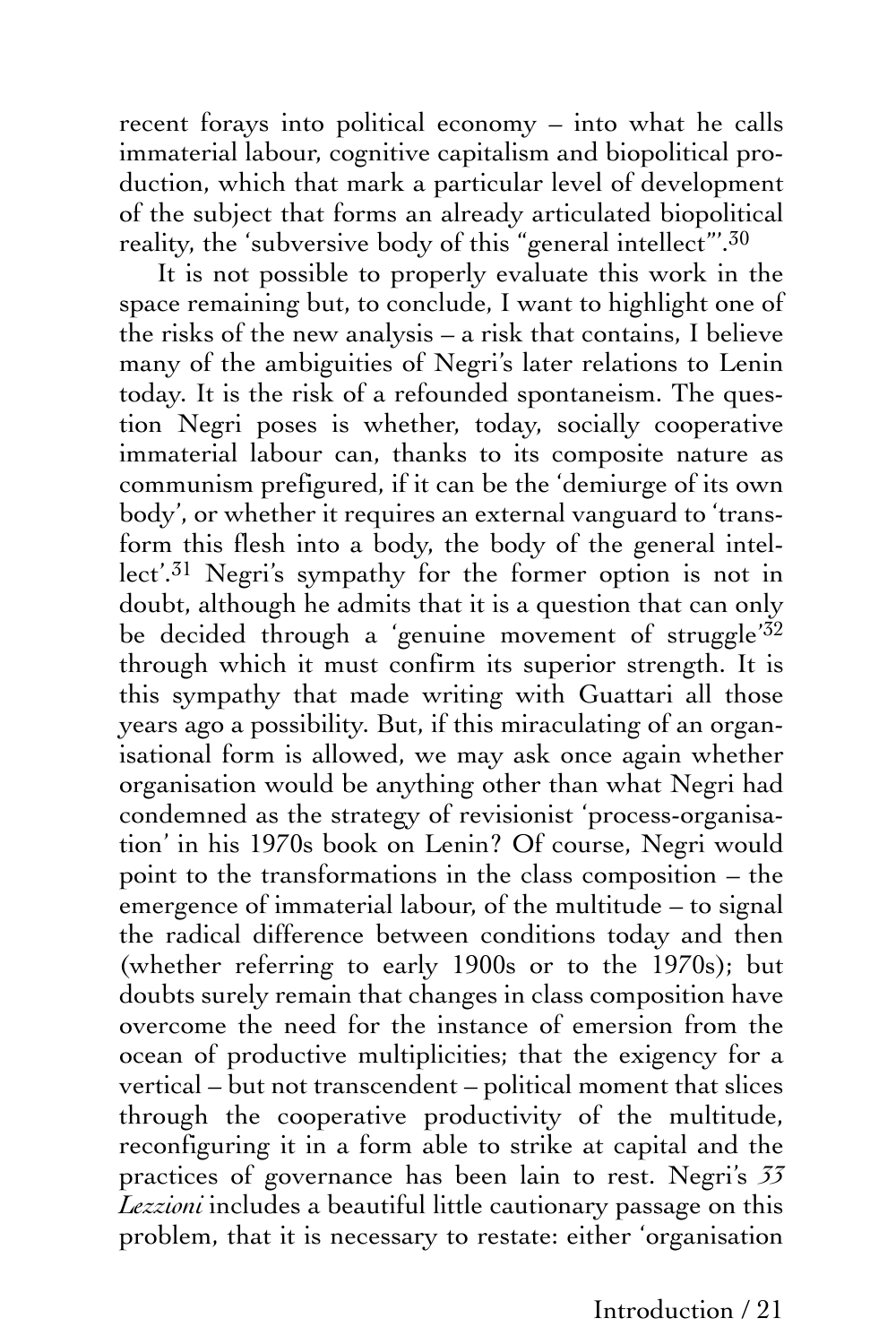is spontaneity that reflects upon itself. Otherwise it is impotence and defeat that try to justify themselves'. 33

*New Lines of Alliance, New Spaces of Liberty* is a formidable little précis of the political – and theoretical – contradictions and tensions that traverse communist politics. It is these tensions and the relentless struggle for their resolution that continue to make of communist thought the untranscendable horizon for any revolutionary politics of our times.

#### Notes

- 1. Many thanks to Stefano Harney and Alberto Toscano for typically perceptive comments to the various drafts of this introduction.
- 2. *Molecular Revolution: Psychiatry and Politics*, translated by R. Sheed, Penguin, London 1984; *L'incoscient Machinique: Essais de Schizo-analyse*, Recherches, 1979; *Il capitale mondiale integrato*, Cappelli, 1982.
- 3. Published as the first part in *Time for Revolution*, A. Negri, translated by M. Mandarini, Continuum, London 2003.
- 4. *Chasmose*, F. Guattari, Galilé, Paris 1982, translated in English as *Chaosmosis*, translated by P. Bains and J. Pefanis, Indiana University Press, Bloomington 1995; *Les Trois Écologie*, F. Guattari, Galilé, Paris 1989, translated in English as *The Three Ecologies*, translated by I. Pindar and P. Sutton, Athlone Press, London 2000. For Negri's co-authored projects, I have in mind particularly *Empire*, Harvard University Press, Cambridge 2000 and *Multitude*, Penguin, New York 2004.
- 5. The essays, in fact presentations that were composed in view of a conference in Montreal shortly before the book was published, were published in neither the 1989 Italian edition nor the 1990 English edition. They were originally published as addenda to the actual text, entitled *Les Nouveaux Espaces de Liberté.* They are translated here for the first time in English so that we can finally present the complete first edition of the book.
- 6. Pratique de *L'Institutionnel et Politique*, F. Guattari, J. Oury, F.Tosquelles, Editiones Matrices, 1985, p 62, translated in *The Guattari Reader*, ed. G. Genosko, Blackwell, 1996, p. 128.
- 7. It should be recalled that both the English and the Italian edition of the text, both published at around the same time, nei-

22 / Mandarini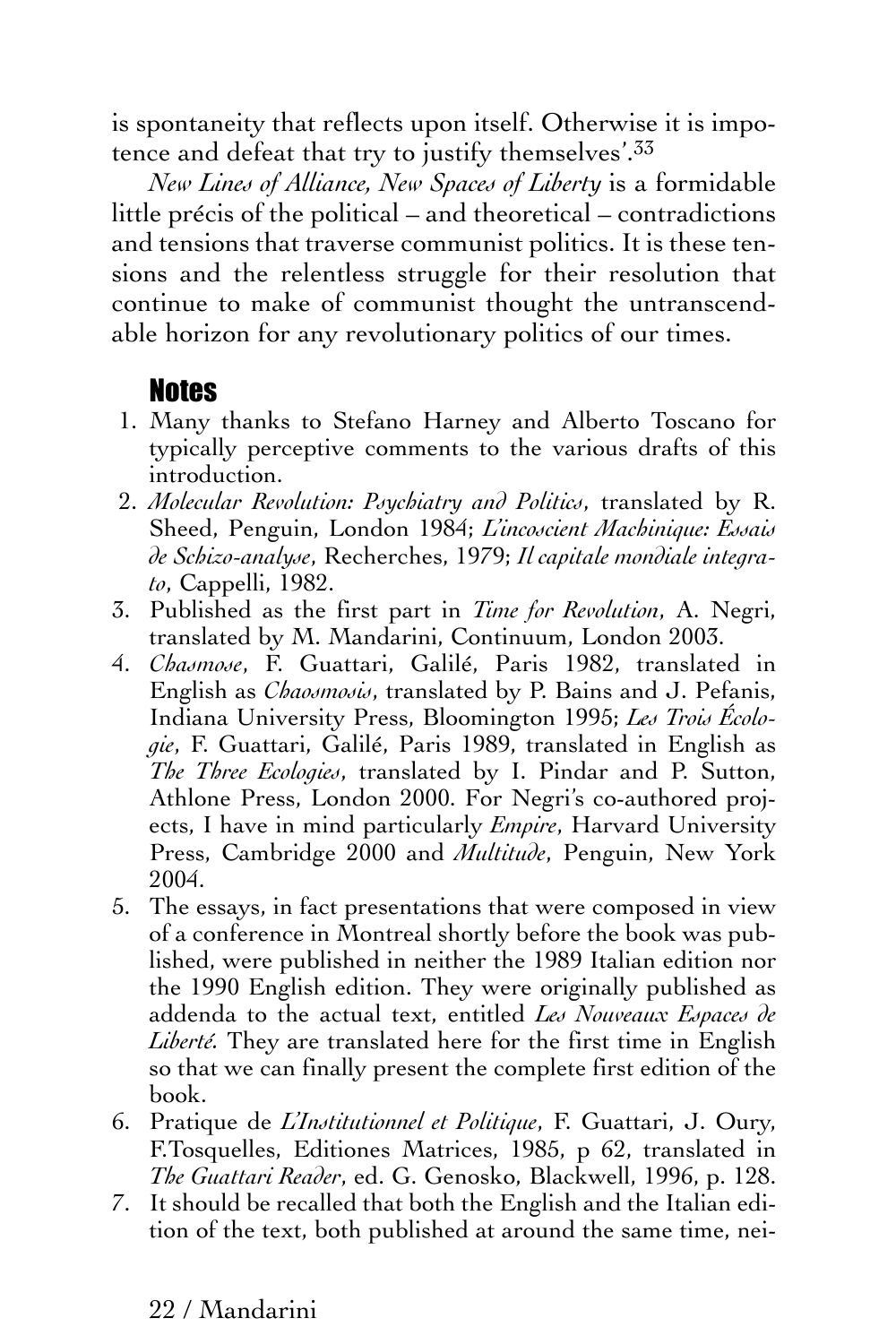ther of these concluding essays were included.

- 8. For an outstanding collection of the variety of new approaches to Lenin, see *Lenin Reloaded: Toward a Politics of Truth*, S. Budgen, S. Kouvelakis, S. Žižek editors, Duke University Press, Durham and London, 2007.
- 9. 'What to do Today with What is to be Done?, or Rather: The Body of the General Intellect', A. Negri, translated by G. Thomson, in *Lenin Reloaded*, p. 297. The same piece has been published in a different translation in *Reflections on Empire*, A. Negri, translated by E. Emery, Polity, Cambridge 2008. Although Emery's translation of this expression as 'bourgeois political science' (Reflections, p. 148) is incorrect, it could be argued that this is effectively Negri's accusation.
- 10. 'One Divides Itself into Two, A. Badiou, in *Lenin Reloaded*, p. 12.
- 11. *Reflections*, p.
- 12. 'From the State to the World?: Badiou and Anti-capitalism', A. Toscano, *Communication and Cognition*, 37, 3-4, 2004, p. 199.
- 13. For anyone who wants to acquaint themselves with Badiou's argument, they should turn to *Being and Event*, A. Badiou, translated by O. Feltham, Continuum, London 2005, in particular to Meditation 8 and 9. See also *Metapolitics*, A. Badiou, translated by J. Barker, Verso, London 2005, chapter 5 'Politics Unbound' in particular.
- 14. Or more precisely still, the event cannot be extracted from those conditions.
- 15. For some discussion of the debate between Negri and Cacciari and Tronti, see my 'Beyond Nihilism: Notes Towards a Critique of Left-Heideggerianism in Italian Communist Thought,' in *Cosmos & History*, 5:1, 2009.
- 16. *Collected Works volume 31*, V. I. Lenin, Lawrence & Wishart, London 1966, p. 516.
- 17. 'Trotsky's *Terrorism and Communism*, or, Despair and Utopia in the Turbulent Year of 1920', S. Žižek, forward to *Terrorism and Communism*, by l. Trotsky, Verso, London 2007, p. xxi.
- 18. 'Trotsky's *Terrorism and Communism*, or, Despair and Utopia in the Turbulent Year of 1920', p. xviii.
- 19. For a detailed discussion of the notion of 'class composition', see *Storming Heaven: Class Composition and Struggle in Italian Autonomist Marxism*, S. Wright, Pluto Press, London 2002, and my 'Antagonism vs. Contradiction: Conflict and the Dynamics of Organisation in the Thought of Antonio Negri'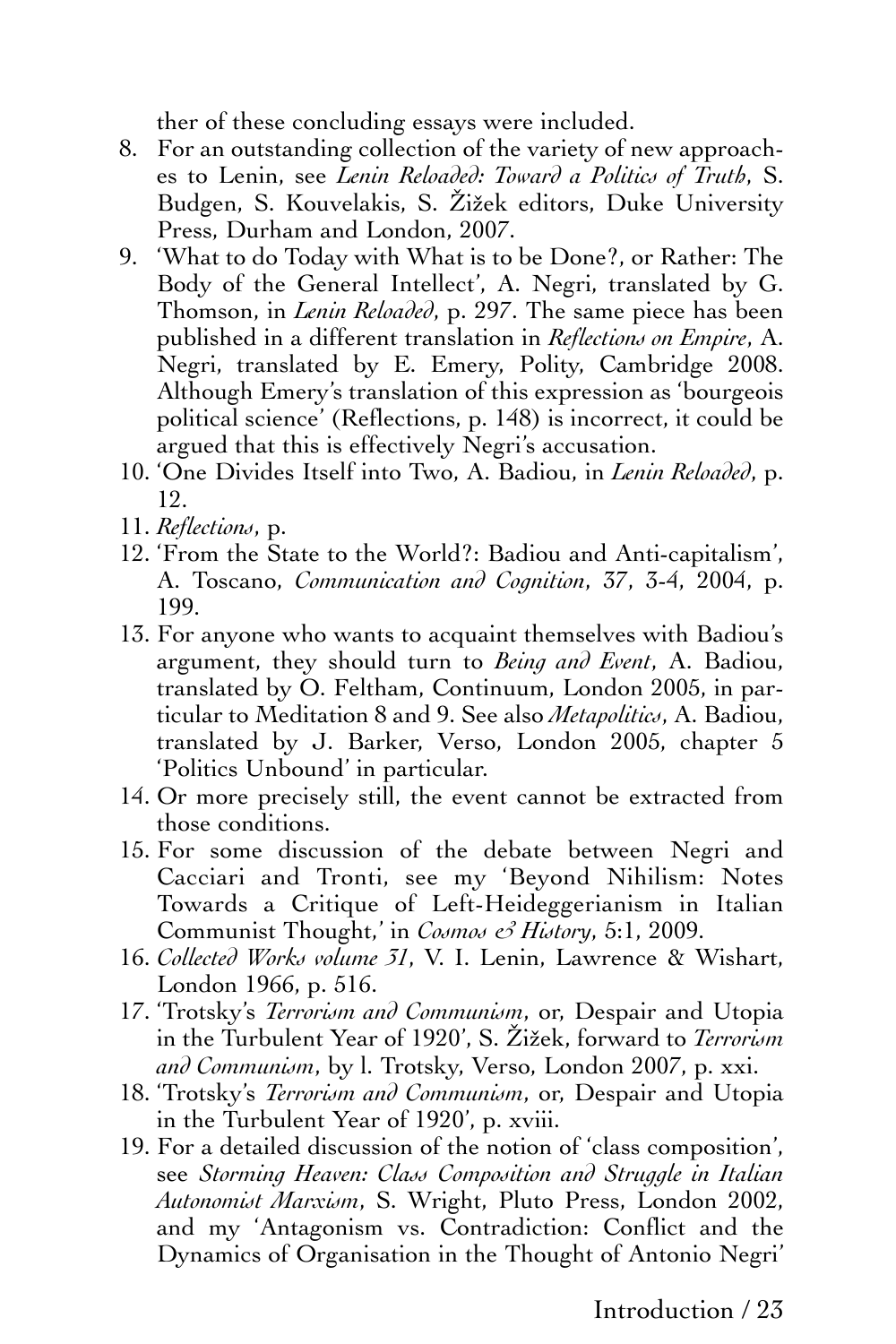in *Contemporary Organization Theory*, ed. C. Jones and R. Munro, Blackwell, Oxford 2005, and in *The Sociological Review,* Oct. 2005, vol. 53, s.1.

- 20. *Trentatre Lezioni su Lenin* [1977], A. Negri, Manifestolibri, Roma 2004, p. 23 – my translation.
- 21. *Dall'Operaio Massa all'Operaio Sociale*, A. Negri, edited by P. Pozzi and R. Tommasini, Multhipla Edizioni, Milan 1979, p. 60 – my translation.
- 22. 33 Lezioni, p. 23.
- 23. 'A Leninist Gesture Today', S. Žižek, in *Lenin Reloaded*, p. 83.
- 24. 'A Leninist Gesture Today', S. Žižek, in *Lenin Reloaded*, p. 91.
- 25. These aspects are central to Negri's analysis in his book length study of Lenin, *33 Lezioni su Lenin*, initially presented first as lectures over 35 years ago, and return in Negri's discussion of Lenin more recently, such as in his 2001 piece, 'What to do Today with What is to be Done?' in *Lenin Reloaded*.
- 26. *33 Lezioni*, A. Negri, p. 164 my translation.
- 27. 'What to do Today with What is to be Done?', A. Negri, p. 301.
- 28. To await the economic conditions, to assume that specific economic conditions will immediately determine a political form, this is what Lenin condemned as 'economism', 'spontaneism' and opportunism – submission to the big Other, in Žižek's (via Lacan) take on this eminently political problem.
- 29. *33 Lezioni*, A. Negri, p. 165.
- 30. 'What to do Today with What is to be Done?', A. Negri, in *Lenin Reloaded*, p. 301. Negri has explored the new composition of labour in seminars in Paris with Carlo Vercellone, as well as in *Reflections on Empire*, his work with Michael Hardt, and elsewhere. This work is also being pursued by Christian Marazzi, Andrea Fumagalli, Paolo Virno, Maurizio Lazzarato, and many others. The journal *Historical Materialism* has a very useful stream of articles on these themes.
- 31. 'What to do Today with What is to be Done?', A. Negri, in *Lenin Reloaded*, p. 302.
- 32. 'What to do Today with What is to be Done?', A. Negri, in *Lenin Reloaded*, p. 302.
- 33. *33 Lezioni*, A. Negri, p. 42.

#### 24 / Mandarini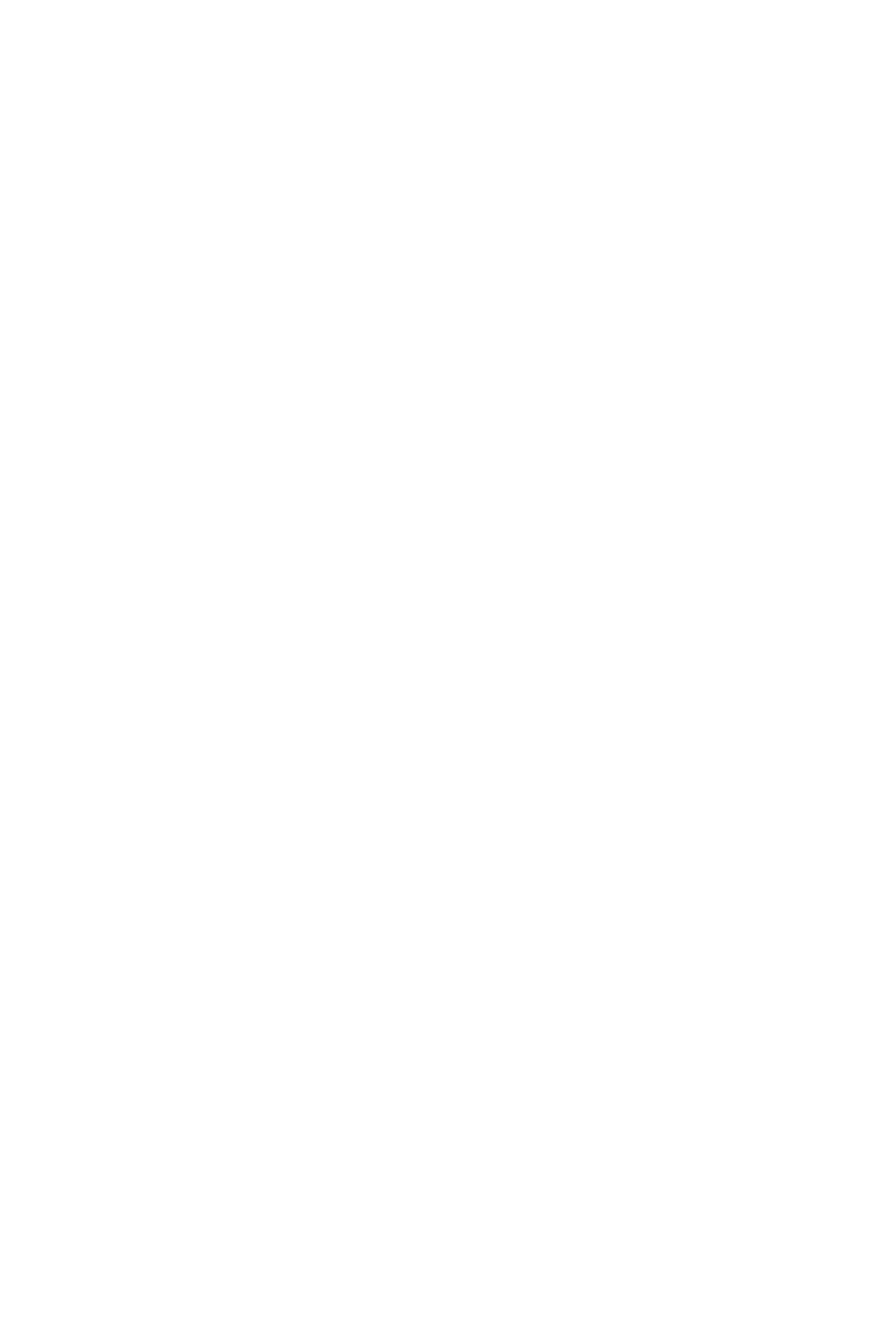### 1. Communists Like Us

The project: to rescue "communism" from its own disrepute. Once invoked as the liberation of work through mankind's collective creation, communism has instead stifled humanity. We who see in communism the liberation of both collective and individual possibilities must reverse that regimentation of thought and desire which terminates the individual.

Bankrupt: the collectivist regimes have failed to realize socialist or communist ideals. Capitalism too has played fast and loose with promises of liberty, equality, progress and enlightenment. Forget capitalism and socialism: instead we have in place one vast machine, extending over the planet an enslavement of all mankind. Every aspect of human life – work, childhood, love, life, thought, fantasy, art – is deprived of dignity in this workhouse. Everyone feels only the threat of social demise: unemployment, poverty, welfare.

Work itself defaults on its promise of developing the relations between humanity and the material environment; now everyone works furiously, to evade eviction, yet only hastening their own expulsion from the mechanical process that work has become.

Indeed work itself – as organized by capitalism or socialism – has become the intersection of irrational social reproduction and amplified social constraints. Fetters – irrational social constraints – are thus at the foundation of all subjective consciousness formed in the work process. And establishing this collective subjectivity of restriction and surveil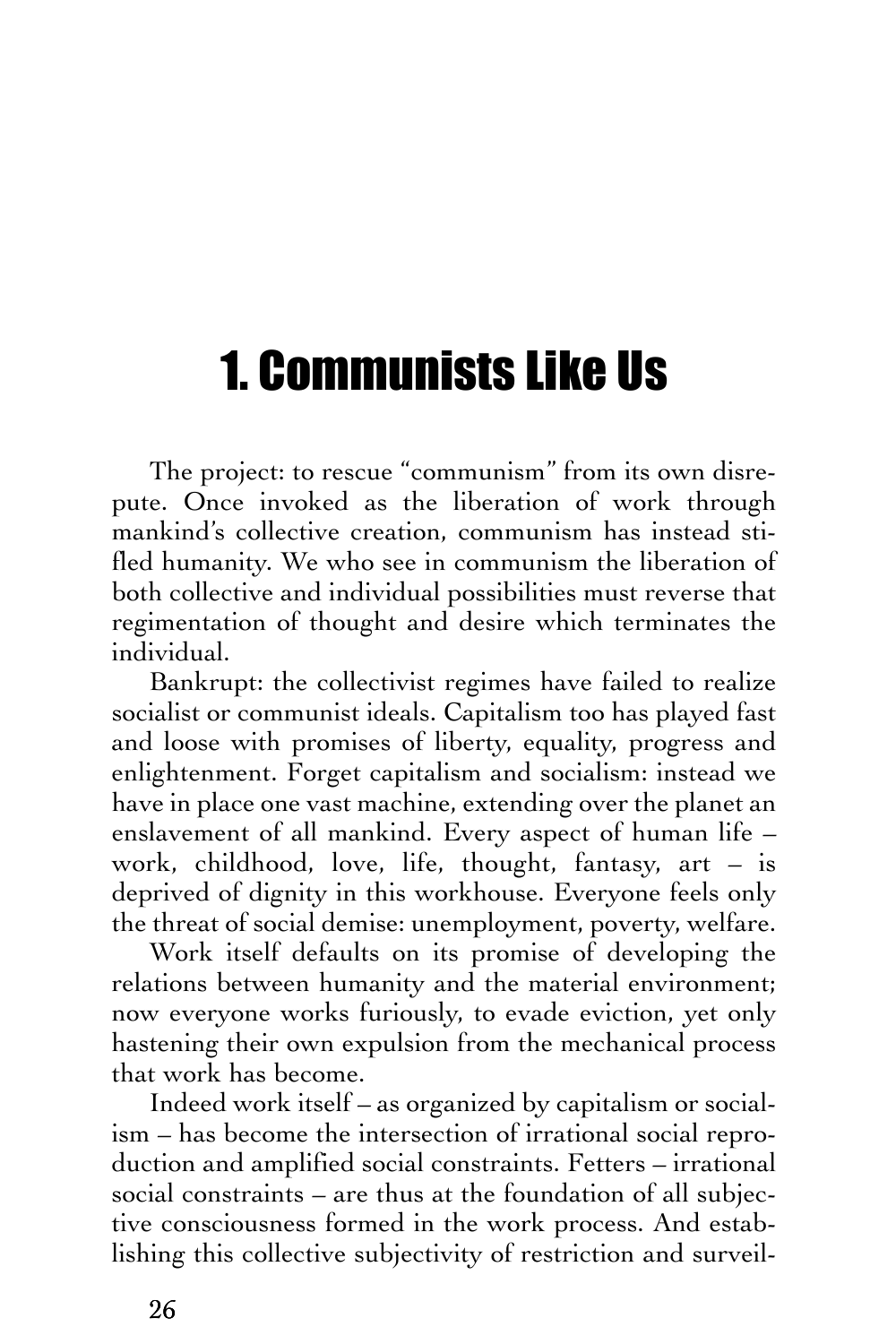lance is the first imperative of the capitalist work apparatus. Self-surveillance and doubt prevent any intimations of escape, and preempt any questioning of the political, legal or moral legitimacy of the system. No one can withdraw from this capitalist legality of blindness and absurd goals.

Each instance of work, each sequence, is overdetermined by the imperatives of capitalist reproduction; every action helps to solidify the hierarchies of value and authority.

And yet – why is it that the discussion of communism is taboo? This discourse is defamed and banished by the very people it pretends to liberate from their chains. Could it be due to the seductive, "progressivist" rationality of capitalism and its organization of work?

After all, capitalist work arrangements have succeeded in appropriating the discourse of communism – an analysis of labor and its liberatory power – and reduced it to techniques of manipulation: "Arbeit Macht Frei." Even the socialist varieties trumpet recovery and reconstruction as though these were instrumental goals attainable through technical means. The "ethic" of social revolution has become instead a nightmare of liberation betrayed, and the vision of the future is freighted with a terrible inertia…

Not so long ago, the critique of capitalism was directed at its destructive, penetrating market. Today we submit to its traumatization of our souls, passively assuming that reinvestment strategies are the least oppressive form of planning – and socialism or capitalism becomes a moot point.

So now everything must be reinvented: the purpose of work as well as the modalities of social life, rights as well as freedoms. We will once again begin to define communism as the collective struggle for the liberation of work, that is, at once, an end to the current situation!

Empty-headed economists dominate all over the globe – and yet the planet is devastated, perhaps inexorably. We must affirm first of all that there is more than one path: the path of capitalist imperium and/or socialist/collectivist work forms whose persistence and vitality depend to a large part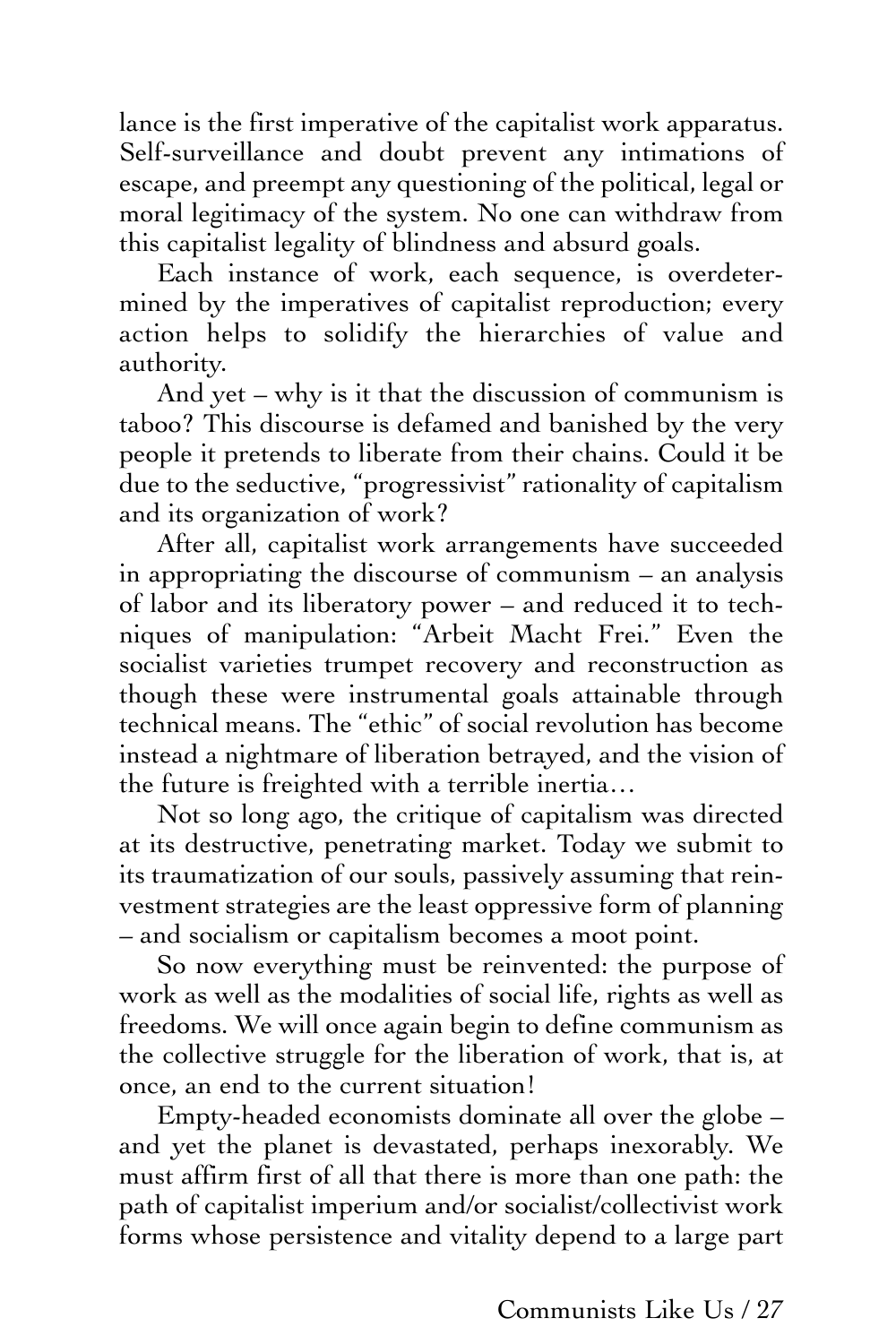on our own incapacity to redefine work as a project and a process of liberation. We will define communism as the assortment of social practices leading to the transformation of consciousness and reality on every level: political and social, historical and everyday, conscious and unconscious. Recognizing that discourse is action, we will forge a new discourse in such a fashion as to initiate the destruction of the old way. But our communism will not for all that be a spectre haunting the old Europe… We rather envisage an imaginative, creative process at once singular and collective, sweeping the world with a great wave of refusal and of hope. Communism is nothing other than a call to life: to break the encirclement of the capitalist and socialist organization of work, which today leads not only to a continuing surplus of repression and exploitation, but to the extinction of the world and humanity with it.

Exploitation has advanced, on the basis of nuclear accumulation, to become a threat of execution; the cycles of war and the danger of destruction are well known. Now we are not determinists – but today it is not only determinists who recognize that the end is, if not near, certainly close by, especially if we abandon power to the capitalist and socialist juggernauts of labor. Preventing catastrophe will require a collective mobilization for freedom. Why does everyday life tremble with fear and loathing? This fear is not the state of nature as described by Hobbes – that old excuse of the war of all against all, individual wills fragmented in a thirst for power. Rather what we have now is a transcendental, yet actually man made fear which seeps into every mind with immobilizing, catastrophic dread. Indeed hope itself has fled this hopeless, hapless, grey world. Beyond malaise, life sinks into sadness, boredom and monotony, with no chance to break out of the morass of absurdity. Communication – speech, conversation, banter, even conspiracy has all been taken in by the discourse of mass media. Interpersonal relations likewise have spoiled, and are now characterized by indifference, disingenuous disgust and self-hatred – in a word, we're all suffering from bad faith.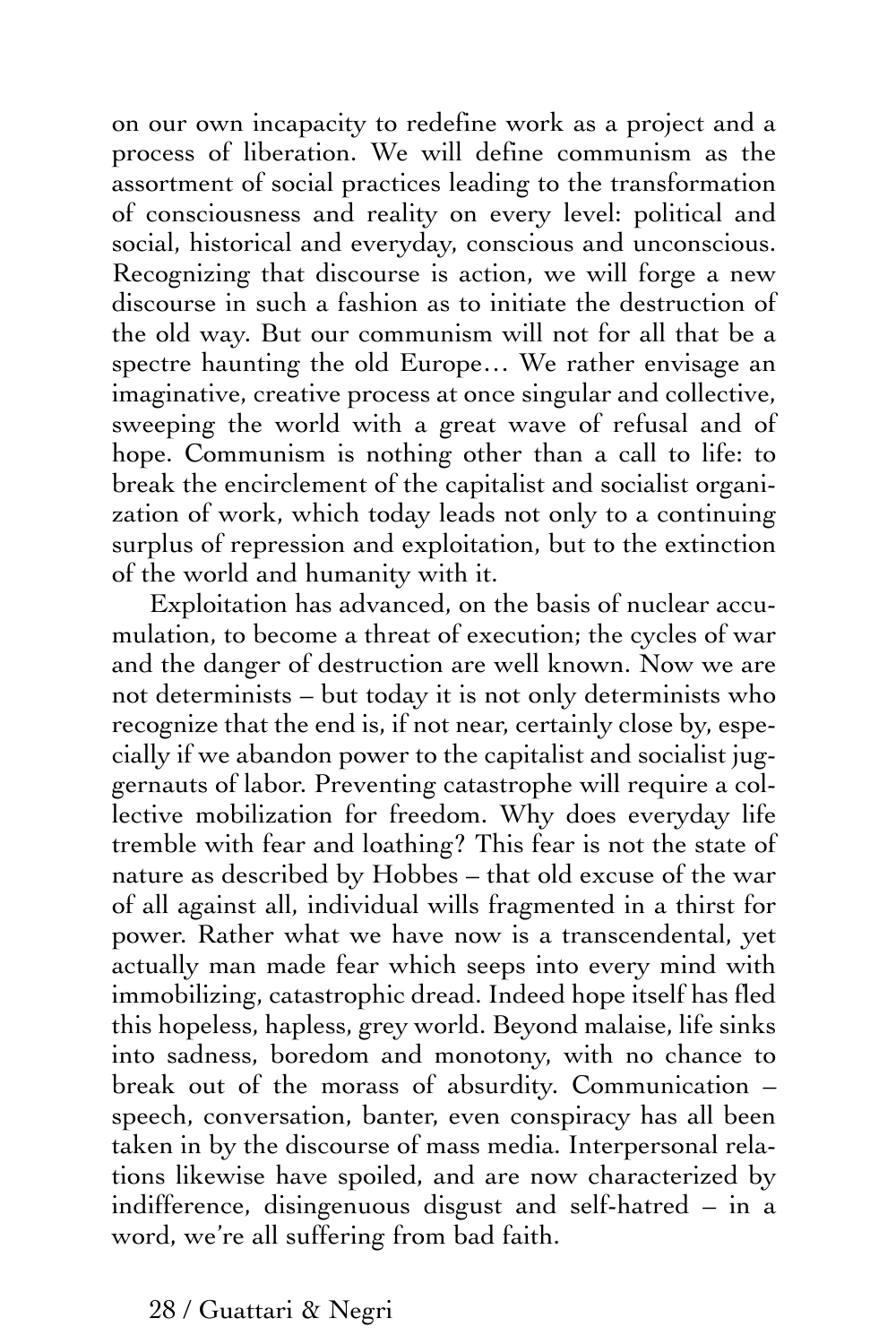Amazingly, the fabric of human feelings has itself come unraveled, since it no longer succeeds in connecting the threads of desire and hope. As a result, this pseudo-war has passed over the world for thirty years without its key features being noticed; the Cold War escapes unrecognized as the true culprit.

During that whole time, human consciousness has been ground down into something more manageable, even complicit. As the individual sinks into isolated despair, all the built up values in the world collapse around him. Fear breeds impotence and paralysis of every sort. Only this collective stupefaction prevents onrushing despair from reaching its logical conclusion in collective suicide; apparently there's not enough passion left for such a crisp transformation. But the real tragedy is that exploitation masquerades as fear: individual extensions – of desires and hopes for the future – have been simply prohibited, but under a metaphysical, rather than political guise.

And yet. And yet all the developments in the sciences and in the productive capacities of labor point to the existence of an alternative. Extermination or communism is the choice – but this communism must be more than just the sharing of wealth (who wants all this shit?) – it must inaugurate a whole new way of working together.

Real communism consists in creating the conditions for human renewal: activities in which people can develop themselves as they produce, organizations in which the individual is valuable rather than functional. Accomplishing this requires a movement – to change the character of work itself. And redefining work as creative activity can only happen as individuals emerge from stifled, emotionally blocked rhythms of constraint. It will take more than the will to change, in the current situation; to resist neutralization itself demands desire.

Paradoxical as it seems, work can be liberated because it is essentially the one human mode of existence which is simultaneously collective, rational and interdependent. It generates solidarity. Capitalism and socialism have only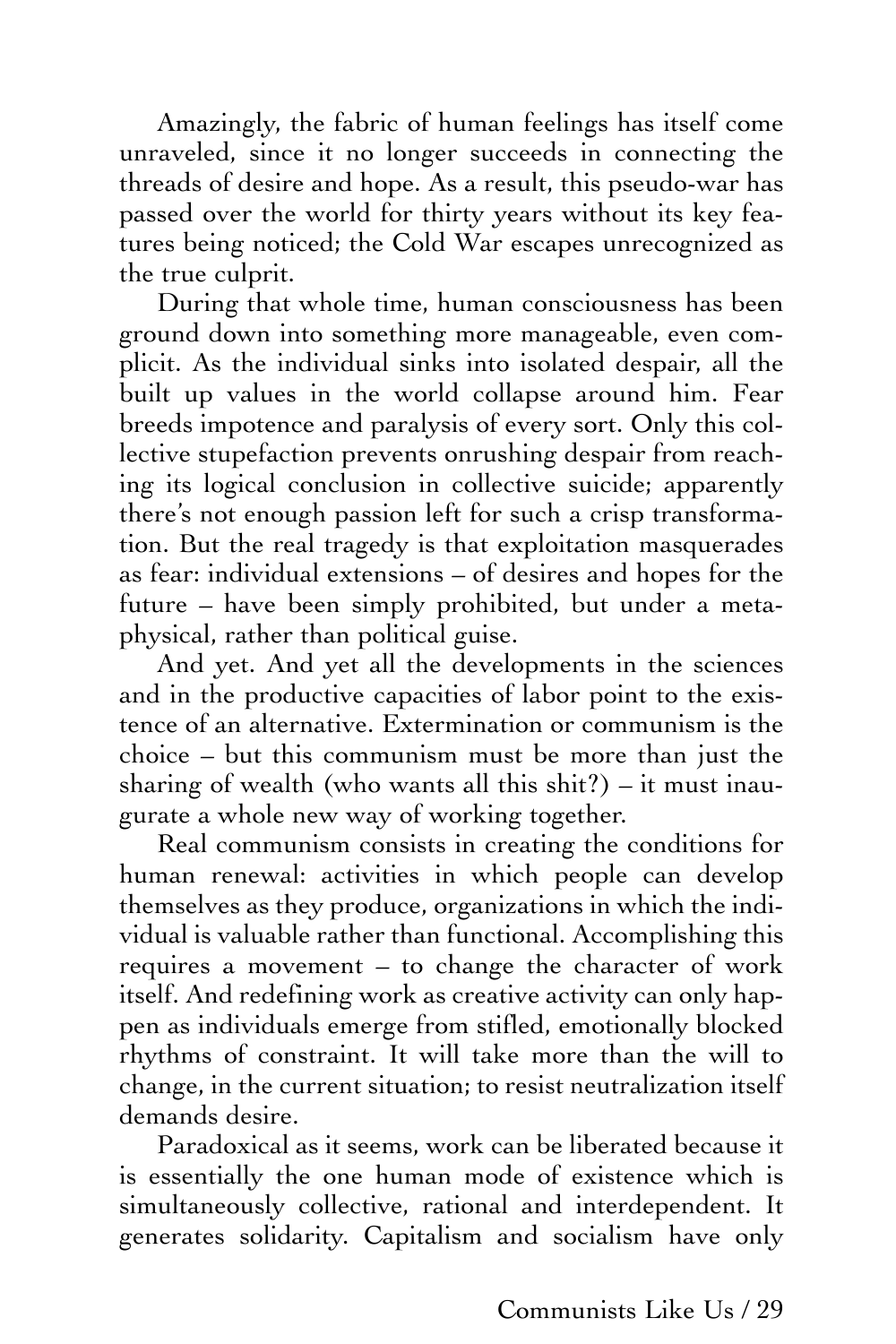succeeded in subjugating work to a social mechanism which is logocentric or paranoid, authoritarian and potentially destructive. By means of progressive struggles, workers in the advanced industrial countries have succeeded in lowering the threshold of direct and dangerous exploitation; but this has been countered by changes in the character of that domination. Modern exploitation accentuates the disparity between rich and poor countries – now it is unfree workers in underdeveloped nations who bear the brunt of exploitation through violence and the threat of hunger. The relative improvement in the situation of the metropolitan proletariat is balanced by extermination in the Third and Fourth Worlds. As contradictions built into work have proceeded to their limit, it is not an accident that the liberation of work can now be accomplished by workers in the most advanced sectors of science and technology. What is at stake is the fundamental ability of communities, racial and social groups, indeed minorities of every kind to conquer and establish autonomous modes of expression – not just lifestyles, but the work process itself.

There is nothing inevitable about work – no destiny leads work into ever greater repressions. In fact, the potential for liberation inherent in work itself is more visible than ever. How can capital continue to present its work process as natural and unchangeable, when for technical reasons it is changing every day? This unexamined gap in the logic of work is the opening through which new movements of social transformation will charge pell mell.

Traditionally, the refusal to work, as an instance of struggle and as spontaneous action, has aimed at those structures which are obstacles to the real liberation of work. From now on, that struggle involves appropriating a new capital, that of a collective intelligence gained in freedom, the experience and knowledge that comes from breaking down the one dimensional experience of present day capitalism. This involves all projects of awakening and building towards liberation; in short, anything that helps reclaim mastery over work time, the essential component of life time. All the cur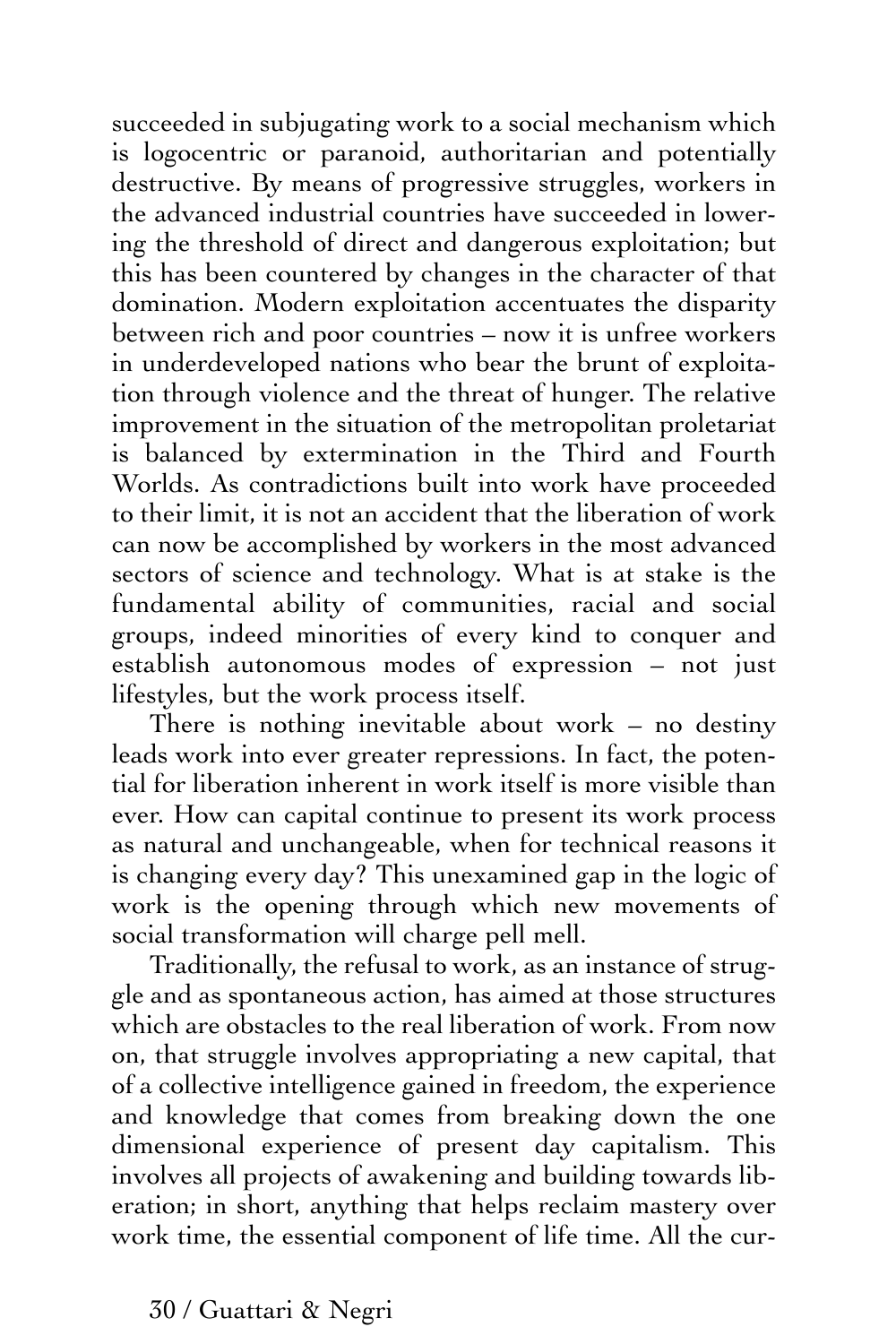rent catchwords of capitalist production invoke this same strategy: the revolutionary diffusion of information technologies among a new collective subjectivity. This is the new terrain of struggle, and it is not utopian to believe that consciousness itself is the "swing voter" deciding if capitalist or non-capitalist roads are taken. Once, knowledge and power were stockpiled like so many canon or missiles; now the empowering of a collective consciousness, part of the turmoil of the workplace, threatens to unite small arms into a mass revolt.

From this perspective, communism is the establishment of a communal life style in which individuality is recognized and truly liberated, not merely opposed to the collective. That's the most important lesson: that the construction of healthy communities begins and ends with unique personalities, that the collective potential is realized only when the singular is free. This insight is fundamental to the liberation of work. Work as exploitation has completed its development of the general, the mass, the production line; what's now possible is to tap into the potential of individual creative energies, previously suppressed. Nothing less than a genetic breakthrough, this rhizome of autonomy in the workplace can establish itself as a productive enhancement – and a serious challenge to the dead weight of bureaucratic capitalism with its overcoded and de-individualized individual.

Make no mistake about it: communism is not a blind, reductionist collectivism dependent on repression. It is the singular expression for the combined productivity of individuals and groups (collectivities) emphatically not reducible to each other. If it is not a continuous reaffirmation of singularity, then it is nothing – and so it is not paradoxical to define communism as the process of singularization. Communism cannot be reduced in any way whatsoever to an ideological belief system, a simple legal contract, or even to an abstract egalitarianism. It is part of a continuous process which runs throughout history, entailing a questioning of the collective goals of work itself.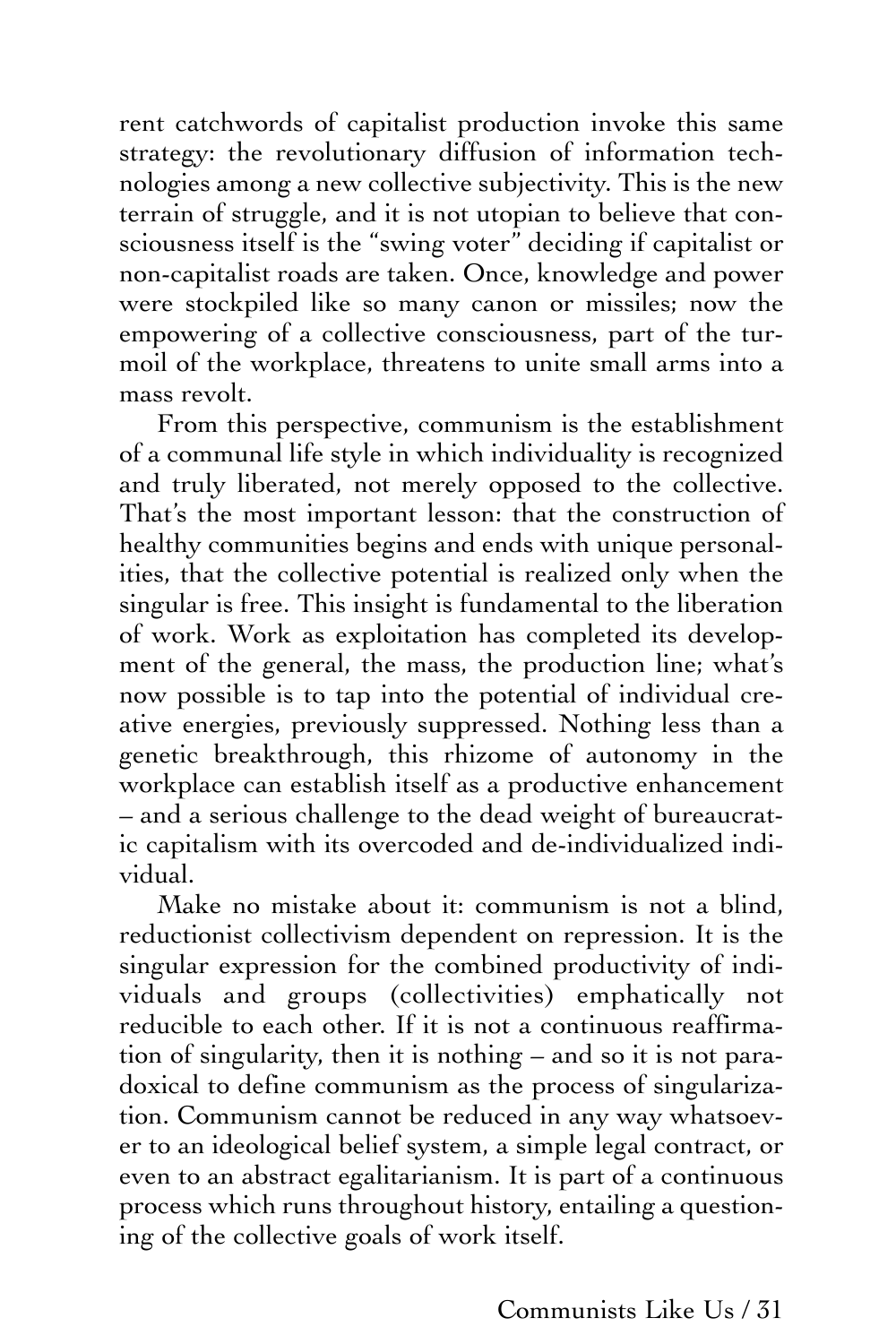Glimpses of these new alliances are already available. They began to form and seek each other out at the time of the spontaneist and creative phase, which of course developed parallel to the big break-up and realignment in capitalist society to which we have been witness over the past three decades. To better locate and appreciate their importance, one can distinguish:

\* molar antagonisms: struggles in the workplace over exploitation, criticisms of the organization of work, of its form, from the perspective of liberation;

\* molecular proliferations of these isolated instances of struggle into the outside world, in which singular struggles irreversibly transform the relations between individuals and collectivities on the one hand, material nature and linguistic signs (meanings) on the other.

Thus the maturing social transformations, which in turn affect productive work arrangements, are induced, piecemeal, by each and every molar antagonism: any struggle against capitalist and/or socialist power formations contributes to overall transformation. Social, political and workplace advances condition each other. But, and this is our point, the revolutionary transformation occurs in the creation of a new subjective consciousness born of the collective work experience – this moment is primary, all stakes are won or lost here, in the collective creation of subjectivity by individuals. We need to save the glorious dream of communism from Jacobin mystifications and Stalinist nightmares alike; let's give it back this power of articulation: an alliance, between the liberation of work and the liberation of subjectivity.

Singularity, autonomy, and freedom are the three banners which unite in solidarity every struggle against the capitalist and/ or socialist orders. From now on, this alliance invents new forms of freedom, in the emancipation of work and in the work of emancipation.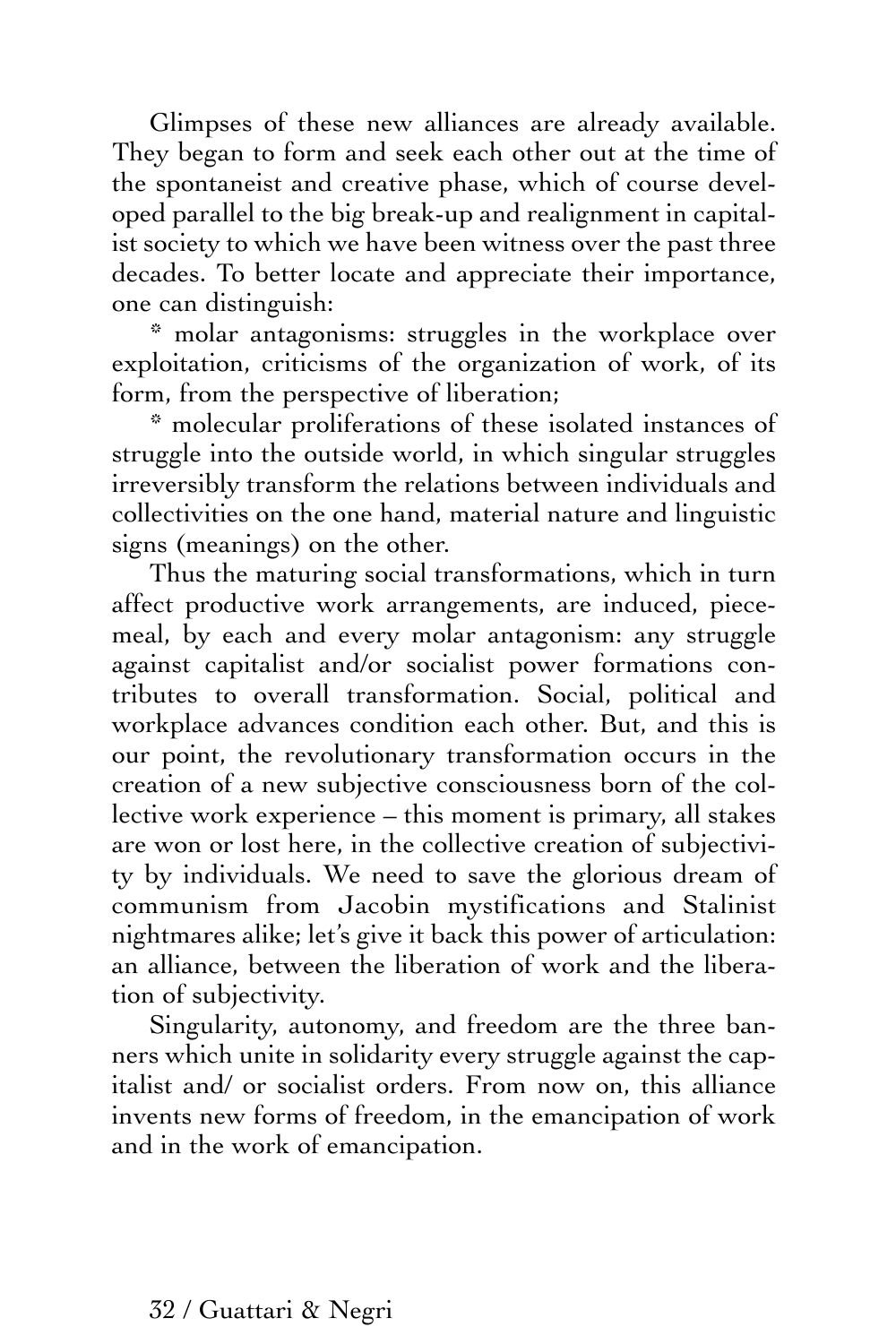## 2. THE REVOLUTION ON BEGAN IN 1968

### I. SOCIALIZED PRODUCTION

It is not necessary to sit reading in a café to realize that the cycle of revolution reopened in 1968, and indeed achieved its high water mark of intensity. What was only an indication in 1917, and which subsequent wars of national liberation failed to achieve in any lasting way, was brought to light by the events of 1968 as the immediate possibility of collective consciousness and action. Yes, communism is possible. It is true, more now than ever, that it haunts the old world. 1968 revealed the fragility of the social contracts installed successively to contain the revolutionary movements of the beginning of the century, those which followed the big crisis of 1929 and the movements which accompanied and followed the second great imperialist war. However one views the events of 1968, it is undeniable that they revealed the failure of this social compromise to eliminate or supersede the antagonistic contradictions of the capitalist systems.

We will now examine the three series of material transformations which concern the quality, the dimensions, and the form of capitalist "producing," and by doing so, highlight those new objective starting points from which any effort to change society will have to begin.

The quality of producing. The struggle between the working classes and those of the capitalist and/or socialist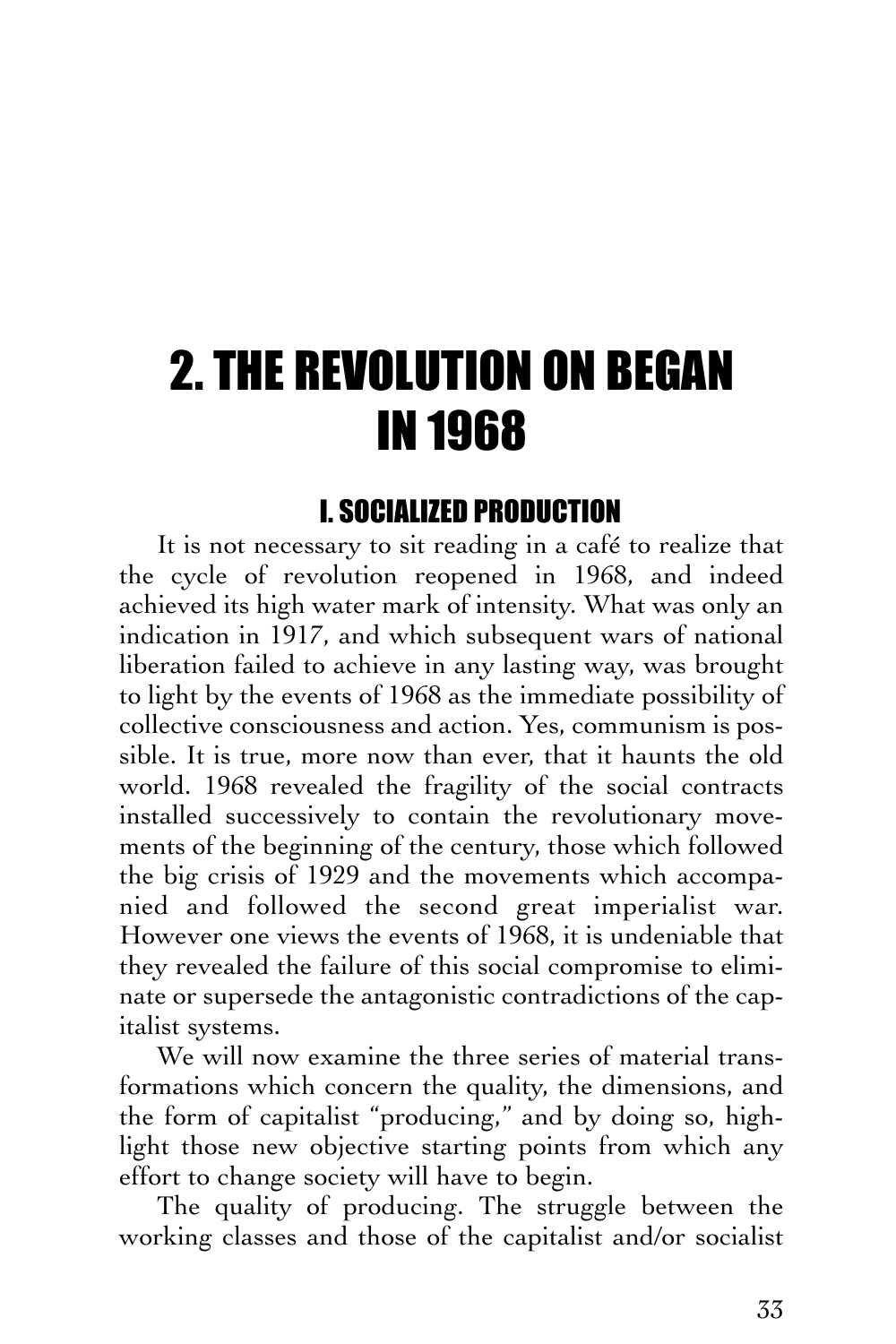bosses had resulted in a system of production that was more concentrated and massified. The impossibility of rationally overcoming crises, which revealed the social polarization of power, led to the efforts at managing the strongly centralized, planned economies, both capitalist and socialist. In this new environment, the classical law of value no longer operated as an expression of the relation between concrete real labor and amounts of money needed to secure an existence. The new version of the law instead related huge masses of abstract or undifferentiated labor to the ethereal information machines which supplant industrial production. Labor is deterritorialized – without foundation or meaning, it neurotically succumbs to a process which deprives working people of knowledge even as it is essentially knowledge creating activity in the first place. Modern work was creating a global, infernal disciplinary apparatus, in which the constraints were invisible: educational and information constraints which placed the worker at all times under the sway of capital. No longer an eight hour wage slave, the worker now produced and consumed continuously for capital. Capital in the process became more socialized, advancing social cooperation, integrating the collective forces of labor even as it turned society into a giant factory, in which the pacified consuming classes were organized into unions.

Deterritorialized production signifies that work and life are no longer separate; society is collapsed into the logic and processes of capitalist development. The consequences of this assimilation of society to work are profound: All the guarantees and resources of the welfare state – (wage systems, unemployment insurance, family assistance, pensions etc. – were intensified, but now they became part of the production process itself, rather than social defenses against capitalist dislocations. Social welfare in fact became a social dream: as the production process remade society in its own image, that high degree of abstraction was transferred to social life. Production now conferred membership in society. As the independent variable, production stamps society with its characteristic, leaving no region untouched. An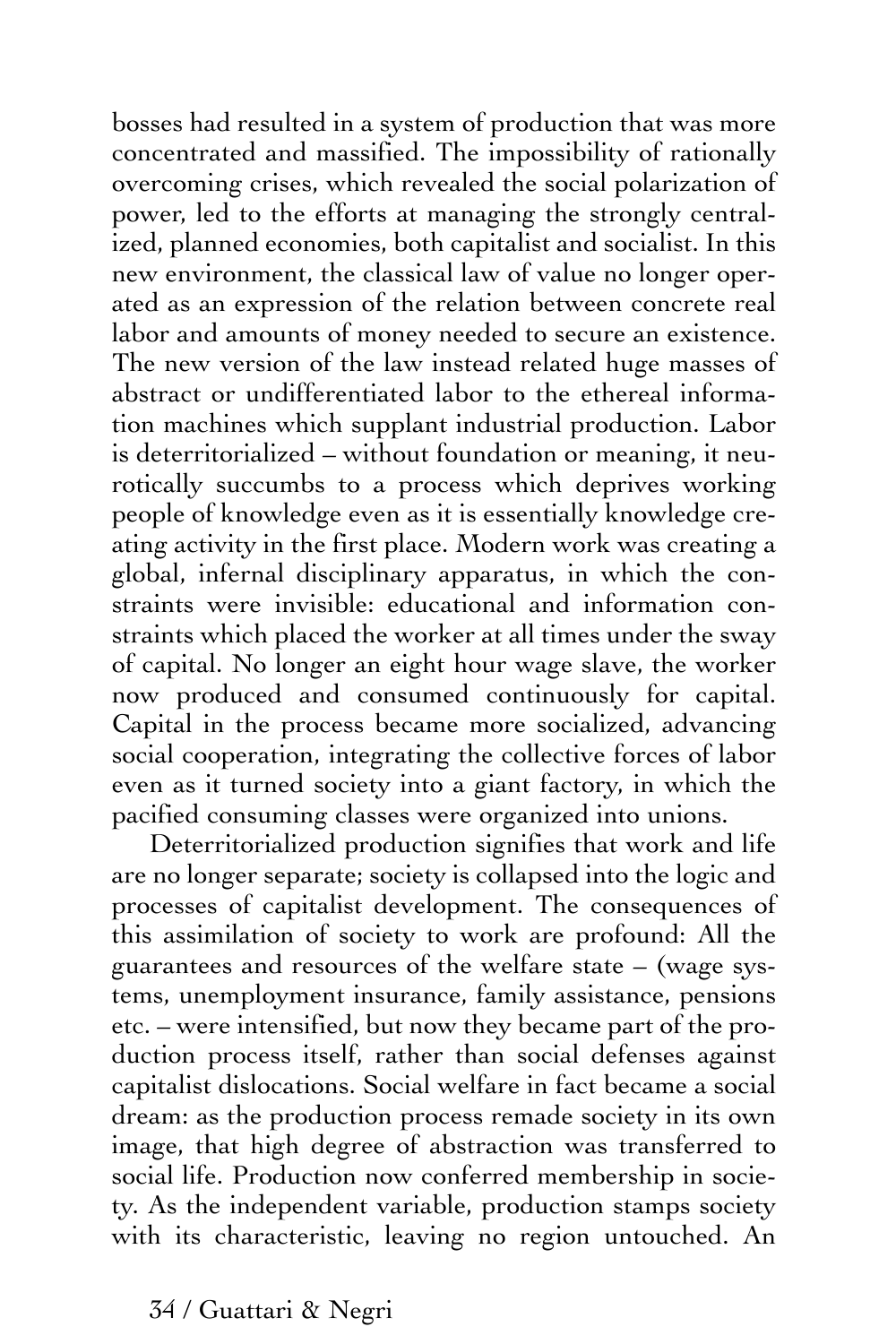equation is established, in which capitalist advancement and exploitation are seen as essential features of social machinery – that this is the meaning of society, and of course it has become true…

The political consequences of this transformation are equally profound. A high degree of political mobilization, evident in the demand for political participation growing out of a century of revolution and class consciousness, has expanded but then dissipated into a social consciousness. All the efforts of the bosses, who are conscious of this new socialization, consist of maintaining it – either through democratic or totalitarian means – within the framework of institutions and of rules for dividing the social product, which permit them to reproduce and thus to reinforce their commanding positions, in a manner that transforms economic into political power.

Before examining the consequences of this transformation of command, it is important to recognize another essential aspect of the changing character of production. The emergence of socialization as a crucial component of production has naturally affected the production process itself. Socialization, typically viewed as a formal quality, mutates into a substantive one: One may observe, for example, how the socialization of rural peasants accompanies their loss of independence, or how service sector workers lose social cohesion as they are functionally absorbed into rigid, mechanized production processes. Up to this point, however, the industrial modes of production associated with capitalism and socialism had only taken possession of social inequalities from the outside, so to speak. The great conflagration of 1968 demonstrated that the new economic techniques now implicated the domain of social reproduction. Before then, the world of production was based on exchange values (commodity production) and the reproduction of use value (utility). All that is over. In this regard, one could consider the movements of that period as necessary preliminaries…

Now the remaining private sphere – family, personal life, free time, and perhaps even fantasy and dreams –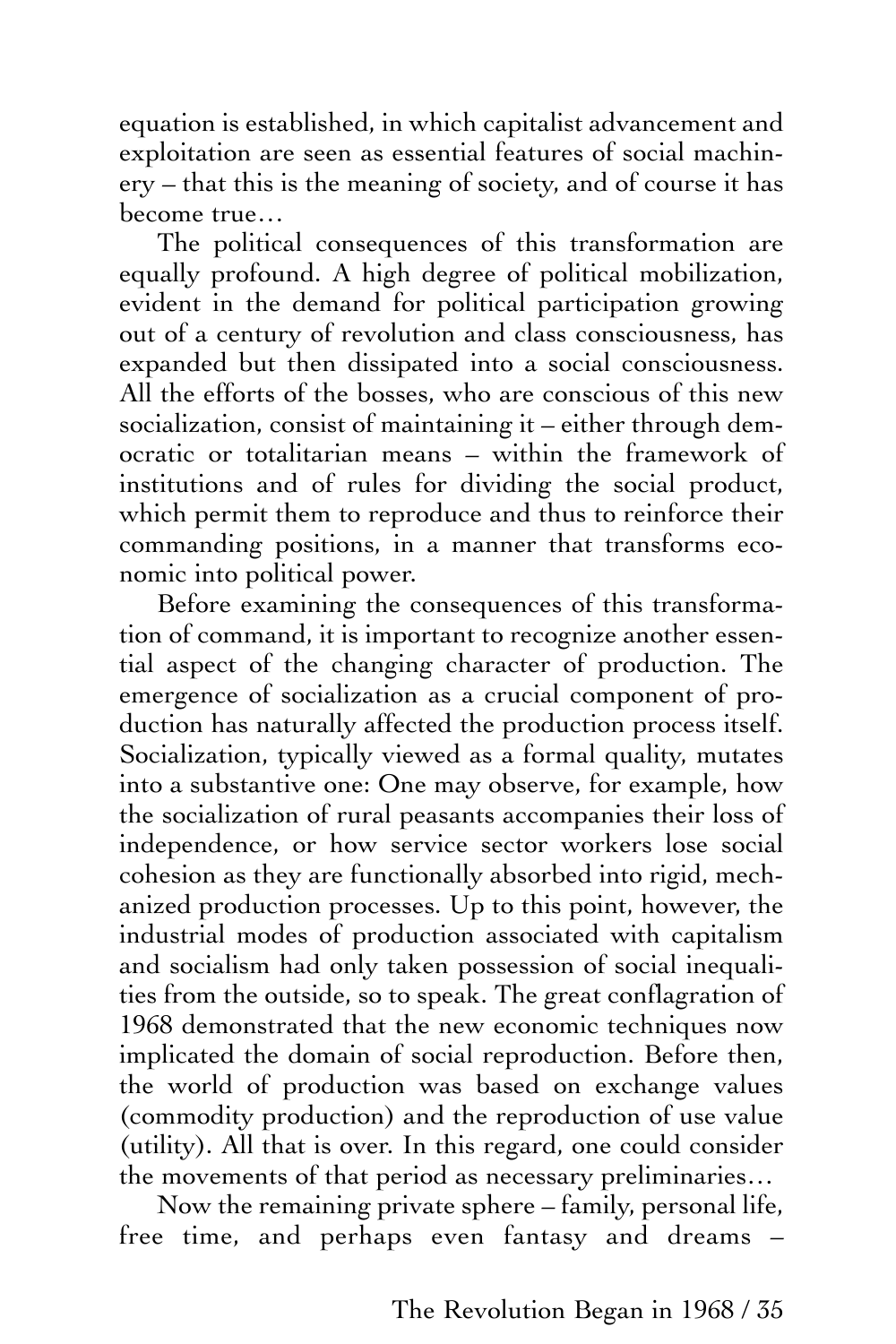everything from that point on became subjected to the semiotics of capital. This transformation took place regardless of political climate: democratic, fascist, socialist. Socialized production succeeded in imposing its law, its logic, on every facet of social life on earth, vampiristically appropriating free time, the lifeblood of humanity.

The events of 1968 posed themselves as an antagonistic recognition of this transformation of the social quality of production and work procedures. In a chaotic but nonetheless convincing way, they revealed the fundamental contradiction at the base of these transformations, that of conferring an immense productive capability to humanity while at the same time imposing a new proletarian destiny. This destiny originated in permanent expropriation, in the deterritorialization that allows no home base, no solidarity, no recourse, no guarantees, and extends not only throughout social life but into the unconscious.

Generalized exploitation, at all levels of society, had the effect of redefining production as the source of new, supplemental sources of unhappiness, and correspondingly new forms of political, even micro-political conflict. The new modes of production – integrative, totalizing, subtly totalitarian – effectively transformed the old modes of economic slavery into thinly disguised cultural and political subjection. A struggle ensued, which attempted to reduce all resistance against the supposed economic necessity to powerlessness. But it is precisely this transfer of "totalitarist" objectives to the minute, molecular levels of everyday existence which gives rise in turn to new forms of resistance on these most immediate levels, throwing into relief the entire problem of individual and collective isolation.

In 1968, this new "reactivity" expressed itself in the form of a tremendous short circuit. It would be useless to try to mystify these events, as the softheads of recovery have tried. It would be useless at this point to stigmatize the return of the great monsoons of irrationality. And what would such references to rationality signify anyway, in a world in which functionalism is strictly geared toward capital, which in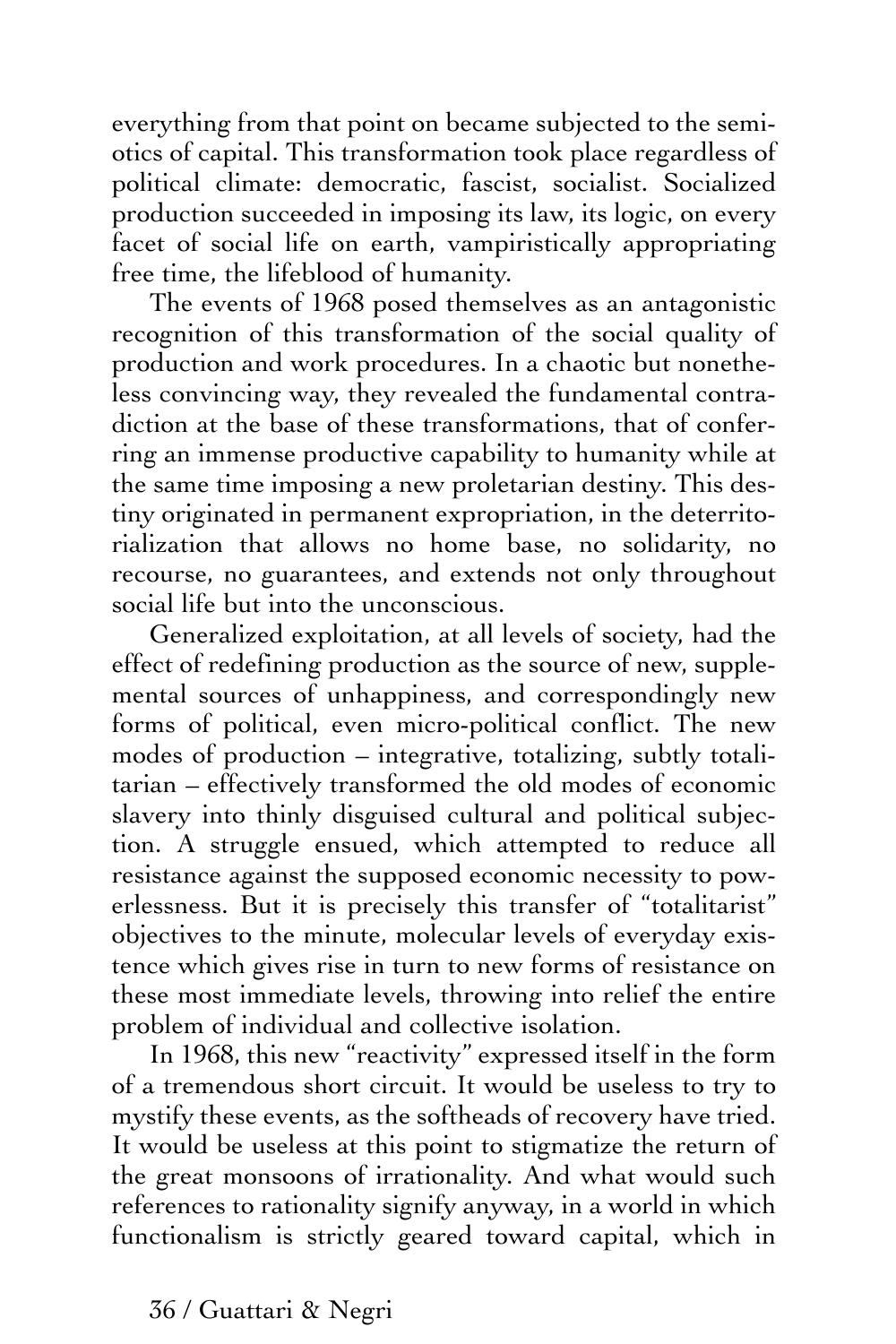itself constitutes a maximization of irrationality? The question which remains posed since 1968 is rather that of knowing how to establish a creative and liberating relation between happiness and instrumental reason.

From 1968 on, we have also witnessed an inversion of the cycle of struggles against colonialism and underdevelopment, and some attempts at internal modernization have appeared, on the part of the more dynamic sectors of the capitalist and socialist bourgeoisies. But there is a big difference between these ideological efforts – lip service, basically – and the realities of exploitation and new forms of concrete resistance.

1968 expresses the actual reopening of a critical consciousness, itself the crystallization of objective changes within the workforce and production generally. This recognition appeared at first as rebellion, and as a new opening itself made possible by economic growth, its impasse, crisis, and the consequent reflexes of rejection. The essential force of 1968 resides in the fact that for the first time in the history of human revolts against exploitation, the objective was not simple emancipation, but a true liberation, extending beyond the removal of obvious, individual chains. The movements attained a global level reflected in a heightened consciousness of the historical linkage of singular struggles. For the first time at that level of intensity, the molar macrocosms and the molecular microcosms – the global and the local – began to combine in the same subversive whirlwind.

The events of 1968 thus mark the reopening of a revolutionary cycle. Not by the repetition of old slogans, but through the intervention of new perspectives on action, and by a redefinition of communism as enrichment, diversification of community and consciousness. Certainly the movement remained inseparable from the development of previous social struggles, and the redeployment of the employers' capacity for resistance and attack, but an important historical qualitative leap nevertheless occurred. At that point of individual radical fulfillment, what was required to generalize revolution among a significant portion of the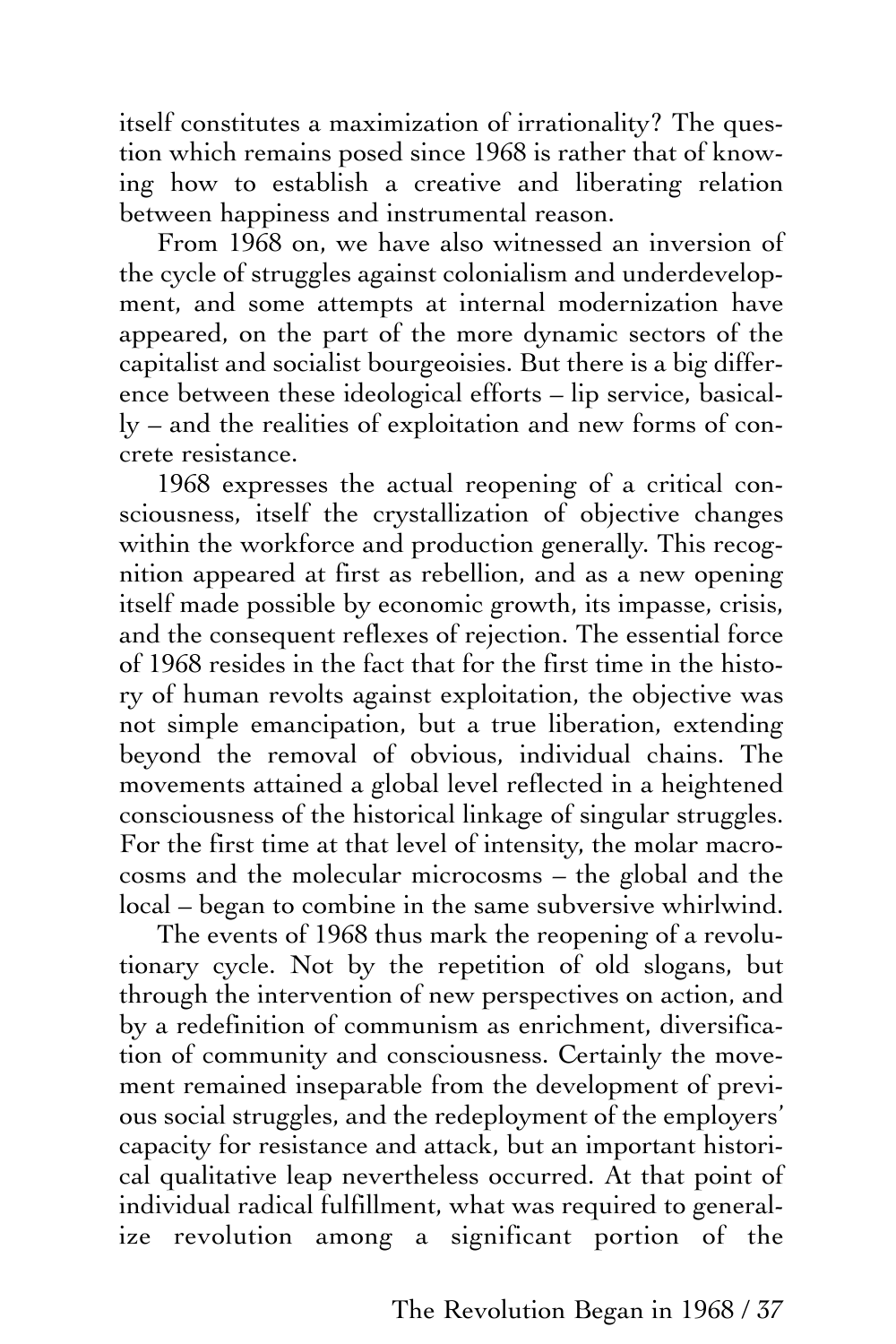population? Nothing short of a social cyclotron: the generation of an immense collective energy, the acceleration of ideas and emotions. In 1968, a revolution worthy of the most authentic aspirations of humanity was born.

#### II. BEYOND POLITICS

At the time of these movements, the refusal by living social labor of the organization of profit-based capitalism and/or socialism began to spread into the political arena. From a multiplicity of singular conflicts a grand opposition arose, directly confronting the political power responsible for administering social production. Traditional politics found itself completely cut off from this mass movement of collective consciousness; it shared no ground with the transformation of subjectivity. Traditional politics succeeded in grasping it only from the outside, by attempting to stall, repress, and finally to restructure and recover on its own. But by this very misapprehension and denial, it merely demonstrated its own powerlessness.

Politics today is nothing more than the expression of the domination of dead structures over the entire range of living production. A short time ago, at the end of the great revolutionary periods, history witnessed similar political restorations, which had no other goal than to "cover" the fundamental absence of legitimacy on the part of the elites who regained power. The princes who govern us seem to have returned, in the most absurd of ways, on the same perverse and empty stages, in the same vicious cycles which appeared in the aftermath of the Great Revolution and the Napoleonic epoch. (It is sufficient here to cite *The Charterhouse of Parma*.)

And Hegel's remark comes to mind: "This temple decidedly lacks religion, Germany lacks metaphysics, Europe humanity, reformism imagination…"

On the other hand, the collective imagination remains alive, but it can no longer conceive of politics outside of the paradigms and avenues of change which began to appear in 1968.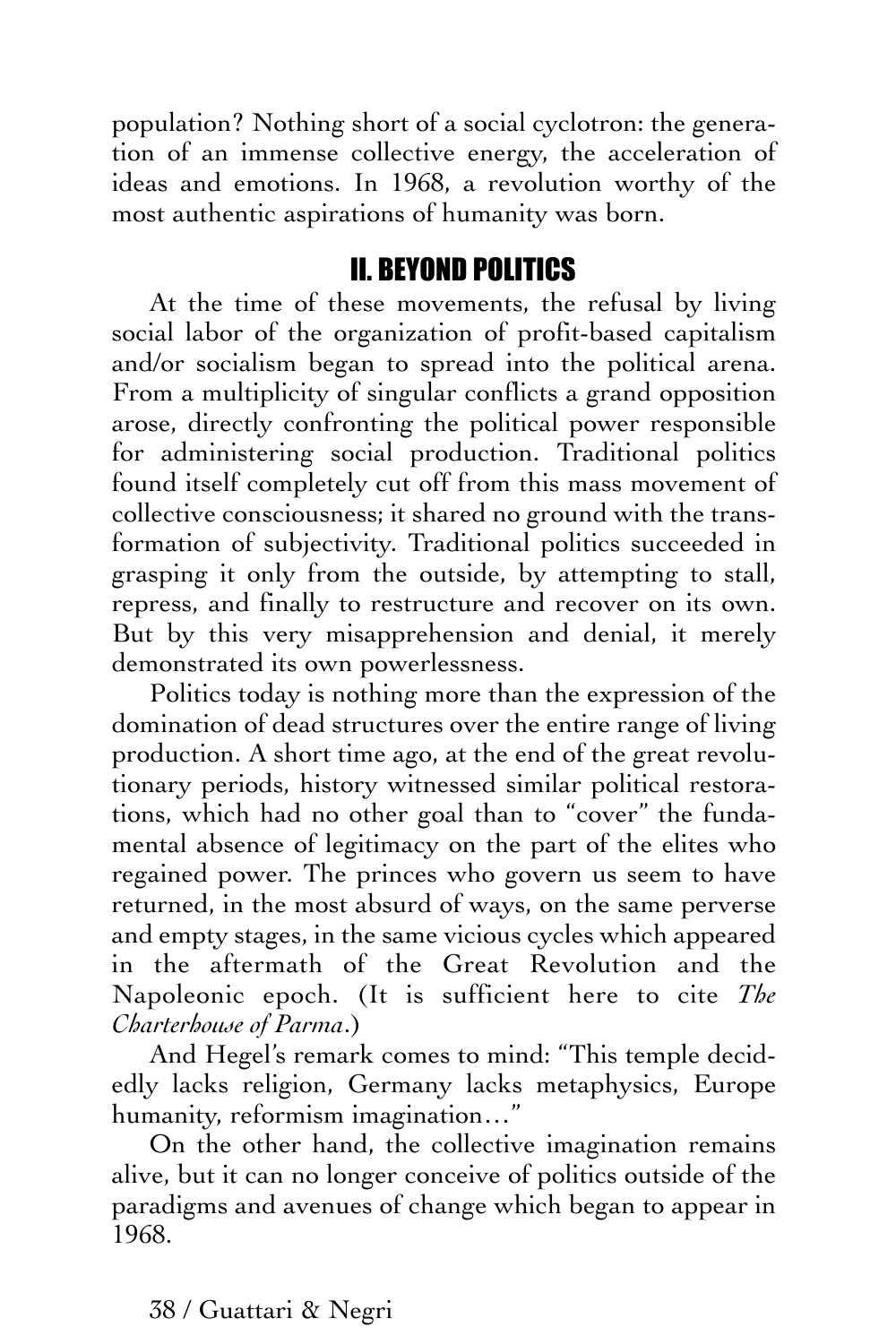This is true first of all for the traditional left. The historical communist parties, prisoners of antiquated paradigms of production, did not even succeed in imagining the revolutionary force of the social mode of production which was in the process of emerging. Incapable of separating themselves from centralist organizational models deriving from a paradigmatic split between the avant-garde and the masses, they found themselves disoriented and frightened in the face of the unexpected self-organization of a social movement.

Loyal to the one-dimensional destiny of the reformist movement, they experienced the explosion of new demands in the workplace, and of new desires in the sociocultural world, as a catastrophe which literally left them in a paranoid state. The same applies to a lesser degree to social democratic forces.

In the "actually existing socialist" countries, the reaction was extremely brutal, while in the West, it was more insidious, maneuverable, willing to compromise. In all of these instances, one finds the same invariants: – social conservatism, combined with a systematic corporatist effort to channel and co-opt struggles; – political reaction, combining a recourse to state power with an appeal to traditional structures, in an attempt to reestablish the legitimacy of the old "elites"; – the squandering of collective subjectivity, in particular through intense use of the mass media, governmental agencies, and the welfare state as a whole.

In fact, the left parties have been devastated by the effects of the movement of 1968 and, even more so, by the collective-singular movements which have emerged since then as the bearers of social transformation. The left has attached itself even more to the traditional statist structures; and in doing so it has jettisoned its own relationship of conflict and compromise, and thus its own basis of legitimacy. But these structures were irrevocably altered by the counter-attacks of 1968; from then on, the old politics could no longer hide its cadaverous face. The constitutional and institutional structures of developed countries east and west find themselves to be doubly undermined: from the inside, by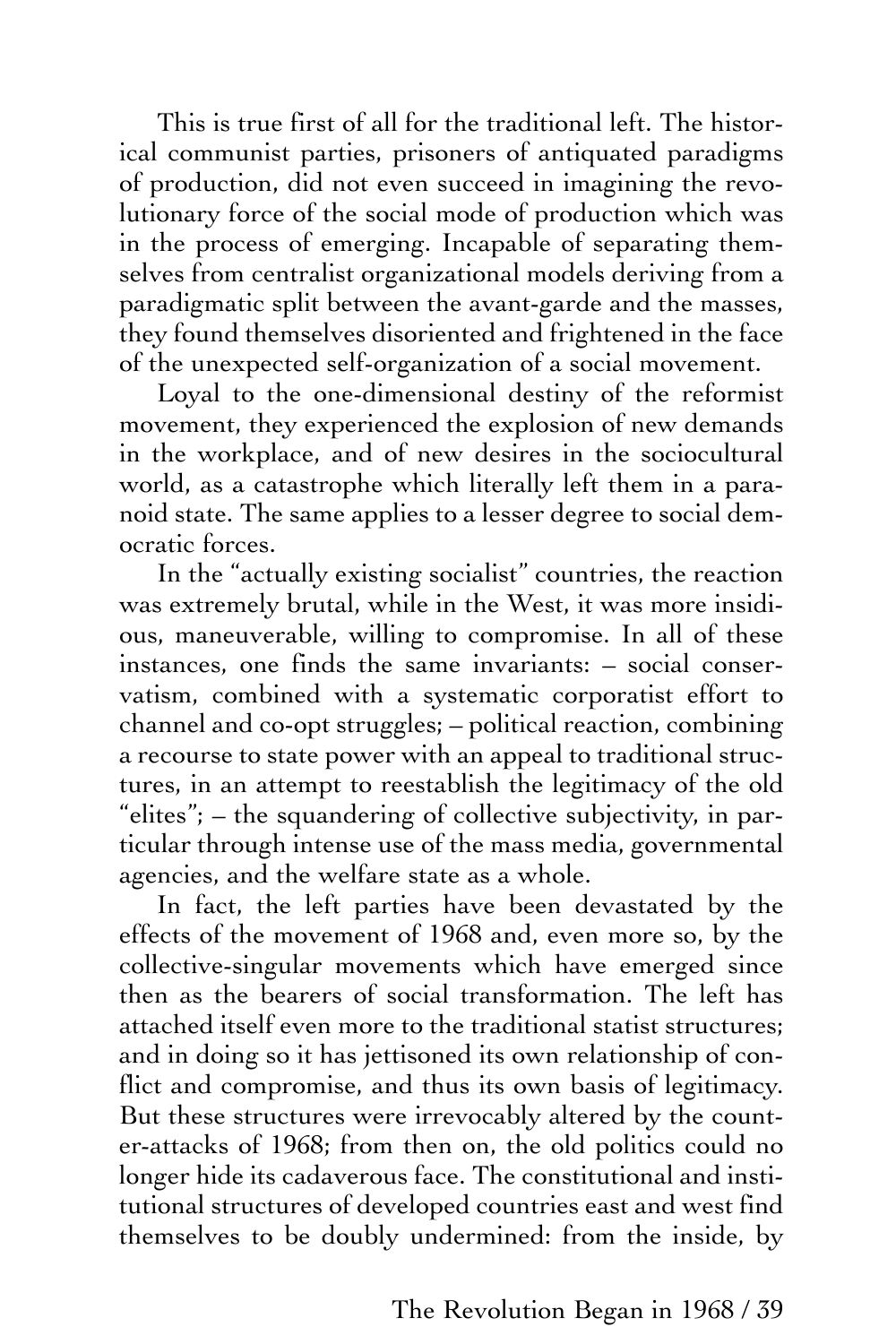their severe inability to adapt; and from outside, by the new forms of labor protest, reflected in the increase of marginal and part-time precarious workers, as well as other numerous minorities who reject the status quo. This impasse has precluded any possibility of renewal.

All "progressive" capitalist perspectives, which would have involved increased popular participation, were systematically blocked. Constitutional structures, whether they be capitalist or socialist, democratic or totalitarian, have certainly experienced change, but typically in negative terms, always cut off from social movements whose effects they endure, and always by mystifying the actual operation of the system of political representation.

Attempting to respond to this decline in the institutions of popular political representation, power has resorted to techniques of anticipation and substitution, opting for symbolic simulation, adaptation and control. At the moment when the whole of society was finally absorbed into production, and the entirety of working and everyday life was exposed as fundamentally political, that political character was repressed, denied and manipulated. What a gothic sort of society which can maintain as its only ideal a vision of castles and courts completely removed from all real life, these small aristocratic universes which are blind to the new aspirations for freedom, new territorialities striving for autonomy! But how else can one describe these political aristocracies when, from their fortresses, they attempt to impose a stratification of society, devoid of consistency, substituting instead a general arrogance, an indifferent cruelty?

Disease, corruption, plague and madness spread within these closed universes just as they did in the ruling houses of the *ancien regime*. But their time is running out: we are at the threshold between suffering and the moment when history's potential will realize itself. The paralysis of political structures and all the current governmental "difficulties" are both symptoms and specific traits of moribund power formations; they are incapable of adjusting to the movements of society.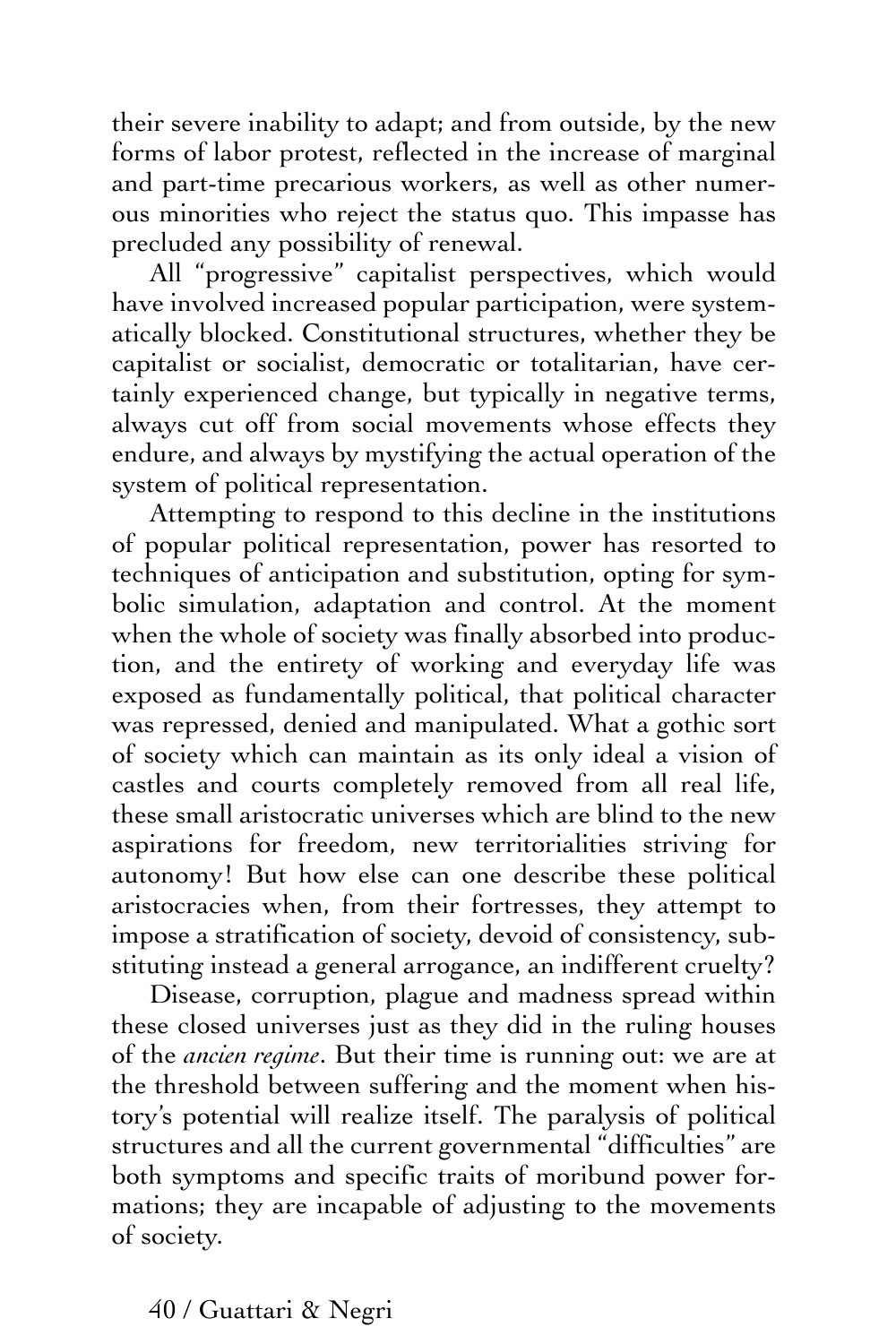There is no doubt that these problems were initiated by the movements of the 1960s. In fact, that was the moment when the surging tide of social struggles arrived at history's center stage. Since that time, as we shall see, the attempts to regain control of the situation have been numerous. But they were all short-lived because the political crisis was not, as the reactionary right assumed, the result of simple economic imbalances, having nothing to do with politics, but rather due to the inability of institutions to transform themselves. The roots of the crisis of politics were social. The current silence of the political forms of opposition reflect a curious neutralization: a canceling out effected by the mutual interference of different components of social production, each of which is itself thoroughly disturbed and undergoing transformation. The so-called "death of politics," of which one hears so much, is only the expression of a new world which is emerging and which employs new and different modes of material and cultural self-valorization – either through entirely external means or peripherally to the dominant power formation, but which, in any event, are antagonistic to it. It is thus a world in the process of change which began its expansion in 1968 and which, since then, through a process of continuous mutation, including all sorts of failures and successes, has struggled to weave a new network of alliances at the heart of the multiplicity of isolated singular components comprising it.

This is the new politics: the need to recharacterize the fundamental struggles in terms of a continuous conquest of (new) arenas of freedom, democracy, and of creativity. And, whatever the militants and the intellectuals who have "given up on all that" may say, there is nothing anachronistic or retrograde or anarchist in this way of conceiving things; indeed, it attempts to understand contemporary social transformations – including their contradictions – on the basis of the productive activities, the desires, and the real needs which regulate them. What is on the other hand entirely irrational and mad is the power of the State, as it has evolved since the 60s, into a sort of lunar Stalinism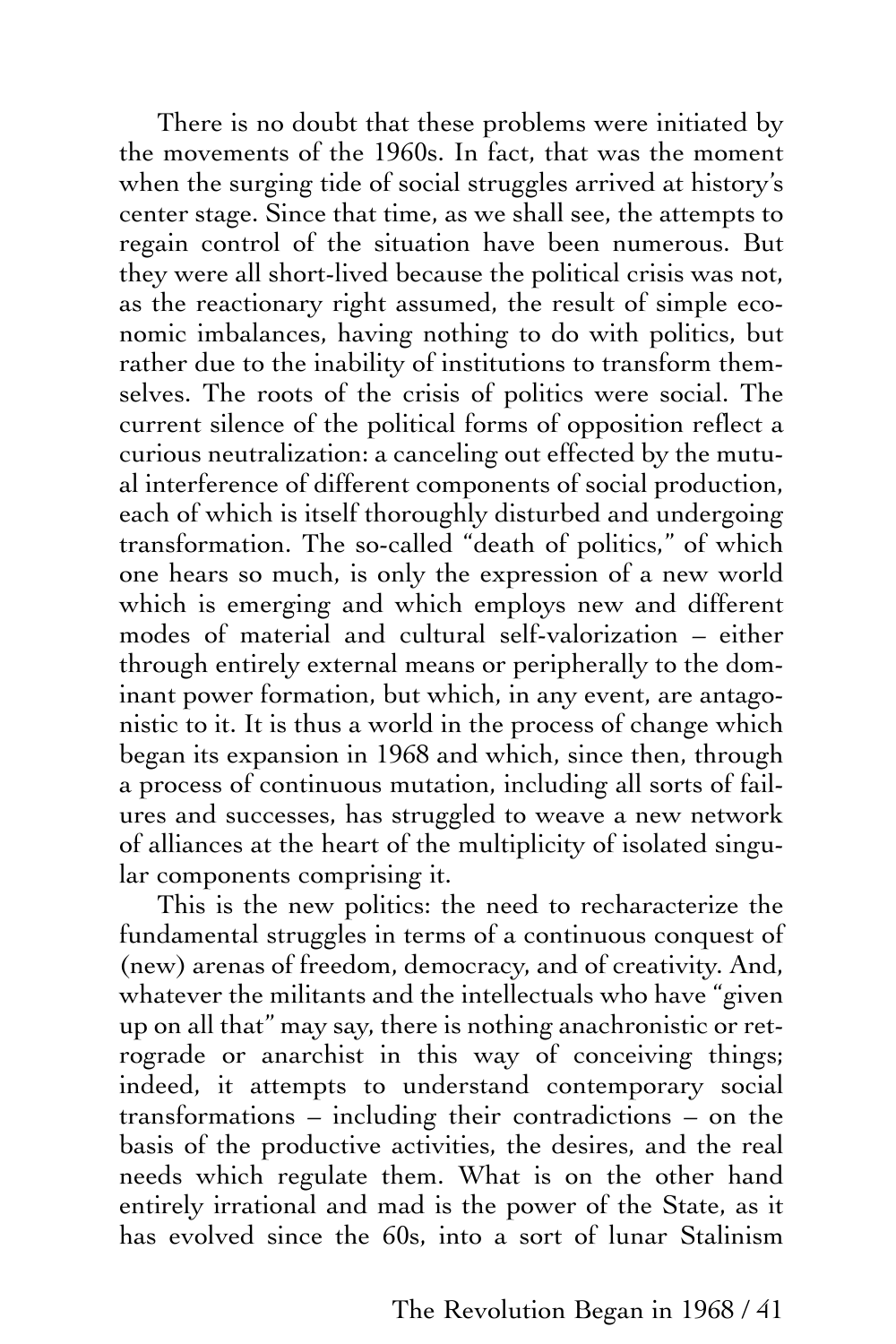which only multiplies ad nauseam its rigidity and its institutional paralysis. The ferocious will to a "death of politics" is nowhere more dominant than in the glacial palaces of power.

Although much of it is empty and mystified, this type of power is nonetheless terribly effective. Moreover, one should not underestimate or overlook the great mass of pain and anguish that lies concealed behind its cynicism and its technocratic indifference: the insecurity of everyday life, the precariousness of employment, the fragility of civil rights, and, perhaps most of all, the impossibility of locating meaning in individual and collective life, the de facto banning of communitarian projects, of all "creative becomings" from establishing themselves on their own terms. This pain, which accompanies the lack of humanity in the capitalist brand of subjectivity, can be converted into an infinite array of reaction formations and paradoxical symptoms: inhibitions, evasions of all sorts, but sabotage as well, the transformation of refusal into hatred. This to-and-fro movement reaches its limit when the fear of destruction articulates a consciousness of the madness of power; then the pain itself becomes the vertigo of annihilation. This monstrous will to death in all its different forms today constitutes the true character of politics and the true cause of human misery.

#### III. THE NEW SUBJECTIVITIES

Since the 1960s, new collective subjectivities have been affirmed in the dramas of social transformation. We have noted what they owe to modifications in the organization of work and to developments in socialization; we have tried to establish that the antagonisms which they contain are no longer recuperable within the traditional horizon of the political. But it remains to be demonstrated that the innovations of the 1960s should above all be understood within the universe of consciousnesses, of desires, and of modes of behavior. It is on this level that the changes became definitively irreversible. These new modes of consciousness have literally dislocated the old scenarios of class struggle by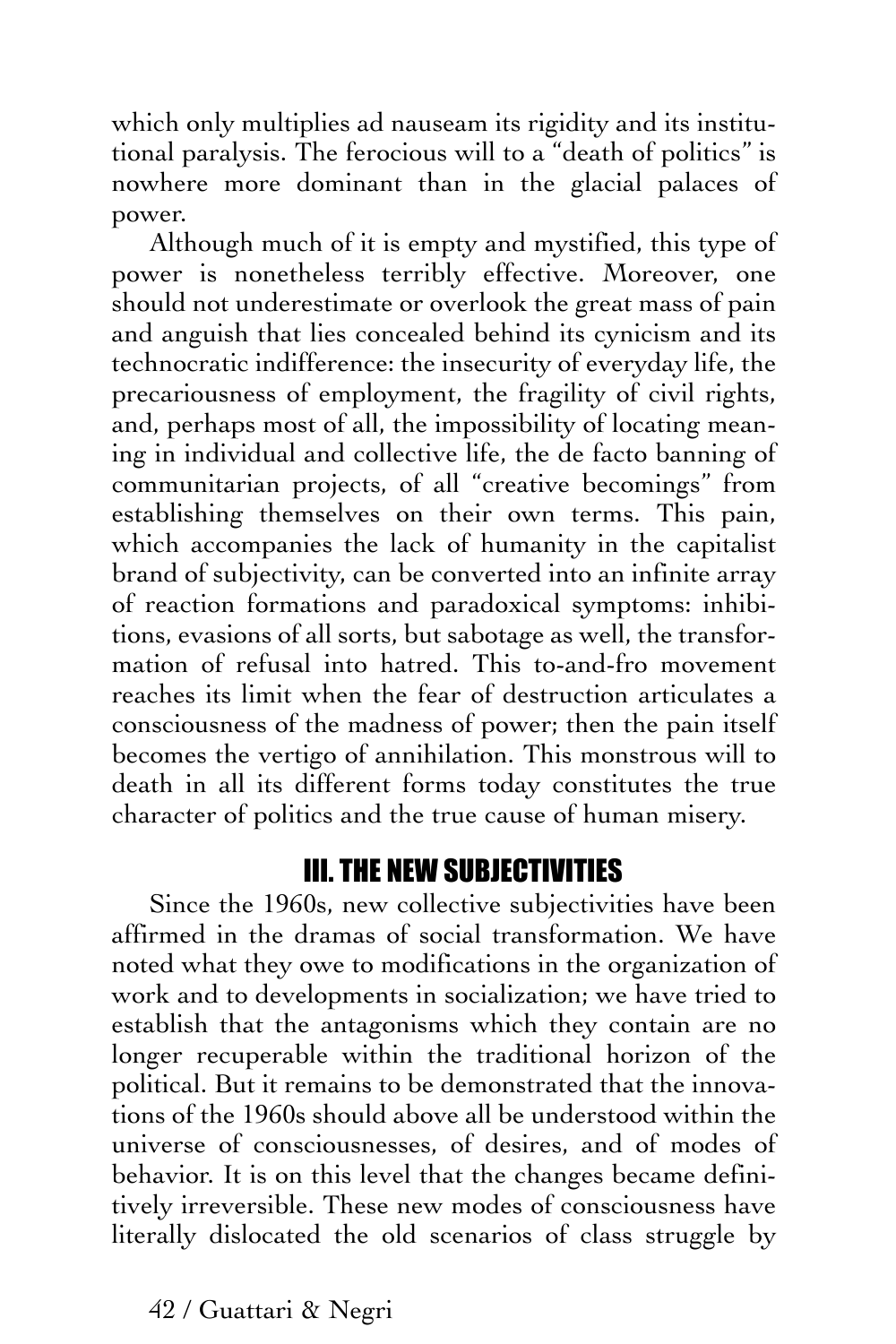invading the imaginary and cognitive roots of productive activity, transforming the consciousness that corresponds to that activity into an act of transformative individual will. Along the way this individuation of desire has thus spread to the realm of collective practices, which now constitute the new political territories. The dramatic and tumultuous affirmation of desire puts our social living into question and makes it the basis of a higher subjective expression of the ensemble of material and semiotic systems of production. Its opposition to private property is a radical negation of all forms of blind collectivism in capitalist and/or socialist undertakings, and its refusal of work on command actually expresses the will of a higher level of social production.

All seeming connections between this refusal and the massification of social subjectivity must be broken; the relation must be reduced to a paradox, by virtue of which the poverty of this massification is confronted with the most singular processes of subjective will.

Communism has nothing to do with the collectivist barbarism that has come into existence. Communism is the most intense experience of subjectivity, the maximization of the processes of singularization – individuation which represent the capability potential of our collective stock. No universality of man can be extracted from the naked abstraction of social value.

Communism no longer has anything to do with any of this. It is a matter rather of manifesting the singular as multiplicity, mobility, spatio-temporal variability and creativity. That today is the only value on the basis of which one can reconstruct work. A work which no longer is crystallized in the form of private property, which does not consider the instruments of production as ends in themselves, but as means for attaining the happiness of singularity and its expansion in machinic rhizomes – abstract and/or concrete. A work which refuses hierarchical command and which in doing so poses the problem of power, clarifies the functions of deception and exploitation in society, and refuses all compromise, all mediation between its own existence and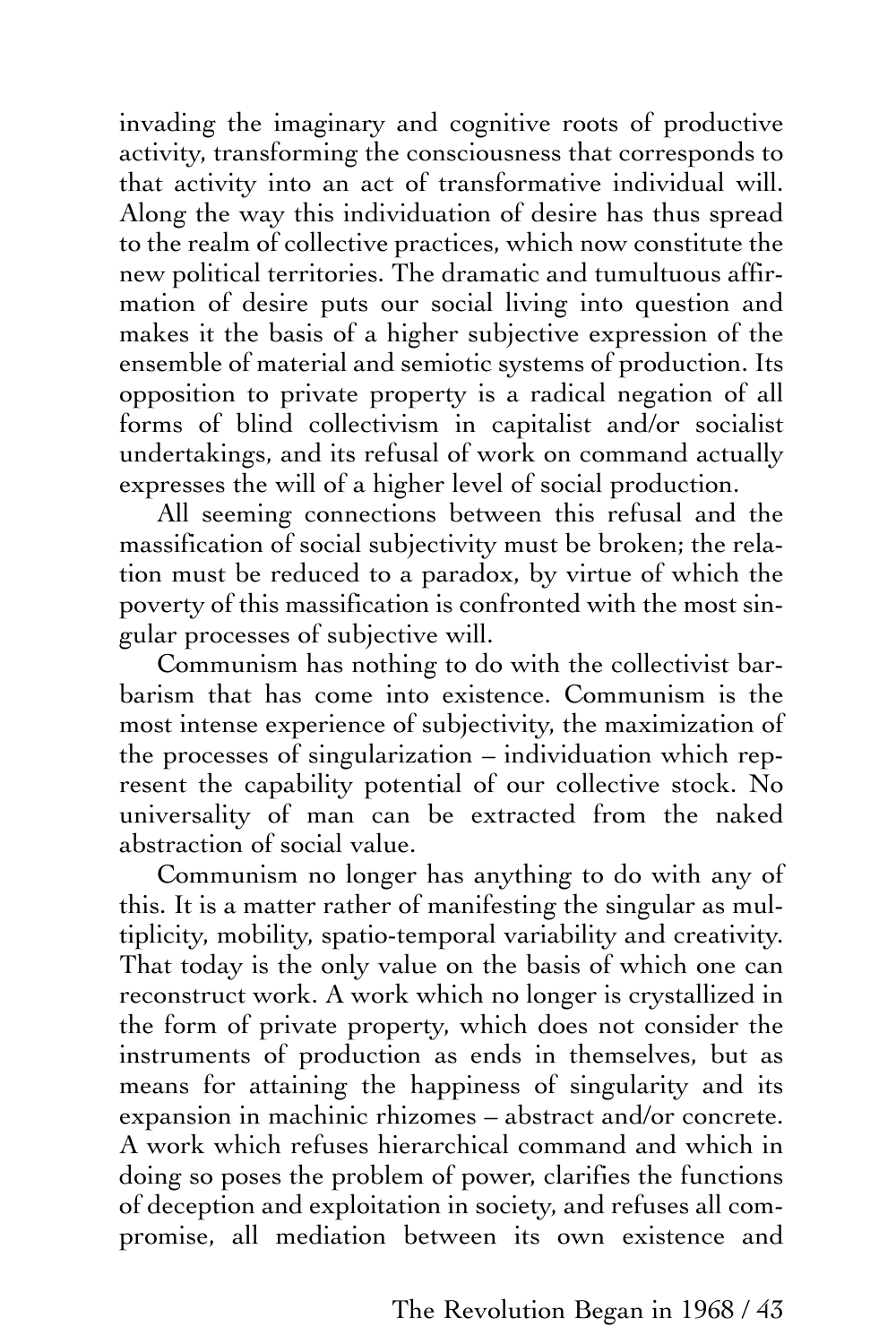productivity. (All of which implies redefining the concept of work as the transformations and arrangements of production within the frame of immediate liberation efforts.) New modalities of collective subjectivity themselves bring together these qualities and these desires which change relative to productivity. The new production of subjectivity conceives of power from this point on solely as an horizon of the collective liberation of singularities and as work oriented toward that end – in other words, as self-valorization and self-production of singularities.

The social struggles which exploded in 1968 and in the years following conferred a tremendous power on the coming-to-awareness of students and young people, the women's movement, the environmental and nature first movements, the demand for cultural, racial and sexual pluralism, and also the attempts to renovate the traditional conceptions of social struggle, beginning with that of workers. All too often these experiences have been described in terms of marginality. Marginality was quickly drawn toward the center, and the minoritarian demands succeeded – with difficulty – in detaching themselves from those of the lifeless middle ground. And yet each of them, by following its own course and by articulating its own discourse, potentially represents the needs of the large majority.

Potentially, but in a way that is not any the less efficacious: By taking hold of society as a whole, productive socialization wanted to confer on individuals, communities, and their reciprocal relations the character of universality. But the universality with which they were decked out didn't suit them in the least! Instead of a well-fitting hat, it is a mask, a cowl which only disfigures the expression of their needs, their interests, and their desires. It is not a paradox to say that only the marginalities are capable of universality, or, if you prefer, of movements which create universality. Universal politics are not capable of any transcendent truth; they are not independent of the games of economic valorization; they are inseparable from specific territories of power and of human desire. Political universality cannot therefore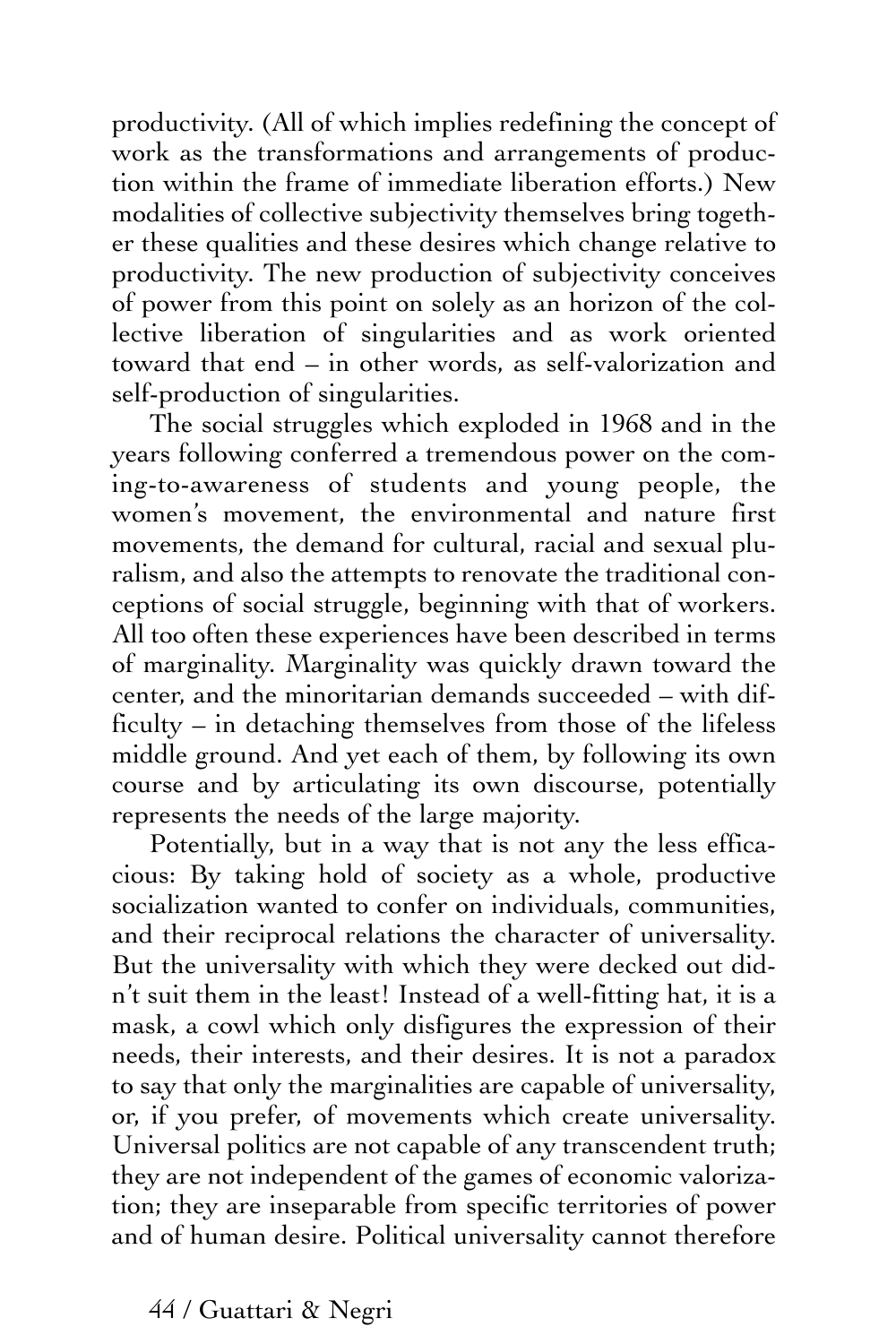be developed through a dialectic of ally/enemy as the reactionary Jacobin tradition competitively prescribes. Truth "with a universal meaning" is constituted by the discovery of the friend in its singularity, of the other in its irreducible heterogeneity, of the interdependent community in the respect for its appropriate values and ends. This is the method and the logic of the marginalities which are thus the exemplary sign of a political innovation corresponding to the revolutionary transformations called forth by the current productive arrangements.

Every marginality, by placing its stakes on itself, is therefore the potential bearer of the needs and desires of the large majority. Before 1968, the problem of reproduction remained marginal in relation to production. The women's movement has made it central. Although the questions relating to the preparation of the abstract and immaterial labor force remained lateral in relation to the factory labor force, the student movements made them central in the same way as the new needs which the theoretical and aesthetic imagination proposed. The emerging collective consciousness came thereby to see itself as the nodal articulation of a multitude of marginalities and singularities; it began to confirm its power on the scale of a significant social-experience, which did not close back on itself or conclude, but which opened out onto further struggles, the proliferation of processes of collective singularization and the infinitely differentiated phylum of their ongoing transformation.

This imagination of liberation thus undertook, with more or less success, to superimpose – and to impose itself – on the fiction of the dominant realities. Its lines of collective feeling, its "new softness," its capacity to bring together the most immediate preoccupations with the broadest social dimensions demonstrated that the emerging forms of production were not the enemy of desire, liberation, and creativity, but only of the capitalist and/or socialist organization of work for profit. Human goals and the values of desire must from this point on orient and characterize production. Not the reverse. During this period, the production of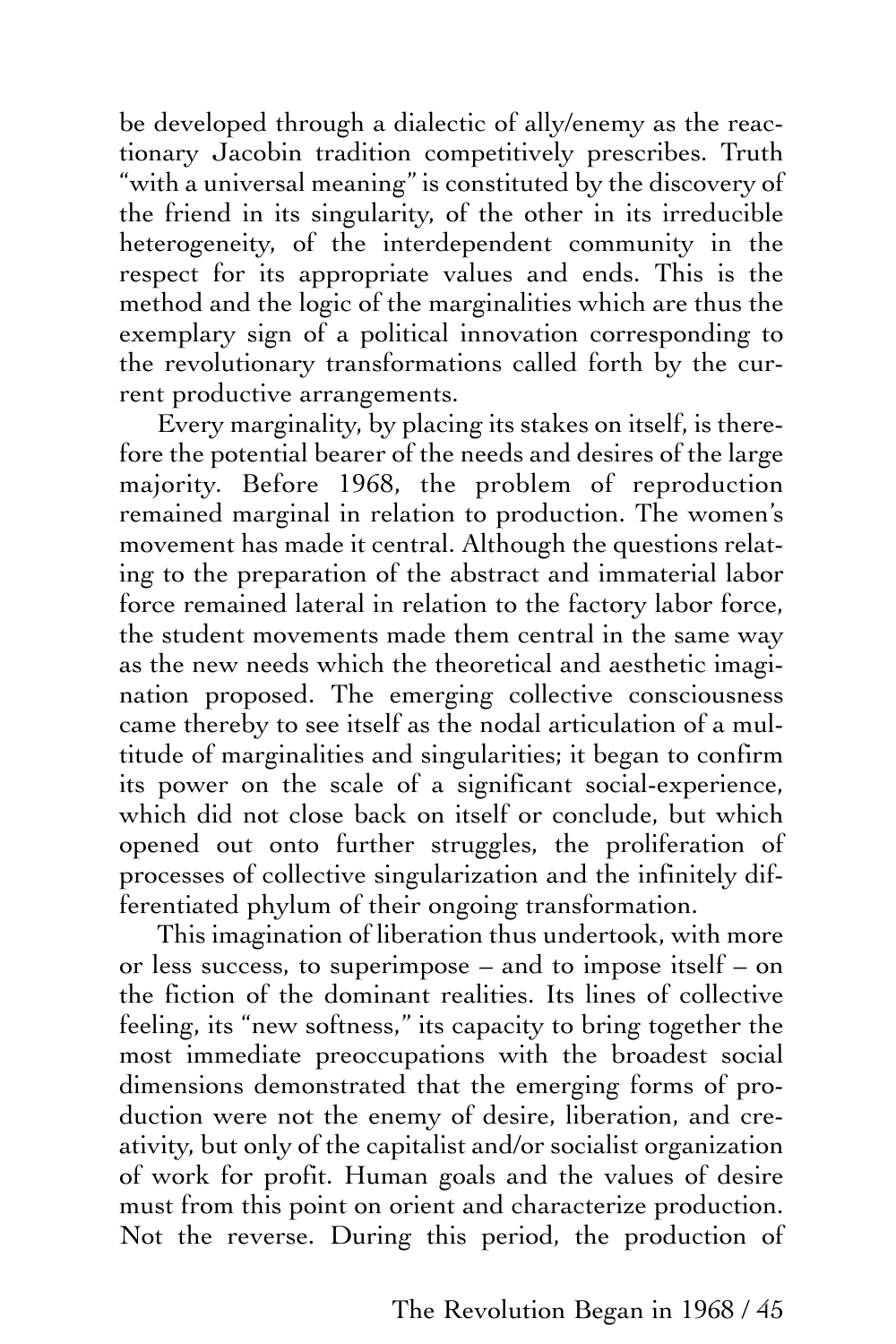liberation became the foremost goal. It will probably take some time before one can grasp the full significance of what was then at stake. To repeat, it had nothing at all to do with utopianism, but with the intrinsic reality of that historical period's social movement. It was probably the women's movement, with its extraordinary power of development, which, after 1968, most advanced the new synthesis of the concept of production and of social liberation. For the first time, with that degree of lucidity, production for profit and work for the reproduction of the species were overturned, revolutionized on the basis of the most extreme singularity, that of the total conception of the child and of generating a new softness to life.

But this incredible experience was also a symbol: the revolution was understood as an optimization of singularities, as the beginning of a mobilization against the disaster of the current situation and its forms of command. The corporeality of liberation became primary. Insurrection of bodies as an expression of subjectivity, as incarnating the materiality of desires and of needs, as promising in the future the impossibility of separating the collective character of economic development from the singularity of its ends. Insurrection of bodies, meaning the successful liberation of those immense productive forces which humanity, up to this point, only turned against itself. 1968 represents the subjective side of production; this is an interpretation, on a large scale, of its social texture, which displaces the previous political problematics onto the terrain of representation considered as a singular project of liberation.

1968 is also a magnificent reaffirmation of democracy. The fact that it was crossed by a certain naive Rousseauism, that through it a few last champions of Jacobinism and of a disfigured Leninism came to shine forth for a few moments, doesn't in any way detract from the power of democracy in the movement considered in itself. It showed that the proletariat, from this point on, socialized and singularized, would not be able to comprehend a political movement except on the condition that it is founded on democratic arrangements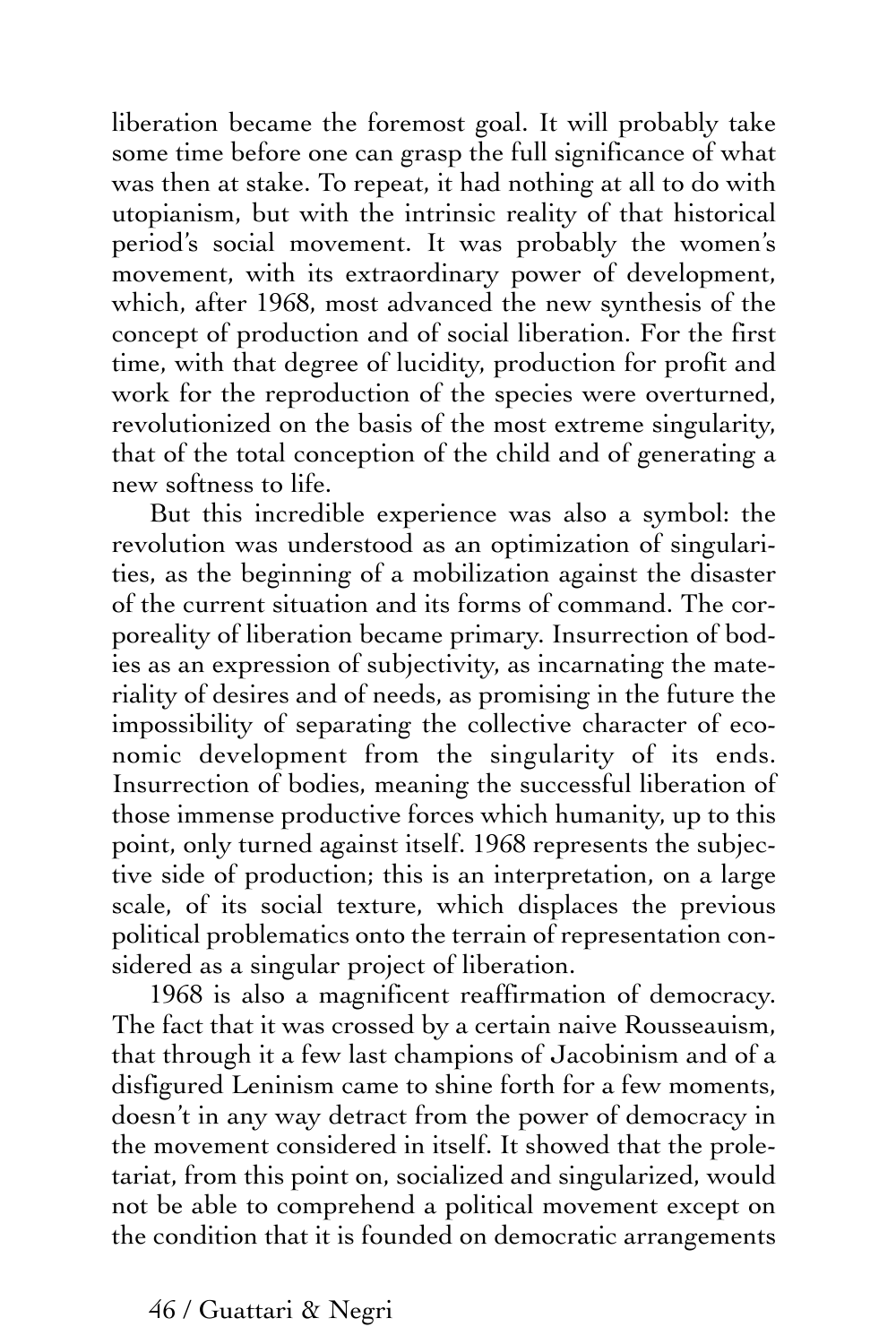in action. This was not only a theoretical truth but also a concrete historical affirmation: there is no specific form of freedom which is not attached to the group goals of the movement and lived, experienced, by its members. This new given was underscored in a certain way, ontologically, in the generation which came after 1968. And which wants today to send us back to the school of Anglo-American liberalism and its ideas of the marketplace! Anticapitalism and antisocialism have become the only forms which permit a renaissance of democracy.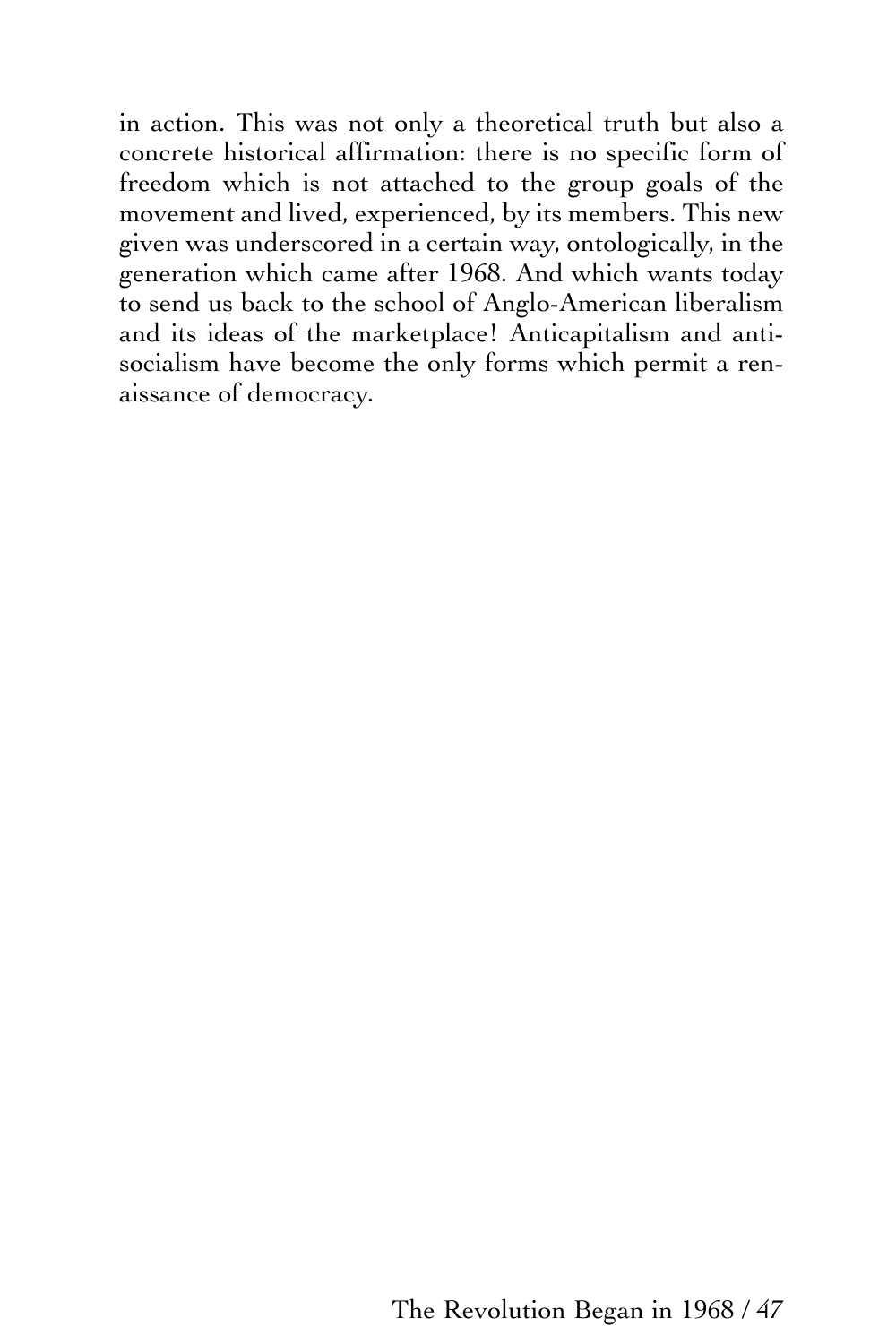## 3. THE REACTION OF THE 1970S: NO FUTURE

#### I. INTEGRATED WORLD CAPITALISM

A restructuring of power helped to restore the command mechanisms in the 1970s, and to restart the process of capitalist and socialist productive accumulation. Politics and economics, capital and the state, were now completely integrated. The process developed in two directions.

In the first place, as the international integration of national economies on an increasingly world scale, and their subordination within a polycentric and rigorously planned project of control. We call this figure of command which coordinates yet exasperates the unity of the world market, submitting it to instruments of productive planning, monetary control, political influence, with quasi-statist characteristics, Integrated World Capitalism (IWC). In this process, world capital integrates, besides the developed countries and directly dependent on them, the ensemble of real socialist countries, and controls, in addition, the means by which the economies of numerous Third World countries are absorbed, putting in question their previous position of "peripheral dependence." Indeed, statist command and the national states thus undergo a veritable deterritorialization. Integrated World Capitalism is not limited to recomposing, using new forms of unification, the flux and hierarchies of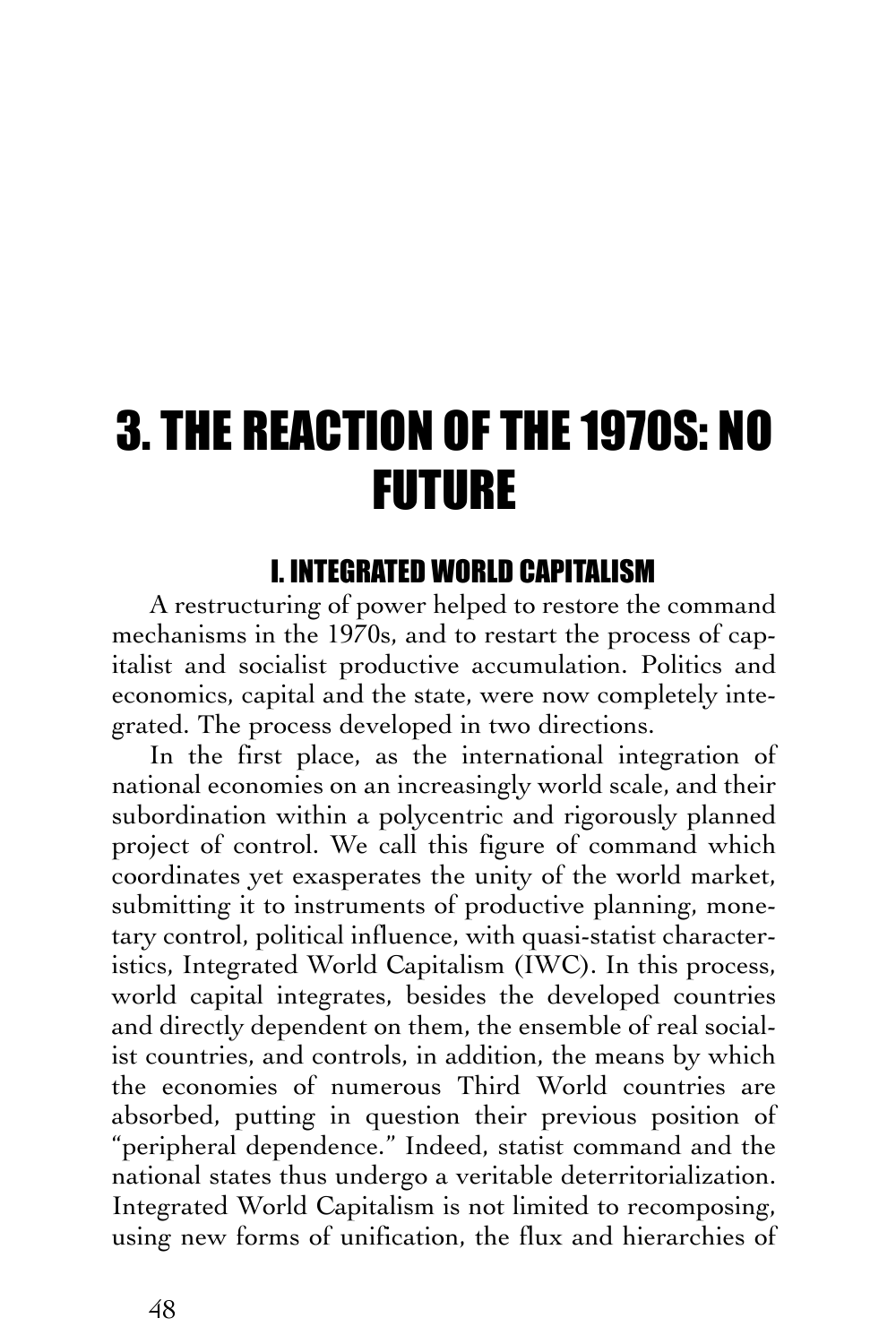statist powers in their traditional sense. It generates supplementary statist functions which are expressed through a network of international organizations, a planetary strategy of the mass media, rigorous taking control of the market, of technologies, etc.

It is certainly important to avoid an ingenuous or anthropomorphic conception of IWC which would entail describing it as the work of a Leviathan or as a one-dimensional macro-structure of the Marcusean variety. Its planetary expansion, as well as its molecular infiltration, occur through mechanisms which can be extremely flexible and which can even take contractual forms. Each one engages legal forms that rely on continuous procedures rather than constraining substantive law. But it is no less true that it is this very procedural and regulatory continuum of relations which consolidates the centripetal tendency of the system, by diluting and "negotiating" the effect of crises in time and space and by relativistically reterritorializing each singular process.

In the second place, and conditioning the constitution of this global integration, the restructuring aims at the mode of production and the ensemble making up the collective labor force which relates to it. This deterritorialization and this integration was facilitated by rendering the social into data form, i.e. on the basis of the fundamental computerization [*informatisation*] of society. Exploitation could thus be articulated scientifically over the entire arena of the social, extending the control of profit creation mechanisms. Under these conditions, the assembly line of commercial and industrial production spreads its fabric over the social, not in its symbolic sense but materially. Society is no longer merely subsumed by capitalist command; it is absorbed entirely by the integrated mode of production. Differences in productivity and in levels of exploitation can then be articulated in a smoother, more diffuse way within each geopolitical segment according to region, country, or continent. Competition, the key link in the bourgeois market, is no longer very important for this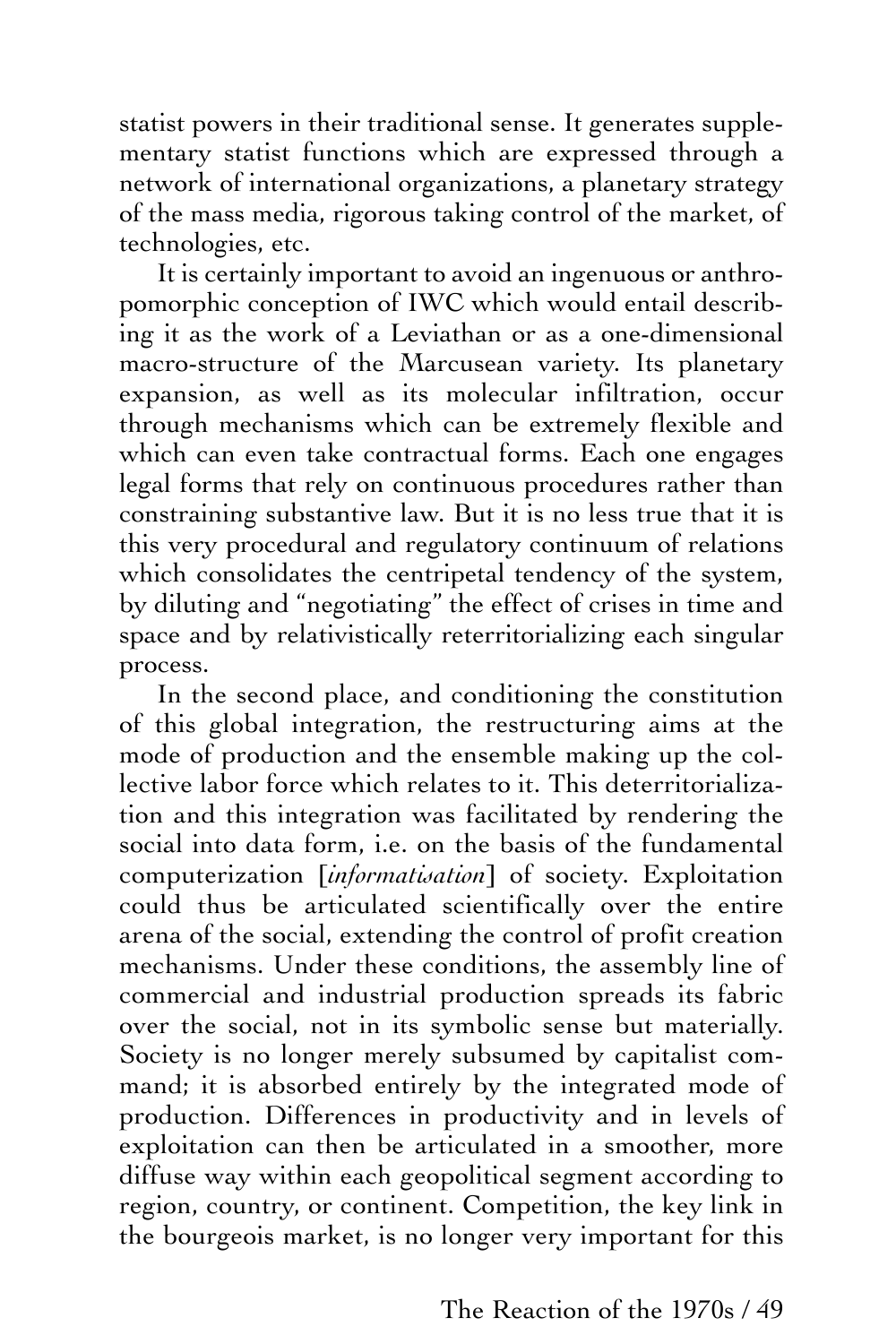process of capitalist retraining.

The transnational computerization of the social is concerned with only one form of competition: that which it can provoke between workers and between the different strata of the working class and of the proletariat. It thus becomes possible for Integrated World Capitalism to activate specific techniques of analysis and control of social classes – which now make struggles erupt, now pulverize their power at those points where their level of politicization is significant, or, on the contrary, unleash them in a controlled way at those points where the problems of economic take off and of political reform are posed most urgently.

As it has always been in the history of capital, this renovation of the forms of command by Integrated World Capitalism goes hand in hand with a redefinition of the ways surplus value is extracted (computerization of the work process, spread of social control through mass media, subjective integration by governmental apparatuses, etc…).

And as it has always been in the history of the exploitation of workers' struggles, this leap forward of the organization of work and of the state was anticipated by the movements of the class struggle. The forms of social subjectivity which emerged in 1968 gave rise to a weaving of molecular struggles for liberation which are concerned with objectives that are at once immediate and long-term, local, everyday, trivial, yet engaged nevertheless with the future of humanity on a global scale. This operation was of course very complex and, in many respects, impossible to sum up within the framework of a single historical sequence.

It is no less true that the pseudo-progressive dialectic of capitalism which triumphed after the second world war was thus completely blocked. After 1968, the dynamic between the different functions of capital (constant and variable) and the interaction between the class of capitalists and the social work force has radically changed context; this is a result of the emergence of increasingly important, heterogeneous arrangements of subjectivity and sensibility. The law of value has ceased to function – if it ever worked in the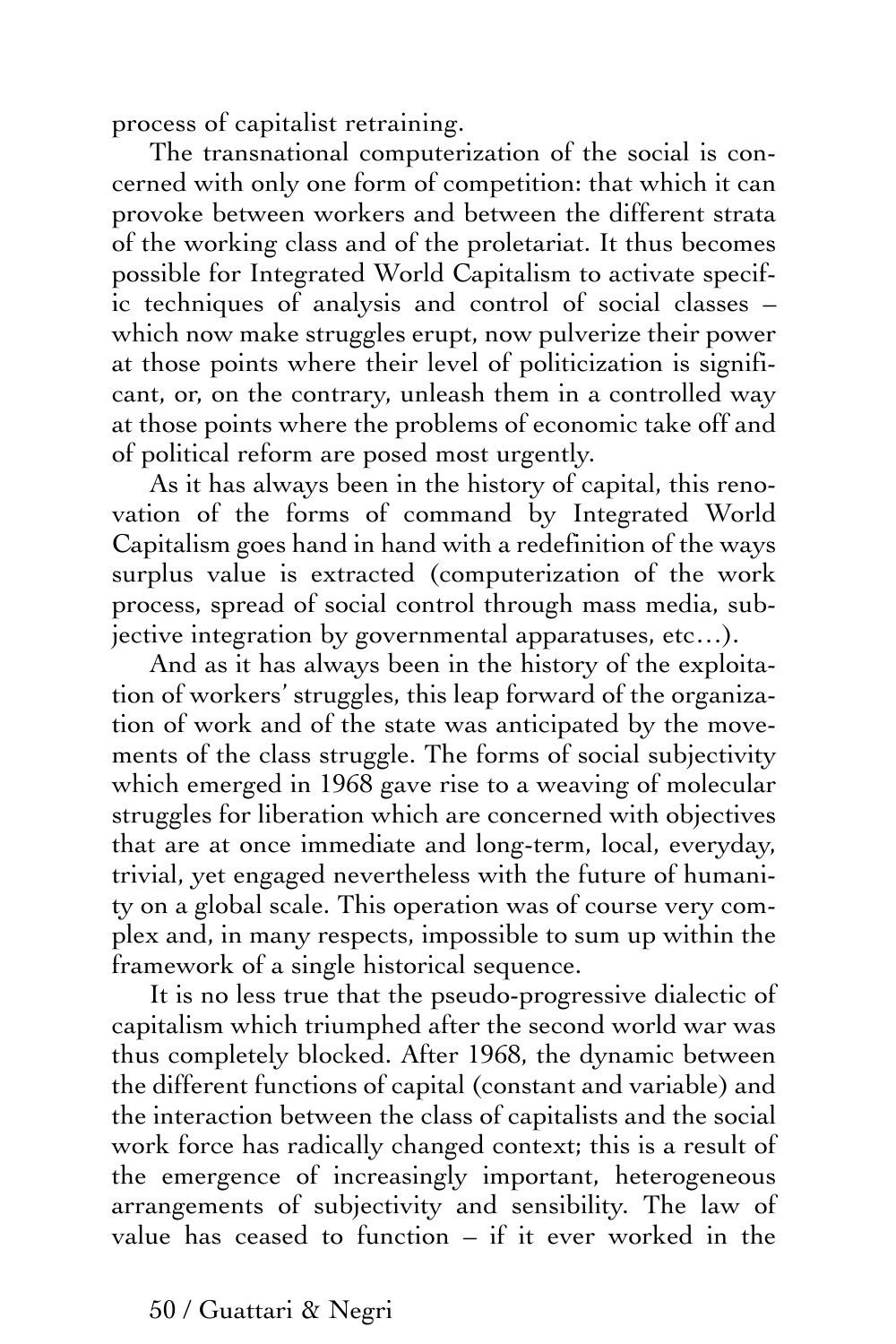manner in which it was described – along with norms of economic proportionality and even the ordinary modalities of simple class exploitation. The social hegemony of the new proletarian subjectivities, once it was affirmed, had to acquire the quality of irreversibility: no longer would anything be able to prevent it from revealing itself, regardless of the prevailing relations of force, "the highs and the lows;" indeed, particularly on the front of their affirmation in the mass media, no longer can anything prevent these subjectivities from being basic reference points for future struggles. Capitalist and/or socialist restructuration does not automatically refer to relatively rational laws. It is not scientific – no matter how sophisticated the theoretical devices and the instruments of prediction which it employs: it is essentially repressive. The computerization [*informatisation*] of the social is inseparable from its mechanization and its militarization, in such a way that the systematic production of information tends to be substituted for the search for it. Such are the zones of strategic importance that the circuits of reproduction which support life and the struggle are more and more controlled, ordered, and, ultimately, repressed in a preventive fashion. Life time thus finds itself tightly fastened onto the military time of capital.

The time of capital, or the capacity to translate every sequence of life into terms of exchange, and of overdetermination with the urgency and the necessity of the operations of economic quantification and of political command; terror, or the capacity to annihilate all those who refuse to submit to it: this is what the reshuffling of the traditional functions of the state, and their unlimited penetration of people's attitudes, sensibility and minds, amounts to. By threatening the very foundations of being, the state manages to control the singular flow of our lives, subjecting it to the rhythm of capitalistic time. Once it became clear that no law, nor other norm, could ever mediate between the capital and the proliferation of collective subjectivities, terror became the only way to secure the resumption to capitalistic and socialistic accumulation in the 1970s. It is under the impetus of this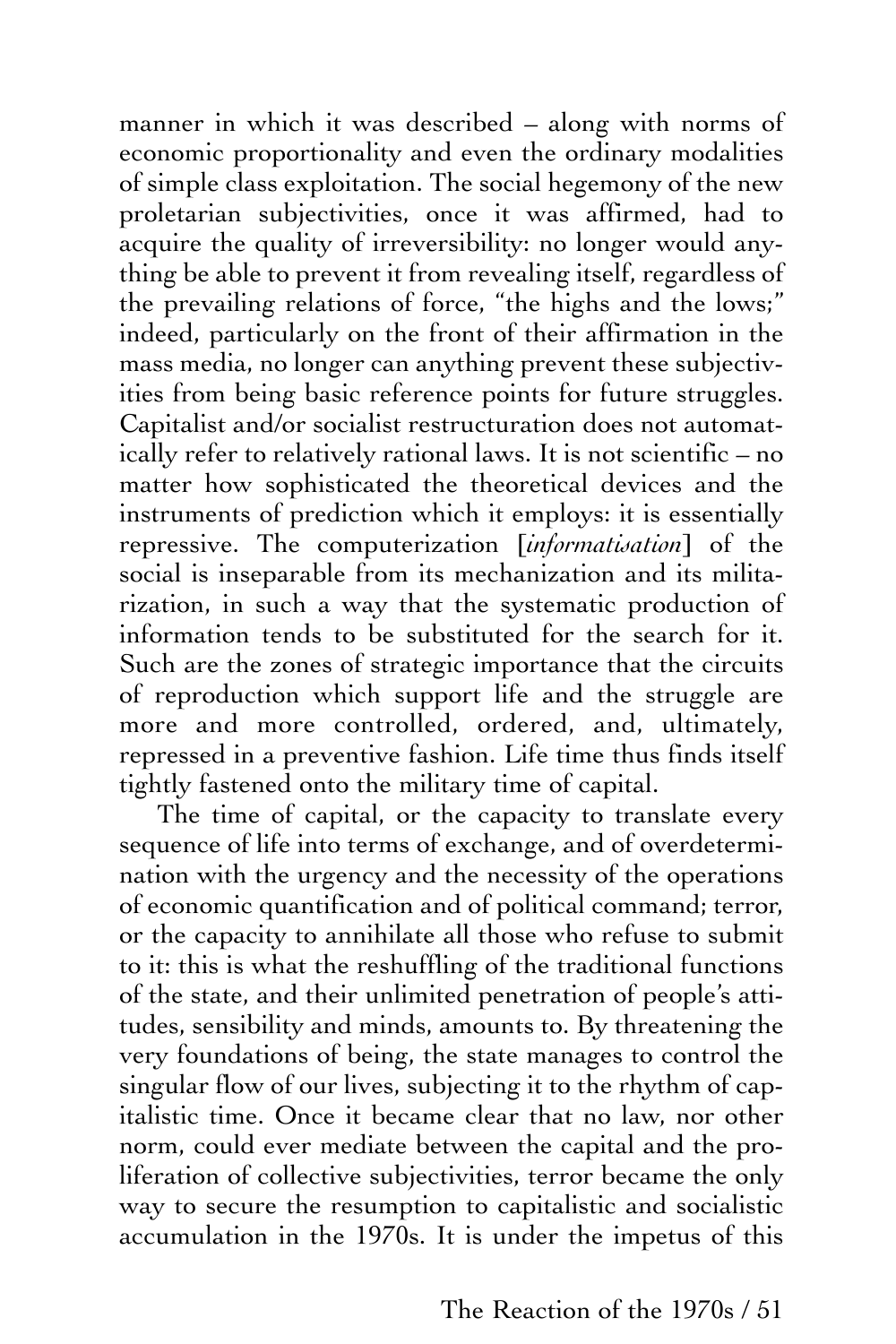terror that the nuclear state became the central figure of Integrated World Capitalism.

At present the club of nuclear powers subjects on a large scale all nations and peoples to its multicentered networks; but it also dictates in details the countless conflicts and local strifes which poison life on this earth, repressing or fueling them at will. In the Third World, since the so-called period of decolonization, all these conflicts make up some kind of world war that doesn't dare call itself by that name. Nuclear terror is at the root of every kind of oppression and overdetermines the relationships of exploitation between social groups at both political and micropolitical levels. Thus threat and intimidation seep through all the pores of the thin skin of nuclear deterrence, which doesn't exclude more direct forms of intervention. The ultimate goal, as always, is to force people to condone their misery and political impotence. Capitalism answers: "No future" to the rise of new forms of proletarian subjectivity, countering their offensive with state terror. At this juncture the word "democracy" begs redefinition. The word communism has clearly been defaced, but the word democracy itself has been trashed and mutilated. From the Greek *polis* to the popular uprisings of the Renaissance and Reformation, from the proletarian rebellions that coexisted with the great liberal revolutions, democracy has always been synonymous with the legitimation of power through the people. This legitimation, always concrete, punctual, material, took specific forms, breaking away from a divine or absolute tradition.

With democracy, legitimacy is primarily human, spatially and temporally defined.

We're all subjected to Integrated World Capitalism because it is impossible to locate the source of its power.

If we try to go back to its source, all we find is subjection to the second, third,  $n^{\text{th}}$  degree.

The origin of power recedes higher and higher up and can be sized up in relation to the depth of our own impotence. Political relationships – called "democratic" – as we experience them on a daily basis, are at best *tropes-l'oeil*

52 / Guattari & Negri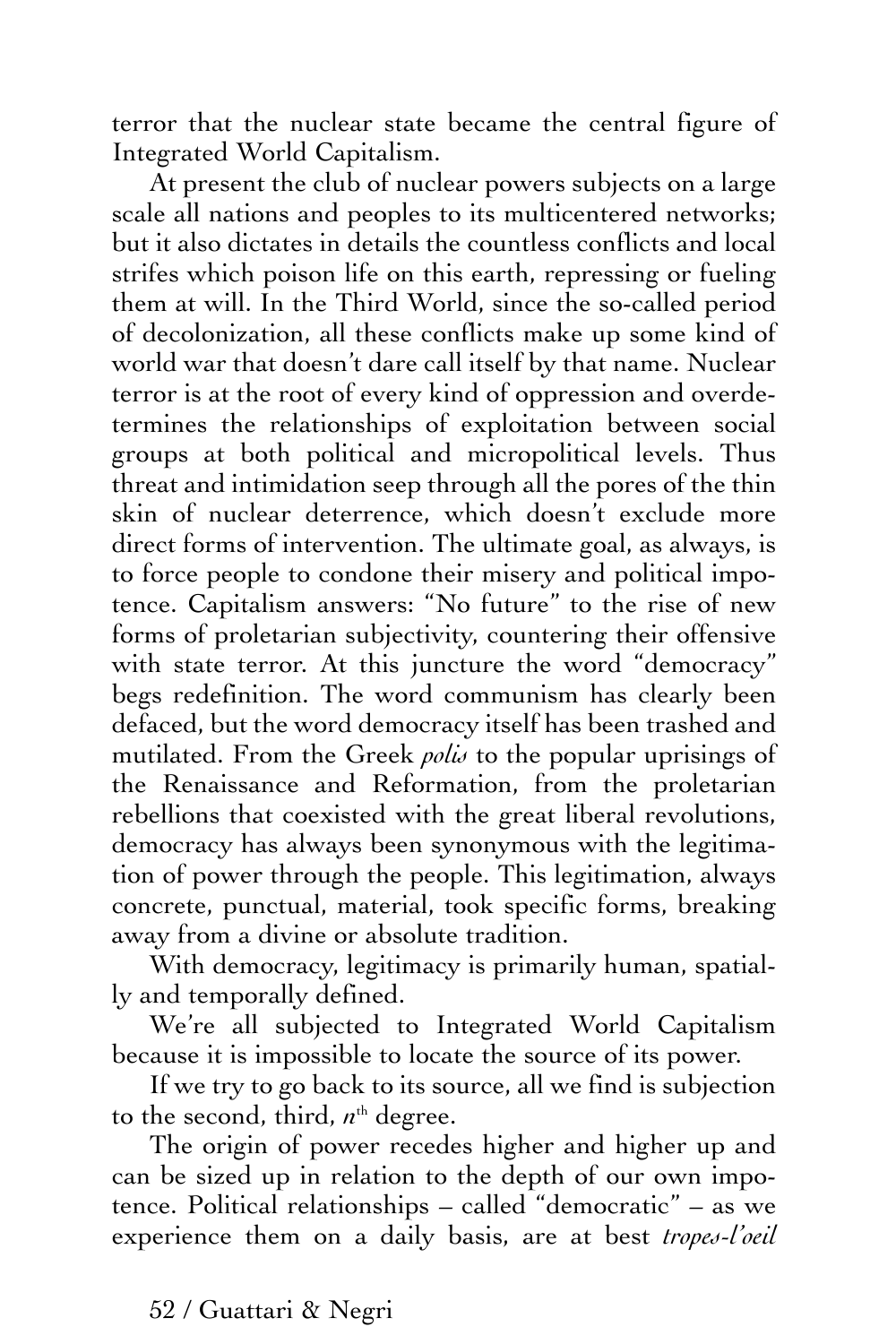when they don't throw us straight into pain and despair. This is the common feature, the unavoidable axiom of the capitalist or socialist restructuration of the political powers.

#### II. NORTH/SOUTH: TERROR AND HUNGER

As we have begun to see, the capitalist and/or socialist reaction of the 1970s integrates the world market according to a design for the exploitation of work and for political control which evolves in a homogeneous manner. The fundamental transition, in this sense, begins with the phase of Nixonian initiative in the monetary and international political arenas. Between 1971 and 1973, a series of operations lent a political character to the multinational network of exploitation which was already implanted in the world market. The take off of the dollar relative to the gold standard and the petroleum crisis articulated, under the same monetary command, (subtracted from all questions of value) the rules for the organization of work and those of the productive hierarchy on an international level. The petroleum crisis emptied the treasuries of countries and pushed financial centralization and unification to the point of paroxysm. Initially, this operation appeared, during the Kissinger era, as a great shock. The divisions within the capitalist and/ or socialist political personnel reverberated successively in the Trilateral Commission, then through the agreements and the cooptations within Integrated World Capitalism, that is, in the new arrangements of the political will of domination. It is on this foundation that the effective political cartography of exploitation on a world scale is sketched out. Capitalist integration determines certain fundamental polarities around which move dependent subsystems, in partial rupture with the hierarchies of power which overcode the struggles for liberation and the class struggles, that permit capitalist integration to allow itself the luxury, on the level of these subsystems, of large scale modifications. At the heart of this complex play of multicentered systems, which disjoin the flows of struggle and carry out destabilizations and/or strategic stabilizations, a transnational mode of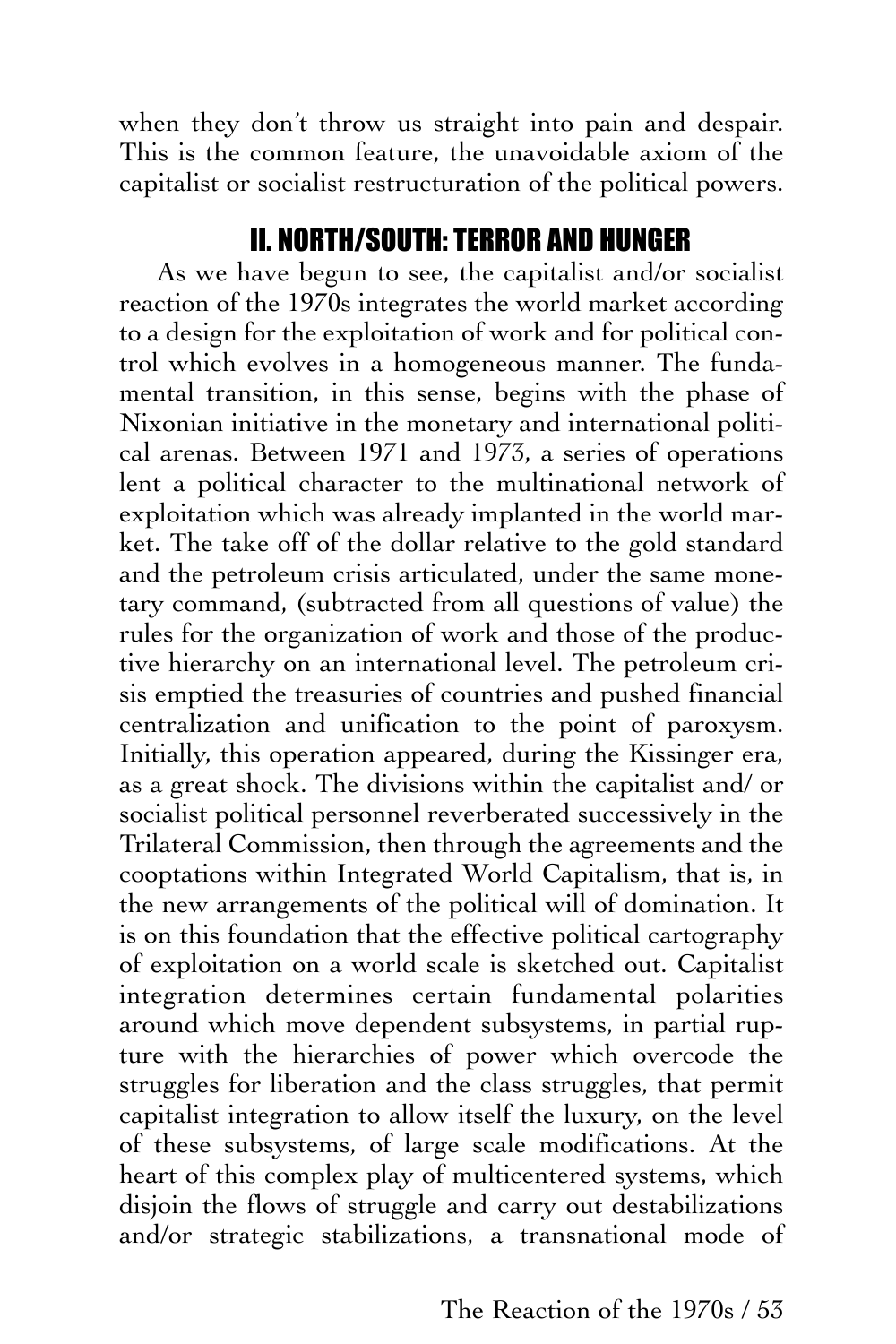production is consolidated. Throughout these systemic ensembles, one finds the immense enterprise of the production of cybernetic subjectivity [*subjectivité informative*] which regulates the networks of dependence and the processes of marginalization. The working class and the socially productive proletariat of the central metropolitan countries are by virtue of this fact subject to the exponential competition of the proletariat of the large metropolises of underdevelopment. The proletariats of the most developed countries thus are literally terrorized by the spectacle of the extermination by hunger which Integrated World Capitalism imposes on the marginalized (and often limotropic) countries. The industrial reserve army, dominated by a new law of absolute pauperism, is currently constituted on a continental basis. Capitalist and/or socialist command, multiplied into polycentric subaltern subsystems, brings together the highest rates of exploitation with areas of poverty and death. For all that, the struggles for liberation have not been militarily or politically strangled. But, within the frame of these different subsystems, Integrated World Capitalism has not ceased to stimulate fratricidal wars for the conquest of intermediary degrees of participation in integration. The enemy has become the poor, those poorer than oneself. If theory has ever had the need to evaluate the basis of power and of command over human life, it finds in this a convincing example, in that the essence of the problem turns out to be in production and in the organization of work, in the frightening capitalist voraciousness which structures them on a world scale and which subjugates them within the frame of the generalized mass mediated, cybernetic [*informatique*] integration of poles of domination.

To a certain extent, the poor find themselves produced twice by this system: by exploitation and by marginalization and death. Terror, which in the metropolitan countries is incarnated as the potential for nuclear extermination, is actualized, in the marginalized countries, as extermination by famine. Let it be clear, nevertheless, that there is nothing peripheral in this last design: in fact, there are only differ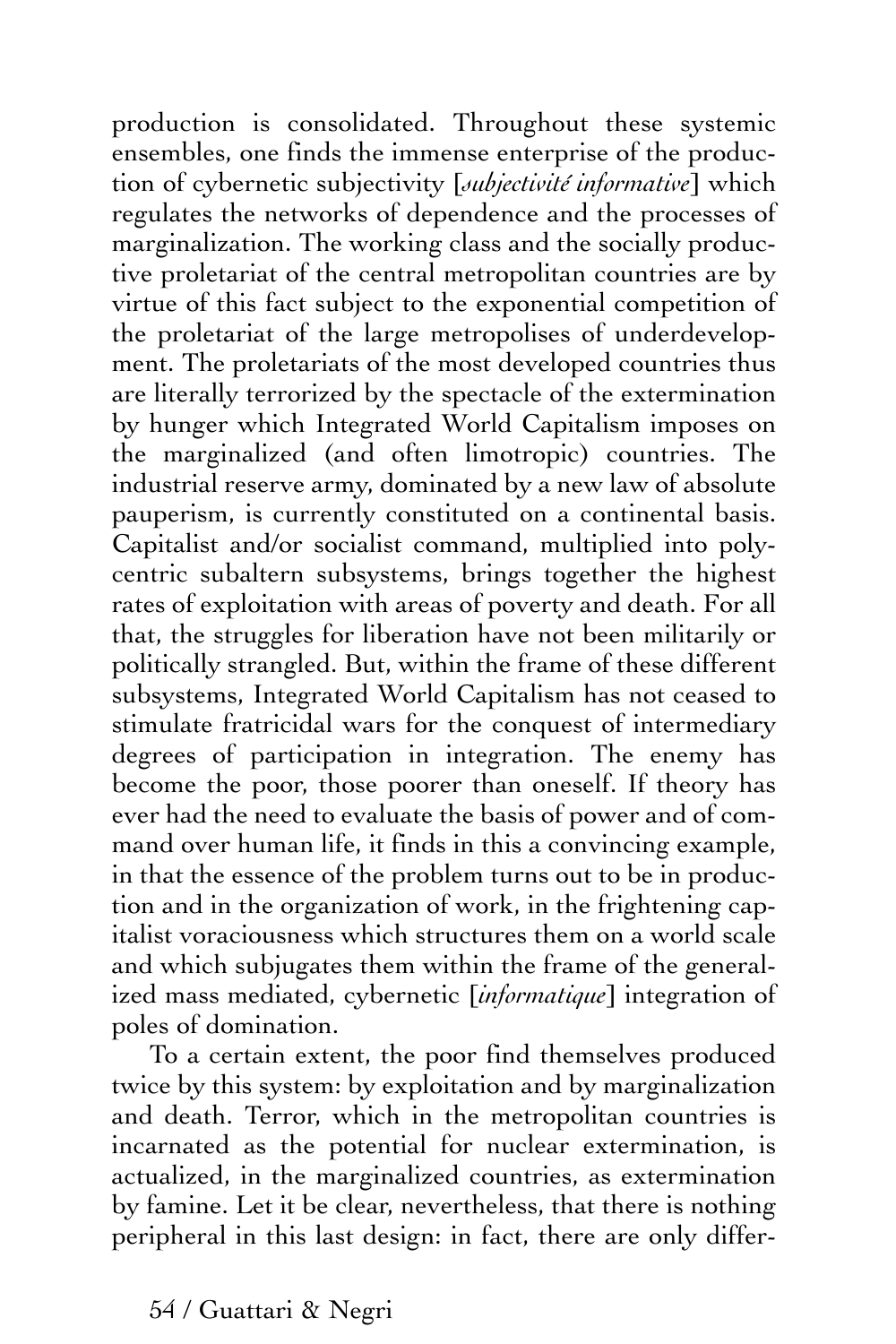ences of degree between exploitation, destruction by industrial and urban pollution, welfare conceived as a separating out of zones of poverty, and the extermination of entire peoples, such as those which occur in the continents of Asia, Africa, and Latin America.

It is worth taking proper note the newness of the forms of control implemented by IWC. The strategies of terror and of repression tend to be more and more transversal, punctual, and sudden.

Each piece of earth, each geopolitical segment, has become a potential enemy frontier. The world has been transformed into a labyrinth within which one can fall at any moment, at the will of the destructive options of the multinational powers.

A practice of piracy, corresponding to the current phase of over-maturation of capital, has been substituted for the politics of power of the period of maturity of imperialist capitalism. Flotillas of hyper-power [*sur-puissances*] plow the oceans and the seas the same as Morgan and the Dutch.

We should prepare for the settling of accounts between the submarines of the capitalist and/or socialist nuclear buccaneers. But it is not just in the explicitly military earthly, maritime, and aerial arenas that the permanent war of IWC against world society takes place. It is also in the ensemble of civil, social, economic, and industrial domains. And, there as well, according to infinitely differentiated, transversal filiations of operators of power, who are beyond the control of common humans, beyond union or political control – at least in the traditional sense – and in the middle of which can be found mixed up: multinationals, the Mafias, the military industrial complexes, the secret services, even the Vatican. On all levels, on all scales, everything is permitted: speculation, extortion, provocations, destabilizations, blackmail, massive deportations, genocide… In this virulent phase of decadence, the capitalist mode of production seems to rediscover, intact, the ferociousness of its origins.

All these modalities are inscribed within the same continuum of integration: of information, command, and profit.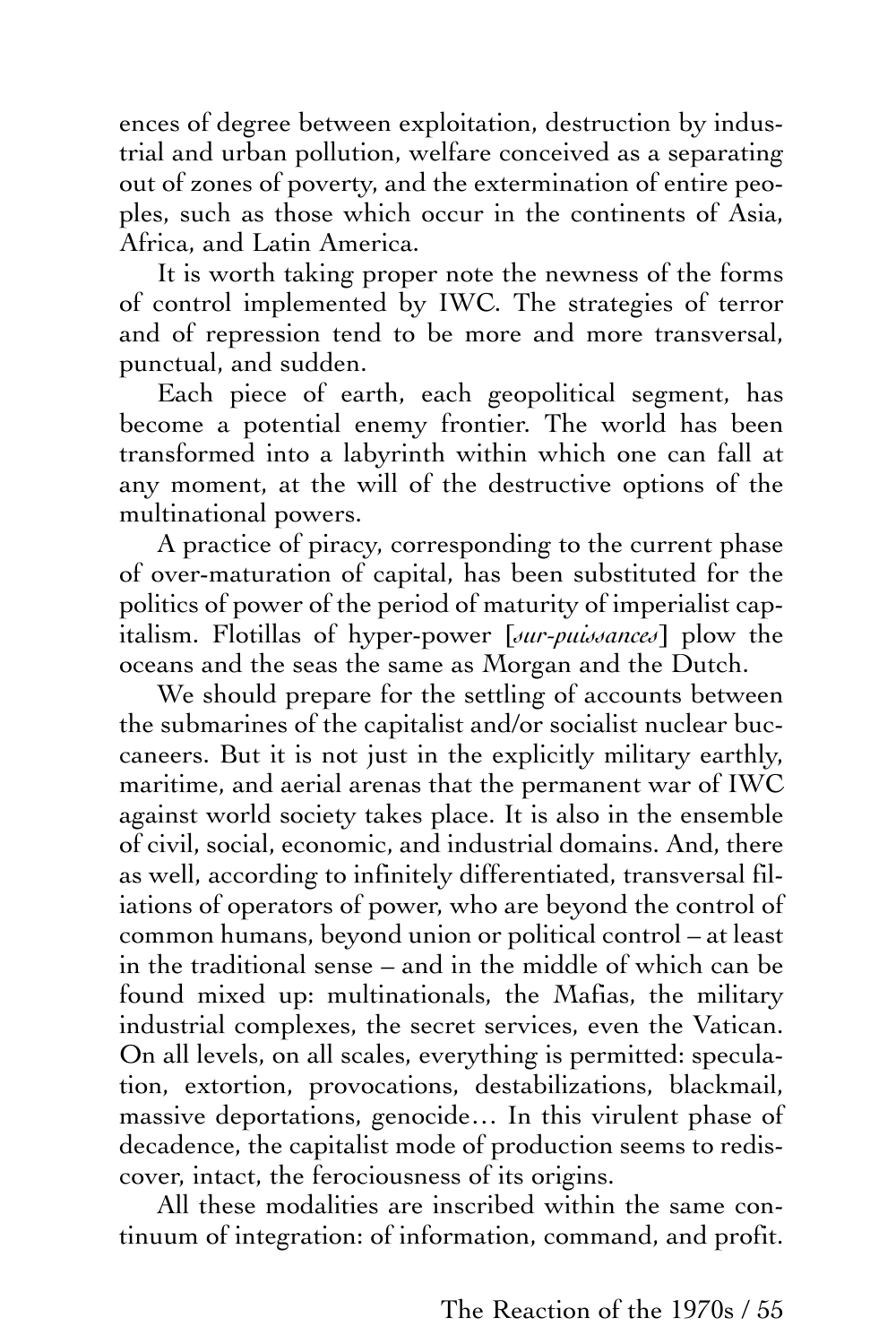If it is true that for a long time, the global struggles of communist liberation will develop – at least in the imagination of revolutionaries – along the East-West axis, one must also acknowledge that the fundamental contradiction which runs through the Integrated Capitalist mode of production today on a world scale is distributed emblematically between the North and the South. If Red Square ever represented a light of hope, the socialist system has currently become the supreme stage of the degeneration of capitalism and is an integral part of the multivalent axis of North-South exploitation. Capitalist and/or socialist restructuring in the 1970s has stitched together the old modes of production, redistributing the functions of the players, and reorganizing on a world scale the division of exploitation.

It is respectable to say, among the western intelligentsia, that, for strategic reasons or for old Maoist memories, the countries of really existing socialism and, in particular the Soviet Union, constitute a greater threat to Europe and the countries of the Third World than the US.

This is not at all our point of view; we do not believe that the West can be preferred to the East. In the sense that we consider ourselves "citizens of the world," we are not concerned with the existing antagonism between the two superpowers. Perilous, debilitating, dramatic – this antagonism is no less in certain regards factitious and mystificatory, in the sense that it is overdetermined by a fundamental functional agreement relative to the subjugation of the productive force of the European proletariats and to the appropriation of a quasi-gratuitous area of expansion and provisioning in raw materials and in labor force on the other continents.

Without calling on, in the last instance, a final Marxist referent, but simply in the light of good sense and of a perception of everyday international relations, it seems to us that the current rise in East-West tension has above all as an object the masking of the destruction by hunger of entire peoples, in an equal fever of reproduction through profit, which torments the dominant castes, as much in the USA as in the USSR. In the long term, therefore: complementarity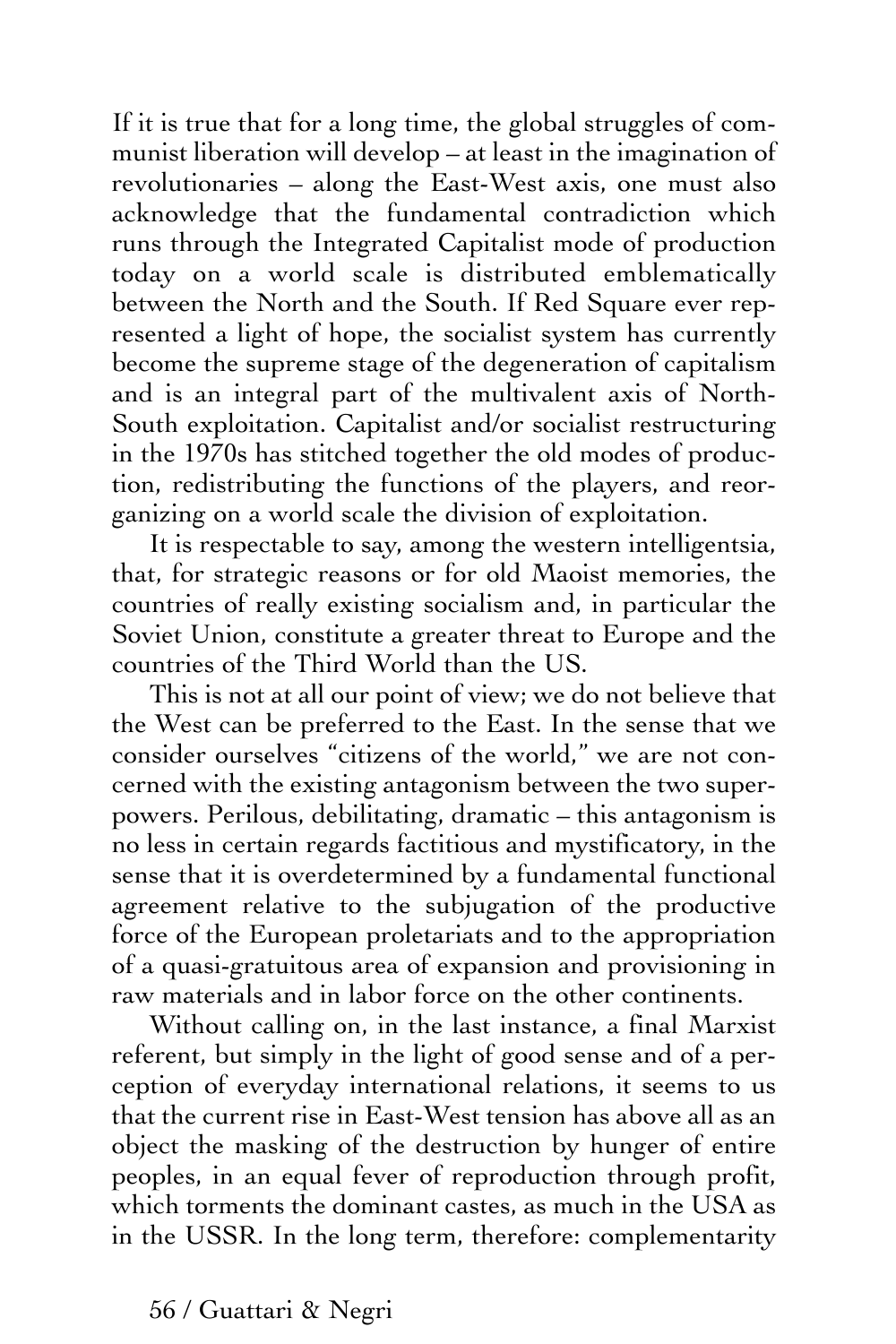and complicity in order to assure a common domination on a world scale over the division of labor and its exploitation.

And it is precisely on this scale that the "civilizing mission" of capital has demonstrated the extent of its ferociousness and its absurdity. On that scale, poverty, marginalization, extermination, and genocide are revealed to be the ultimate consequences of a mode of production which set itself up in a till now peaceful symbiosis with the struggles of the working class of the metropolitan countries. But, faced with the crisis of its own system of profit and with the degradation of its own principles of legitimation, capital is now constrained to have recourse (and to theorize that recourse) to the most extreme measures. The era of the over-maturity of capitalism reveals the violence of its origins in a climate of panic due to the weakening of its motivations. The capitalist restructuring of the world market, undertaken since the 1970s, has entailed an extraordinary acceleration of the process of integration, while separating out its effects under the form of paradoxical crises. The capitalist integration of the world market, if it has not crowned the dreams of the promotion of a more humane civilization, has shown, on the contrary, to what level the cruelty and cynicism of the capitalist mode of production can be raised. The attempts to overcome the internal contradictions initiated by the emergence of new collective subjectivities founded on the widening of the market, despite the caution of political personnel of the Kissinger or Carter type, have not only put an end to the internal crisis of the central metropolitan countries, but have pushed it to the point of paroxysm and have spread its devastating effects over the entire globe.

The space dominated by capital, which is subdivided, fragmented, segmented, and functionalized according to the ends of capital's command, is opening as a new terrain of resistance and of conquest. The extreme weapons of extermination and marginalization will not succeed forever in blocking the process of recomposition, whose vitality one can already detect. It is important to underscore the correlation between the level attained by capitalist restructuring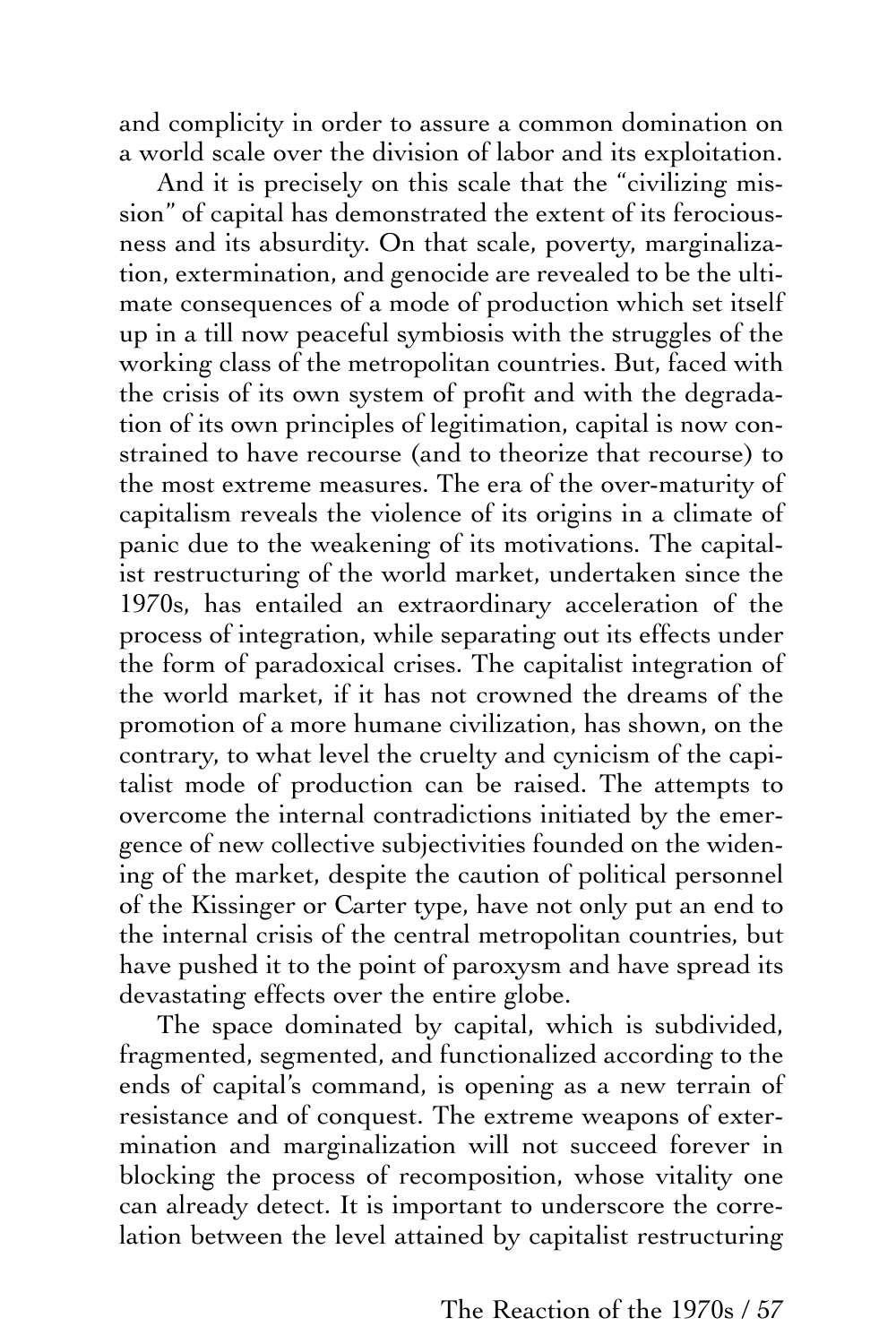and the unprecedented dimensions of the crisis of the past decade. One can thus note, on the one hand, that even in the most terrible of tests, the new social dissidence has not stopped weighing on the situation and accelerating the crisis, and on the other hand, that the capitalist instruments of control are proving to be less and less adapted to their end, more and more ineffective.

It was no doubt beginning in 1982 that the cycle of restructuration, which began between 1971 and 1973, launched a first decisive barrage, when the most indebted countries of the Third World threatened the consortium of banks with the possibility of declaring bankruptcy, in response to the unprecedented politics of deflationary strangulation which they were undergoing. It seems that in an irreversible fashion, a new type of process of liberation and of large scale self-organization came into being. We will return to this point.

#### III. THE RIGHT IN POWER

The temporal and spatial mechanism for controlling struggles, put in place during the capitalist and/or socialist restructuration of the world of producing, invested new figures of class struggle. In those places where the right triumphed, Integrated World Capitalism succeeded in institutionalizing these new figures and in making them act as a motor of restructuration. As the reactionary cycle of the 1970s puts them on display for us, the instruments set in motion by Integrated World Capitalism in order to channel and even produce class struggle within the frame of institutional integration reside: 1) in its ability to put in place systems of transnational competition between class sectors; 2) in the utilization of deflationary monetary politics which increase unemployment; 3) in the reconversion which it effectuates in the politics of welfare, toward a controlled increase of poverty. This politics is accompanied by a pulverizing, molecular repression of all attempts at resistance and at the free expression of needs. It is essential that the control that it promotes succeeds in becoming effective in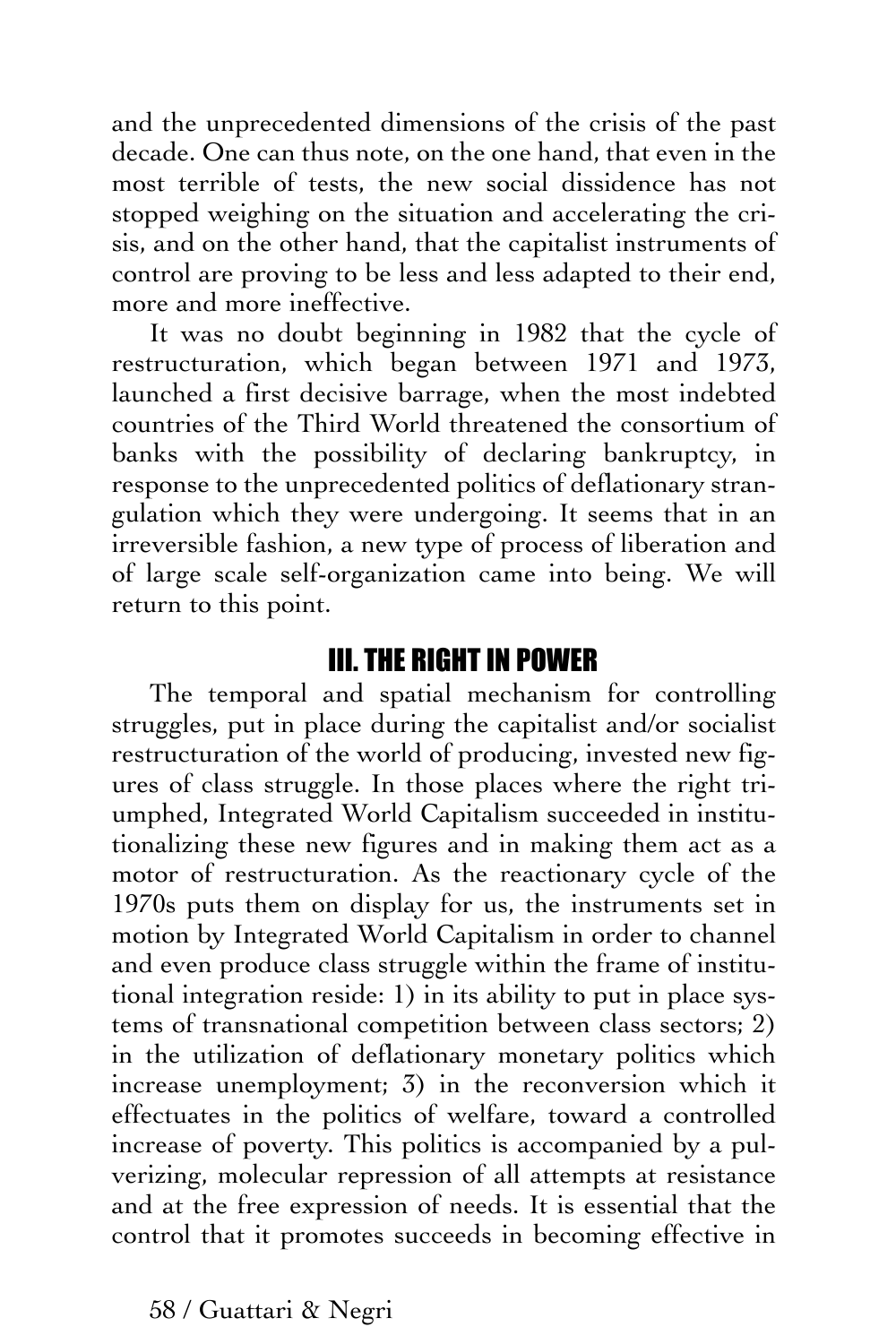the collective imaginary, thus initiating a situation of diffuse crisis within which it will attempt to separate: 1) that part of the proletariat with which incumbent power relies on negotiating a guarantee of reproduction and 2) the immense mass of those excluded or precarious.

This division is multiplied infinitely and hierarchized in the labor market, in which the competition between workers makes itself felt, and beyond, on the "social and institutional market" in which all the other sectors of the population are constrained to "make themselves valuable."

The revolutionary events of 1968, as well as the material transformations of the mode of production, have shown the determining weight which the working class continued to possess on the social stage. The spirit of competition between workers was thus weakened in favor of a recognition of revolutionary objectives concerning a growing number of categories of oppressed people. But with the return of the right to power during the 1970s, a resegregation of the working class, which falls back on already attained advantages, its guarantees, and its corporate privileges, has taken place. We have seen the paradox of an institutionalization which preforms the working class into its own enemy (this time, one can really speak of a "new working class"). In this context, the struggles were condemned to remain institutionalized, to be piloted by Integrated World Capitalism; frequently they even revealed themselves to be the best supports for political and social conservatism. (In particular, on the molecular terrain of capital's subsumption of social work and against the social diffusion of revolutionary needs and transformational desires.) It seems to us essential to insist on this point: today, Stakhanov, the superior dignity of the worker with calloused hands, (for whom Reagan has a certain nostalgia) a certain conception of worker centrality, and the entire old imaginary manipulated by the unions and the left, in a systematic misapprehension of the great majority of the precarious proletariat, has irredeemably gone by the wayside.

"Really existing socialism" has become a privileged

The Reaction of the 1970s / 59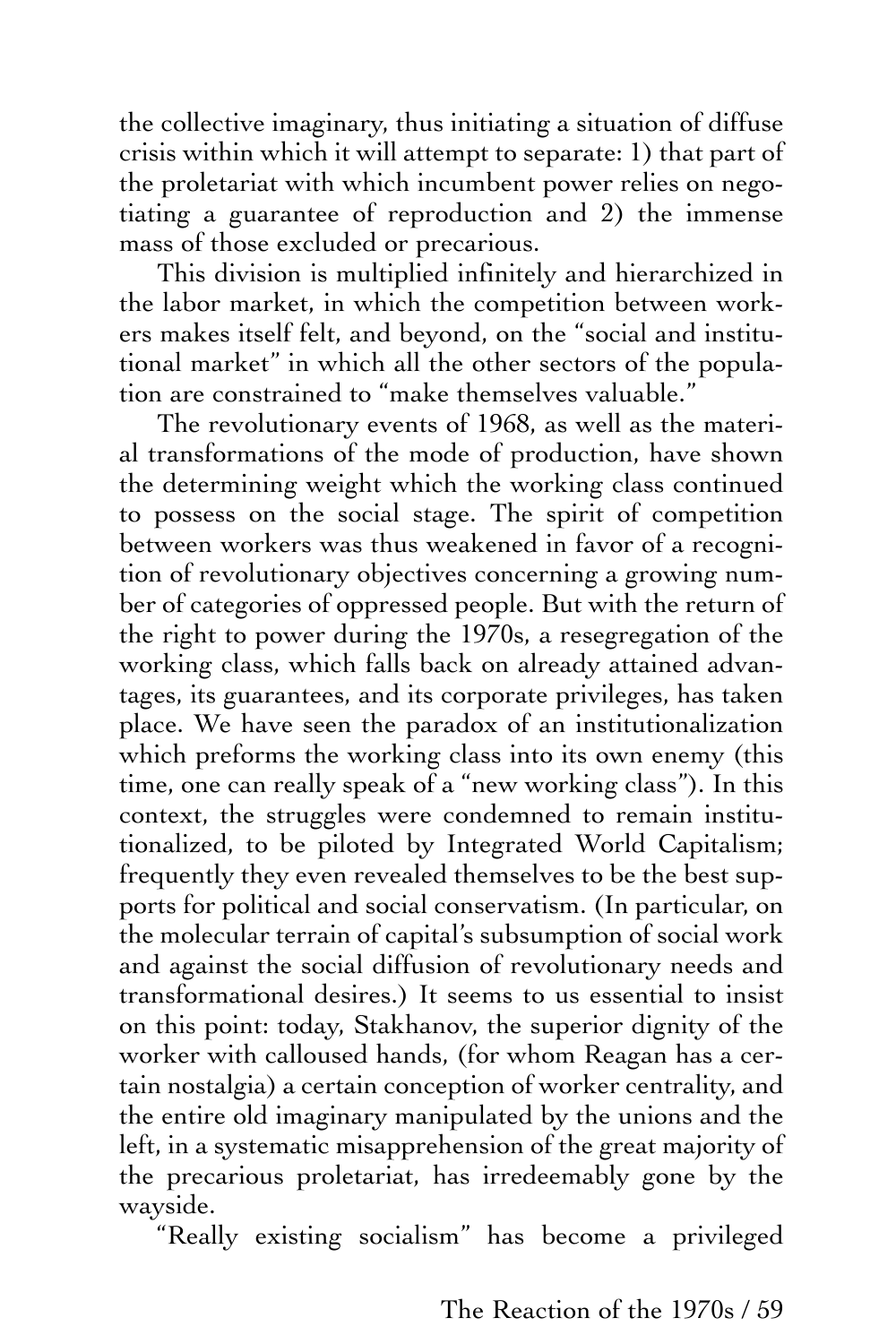instrument of the division of the metropolitan proletariat, a weapon directly manipulated by capitalist conservatism. Which does not mean, nevertheless, that the working classes, in themselves, can no longer in the future develop decisive struggles within the dynamic of social transformations. But only on the condition that they are radically reshaped by the molecular revolutions which run through them.

In fact, capitalist and/or socialist structuration in the 1970s directly confronted the new revolutionary subjectivities, constraining them to interiorize their potential consciousness and obliging them to be under the thumb of systems of technological control and a battery of government apparatuses which are more and more sophisticated. The fundamental objective of Integrated World Capitalism was to attain a maximal expansion of the integrated productive dimension on the social level and on the geopolitical level, segregated from the reintroduction of poverty, of hunger, and of terror as an instrument of division. The victory of the right was based on its ability to neutralize the recomposition of that revolutionary subjectivity which found itself exposed to the great difficulty of reconstituting unitary lines of attack against exploitation. This reactionary turn around succeeded in assuming, in reversing, and in exploding everything which, since 1968, was revealed as a new power of the proletariat – that is, the ensemble of social components and of collective capacities for articulating the molecular multiplicity of its needs and its desires. The division imposed through instruments of economic and institutional violence was consolidated through the promotion of a symbolism of destruction pushed to an extreme. Exterminism became the referent value par excellence. Extermination by submission or death, as the ultimate horizon of capitalist development. The only law of value which capitalism and/or socialism recognizes today: it is the blackmail of death. We will not let ourselves be taken in by this deathly realism. "It is right to revolt." The responsibility of the traditional organizations of the workers' movement, which remained prisoner to the illusory choice between capitalism and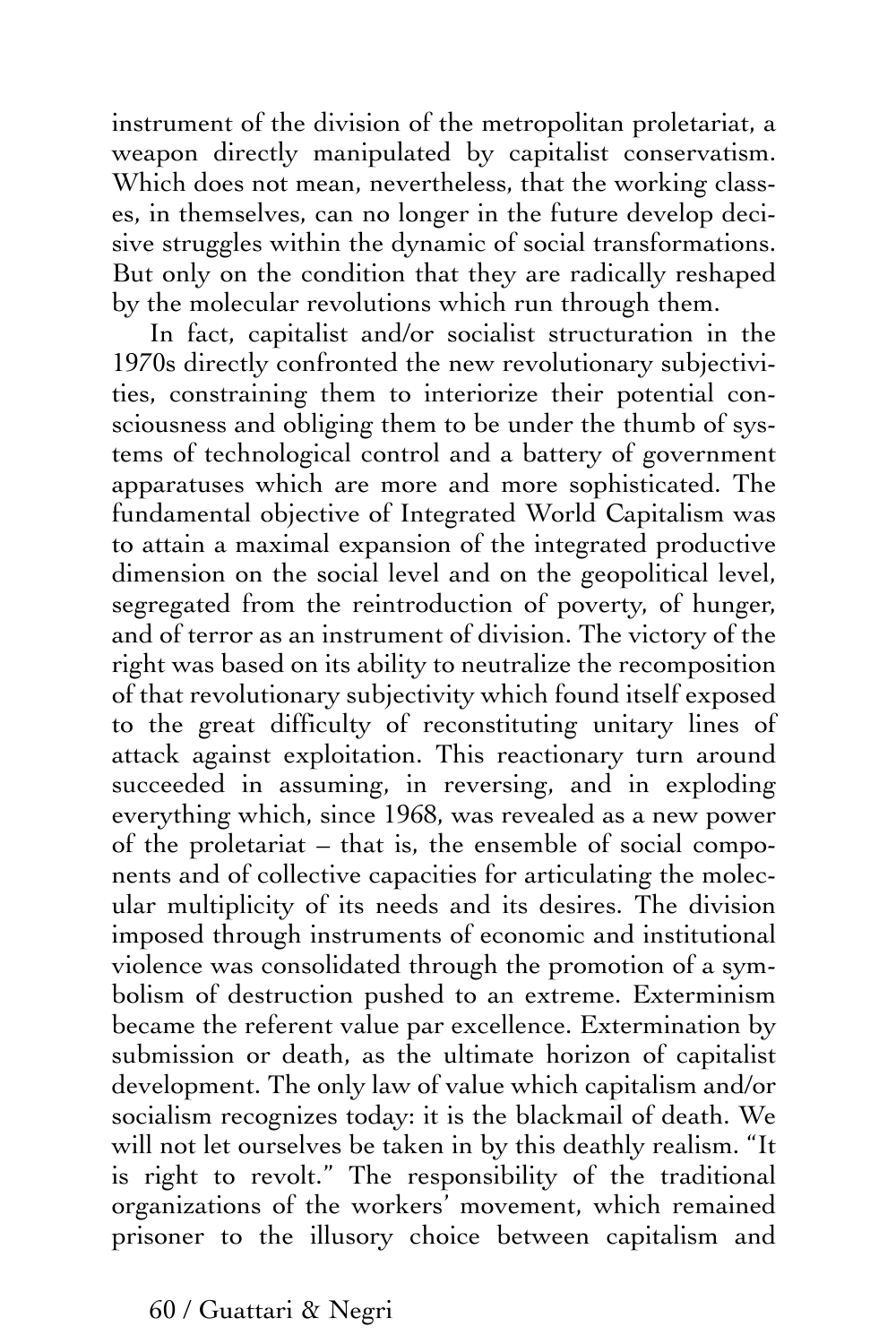socialism, was thus decisive. It is necessary to recognize that the fact that the development of the mode of production and the maturation of collective consciousness completely passed them by does not in any way eliminate the consequences of their drift, mystification, and paralysis of all initiative in the workers' movement. The inertia of the social movements, which revealed itself in numerous situations, the inability of the revolutionary movement to reconstitute itself on politically new foundations, the incapability of the transformation process to impose itself in its entirety – all are essentially conditioned by the monopoly of political representation and of the imaginary, which the alliance between capitalist and socialist personnel has sealed for decades. This alliance is based on establishing the model of the double labor market: that of guaranteed workers and that of the non-guaranteed – with socialism legitimizing only the first. From this has resulted a frozen society, comparable to that of the *Ancien Régime*, but, in the end, a society equally untenable because it is undermined by innumerable molecular forces expressing its productive essence. This is the source of its nagging thematics of security, of order, and of repression and of its imaginary of urgency, its obsession with crisis, the impression it gives of being able to act only a step at a time, without retreat and without a coherent project. Caught in the same drift, capitalism and socialism now constitute the two pillars of conservatism and in certain cases of quasi-fascist [*fascisante*] reaction.

It is no less true that a new revolution took off in 1968. It is not the fantasms of the "death of the political" or of the "implosion of the social" which will change anything. Beginning in the 1970s, capitalism and/or socialism was constrained to make a parade of its failure on questions of social progress, of the coherent management of economic and social relations on an international scale, of impulsion in the vital domains of technico-scientific creation. It was revealed for what it is, that is, a ferocious and irrational system of repression, which is an obstacle to the development of collective production arrangements and which inhibits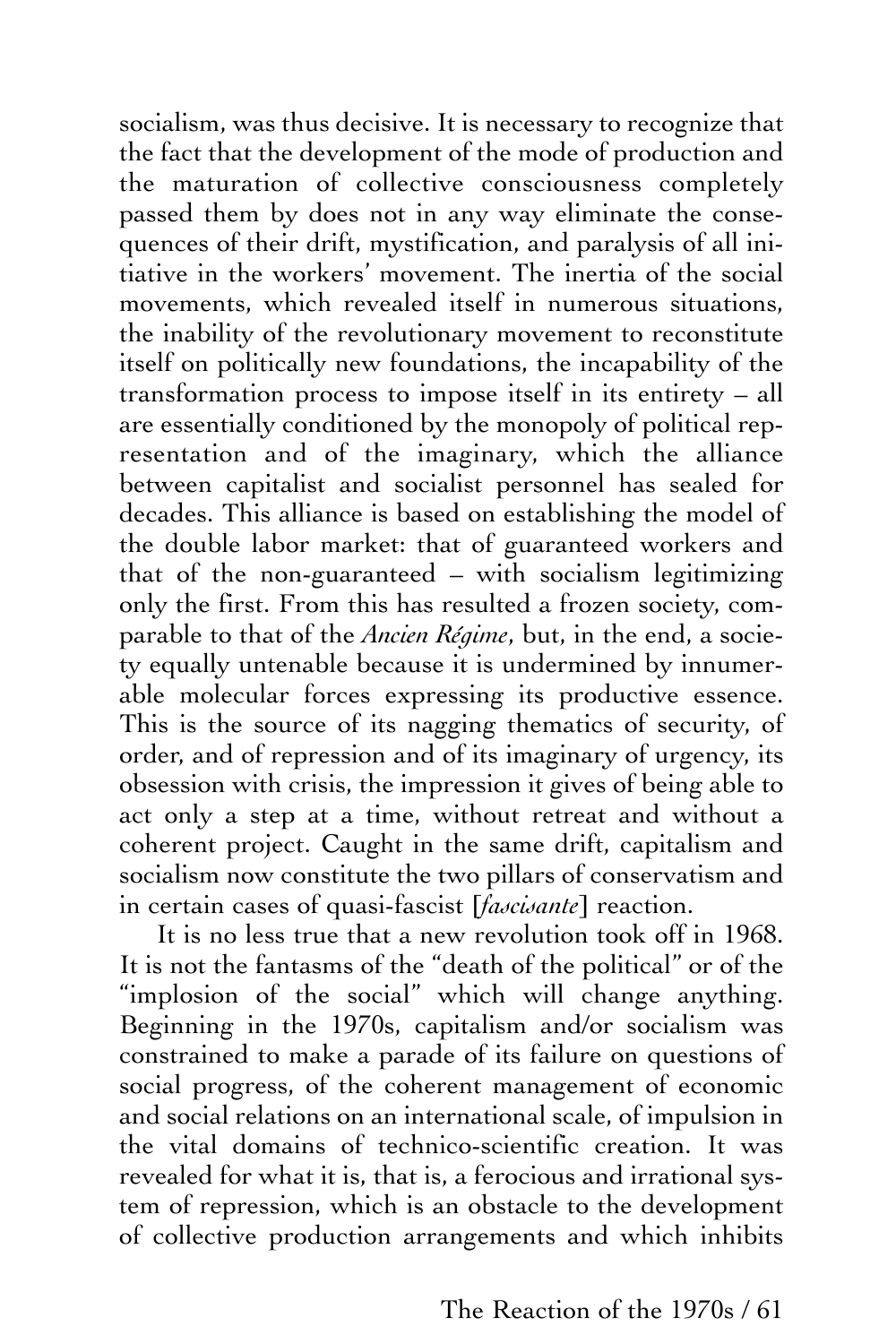the movements of the valorization and capitalization of wealth which it engenders. The world market, far from responding to the principles which liberalism attempts to reestablish, is only an instrument "blocking" for poverty and death, "chaining up" for marginalization and planetary discipline, supported by nuclear terror. We inevitably return to the point: the ultimate "reason" of capitalism and/ or socialism is its impossible tendency toward a sole paradigm: that of a passion to abolish everything which is not in accord with maintaining its power.

But this passion also threatens instrumental reason itself, from inside. In effect, the will towards exclusion and segregation in Integrated World Capitalism tends to turn against itself, by threatening the consistency of its own systems of political communication and reducing to near zero its ability to objectively gauge relations of force. Thus one can beware that before us opens an era of the great paranoiacs of power.

If this is so, the task of reconquering the meaning of work, begun in 1968, is identical to the liberation of life and the reconstitution of reason. For everyone and everywhere: promote the potential carried by the new singularities!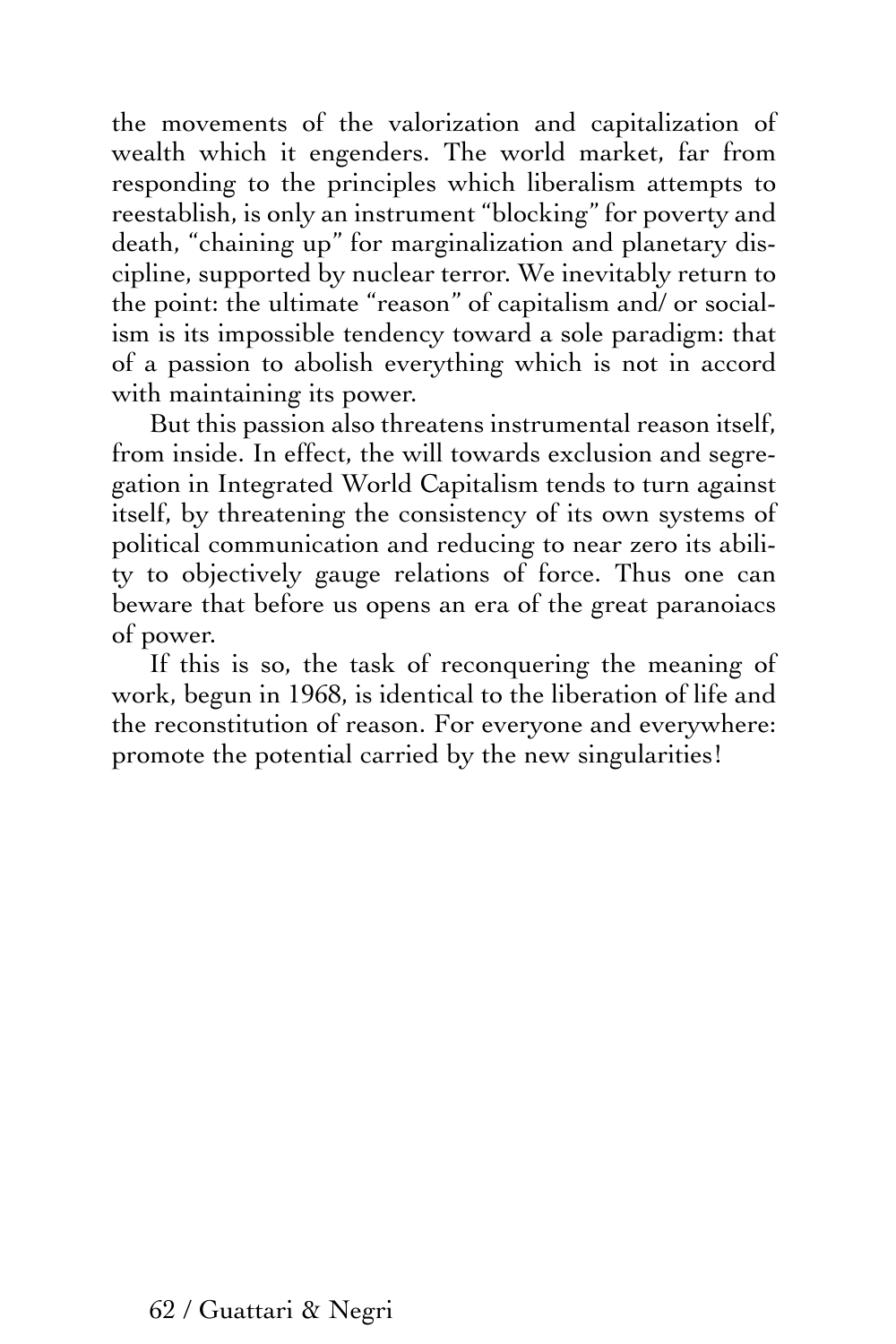# 4. THE REVOLUTION CONTINUES

### I. RECOMPOSITION OF THE MOVEMENT

In the context of Integral World Capitalism's restructuring of production, undertaken since 1968, the new revolutionary subjectivities are learning to recognize the ruptures imposed by the enemy, to measure their consistency and their effects. The first fundamental determination of Integrated World Capitalism is that, independently of sociological segmentations, it produces a model of subjectivity that is at least tripolar, synchronically cutting across all sorts of unconscious collective levels, personal consciousnesses, and group subjectivities (familial, ethnic, national, racial, etc).

These three poles are: an elitist pole, which comprises both the managerial and technocratic strata of the East and of the West, as well as those of the Third World; a guaranteed pole, cutting across the different specifications of class; and a non-guaranteed pole, which runs through each social stratum equally.

Under these conditions, the new revolutionary subjectivities proclaim, from their point of origin, a desire for peace, collective security, and minimal safeguards against unemployment and poverty. One finds a fear of the hell of the absence of guarantees at the heart of the three poles of subjectivity: among entirely deprived groups, among proletarian groups already somewhat guaranteed by wage labor and welfare, as well as among certain sectors of the elite whose status is made systematically precarious. Thus the essential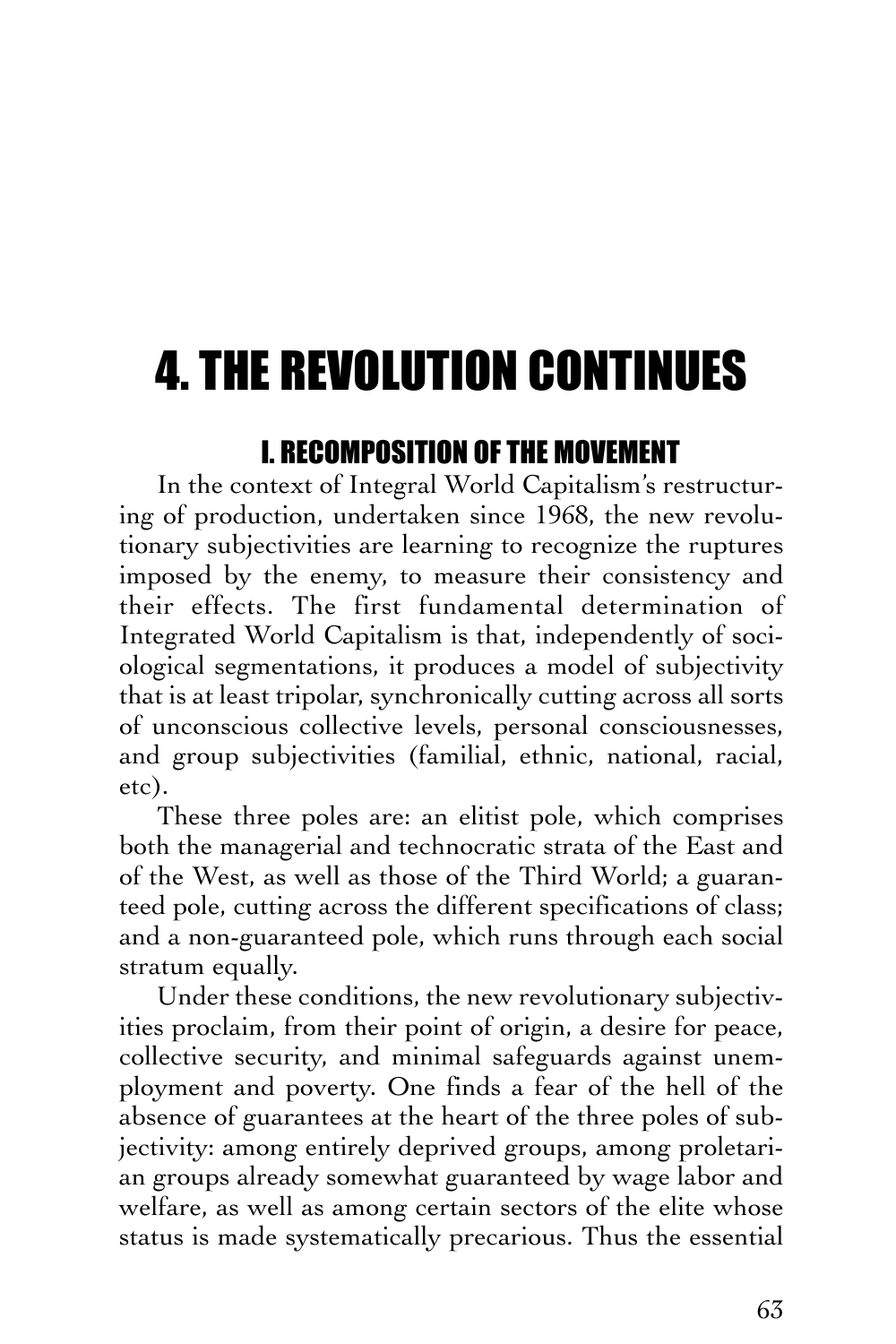basis of contemporary production is constituted by this fluctuating mass and continuous mixture of guarantism and precariousness. The precarious constitute a fundamental point of support for the constitution of capitalist power: it is in terms of them that the institutions of repression and marginalization find their consistency. But in counterpoint, they assume a social role within the new framework of power and exploitation, because of the values and productive potential of which they are the bearers. They are also focal points of imagination and struggle which are capable of catalyzing singular becomings, of bringing to light other references, other praxes, appropriate for breaking the immense machine of discipline and control of the collective force of production.

The history of the struggles of the 1970s has already sketched the process of recomposition and of social liberation. A number of matrices of rupture were opened then by the new proletarian movements. Whatever their diversity, they all originated in the tremendous mutations of an increasingly complex, overpowering, and deterritorializing social productive force, and they all affirm themselves with reinforced clarity against the repressive normalization and restructuration brought about by social segmentation and stratification. These phases of struggle were most significant for workers as an experience of discovery and comprehension of the cesuras and corporatist overcodings imposed on the proletarian socius, and as an experience of internal struggle against the violence by which Integrated World Capitalism has constantly tried to interdict processes of innovation wherever they are involved. Internal struggles thus recuperate the tripolar segmentation of Integrated World Capitalism within the struggles of each subjective component. Since this always occurs at each phase in the emergence of a new social subjectivity, their quality, force, and cohesion is self-composed [*auto-agencée*], the result of a collective self-making. Need, consciousness, and production are fused at the heart of such a process. The 1970s were thus marked by the continuous emergence of moments of rup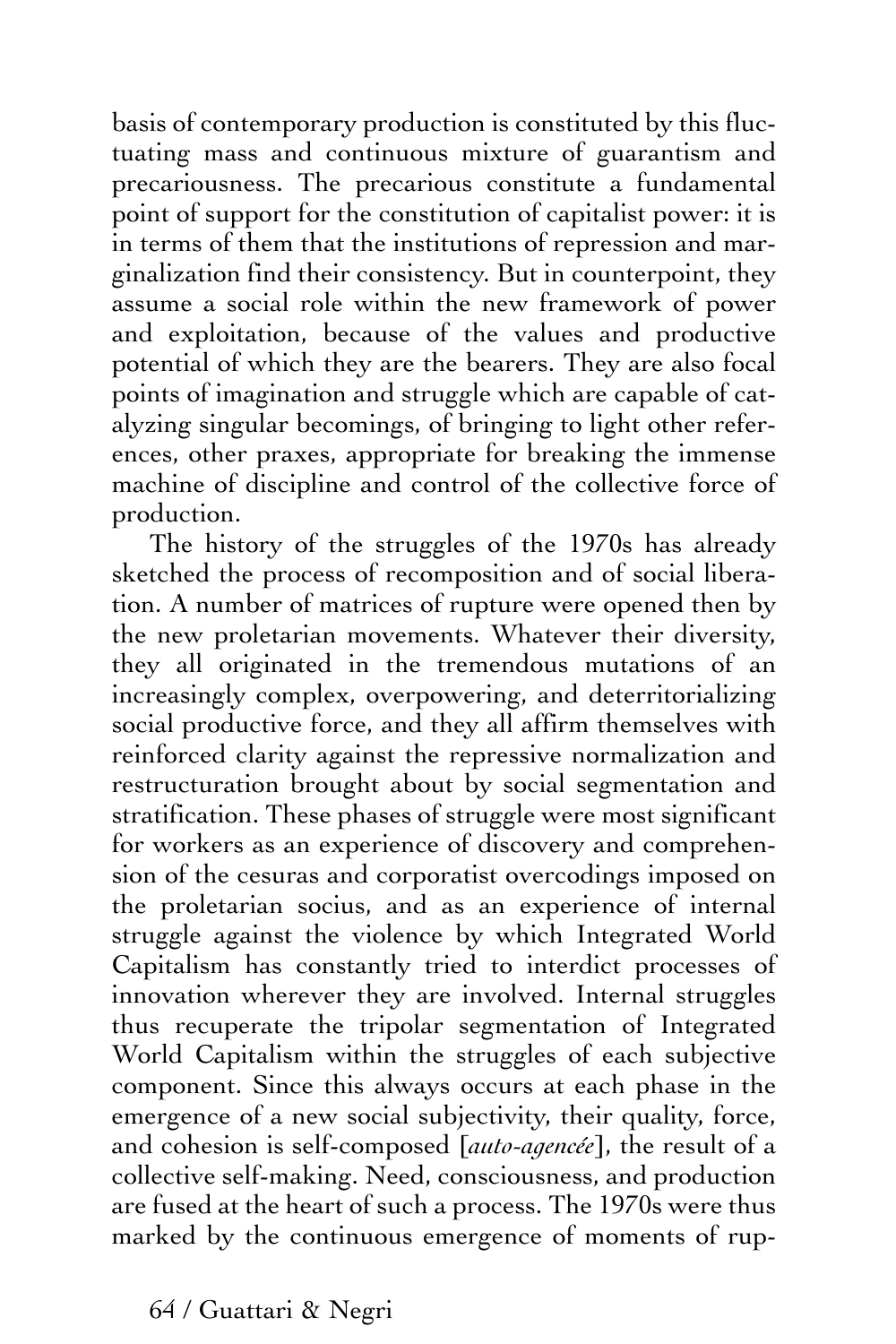ture punctuating the capitalist and/or socialist attempts at restructuration, all of which are characterized by new subjective problematics and by a special collective effort to redefine their perspective.

From 1977 in Italy to the "Great Break" in Central Europe (Germany, Switzerland, Holland), from the Iranian revolution to the period of Solidarity, to the renewal of revolutionary struggles in Central America, to the enormously important liberation movements that are beginning to erupt in the Southern Cone… wherever we turn, we find these principle characteristics of the project. The struggles that are internal and antagonistic to the politics of reactionary restructuration are mobilizing, either against their repressive texture, or inside these processes of subjective development as a unifying tension and as a self-liberating perspective. Revolutionary struggles have never "targeted" to this extent the theoretical definition and the practical realization of an orientation resting intrinsically on collective subjectivation and implying, in consequence, the destruction of all ideologies of an external vanguard. Autonomy has never appeared with more force as a primary objective. We repeat: there is nothing anarchic about this, since it essentially has to do with a qualitative autonomy, capable of apprehending the social complexity of movements, and of grasping it as a process of subjective convergence, centered on the quality of life and on the communitarian restructuring of production goals, and since it is equally a matter, by virtue of this reconstruction, of assuming peace against all forms of terrorism and of imposing mass negotiation as a basis of mobilization and of organization.

It is obviously necessary to be very careful when we broach the question of the experiences and the initiatives of the new subjects. Frequently, during the course of the events we have just evoked (from 1977 in Italy forward), the action of these new subjects has been presented, from a theoretical point of view, as a hypostasis and, from a practical point of view, as a linear function. Once again, one risked falling into the old mythology of mass action. This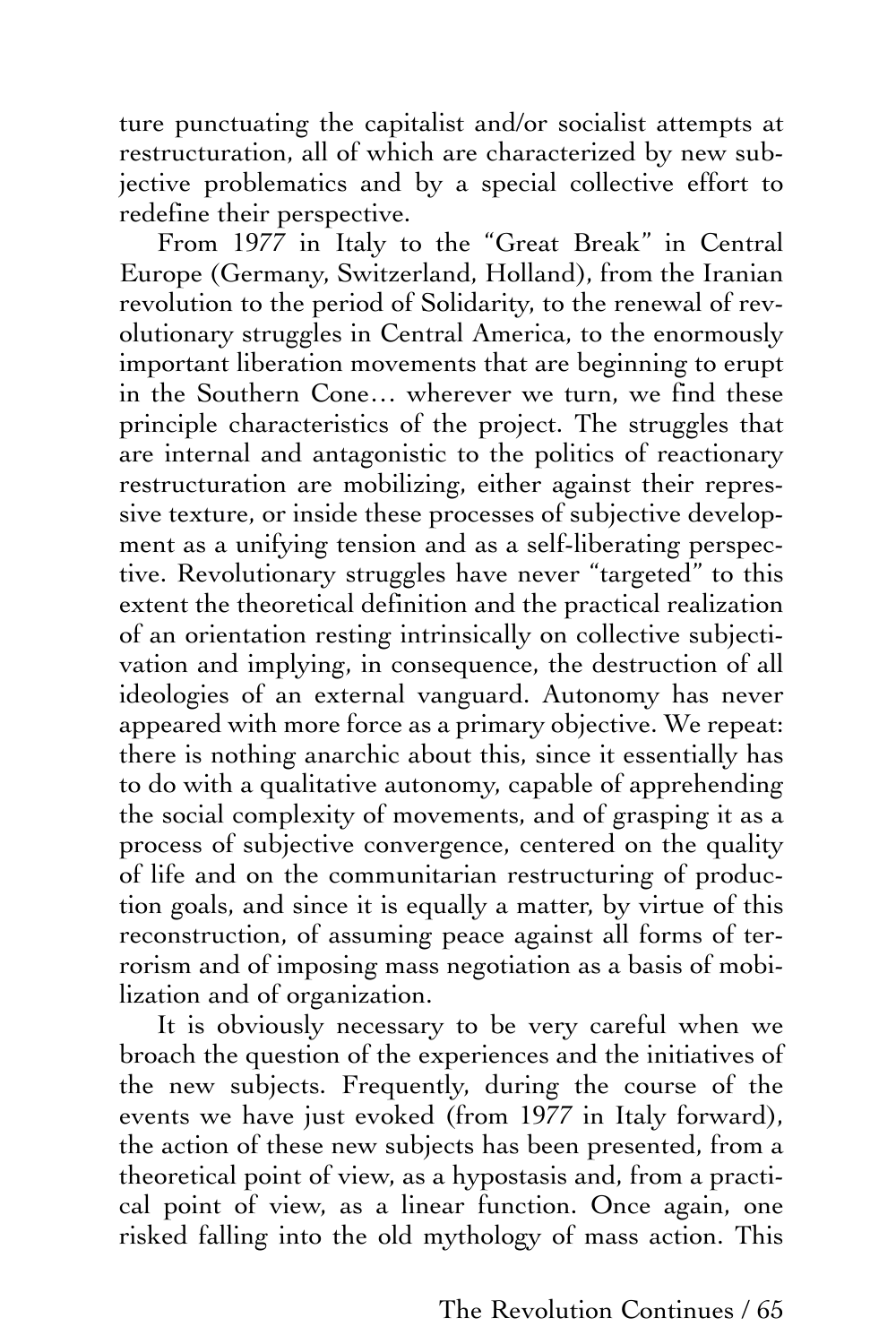has to do with illusions that probably inevitably result from deception and regression. But it would be difficult to determine the stakes of the theoretical elucidation of this question. The theoretical struggle against such illusions leads to patient acceptance, without reservation, of the real situation, that is, of the fact that the universality of the proposition of transformation must necessarily be diluted in the multiplicity of movements, the contradictory moments which characterize them and in the long term of the movement of collective imagination.

Before developing this point, we must first insist on the constructive effort that the new modes of subjectivation have already accomplished on a stage profoundly changed in relation to the history and the traditions of the revolutionary and workers' movements, because of expanded competency and performance in the arrangements of subjectivity at work on that stage. Confronted by the amplitude of the production of totalitarian subjectivity by the capitalist states, the revolutionary arrangements pose the problem of the quality of life, of reappropriation, and of self-production in an equally sizable dimension. Through a movement with multiple heads and a proliferating organization, their episodes of liberation will be capable of investing the entire spectrum of production and reproduction.

Each molecular movement, each autonomy, each minoritarian movement will coalesce with an aspect of the real in order to exalt its particular liberatory dimensions. It will thus break with the schema of exploitation that capital imposes as the dominant reality. It is this new consciousness of the modern proletariat – deterritorialized and fluctuating – which will permit envisaging the rupture of capitalist segmentation and the reformulation not of commands, not of programs, but of diagrammatic propositions of communism and of liberation And it is capitalist restructuration's hyperreactionary character that explains the positively catastrophic acceleration which the movement has experienced since the beginning of the 1980s. Nonetheless this restructuration has not damaged the emerging points of new prole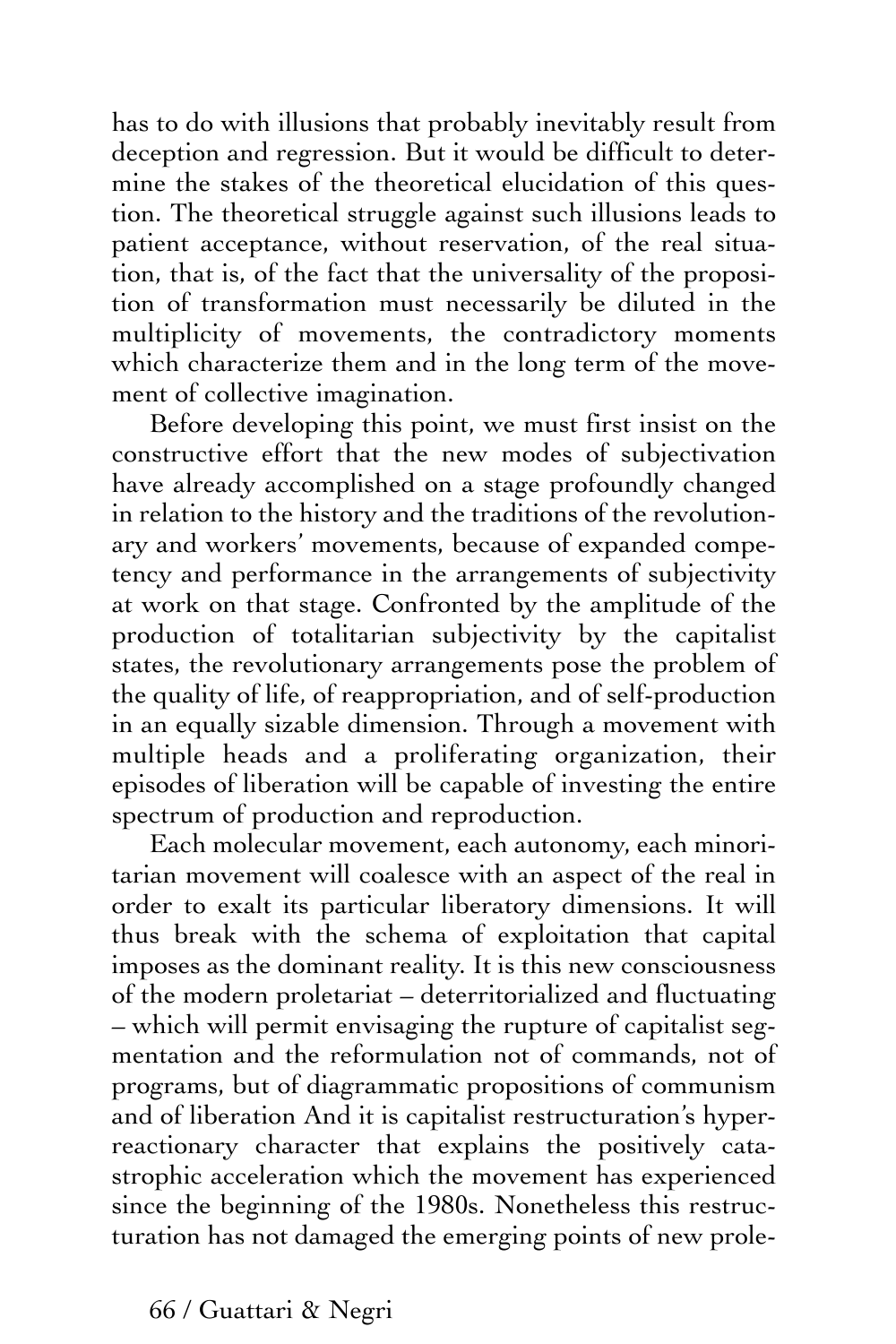tarian subjectivities; it has simply reduced their elasticity. Numerous signs indicate to us that once again the movement is on the verge of stepping forward to undo the repressive obstructions which have successfully blocked its force during this last period.

If we return to the tripartition proposed earlier and if we examine how the process of recomposition runs through the elitist pole, the guaranteed pole, and the non-guaranteed pole, we can discover the forcefulness with which the movement of new alliances has posed its premises. This is immediately evident once one takes into account the fluidity of relations that the crisis has introduced and continues to accentuate between the guaranteed and the non-guaranteed sectors. But this is no less evident when one considers the articulations which the elitist pole has with the two others. Many individuals who evolve in management and at the highest levels of the institutions of knowledge were, during the past ten years, not only implicated in the process of precarization that is coterminal with their role and function, but also introduced to an elaborated critical consciousness regarding the legitimacy of their status. The irrationality and the madness of the extended reproduction choices of IWC, the obsession of the arms race and of nuclear war, the vertigo of famine and genocide which deepen the differences and engender cleavages, to the point of pushing certain managerial elites to the point of refusal and dissidence. This process, which is all too frequently disfigured and made ridiculous when it is reported in a propagandistic way, nonetheless demonstrates the expansion of resistance in the new forms of subjectivity. Previously, one of the slogans of the communists was the proposed importation of the class struggle into the institutions: today we note more modestly that the new subjects are capable of exporting their values and their antagonistic recommendations to the highest levels of management and of the institutions of knowledge. The true processes of dissidence are not recuperable; it is not a commodity that can be sent to the enemy as a gift.

In point of fact, the revolution continues. The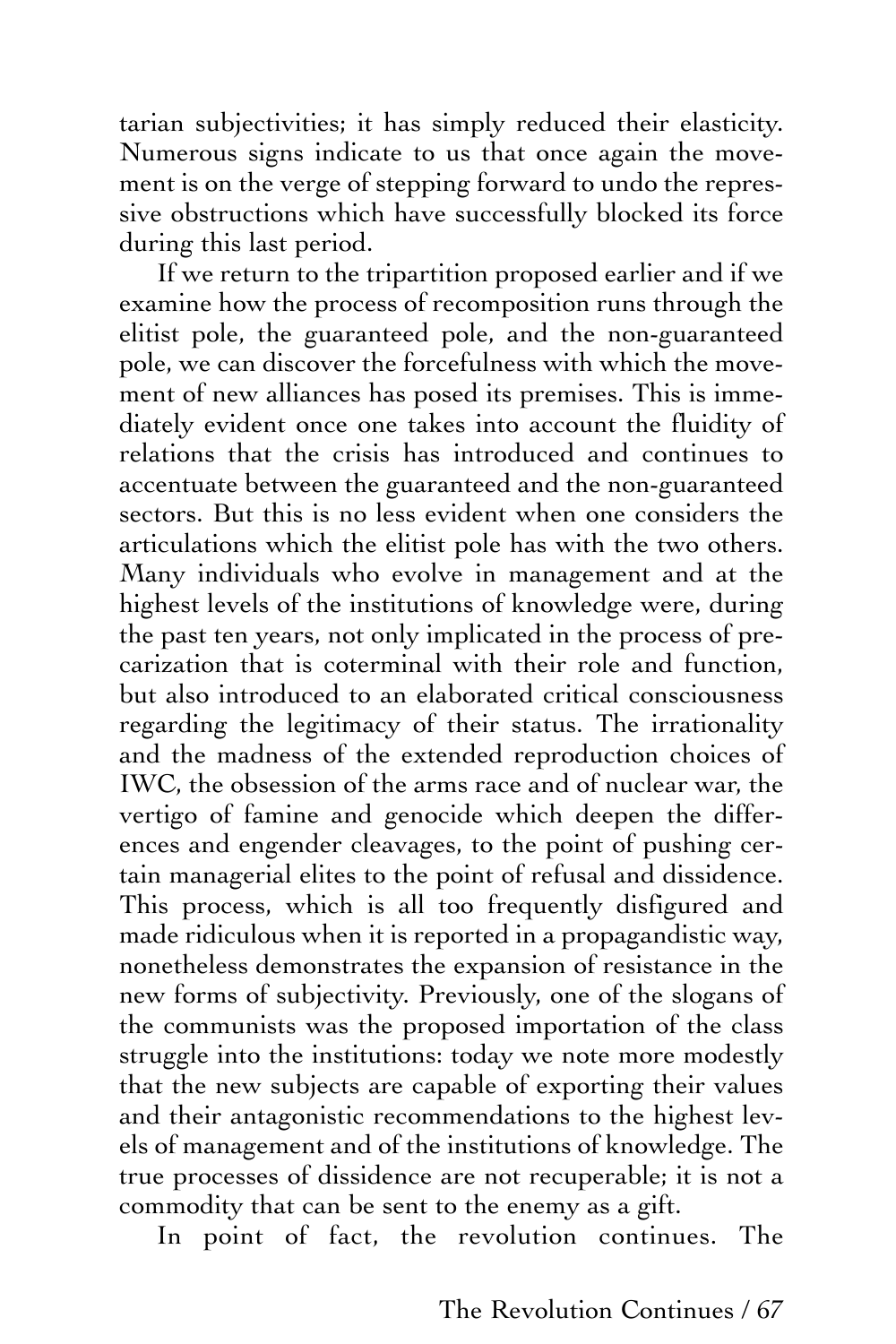irreversible character of the hitherto completed processes affirms itself. The new subjectivities rearrange their political identity by assimilating (that is, semiotizing and smothering) the obstacles posed by the adversary – including those that the adversary has made them introject. The changing characteristics of the collective force of labor, the living forces of the precarious urban proletariat, the transfinite network of dissident discursive arrangements set themselves up as so many protagonists of the new cycle of struggle.

#### II. THE TERRORIST INTERLUDE

The development of new subjectivities has undergone deep internal breaks during the course of this process which result primarily from the capitalist mode of production that we have just described and from the internal convulsions of the movements.

Each historical period can be affected by the birth of elitist poles and by extremist surges of self-exaltation which develop to the detriment of the interests of the movements whose interests they pretend to represent. That was particularly evident during this period when Integrated World Capitalism worked to defend and reconstitute the model of a systematic segmentation of both social movements and ideologies.

Terrorism was perhaps the deepest and maddest cesura that revolutionaries experienced during the entire course of the 1970s. In the face of reactionary pressure exercised by the state and by IWC to block the liberation movement, faced by attempts to divide and force competition between different exploited groups in order to freeze constitutional and social relations at regressive levels, and faced with the deathly rigidity of the dominant power's formations, whole sectors of the movement were seized by rage and frustration. In the context of the molecular effervescence and maturation of new revolutionary subjectivities, the state has an interest in imposing a molar order of return to a reinforced social dichotomy; it thus undertakes to make a parade of its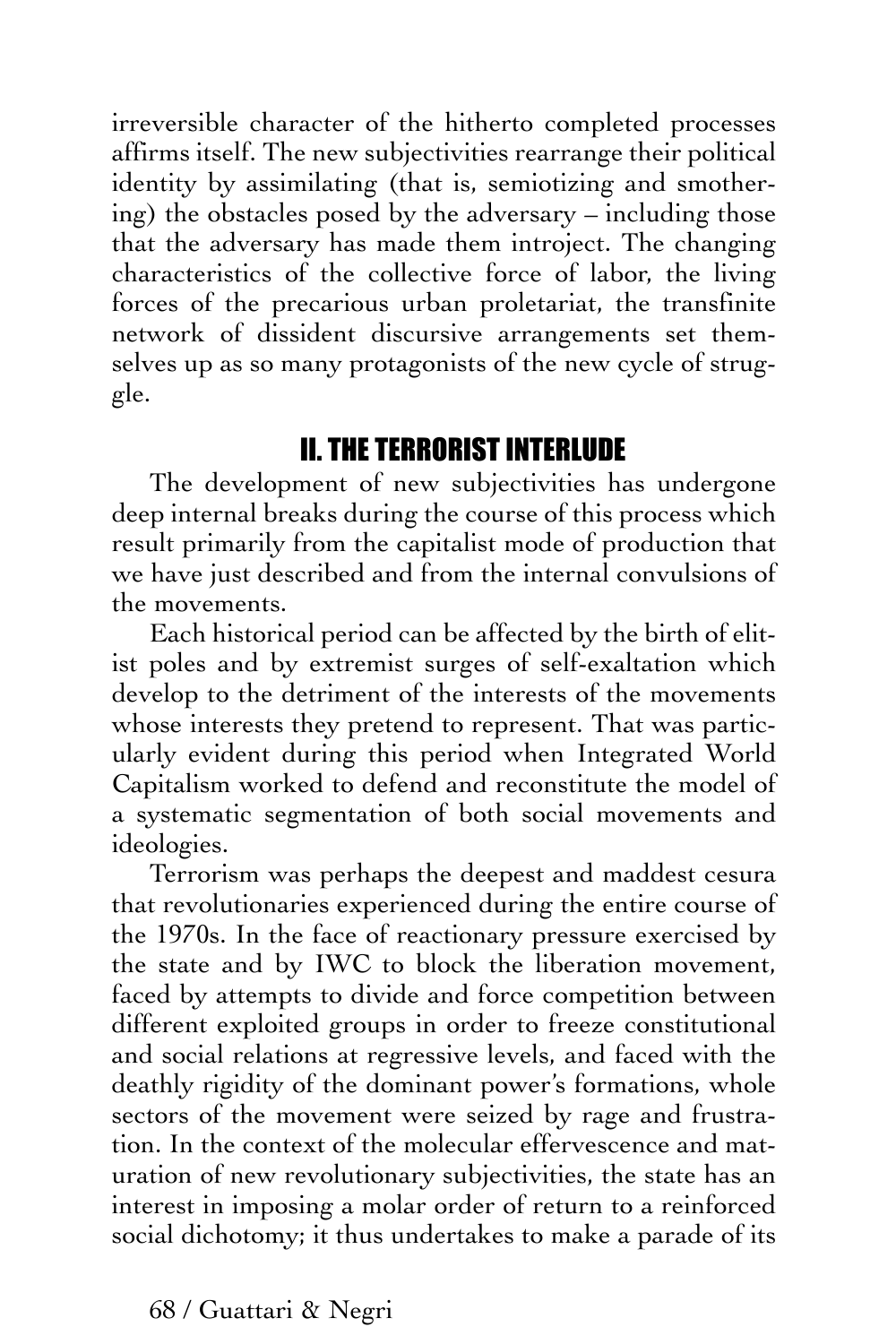power by adopting drastic measures and in deploying highly sophisticated mechanisms of control and repression. For the same occasion, state terrorism undertakes to destroy without distinction all political and existential dissidence.

On this terrain, IWC has carried out a veritable mobilization of state functions and set going a new type of civil war: not only by military and police means and by states of emergency, but also by means of a psychological and informational war and by corresponding cultural and political strategies.

During the 1970s, this sort of civil war created a favorable basis for the development of the most extreme reaction. In order to understand what happened then, it is necessary to bear in mind the sizable stakes of the contest of force between, on the one hand, the new desires and needs of the collective subjectivity, and on the other hand, the different components working for the restoration and restructuration of production and command. It is true that the civil war frequently gave the State the chance to give itself powers and the instigation to react against a situation that it no longer controlled. The new revolutionary movements also have everything to gain from clearly recognizing the realities within which they operate. All the more so because certain groups can have the illusion of having some measure of control by their own means over this sort of situation, by taking the risk of placing themselves on the molar terrain of confrontation hoped for by the enemy, by identifying in some sense with him, by entering fully into the imaginary traps of political domination which are dangled in front of the movement.

The 1970s were thus years of a civil war whose direction, imposed by IWC, led to pure and simple exterminations, like those of the Palestinians. One cannot deny that within this context, a terrorism of worker and proletarian origins sometimes managed to take the initiative, but nevertheless without ever stepping out of that vicious circle of capitalist overdetermination. Rather than reducing that overdetermination, such terrorism only reinforced the will of the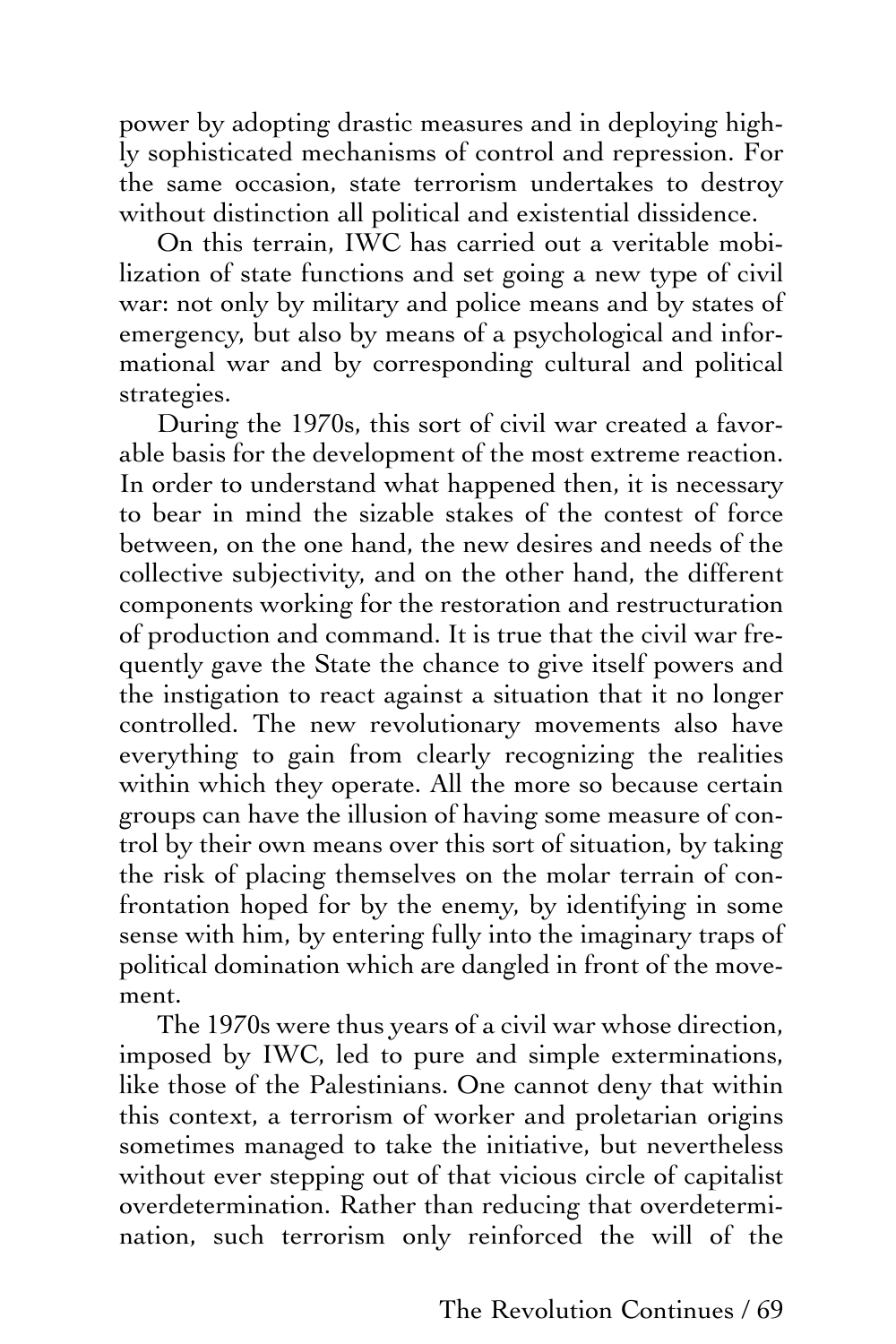dominant powers to isolate, to make examples of, and to neutralize the conflicts.

The perspective of the revolutionary movement, in correspondence with real historical transformations, manifests itself altogether differently. How will the new subjective components be able to conquer supplementary spaces of life and liberty? How, by illuminating other types of force, intelligence, and sensibility, can the power of the enemy be deprived of its substance? These, more appropriately, are the questions of the revolutionary movement.

From all points of view, red terrorism was a disastrous interlude for the movement But especially for the way it relaunched ideological and abstract centralist conceptions of organization. Its crazy search for central points of confrontation became redundant with an ossified Leninism, which is disconnected from all historical materiality, reduced entirely to a statist interpretation, a sort of paranoid point of reference which it sought to impose on the recomposition of the movement. Nothing is more urgent than to have done with this false alternative. Access to the movement must be denied to these absurd messengers of the past. Red terrorism has only one end: that of failure and despair. It has only one function: to stem the immense liberatory potential which has revealed itself at the heart of this heavy period of reaction through which we are going. In as much as it complied with the rhythms of history and with the programmings of the opponent, red terrorism has revealed itself for what it is: a paradoxical form of conservatism.

But haven't the capitalist formations of power on the same occasion taken the measure of the autonomous movements and secreted antibodies capable of robbing them of power? It is precisely this question which confronts the militants of prior generations who reemerge, as from a fog, from the great reactionary disaster.

The terrorist interlude of proletarian origin in the 1970s has become exceedingly, mortally dangerous for the progress of those revolutionary processes which had begun to de-totalize, to deterritorialize the stratifications of power,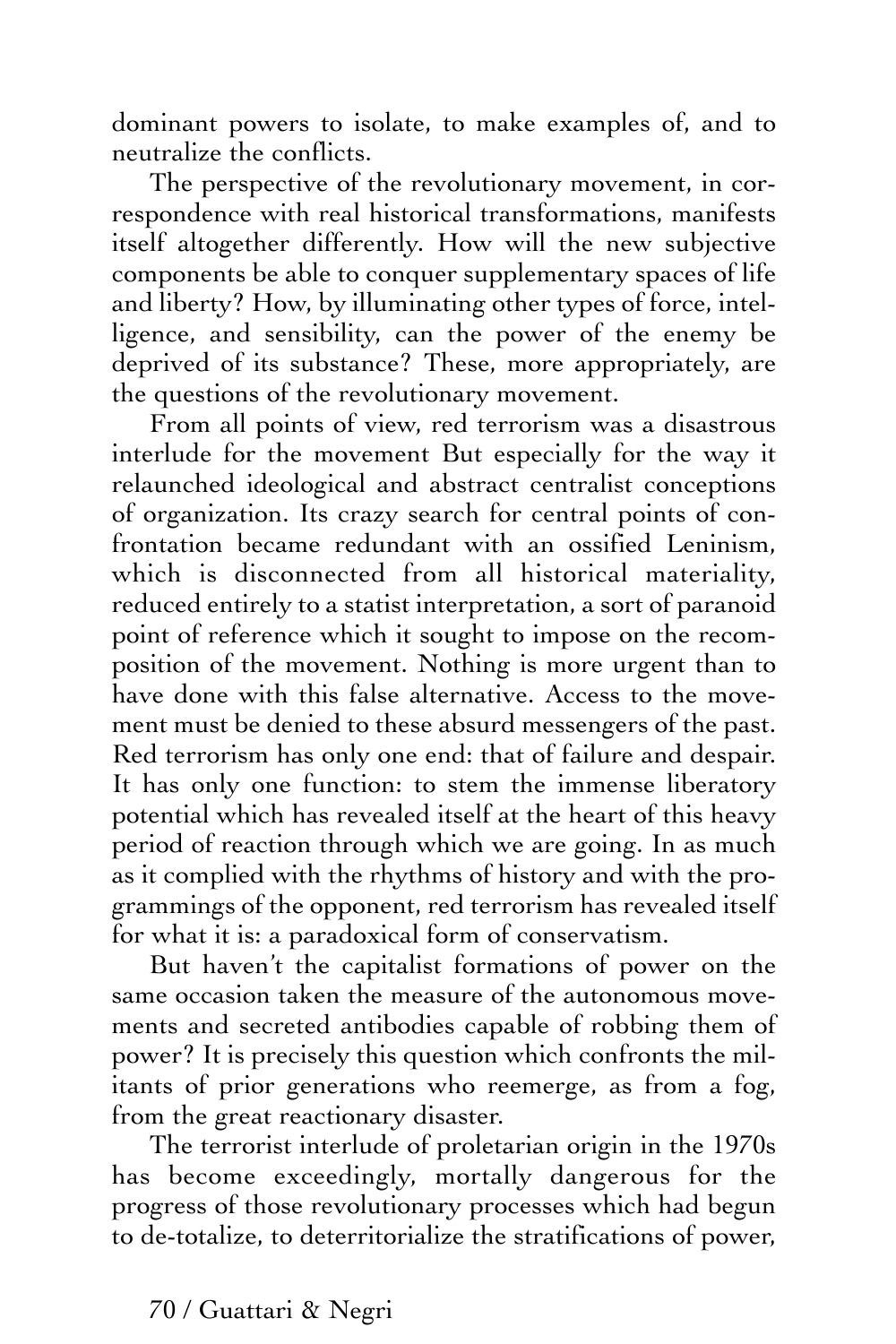at all levels. Clearly, the ideologies that nurtured it should be forcefully avoided as so many biases which can only adulterate the struggles of the real movement and lead them to defeat. Given this, it is necessary to recognize that this terrorist wave posed a real problem through radically false premises and responses: how can the resistance to reaction be linked to a new type of organization? The correct response to this question, and the strategic line which follows from it, are already in the movement, at those points where it constitutes itself through an institutional mode without going astray on the paths of statist legitimation. It has to do with constructing a new society, a new politics, a new womens' movement, an other workers' movement, other youth movements. "Other," "different," "new" – always the same feeble words to index the vectors of happiness and imagination which are capable of overthrowing the sclerotic world where politics is nothing but frustration and paranoia, where society is nothing but the triumph of conformism, where the workers' movement gets bogged down in corporatism, the womens' movement in the introjection of subordination, the youth movement in all sorts of drugs, and where, finally, the limit between the demand for power and terrorism continues to be confining.

It is equally possible that the external cesura was the symptom of an internal illness. It would be absurd to deny that the processes of recomposition also carry dogmatic and sectarian elements, viruses from old stratifications which threaten them from inside. It is thus the articulation between immediacy and mediation, tactics and strategy – which can only be established by way of multilateral and practical relations – which risks running headlong into chaos, maniacal agitation, and provocation. And if it has been so, then the only possible way to heal this kind of paranoia is to be found by the revelation and exaltation of its symptoms, the exploration of its etiology, the disengaging of the desires of which it is the expression and their radical liberation from all overcodings by the capitalist death drives.

The problem of the recourse to force has not for all this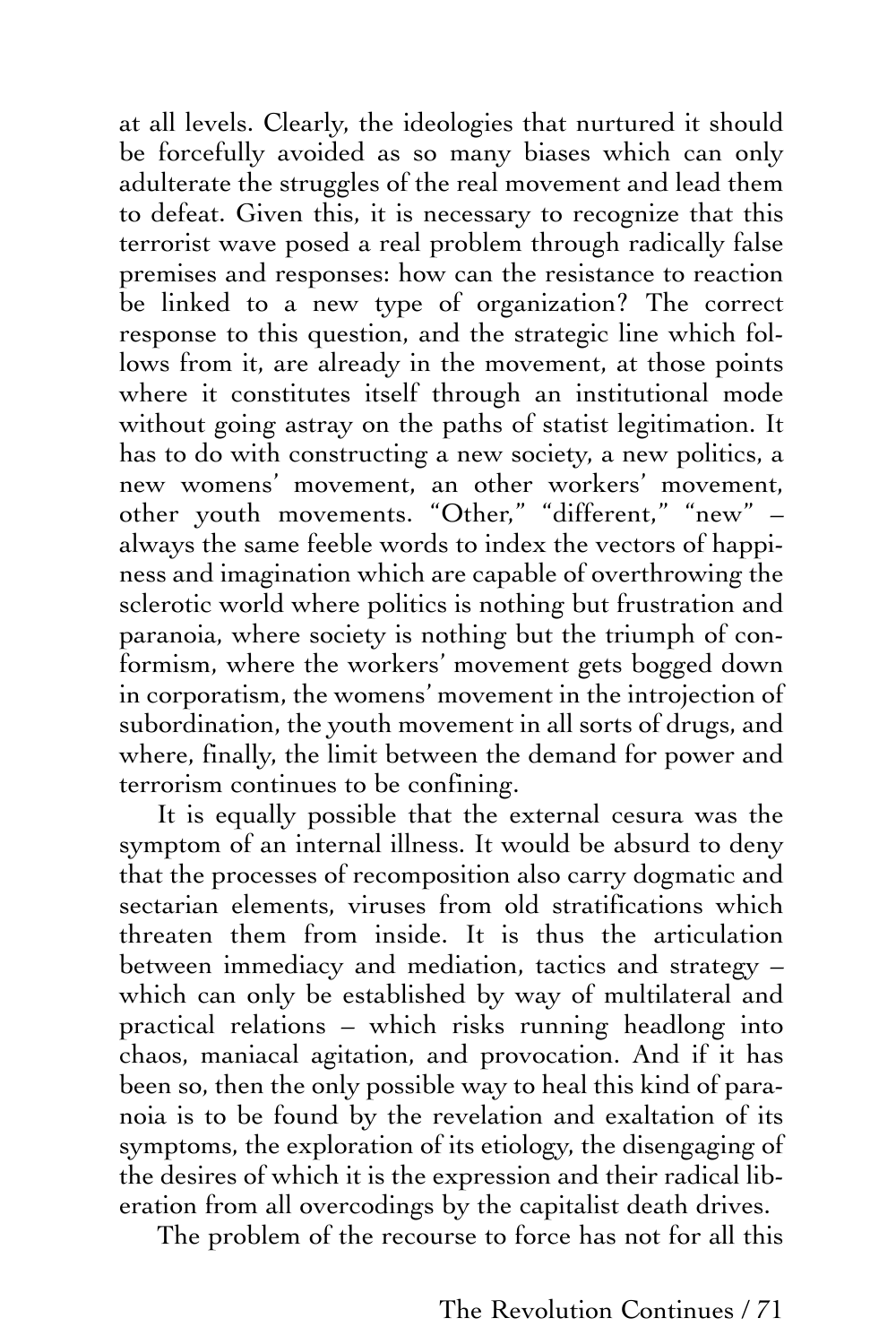disappeared from our horizon. But we consider it to be all the more politically efficacious if the forces in question are diversified, multiplied by a thousand links to thought and the imagination. Force is the body – and we want to reconstruct the movement outside the dead body which tradition has left us; we want to reinvent a living, real body, to live and to experience a physiology of collective liberation. It is on death to life, from the destruction of being to the construction of the world. At this phase of the movement and of historical development, it seems to us that only a continuous and multidimensional revolution can constitute an alternative to the failed projects of archeo-socialism. This obviously does not entail holding to general considerations. Each singular component of the movement develops systems of value which should be considered in themselves, without requiring either translation or interpretation. These systems are permitted to evolve in their own appropriate directions and to exist at times in contradictory relationships with each other. They don't participate any the less in the same project of constructing a new type of social reality.

In the 1970s, a first experiment at bringing together the revolutionary processes began on a positive terrain: that of the anti-nuclear and ecology movements. They were immediately linked and implicated in alternative programs for the recovery of productive energy. Thus, ecology was not trapped by nostalgia or by protest; it demonstrated that a new style of action was possible. Moreover, the anti-nuclear struggles opened specific horizons in terms of the exploitation and accumulation of the scientific labor force. The struggles of technical and scientific workers, which will be revealed as essential to the development of the communist program, are beginning to illuminate the complex dimensions of an alternative use of science. Moreover, it is at the point of articulation between this use and the collective force of production that the decisive mutation of the communist project will occur. It is on the same continuum of struggles against exploitation and for positive alternatives that, more and more, the capitalist and/or socialist exploita-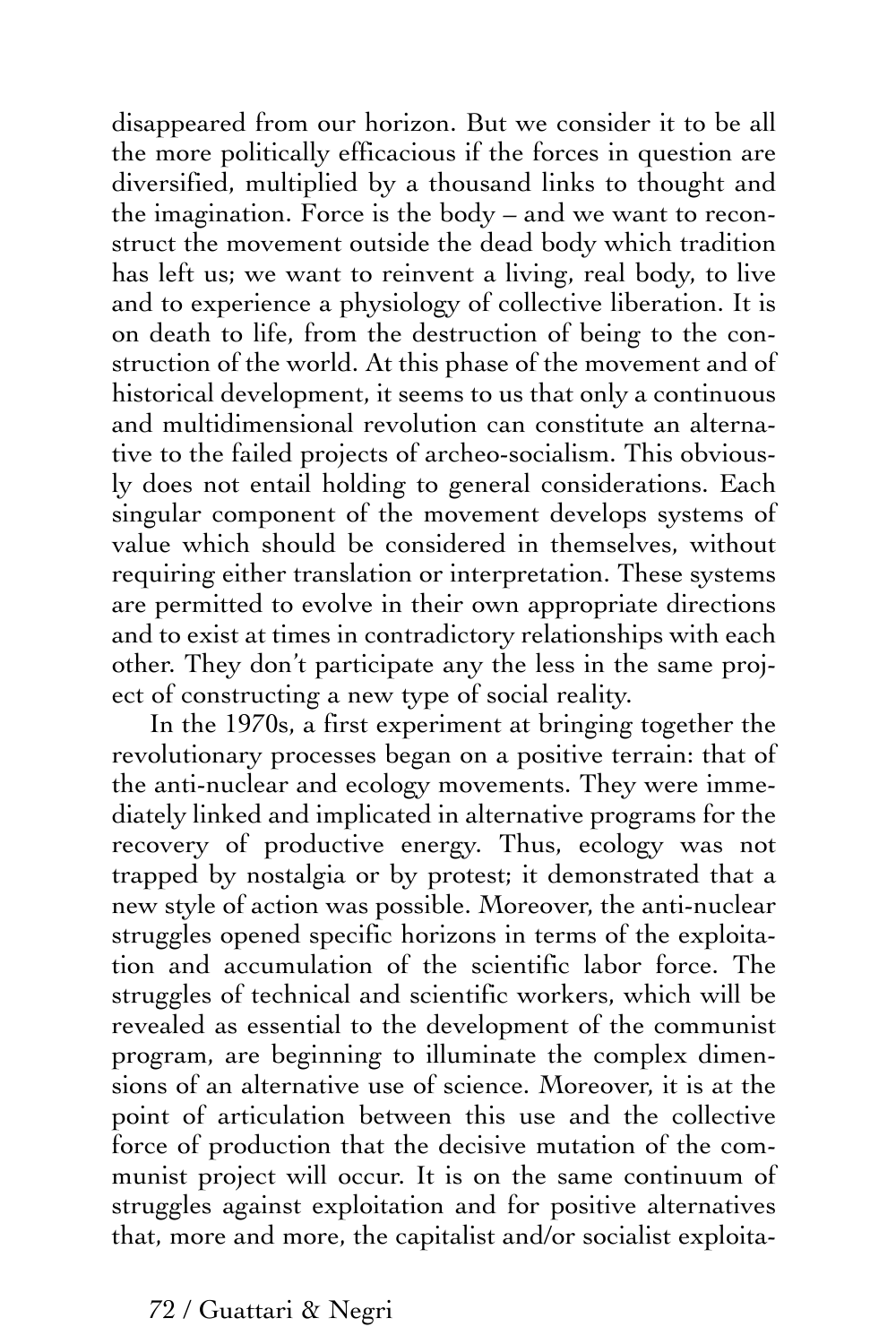tion of time will be put in question and that a new type of communitarian organization of the productive forces will begin. Struggles against the labor process and its overcoding of time; struggles for alternative housing arrangements and for another way of conceptualizing domestic sociality, neighborliness, and cooperation between segments of the socius.

This has to do with positively conjugating the critique of science and the struggle against exploitation, for example, to conjugate research on alternative energy sources and the practical reconstruction of the productive community. It is only at this price that we will succeed in grasping the coherence of the current proletarian projects through the multiplicity and diversity of the initiatives which actualize those projects and the wealth of their productive end. We take for granted, the fact that the destruction of property, as the fundamental juridical form of capitalist accumulation, and the destruction of bureaucratic control, as the fundamental juridical form of socialist accumulation, in one indissociable intertwining in which they present themselves today for analysis, constitute the essential conditions for the liberation of science and the elaboration of an open and communitarian social life and for the development of diffuse and creative forms of organization of social work which correspond to the new proletarian subjectivities. What we are evoking here is not a utopia. It is the explication of a real movement, which innumerable traces and indices designate as a power in action.

The elaboration of the political economy of this transition has become an urgent problem; the communist program will broach a new level of consciousness only to the extent that it makes advances regarding these questions. In terms of this, it goes without saying that the specific programs of the different movements cannot help but become intertwined. It is the same regarding their passage to organizational form, by way of diverse attempts of a highly spontaneous character. A priority in this domain is the positivity of perspectives which forbid lapsing into Jacobinism or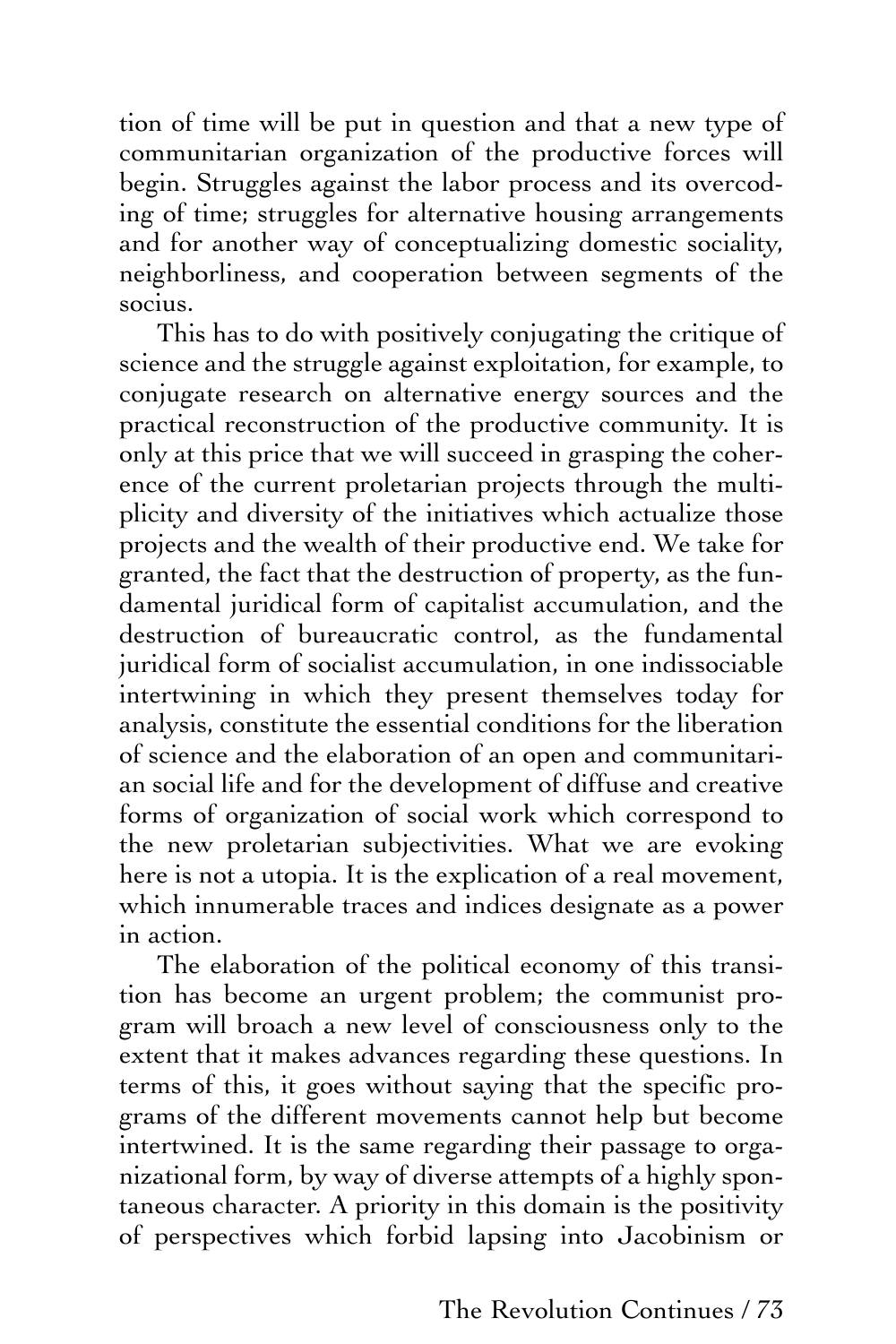Leninism. We must insist again on the materiality of these passages, on the manner in which they succeed in demonstrating their force, even in the worst sectors of capitalist reaction, and how they succeed in planting in the very marrow of the bosses and the bureaucrats the thorn of their changing perspective.

We have already invoked a major illustration of this conjunction of radically heterogeneous vectors for overcoming the worst plans of the reactionary employers: that of the international monetary system. In the summer of 1982, the declaration of non-payment of debts and the threat of bankruptcy among the large Latin American countries struck a perhaps fatal blow against Reaganomics. The internal resistance of the working classes in the developed countries to unemployment and inflation thus found itself objectively associated with the suppression of the proletariats of the Third World, themselves undermined by poverty and famine. The objective character of this new de facto alliance, its considerable political incidences, does not indicate to us the historical limits of reaction: they confirm the potential for intervention in collective arrangements of subjectivity, when they succeed in joining their interventions along the fault line of the crisis. For twelve years after 1971, from Nixon to Reagan, big multinational capital succeeded in instituting a perfidious mechanism for augmenting productivity within the framework of a general immobilization of the relations of force and of the distribution of incomes – in 1982, it was the very bases of capitalist power which were put in question, as a result of the conjoined resistance of the diverse sectors of the international proletariat. One must admit that during this long period of historical latency, the collective subjectivity had to continue to metabolize its needs and its desires. If not, how could such a crisis have been possible – the first in the present historical cycle of reaction, but of a striking conspicuousness. This is a clear example of what we mean when we speak of the "materiality of the passageways of the recomposition of subjectivity."

Parallel to a growing consciousness of the irreversible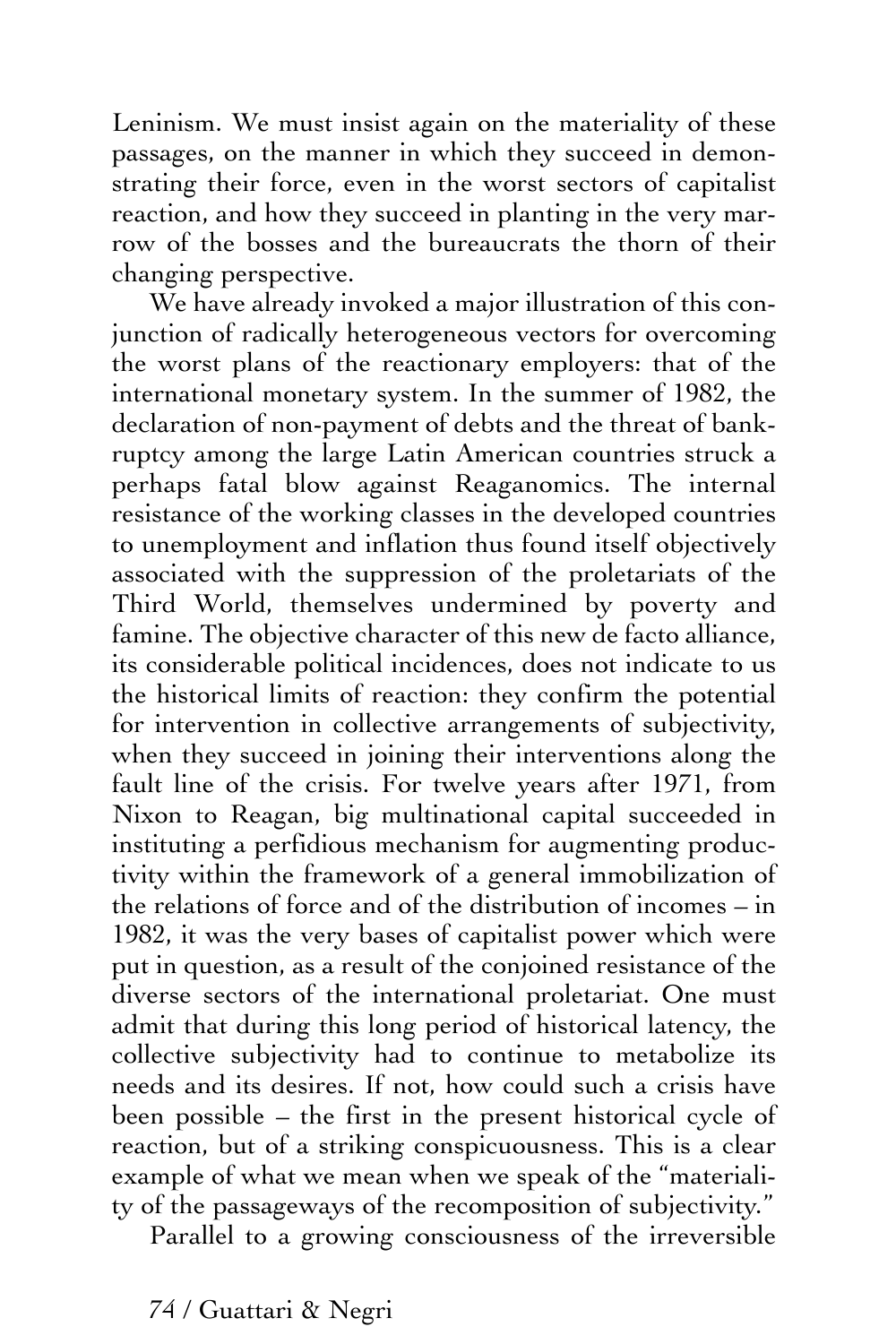character of the crisis of the capitalist mode of production arises a fundamental problem: capitalism and/or socialism control the means of destroying the world; will they use these means to defend their domination? And to what point? Now, it is precisely around this threat that the recomposition of revolutionary subjectivities and the development of movements has partially reconstructed its highest profile. It is in the struggles for peace that the movement attains its richest and most complex expression. In a sinuous and continuous fashion, the struggles are carried out across the enemy territory, preventing him from attaining the maximum concentration of the destructive force that defines his project and, in a continuous way, from attaining his force of persuasion and concentration. One could almost say that this "guerrilla of peace," which is taking root in the spaces between individual consciousnesses, constructed on a communitarian basis, collectively synchronizing the dispositions and sequences of the domination which constitutes them in terms of resistance and struggle, all of this is already a force, a project, which makes us relinquish the defensive, which surpasses the war of position and which can inspire us to a war of movement. What other method is there for struggling for peace than to encircle, to empty the enemy strategies of their substance, to destructure them from inside? In this regard, is it necessary to distinguish the advancement of the pacifist struggle from that of recomposing the projects of revolutionary action? Not at all, because, we repeat, the struggle for peace carries within it the highest possible alternative potentialities.

We hope no one will think us so naive as to imagine that there are not as many scoundrels as honest people under the mantle of pacifism. In certain countries, the peace movement is instrumentalized and perverted by methods which recall to us those abject times of the "Stalinist peace." Neither are we taken by a "peace" of social neutralization which would accommodate, for example, the muzzling of the Polish people. On the contrary, we conceive the struggle for peace as a loom on which the collective struggles for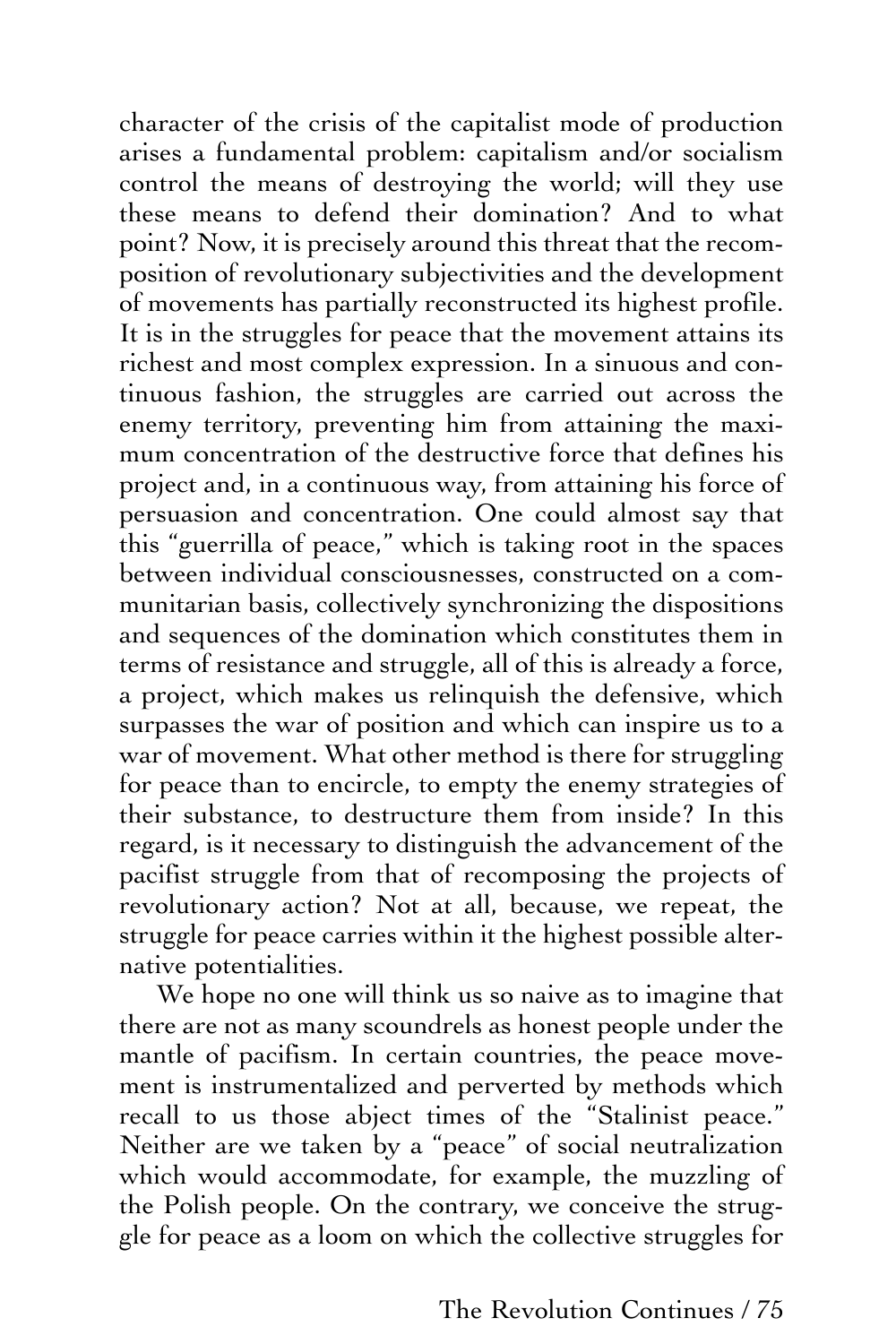liberation can be woven. That is, for us, the struggle is not synonymous with the status quo. It has to do fundamentally, therefore, with lifting that hypothesis of the overdetermination of death which weighs down all the capitalist and/or socialist relations of production. The struggle for peace is a struggle for a democracy in which the liberty of individuals would be guaranteed and in which the question of the res publica and of the goals of economic development would find their legitimation in the community. Green is born neither from the red of the socialist regimes nor from the black of the capitalist regimes. It is born from refusing poverty and of oppression wherever it proliferates and from the urgent desire to be freed from the fear of capitalist control wherever it is imposed. Everyone tells us: "You should choose sides." Some tell the Afghans that they would be occupied by the Americans if the Russians left. But would that be worse? "If the Americans occupy us," those involved respond, "we will all become Scythians." Others tell us we would be occupied by the Russians if we refuse the American umbrella. But would that be worse? If the Russians occupy our country we will all become Poles. We have had enough of all of this blackmail. We similarly reject the blackmail of the bomb as well as the supposed values of capitalism or socialism.

Peace is a pre-condition of revolution.

Within the tragedy which capital imposes on life, a collective response is sketched: in the shadow of destruction, an ethical exigency of happiness and of life is affirmed. The mobilization for peace opens up infinite routes for liberation; the constructive forms in which liberty is today draped can alone dissolve the power of death behind which the capitalist classes are retrenching. Yes, the revolution continues: the reactionary wave of the 1970s has not destroyed it. It has enriched itself by a sort of irreversible strategic interiorization which permits it to be intrinsically articulated with the immense ethical project for peace.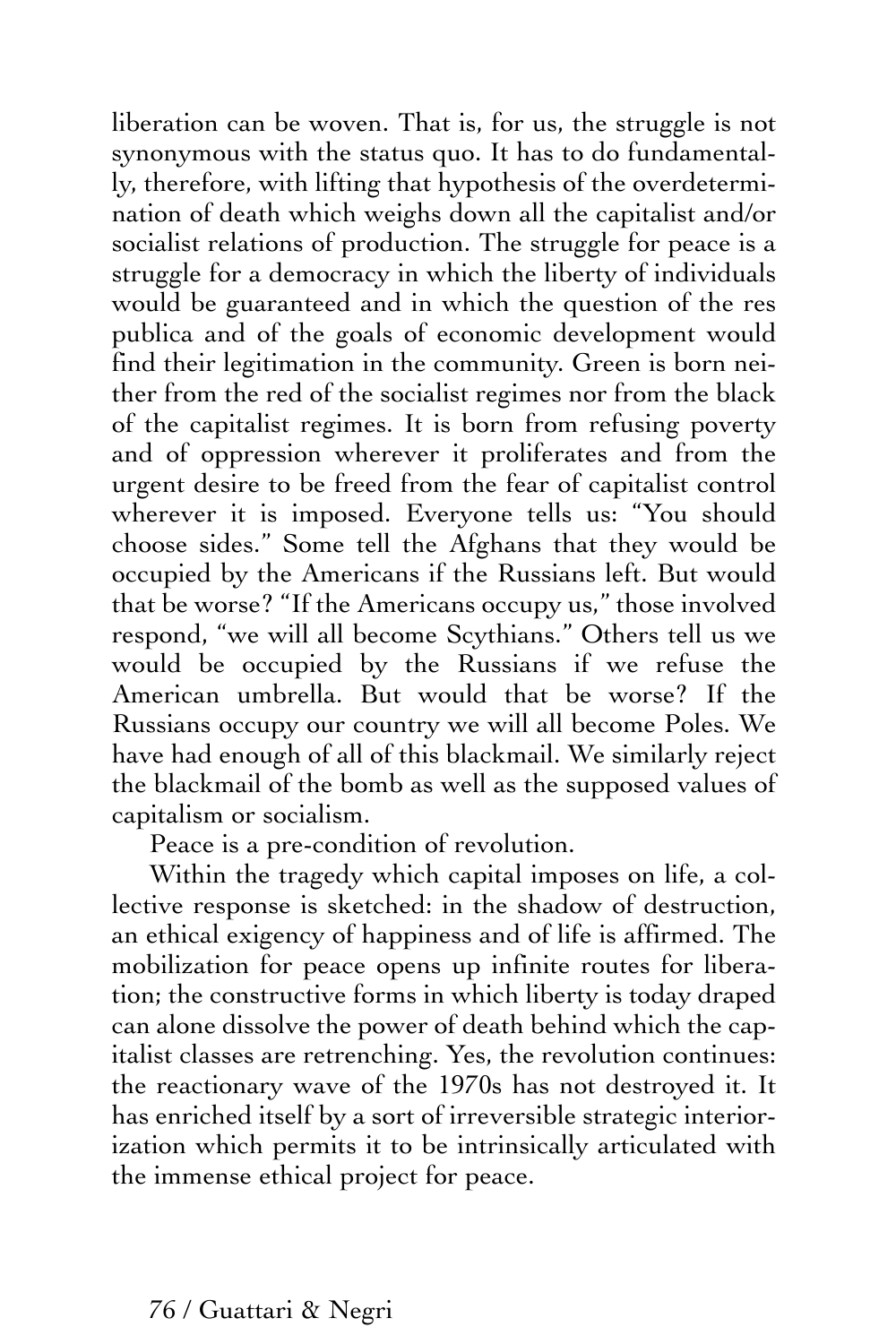# 5. THE NEW ALLIANCE

### I. A MOLECULAR METHOD OF AGGREGATION

The transformations which trouble a society require a new type of organization. Leninism or anarchism are no longer anything today but phantasms of defeat, voluntarism, and disenchantment, a forced faith or solitary rebellion, an antithetical form of repression or a simple abstract assertion of singularity. The organizational choices of the future movement should be rethought independently of the ideological and political references to the traditional workers' movement which led that movement to defeat. The collapse of the two extreme models – Leninism and anarchism – leave altogether open the question of the machines of struggle which the movement must make use of in order to be capable of winning. Their multifunctional and uniquely characterized articulation of the singularities which constitute them imply that the form of these machines no longer repeats the centralist project and no longer retains the illusion of filtering democracy through centralist structures. One always finds in pseudo-democratic centralism a traced copy of statist models. In it, the repressive and bureaucratic characteristics of the state of Richelieu, Robespierre, and Rothschild are replayed and illusorily reversed. For too long, the revolutionary movement has, through passivity or refusal, been subject to this homology. How can the state be destroyed by an organism which puts up with hegemony, even on a formal level? But how can such a task be made a primary concern of an "other" movement, a different one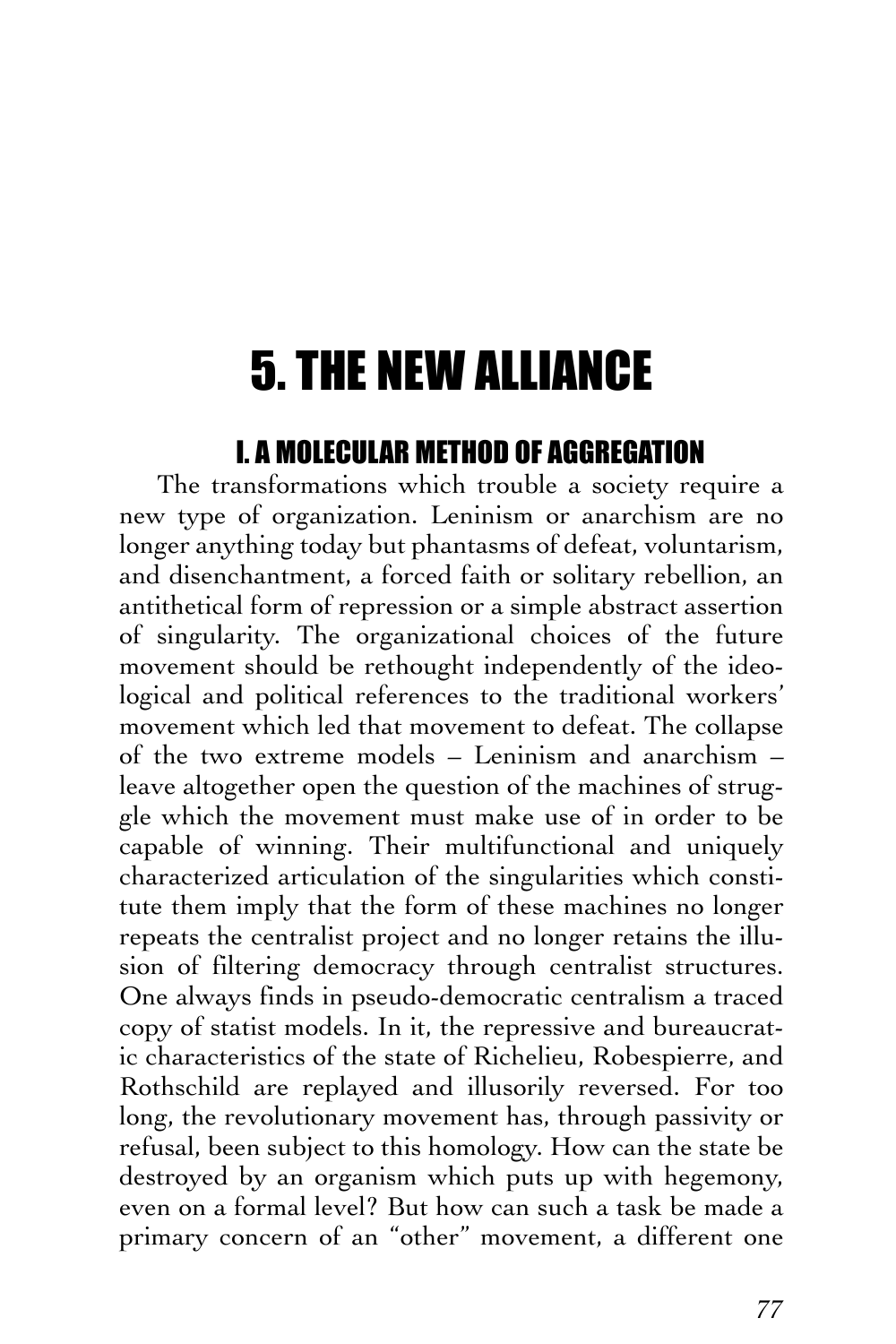which is founded on the self-valorization and the self-production of singularities?

Obviously, we have no model of organizational replacement, but at least we know what we no longer want. We refuse everything which repeats the constitutive models of representative alienation and the rupture between the levels where political will is formed and the levels of its execution and administration. As always happens, in the real course of a revolutionary process, the new organizational "proposals" correspond to the new essence of the social productive force. And they are its fluidity, the multivalence of its conceptual references, its permanent capacity of abstraction, its pragmatic efficiency, and its power to deterritorialize undermining every attempt to divide and stratify the forces inside the organizational process. The formation, execution and administration of political direction should no longer be separated, because that constitutes a repression of the collective labor force's new characteristics. The time of Montesquieu and the separation of powers is over. The alienated relationships developed by pseudo-democratic centralism on the executive and administrative levels, regardless of how it presents itself, are in the process of disappearing from the political horizon of the revolution (from which Rousseau and the notion of the alienation of individual wills shall also be removed).

But, up to this point, our attempt at redefinition has only progressed negatively: more positively, what signifies the organization of revolutionary subjectivity?

Let's advance a step at a time and try to better answer the question.

The supposedly "definitive" argument of those who uphold the traditional models of organization consists in affirming that only one centralized form can prove sufficiently efficacious in constituting general fronts of struggle; that is all the more true in capitalism's current phase of development, and this would imply as well an excess of centralizing force in the organization of the oppressed.

All of this is rather stupid. It would only be true if soci-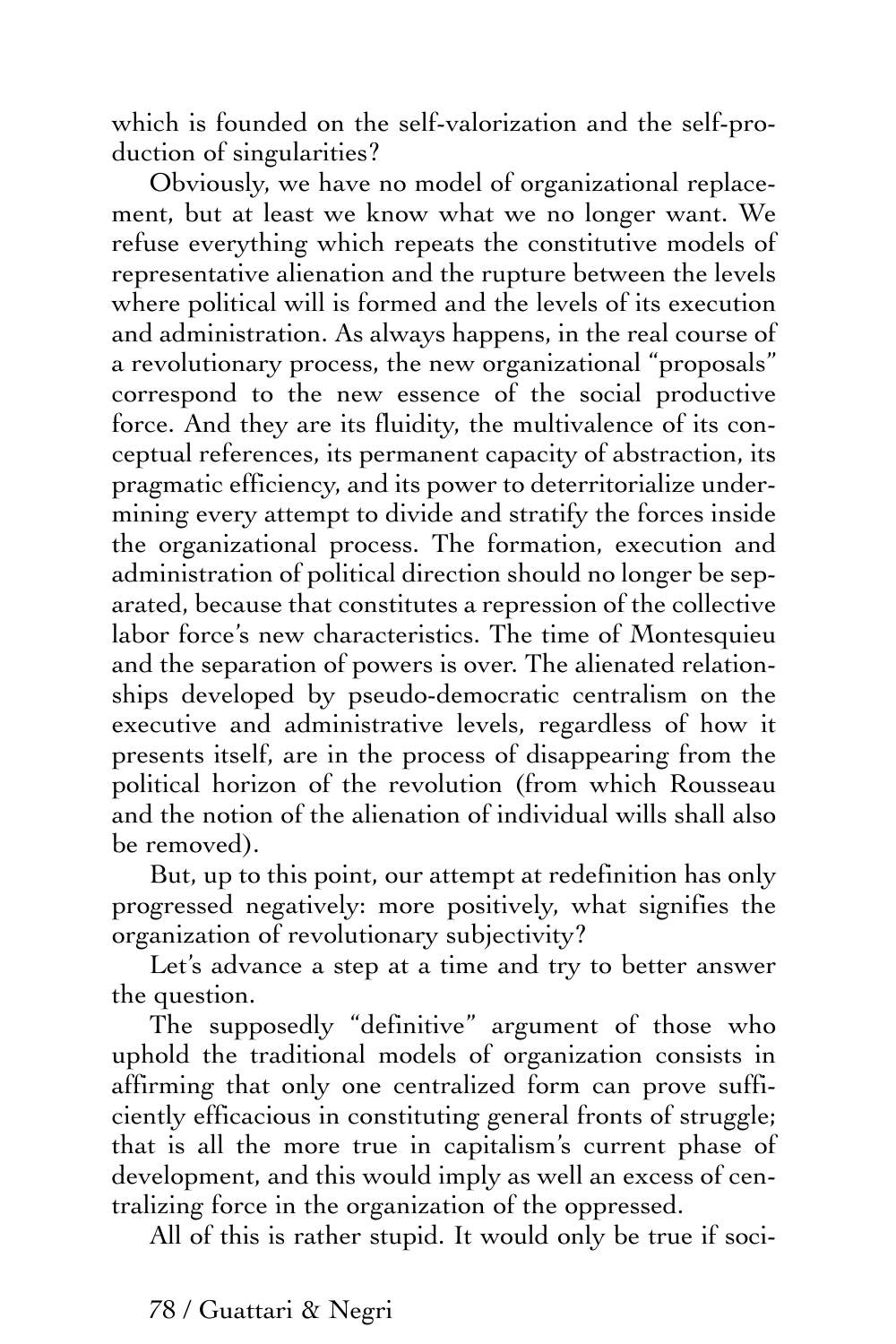ety's current submission to capital was dependent on a rule relating accumulated value to the quantity of exploitation and if a specific form of command were necessarily associated with a particular kind of social production. But isn't this precisely the sort of measure and the type of relationship that we have left behind? The generalization of capitalist exploitation is visibly accompanied by a change in the nature of the repressive functions, such that every structural regulation tends to be eliminated. Properly speaking, there is no longer value to be reappropriated. If the law of value continued to function, at a level of abstract generality, one could perhaps once again conceive of Leninist type organizational projects. But there is no such thing. Capitalist command is presently developing in direct and antagonistic engagement with the free and proliferating singularities. Whatever rigid and repressive nets it throws after this wild faun, it will not succeed in reaching or catching either its mode of temporalization or its essential riches and goals.

Given these conditions, the task of organizing new proletarian forms must be concerned with a plurality of relations within a multiplicity of singularities – a plurality focused on collective functions and objectives that escape bureaucratic control and overcoding, in the sense that the plurality develops towards optimizing the processes of involved singularities. What is at stake here then is a functional multicentrism capable, on the one hand, of articulating the different dimensions of mass intellectuality, and on the other hand of actively neutralizing the destructive power of capitalist arrangements. This is the first positive characteristic of the new revolutionary subjectivity. Its cooperative, plural, anti-centralist, anti-corporatist, antiracist, anti-sexist dimensions further the productive capacities of the singularities. Only qualified in this way will proletarian struggles be able to reconstitute coherent and effective fronts of struggle. These organizational processes should be conceived as being essentially dynamic: each singularity is given impetus by objectives which are not only local but which themselves expand more and more until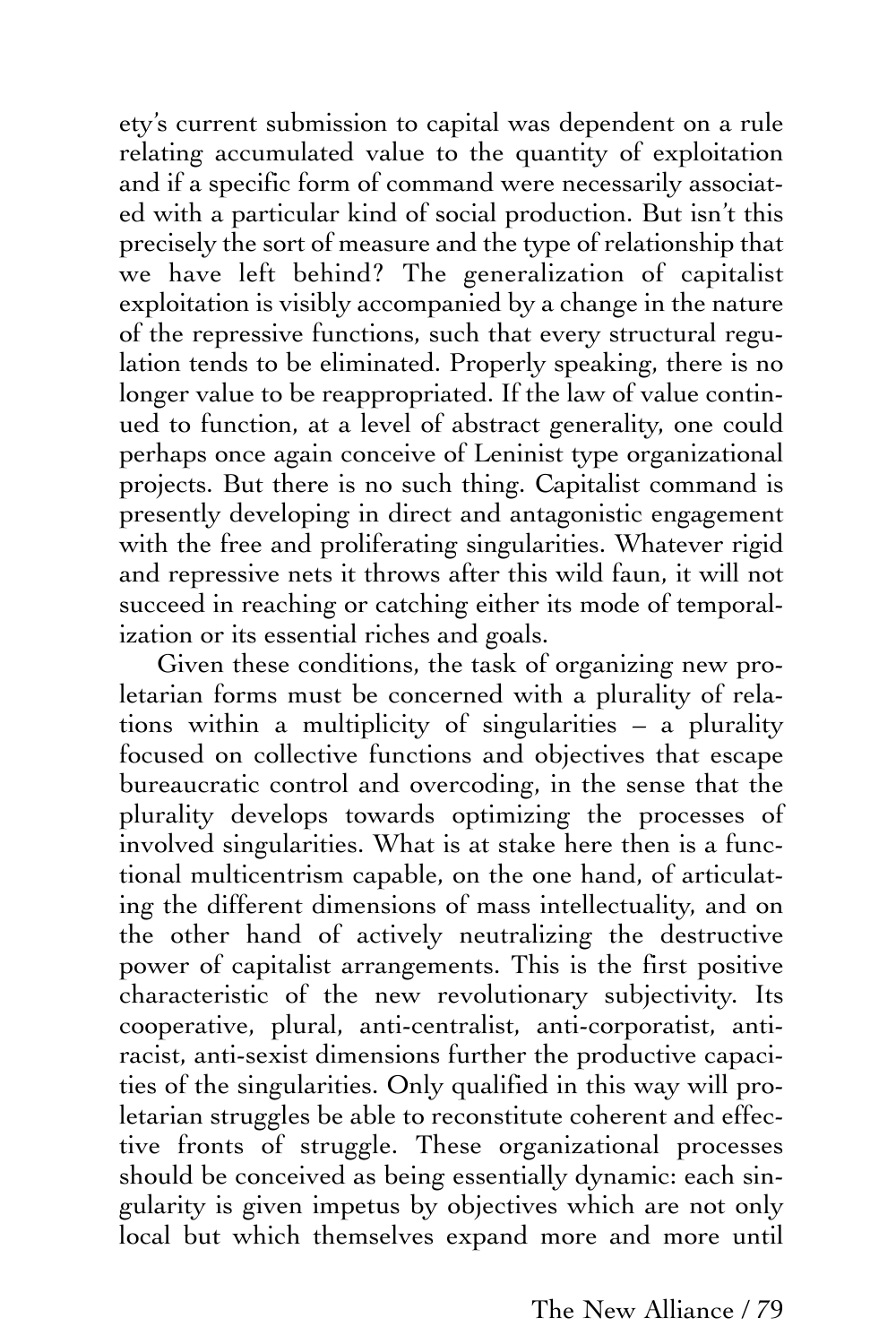they begin to define points of transsectoral contact nationally and internationally.

Global projects of society, based in closed ideologies, thus lose all relevance, all operative ability. It is no longer a matter of being founded in abstract syntheses, but in open processes of analysis, critique, verification, and concrete, singular realization. From a molecular point of view, each attempt at ideological unification is an absurd and indeed reactionary operation. Desire, on a social terrain, refuses to allow itself to be confined to zones of consensus, in the arenas of ideological legitimation. Why ask a feminist movement to come to a doctrinal or programmatic accord with ecological movement groups or with a communitarian experiment by people of color or with a workers' movement, etc.? Ideology shatters; it only unifies on the level of appearance. On the contrary, what is essential is that each movement shows itself to be capable of unleashing irreversible molecular revolutions and of linking itself to either limited or unlimited molar struggles (and only collective analysis and critique can decide which) on the political and syndical terrain of defending the general rights of the national and/or international community…

The invention and construction of these new organizational schemas imply the creation of permanent mechanisms for analyzing the internal goals of the social subjectivity's own processes of self-production. This is the sine qua non for guaranteeing a real questioning of the modes of collective functioning and for preventing the emergence of sectarian tendencies.

This seems to us to be the positive starting-point of a revolutionary method of organization adequate to the collective subjectivity bearing it: a scientific method in its mode of analysis, yet open to historical processes and capable of imagination. "Work in progress" in the chain links of singularities, all oriented toward their self-production and multiplication. A method, therefore, which is constitutive of an organization which continually remakes itself, a method thereby conjoined to the productive forces which have made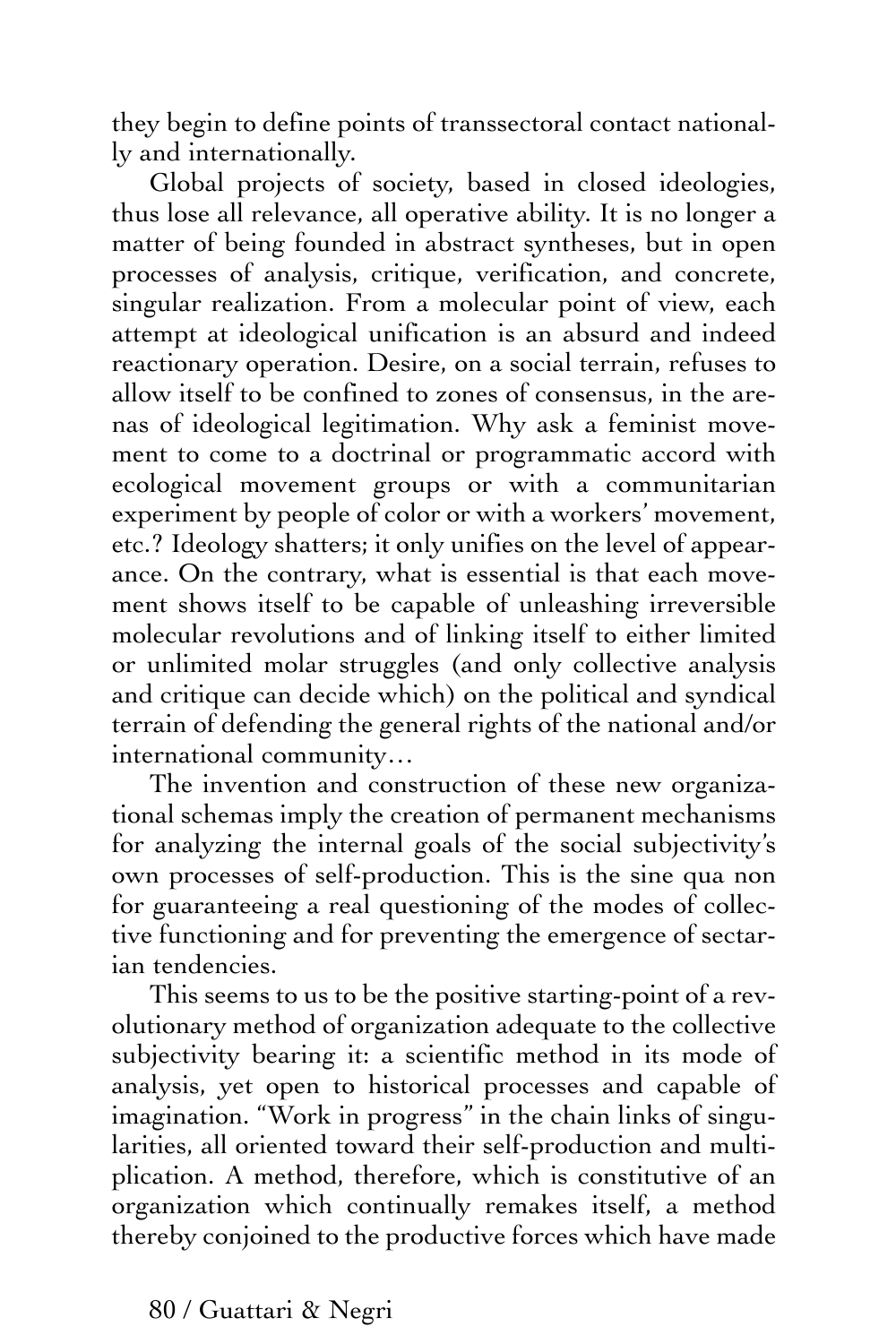the singularities and their development the basis of material and spiritual wealth.

### II. MACHINES OF STRUGGLE

The analysis has progressed; experience has accumulated. The method has already been given some verification. Is it possible to rethink and begin to realize the organizational forms of this new revolutionary subjectivity? To pose this question already implies a confrontation with the difficulties, the material modalities, the obstacles, the enemies of the collective liberation project. How to conceive the composition and reconstruction of the movements? How to rebegin developing each of them in their extensive articulations? We find ourselves faced with numerous, heterogeneous topics and with fluctuating options – the different organized structures of the movement are not only jealous of their singularity, but they seem sometimes to open themselves only for defensive struggles, for the reinforcement and the permanent affirmation of that singularity. In addition, their logics are presented according to changing and multiple matrices; they're always rearticulating the rhizome of their different autonomous components in a different way. It goes without saying that the problem of ideological agreement or disagreement is no longer posed here in terms of the usual political logic – neither one belongs to the same ideological universe. On the contrary, the first problem to be resolved is arranging for the coexistence of multiple ideological dimensions and developing an analysis and a confrontation which, without trying to overcome specific differences, nevertheless tries to prevent them from degenerating into passive and mute divisions. We therefore imagine a process of recomposition which takes for granted conflictual variations within the dynamics of singularization, respecting each's wealth and responsibility for carrying human productivity.

That said, it is nonetheless necessary to construct machines of struggle, organizational devices which are open to these dynamics and to this functional multicentrism.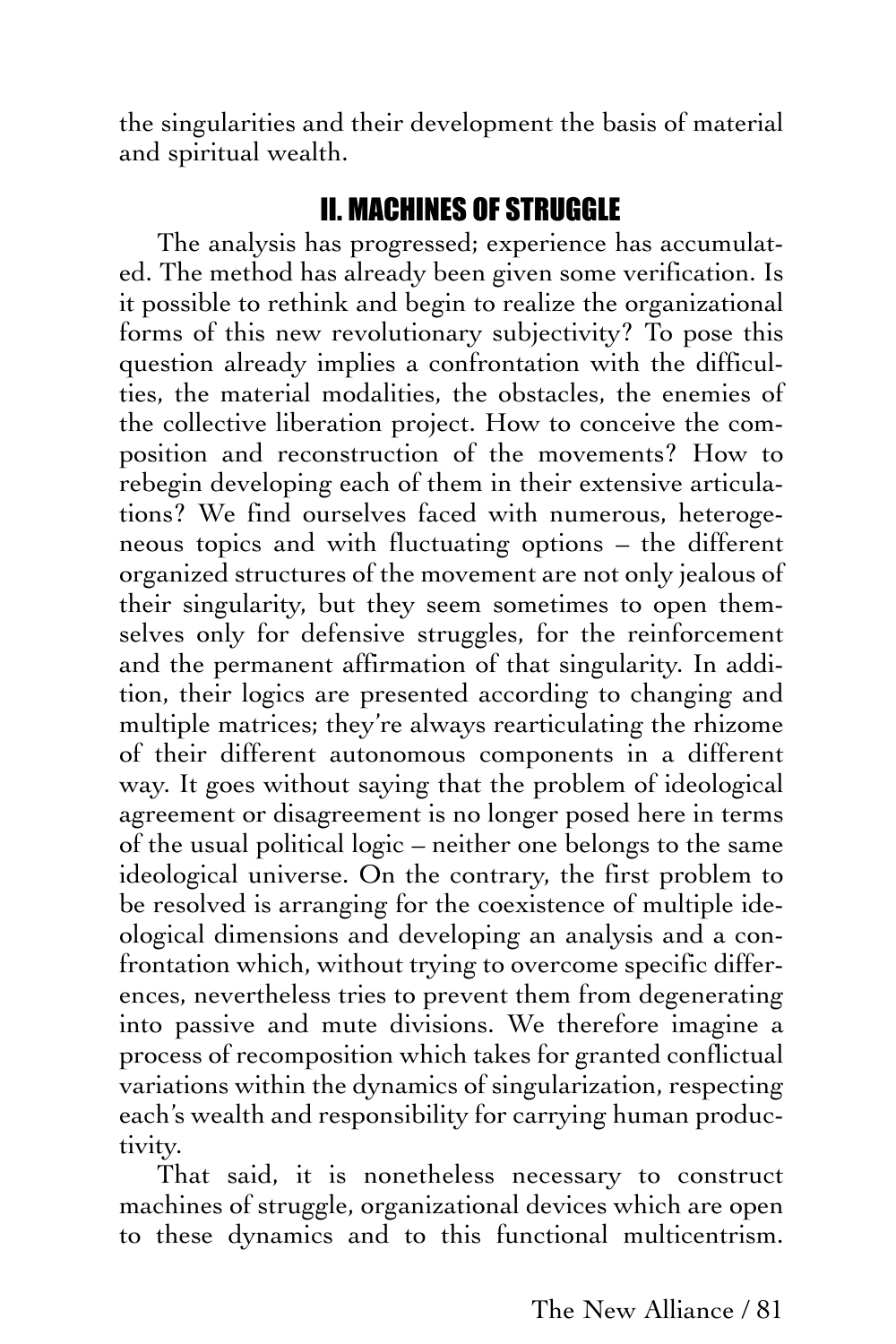These machines of struggle will be all the more effective in that their field of action will be limited and in that they will establish for themselves the fundamental goal of perfecting the singularization processes.

Such modes of organizational crystallization appeared in North America in the 1960s, at the time of the different campaigns of the movement. The same thing in Germany in the 1970s, where the development of the alternative movement revealed the existence of lines of differentiation going in the direction of both maximizing singularization and in materially recomposing the possibilities of struggle. An open method, therefore, that takes substance from its openness to engender an open organization.

It frequently happens – as much in Arab, Slavic, Latin American as in Anglo-Saxon countries – that this experimentation with new forms of organization develops from within a religious imaginary. Undoubtedly, one must distinguish between religious motivations which attach to an act of liberation and those which are reterritorialized around theological alienation.

It is a fact that in a world whose sole "burrs" can only be non-significant ruptures, the reconquest of the value of witness, of personal engagement, of singular resistance, and of basic solidarity has become an essential motor of transformation. In order to constitute a machine of struggle, the movements are obliged to assume, as completely as possible, a contradictory relation between singularity and capitalist society, between ethics and politics. And this is scarcely conceivable except on the condition that the forms of militancy are totally reinvented. We should lead the analysis and critique of militancy and of previous experiences, when they make us sad, when they become historically tarnished, because they constitute obstacles to a liberating praxis. But it strikes us as impossible that a new open method of organization could be founded without concretely redefining a new militancy – whatever the breadth of its motivations. That is, a certain social crystallization of desire and of generosity runs through all singularities.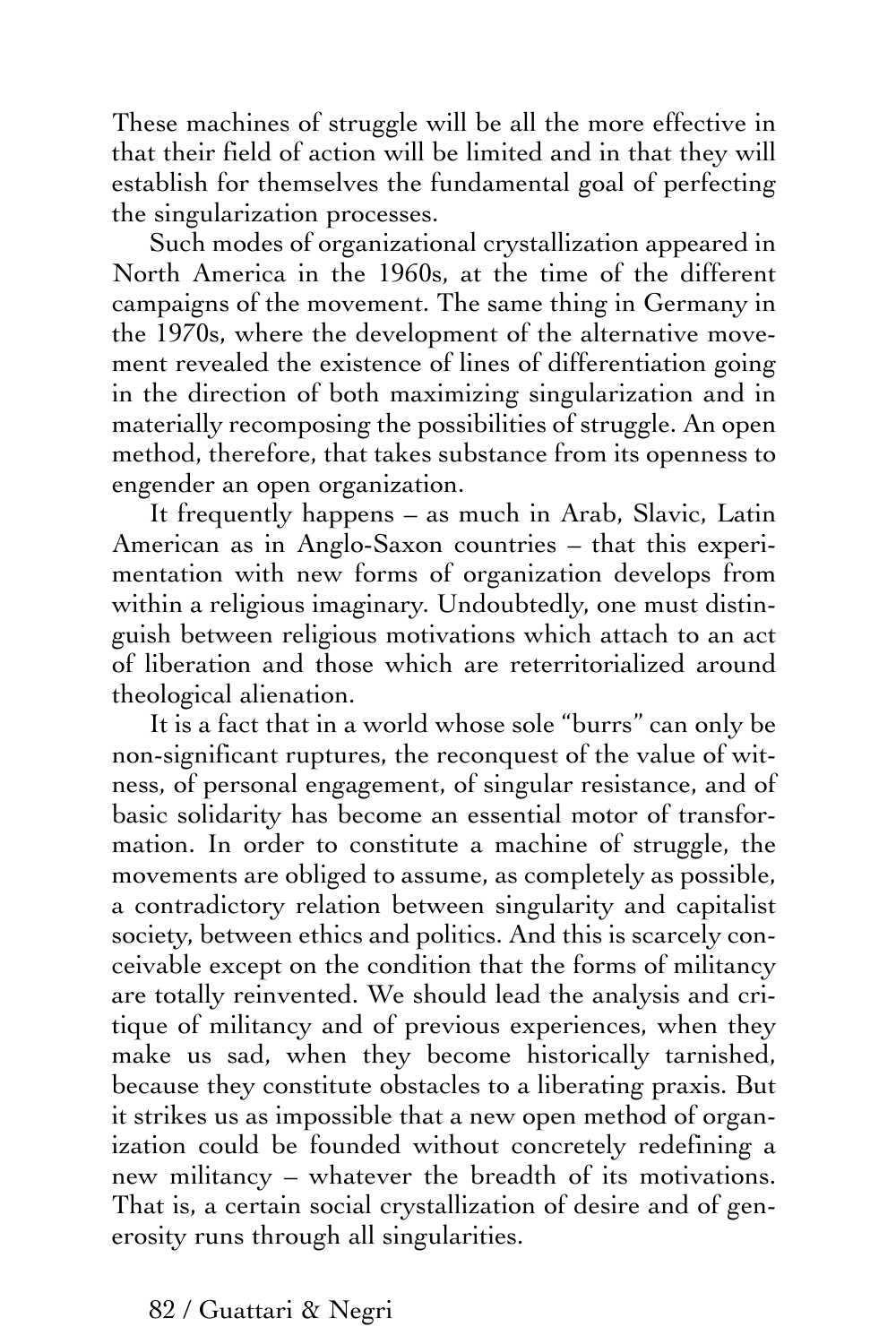One can expect from this way of conceiving things not only the birth of new organizations, changed machines of struggle, but equally a profound modification of their propositional context, in particular a redefinition of the "Rights of Man" guaranteeing and encouraging communitarian constructions. Generally speaking, this entails a renewal of constitutional mechanisms and of their capacity to register the conflicts and social changes which will be posed.

Only that subjectivity engaged in the singular processes of production can break the codes and norms of the production of subjectivity of IWC It is only on this path that democracy can be reestablished. Juridical innovation necessarily takes place via the institutionalization of the real movement. The only acceptable juridical norm – corresponding in other words to the "instances of justice" inscribed in groups of people themselves – is the image-movement of the real. Inversely, IWC presents us with societies in which rights are overthrown and in which the legal codes and constitutions are either put aside, or function as simple umbrellas for illegal practices on the part of castes acting in their own interest.

Taking charge of these constitutional problematics should no longer be overlooked and abandoned, as was the case in the movement for a long time, but belongs properly to the revolutionary orchestrations of political will. It is the relation between political will and the constitution of the state which is inverted here. It will be for the first to condition the second, not the reverse, as conservative ideologues suggest and as reactionary practices impose. This reversal does not imply renouncing the existence of a coherent juridical tradition. On the contrary, it derives from the will to promote in that tradition a higher rationality, a greater care for truth and justice, by integrating within its mechanisms a capacity for reading the essential mutational processes. In sum, the "spirit of the laws" must acquire a sharp sensibility and intelligence regarding the profound progressive transformations of the social "market."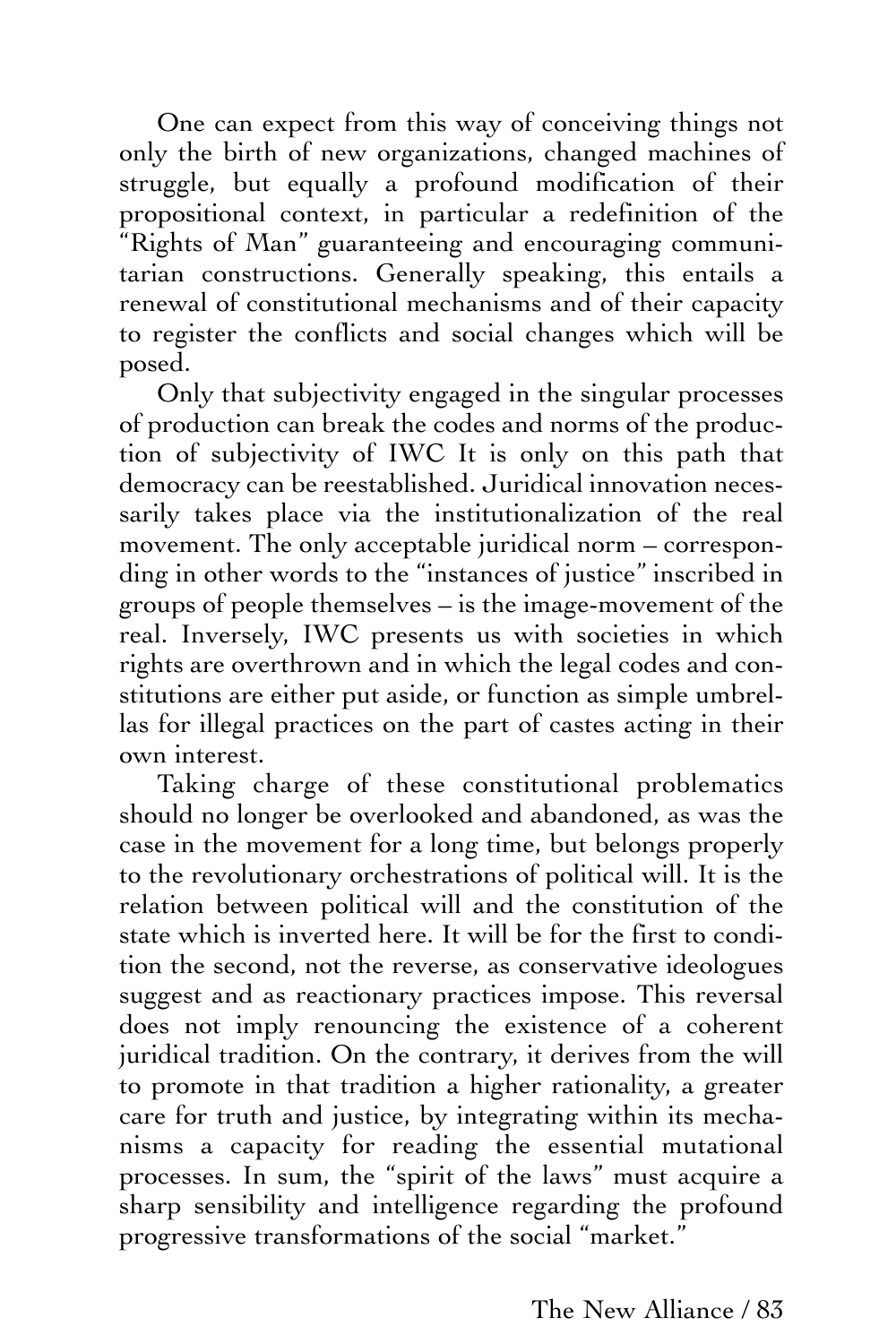It is interesting to note that the recent apologists of the market and its miracle-working power are outraged opponents of any promotion of this kind of market.

The fact is that at the current level of the capitalist crisis and the relations of force between the classes, such political and institutional free market devices, by facilitating and inciting collective liberty's potential, would destroy, even annul the conditions of the liberal-bourgeois market of exploitation. It is thus clear that, while we contest the state's pretensions to lord over social conflict in a contractual manner (a practice which is invariably a source of totalitarianism), we do not for all that speak for those falsely naive attempts to seize the processes of social singularization, only pretending to acknowledge them under the aegis of a corporate project (which they try then to integrate into what is pompously called the "social economy." The pseudo-Proudhonian ideology cloaking certain of these attempts has no other goal than to render them captive to an expanded capitalist market.) Corporatism, however it presents itself, should be overturned; it can only generate ersatz, false solutions to the problematics of new subjectivities. All statist manipulations, the ingratiating as well as the disgraceful, must be relentlessly combated. Statism and corporatism are two faces of the same obstacle to the development of autonomies and of singularities. We repeat: the machines of struggle, carried by new proletarian subjectivities, tend to essentially deepen the singularity of the collective situation from which they emanate, without in any way damaging their oppositional, revolutionary relation with the state.

This is only a paradox if one misapprehends the movement's liberating goals and, especially, the interest of each of its components in the disappearance of techniques of power and group manipulations inherent in traditional systems of representation "in the name of," supposedly, the general will. We have had our account of Menenius Agrippa and his apologists! Thus the machines of struggle will develop their productive activities and political action in direct contact with, and the same texture as the distinct contexts within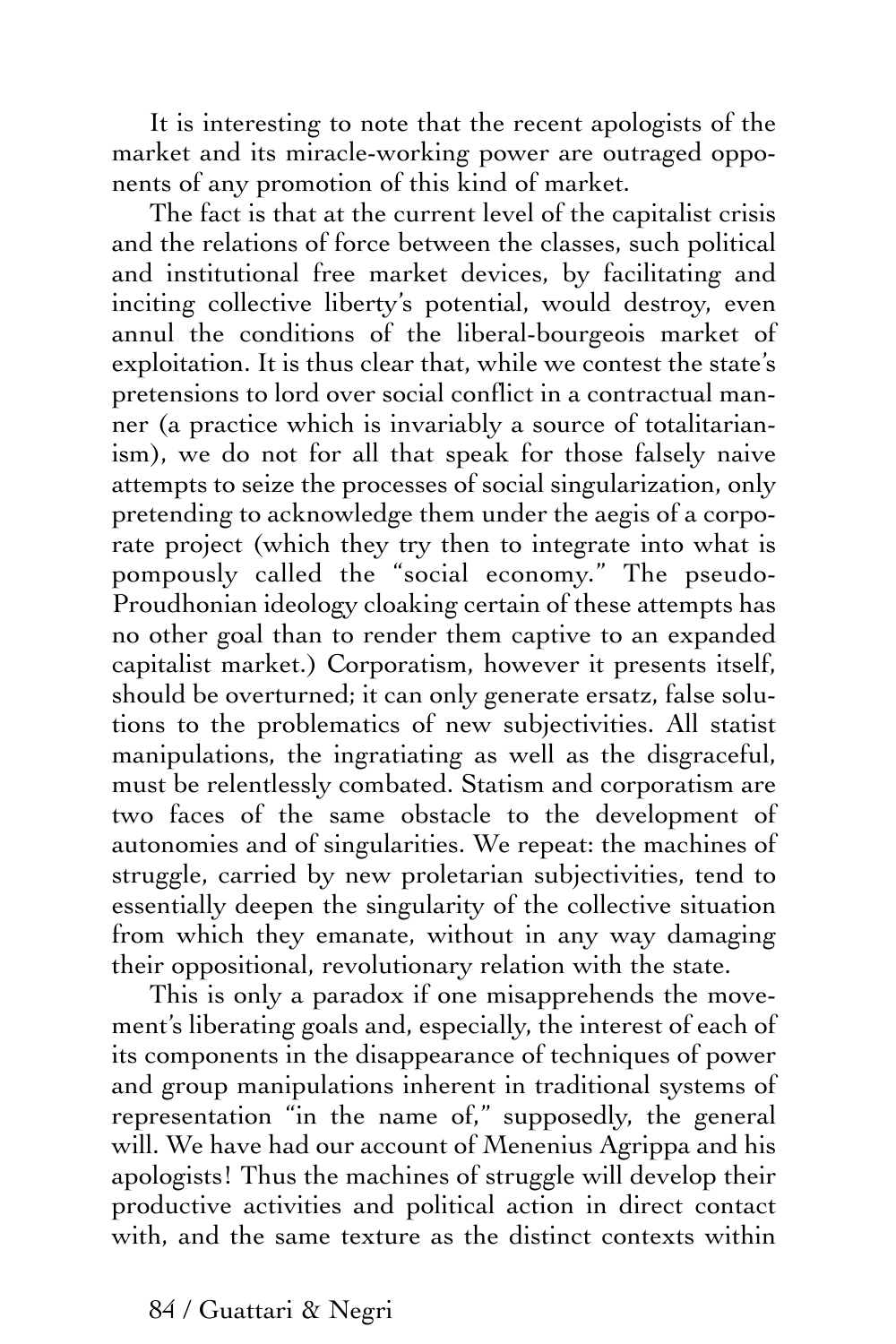which they are formed. They will engage in production and reproduction simultaneously. Within production, in order to prepare society's capacity for autonomous and communist management of human activities, and in order to construct a new type of economy founded on collective arrangements which connect different modalities of semiotic and machinic practice. And, within the whole of society, in order to set up the reproduction and organization of the distribution and functions of work time, self-managed and as-free-as-possible. Thus, a promotion of the collective as much as of initiative, of creation and of individual responsibility. As we know, the neoliberal sycophants love to return to the mythologies of the boss, as the sole guarantor of the rational ordering of complex productive processes, as the only possible agent of the dynamization of the force of labor, etc…. At the same time, they try to discredit self-management as being synonymous with mediocracy, (impossible to apply on a large scale, etc.). All their reasoning proceeds from a total misapprehension of the means of collective semiotization which are now at work in all the significant arenas of science and technology. A certain conception of treelike hierarchies and oppressive disciplines has undoubtedly become passé. It no longer has to do with a simple question of taste or of democratic prejudice. The extensive arrangement, in rhizome, of machinic components, of informational components, and of decision-making components has become an absolute necessity, if production is to keep up, to further society, science, art, in sum, human life on this planet. After a few centuries of socialist and/or capitalist domination, production and society have become one and the same thing. There is no turning back from this fact. Machines of revolutionary struggle are themselves obliged to become disposed for producing new social realities and new subjectivities.

We emphasize again that the definition, the general program of this multidimensional liberation does not belong to these machines of struggle; it belongs to the rhizomatic multiplicity of singularity processes, within each of their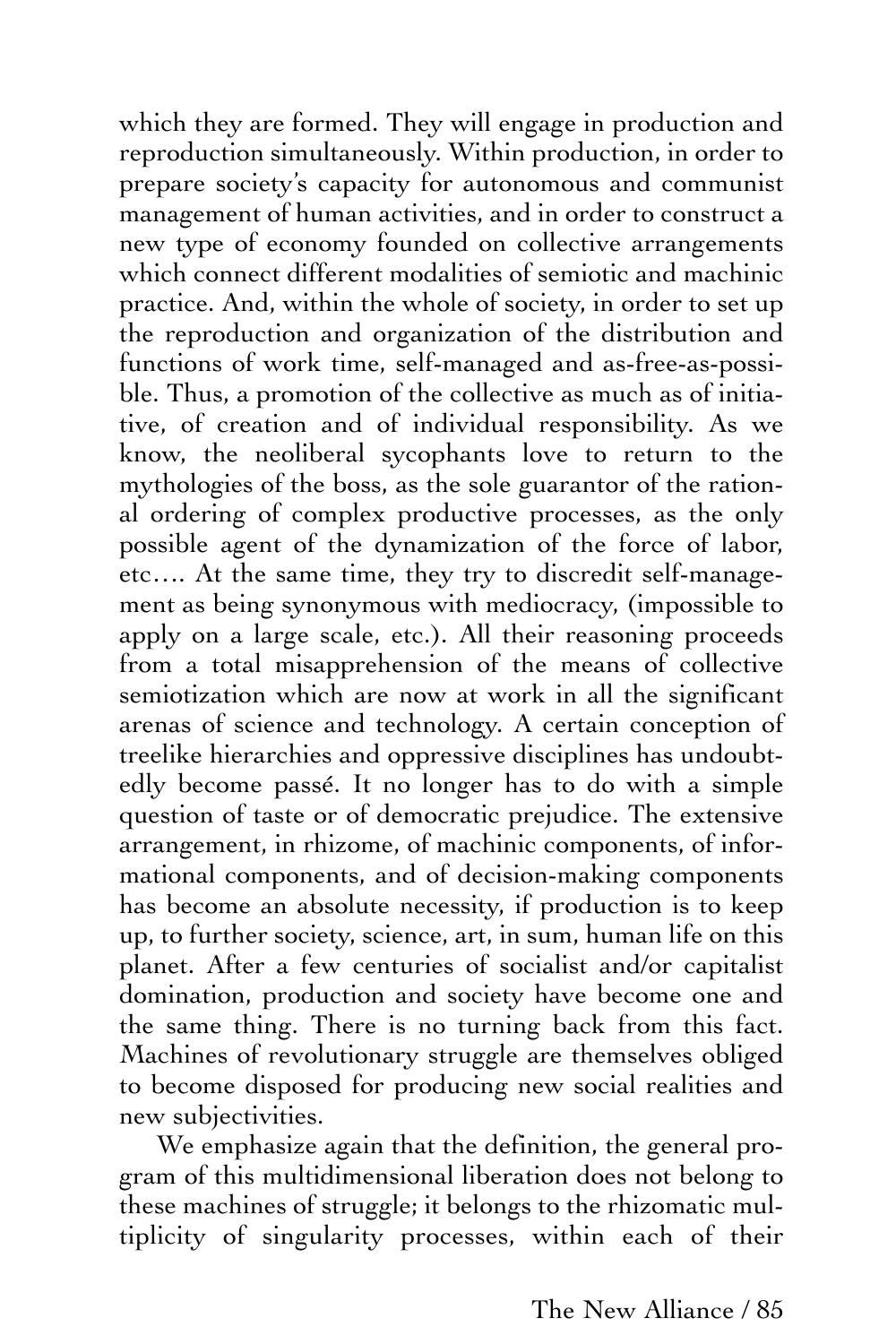production sites, which they transform, remaking and, should the case arise, multiplying the power that this liberation authorizes.

From now on, organizing signifies first: work on oneself, in as much as one is a collective singularity; construct and in a permanent way reconstruct this collectivity in a multivalent liberation project. Not in reference to a directing ideology, but within the articulations of the real. Perpetually recomposing subjectivity and praxis is only conceivable in the totally free movement of each of its components, and in absolute respect of their own times – time for comprehending or refusing to comprehend, time to be unified or to be autonomous, time of identification or of the most exacerbated differences.

Liberation, production, the constitution of new social arrangements, all arise from distinct levels – equally important – on the basis of which the machines of struggle develop. The experiences of community and solidarity seen by the second half of this century illuminate the original paradigms of those new organizations which we call machines of struggle. It's necessary now to deploy their free play and their power. It is clear that only the direct experience of struggle will determine their contour – to try to describe in advance what the machines of struggle of new proletarian subjectivities will be on a practical level (of desire and cognition) would run contrary to their essential mode, which depends on what one no longer dares to call "the masses."

#### III. TODAY, NEW LINES OF ALLIANCE

At the end of a period of defensive retrenchment – the result of the current repressive wave under the aegis of capitalist and/or socialist organization – a special form of alliance can and must be realized between the constitutive categories of the new proletariat and the most dynamic sectors of productive society. Distinguishing this alliance is, first, that it can break the corporatist obstacles to restructuring, which have shown themselves to be particularly effective amongst the industrial working classes as well as in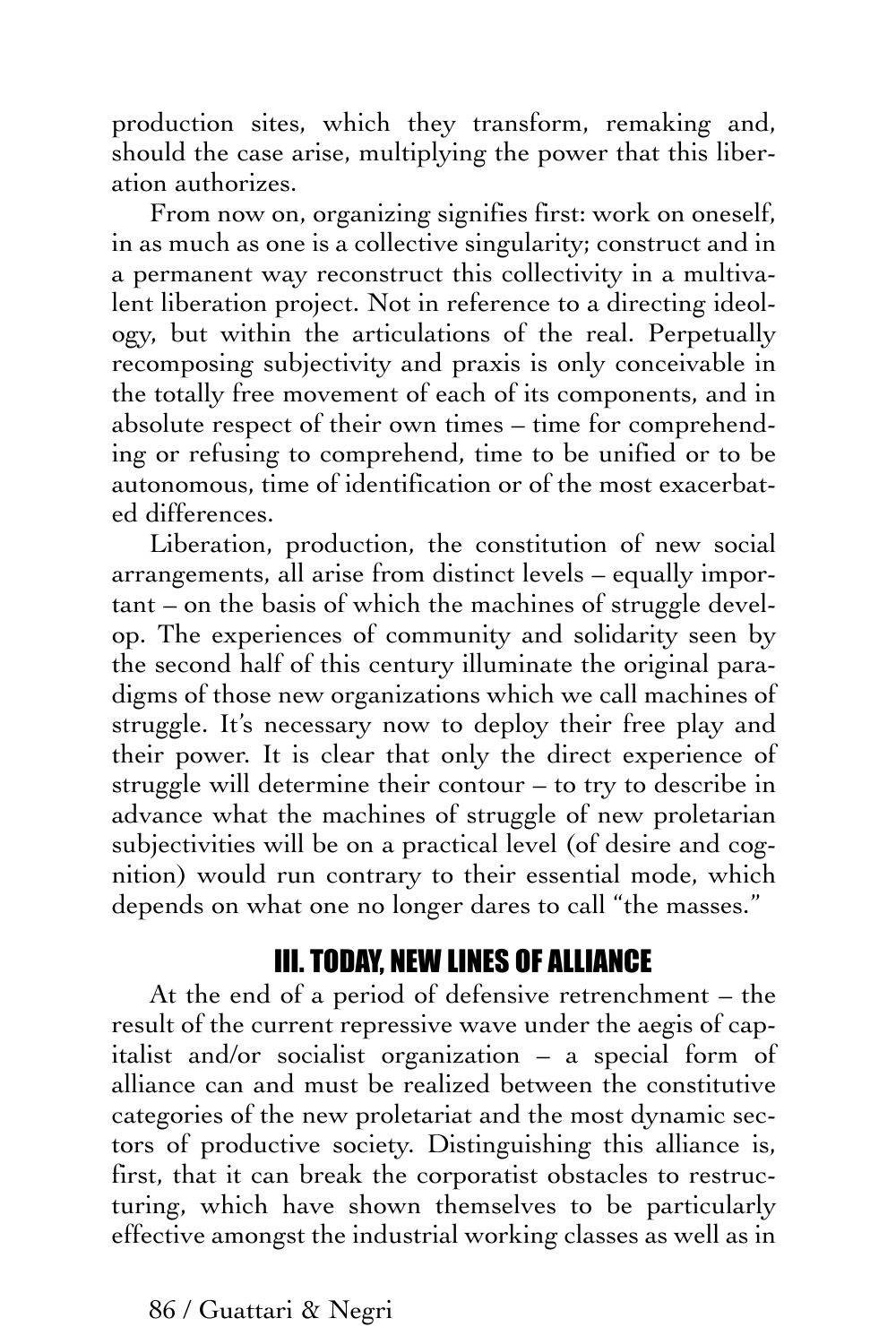the tertiary service and scientific sectors of social production. The basic revolutionary sequence presently confronting us concerns the possibilities of making the working classes, the tertiary production sectors, and those innumerable components of the universe of the precarious connect and interact. The movement will have to take up this problematic of conjunction with all of their intelligence and energy. Not because the working class would remain the determining element of the revolutionary process. Neither that the tertiary, intellectual, marginal, etc. sectors would be the bearers of essential economic changes. There's nothing to gain from entertaining such historic misunderstandings. It is clear that the discourses on workers' centrality and hegemony are thoroughly defunct and that they cannot serve as a basis for the organization of new political and productive alliances, or even simply as a point of reference. Breaking with this sort of trap, the true question concerns the invention of a system, not of unification, but of multivalent engagement of all social forces which are not only in the process of articulating new subjective forces, but also of breaking the blocks of capitalist power – in particular their powers of mass media suggestion on a considerable portion of the oppressed.

It would be fictive and artificial to expect to find these new affiliations only at ruptures in the structure, in areas of friction in the labor market and the corporatist reorganization of different segments of the working class. Such an attitude would still be part of the spirit of IWC, which is always more ready to apply repression than to consider attempts to liberate production. Now, we have seen that the question of recomposing the movement's conjunctive unity goes hand in hand with that of the self-production of emancipation – at once intrinsically singular and externally offensive in their tendency – by each of its components. Now self-production implies effective and unreserved recognition of everything that really participates in new types of cooperation and subjectivity, unalloyed with the dominant power formations. The new anticapitalist alliance will destroy the corporatist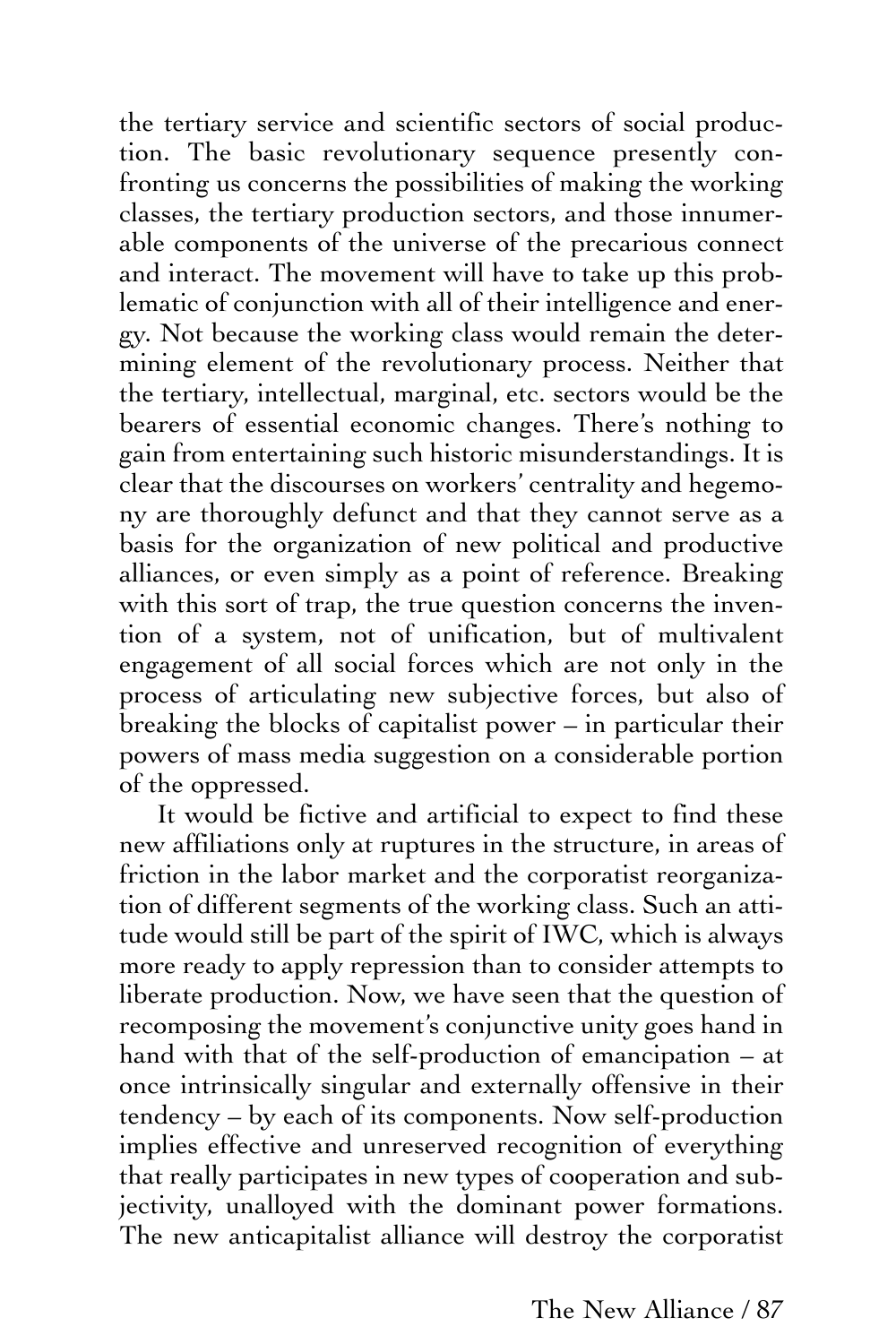chains of repression and help replace their viewpoint with those of a collective self-transformation.

Instead of new political alliances, we could say just as well: new productive cooperation.

One always returns to the same point, that of production – production of useful goods, production of communication and of social solidarity, production of aesthetic universes, production of freedom…

The fact is that the center of gravity of these productive processes has been displaced toward the molecular web of marginal and minority concerns. Nevertheless, it's not a matter of founding a new religion and creating point by point oppositions between the whole group of guaranteed workers and the precarious workers. On the contrary, it has to do with finishing with the latter representing themselves as a heterogeneous ensemble, excluded in essence from the "true realities" of production, as all the representational coordinates of capitalism and/or socialism beguile them into thinking… Yet such a transformation implies as well that numerous sectors of the working class and the privileged categories of the productive proletariats give themselves other "representations" than those which they possess today and which, for the most part, are part of the corporatist regime. The molecular revolutions, the new subjective arrangements, autonomies and processes of singularization are capable of restoring a revolutionary meaning to the struggles of the working class and indeed many sectors of the collective force of labor, which are now reduced to vegetating in their sociological stratifications. We believe that the proletarian recomposition can head off the IWC strategy of precarization of the labor market, and of pitting against each other those social segments which find themselves confronting the same market. On a small or a large scale, the potentials for molecular revolution appear every time that processes of detotalization and of deterritorialization encroach on the stratification of corporatism. Now, if it's true that the fundamental question is the inversion of the corporatist tendency, it seems equally true that the motor of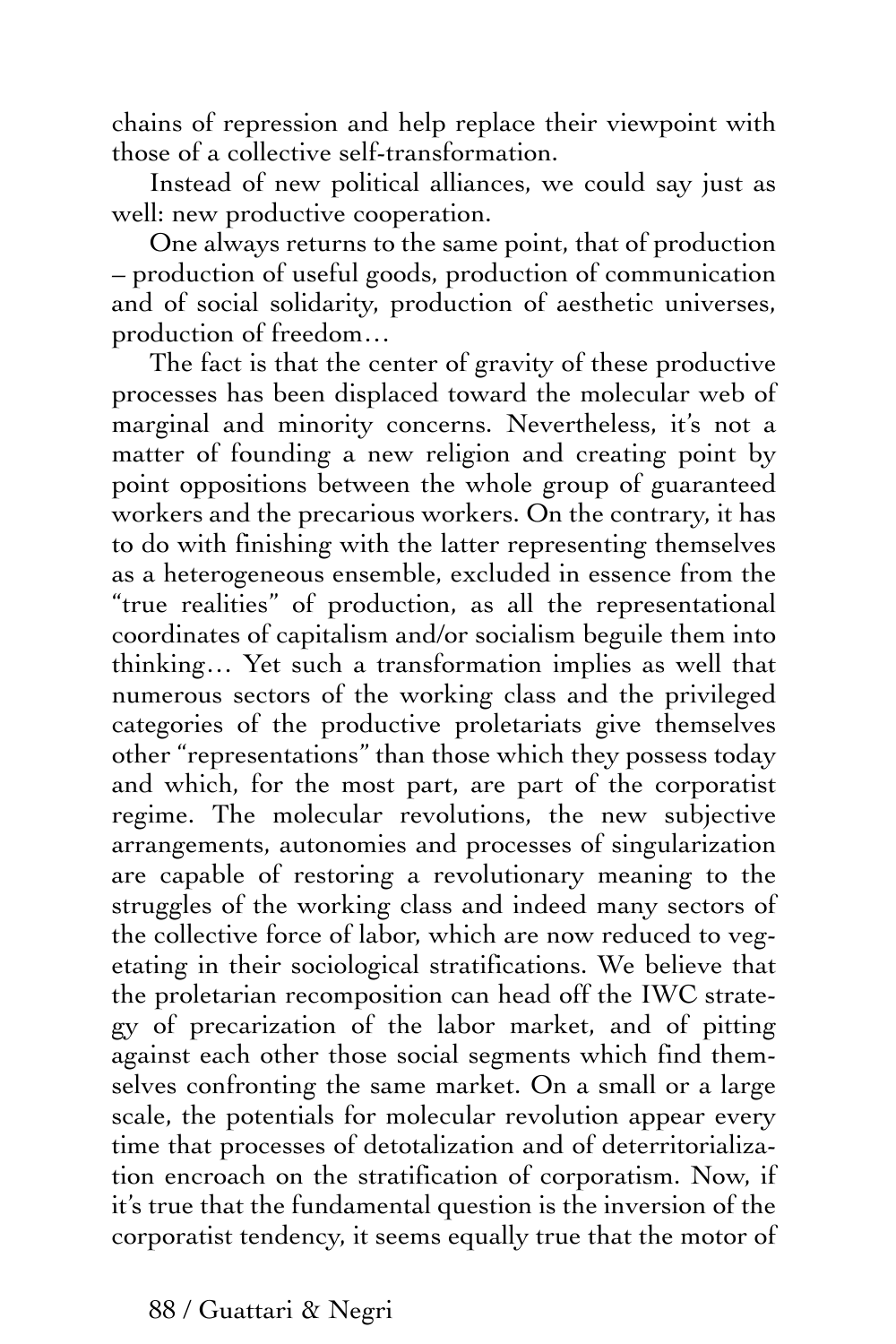that diminution of "social entropy" resides in consistently making a decompartmentalization of productive society the revolutionary project. And not only as an ideal horizon, as a communist ethics, but above all as a strategic struggle capable of taking the movement out of its current "failure neurosis." The most demoralizing situations and the most negative comparisons of apparent strength can rapidly change as soon as the precariousness of the current forms of IWC domination appears in an even more pronounced way. Even the most "conservative" segments of the working class are beginning to manifest their unrest, their impatience, and their disgust in regard to those who are supposed to represent them. The idea, for so long accepted in good faith, by virtue of which there existed only one political economy as a reference point – that of IWC – has had its day. The dismantling of companies, of branches of industries, of entire regions, the social and ecological costs of the crisis can no longer be written off as a necessary reconversion of the system. In fact, it has been clear for some time that this is not an ordinary crisis, but a radical attempt to destroy more than half a century's worth of "acquired advantages" and social victories of the reformism which corresponded to the previous forms of capitalism.

Obviously this does not mean that capitalism is in the process of collapsing on its own and that we have come, almost despite ourselves, to the eve of the "Great Night." What is certain is that capitalism and/or socialism intend to install a regime of frenzied disciplinarization over the entire planet, in which each segment of the collective labor force, each people, each ethnic group will be forced to submit to permanent control. In this regard, the guaranteed workers will be placed under the same regime as the precarious, and everything will be nuances, minute non-empirical transitions. No longer will anyone be able to assume a true statutory guarantee.

The traditional working classes should resign themselves to this. But what could the meaning of their revolt be if they do not understand that they no longer represent a social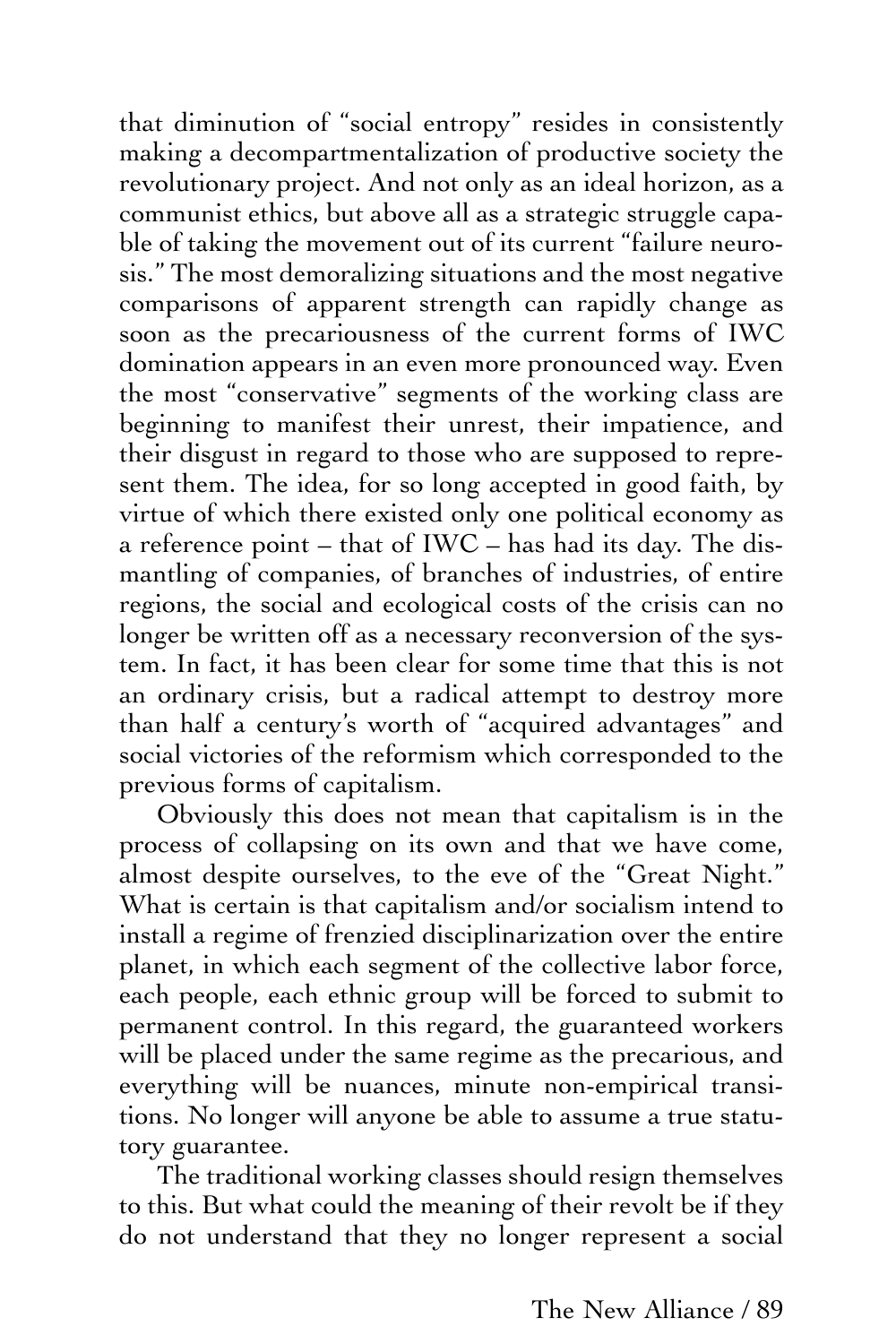majority – neither numerically, nor as an ideal value, not even as a produced economic value? They are obliged, if they want to legitimate their rebellion, to socially recompose themselves, in alliance with the immense mass of exploited people, of marginalized people, which includes the large majority of young, women, immigrants, the sub-proletariats of the Third World and minorities of every kind. The principle task has become the reunification of the traditional components of the class struggle against exploitation with the new liberation movements and communist projects.

It is on this terrain that the new lines of alliance will be drawn. We draw a line through the tradition of the Third International, a black line over its totalitarian and/or corporatist results. A new revolutionary movement is in search of itself. It is born both inside and outside the traditional workers' movement; it proliferates and potentially converges along a front intrinsically unified by exploitation. It will destroy the repressive norms of the workday and of the capitalist appropriation of the totality of lifetime. New domains of struggle become possible everywhere. But the privileged point, the hot point in the production of new machines of revolutionary struggle resides within the zones of marginalized subjectivity. And there as well, it goes without saying, not in and of themselves – but because they are inscribed in the meaning of creative production processes considered in their evolutionary position, that is, not arbitrarily isolated within the capitalist economic sphere.

The social imaginary can recompose itself only through radical changes. In this regard, one should take into account that marginal phenomena are part of a context which does not define them as being at the margin, but which, on the contrary, confers on them a central place in the capitalist strategy. The marginal subjectivities, in as much as they are the product and the best "analysers" of command tendencies, are also those which resist it the best. The physical, bodily, plastic and external aspects of the liberation experiences of marginal subjects become equally the material of a new form of expression and creation. Language and image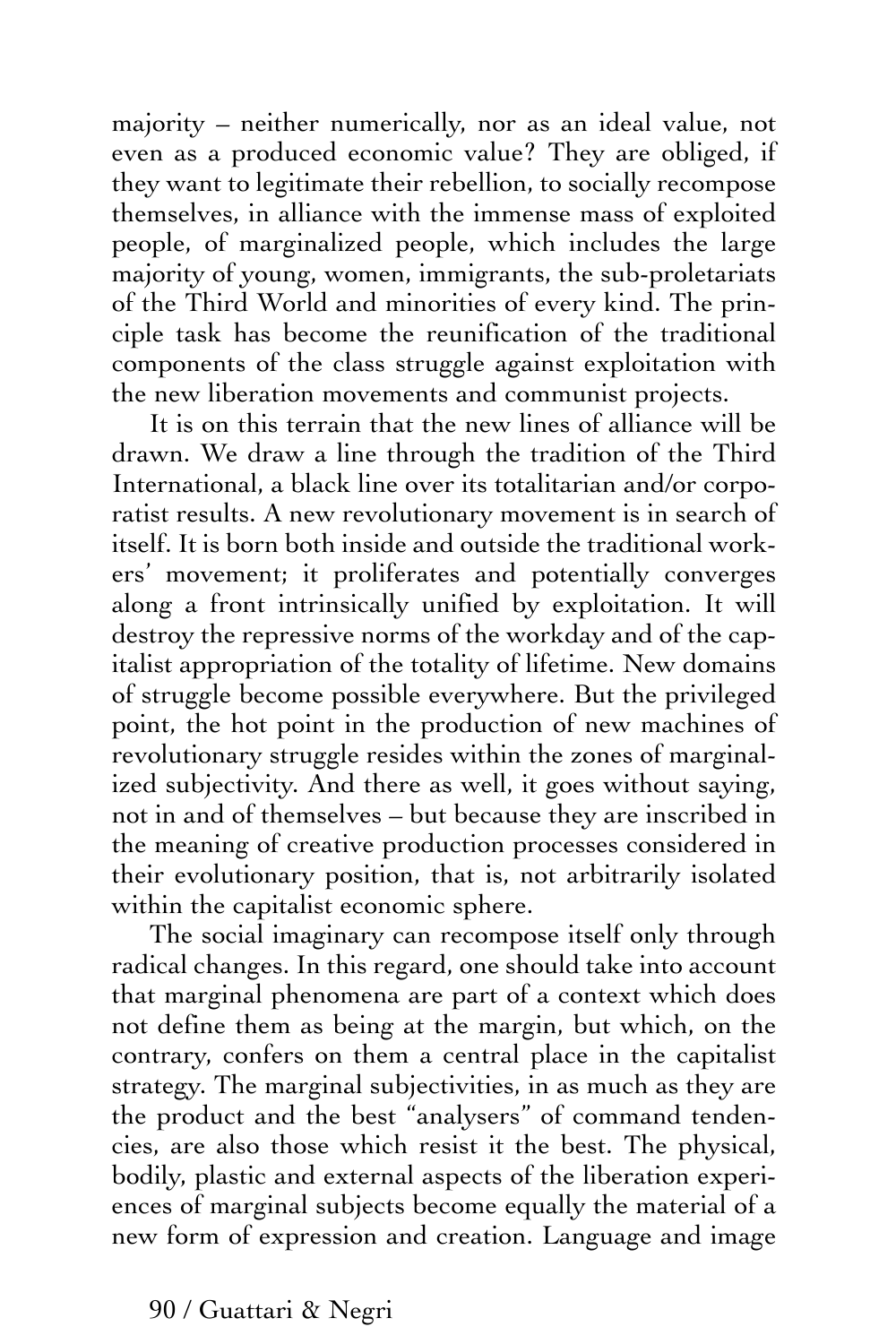here are never ideological but always incarnated. Here, more than anywhere else, one can find the symptoms of the appearance of a new right to transformation and communitarian life, under the impetus of subjects in revolt.

New alliances: as a project of the production of singularities and as the possibility of conferring on this project a subversive social meaning. The self-analytical method of the forms of social subjectivity becomes revolutionary substance in the sense that it permits the semiotic understanding and political amplification of the implosion points of corporatism and the upheaval of its own lines of alliance. The common consciousness has already perceived this process of conjunction; the revolutionary imagination has begun to apprehend it; what remains is to make it the basis of the constitution of the future movement.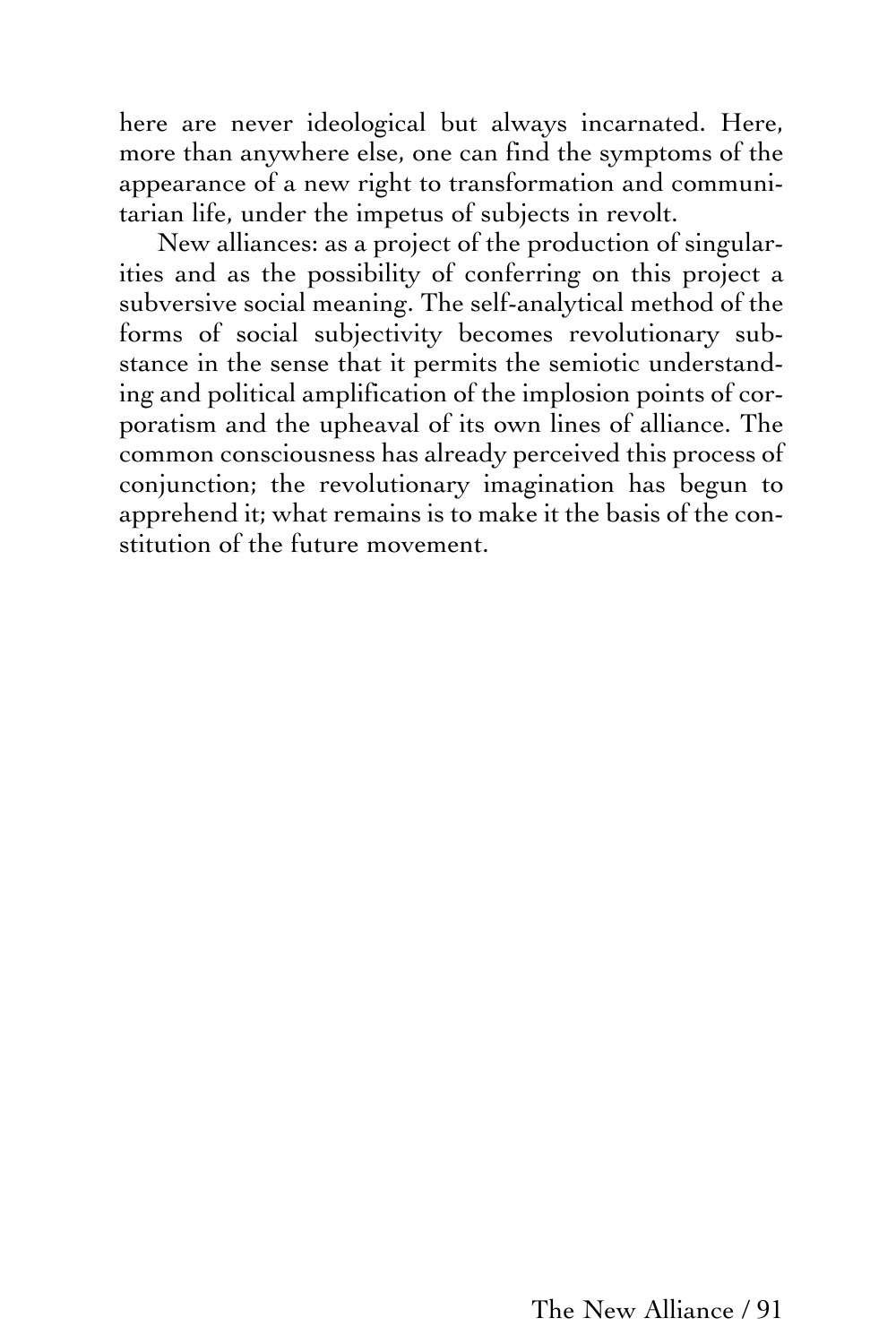### 6. THINK AND LIVE IN ANOTHER WAY

#### **PROPOSITIONS**

Resentment, empty repetition and sectarianism are the modalities by which we live the betrayed hopes of the traditional workers' movement. For all that we do not renounce the history of struggles; on the contrary, we celebrate it because it is an integral part of our mental coordinates and sensibility. If we are dwarves on the shoulders of giants, we assume the benefits as much as the deplorable aspects of their heritage. At any rate, we want to move forward. Reuniting with the human roots of communism, we want to return to the sources of hope, that is, to a being-for, to a collective intentionality, turned toward doing rather than toward a being against, secured to impotent catchphrases of resentment. It is in real history that we intend to explore and experience the many realms of possibility which we call forth from everywhere. Let a thousand flowers bloom on the terrains which attempt to undermine capitalist destruction. Let a thousand machines of life, art, solidarity, and action sweep away the stupid and sclerotic arrogance of the old organizations! What does it matter if the movement trips over its own immaturity, over its spontaneism – its power of expression will ultimately only be reinforced. Without even being aware of it, despite the cacophony of the molecular movements which sustain it, an organizational crystallization is opening, oriented in the direction of new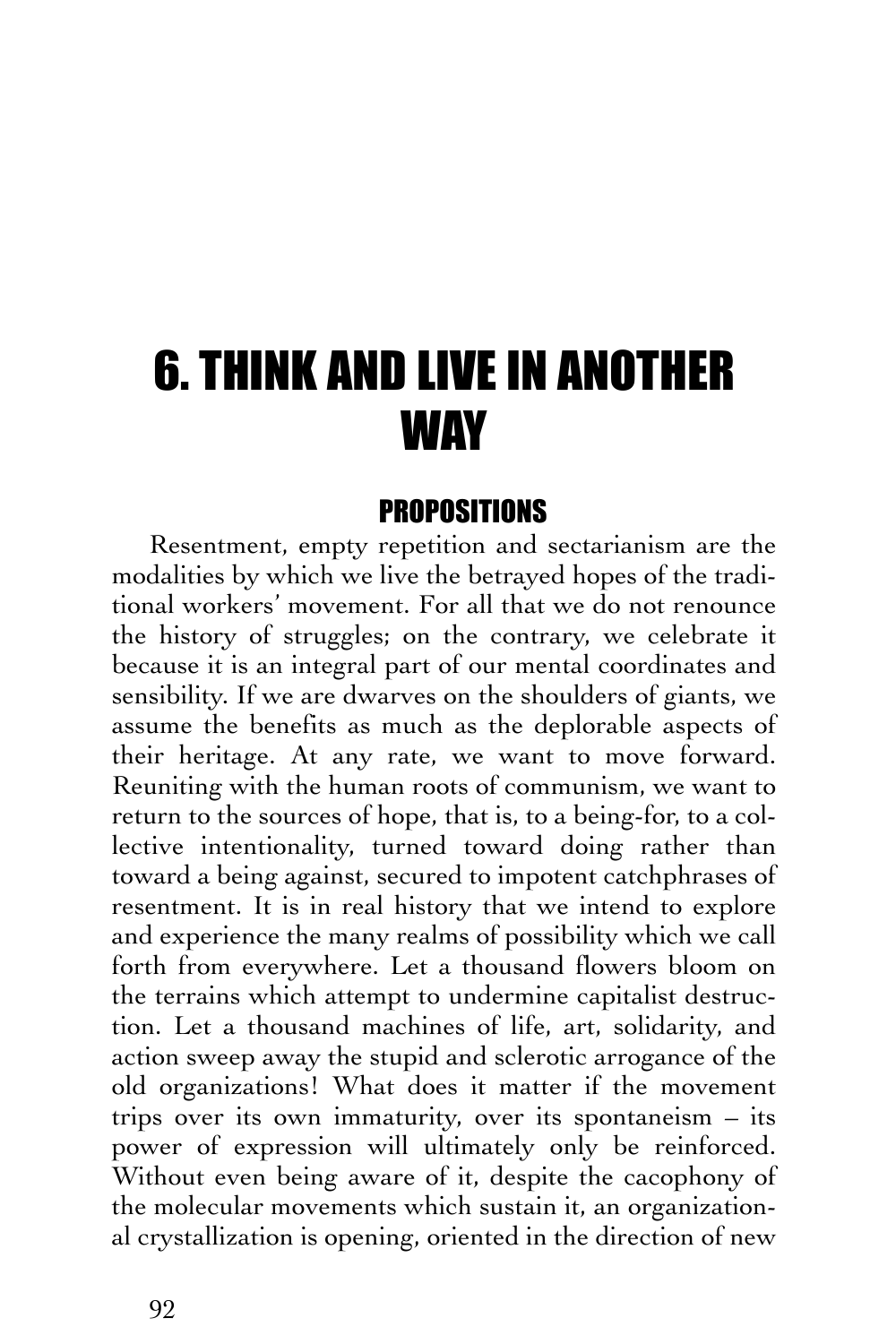collective subjectivities. "Let a thousand flowers blossom, a thousand machines of struggle and of life," is not an organizational slogan and even less an enlightened prediction, but an analytic key to the new revolutionary subjectivity, a given on the basis of which can be grasped the social characteristics and dimensions of the singularities of productive labor. It is through an analysis of the real that they will be recomposed and will multiply as a subversive and innovative presence. The enemy has been incarnated in current forms of social command, through the elimination of differences and the imposition of a reductive logic of domination. Bringing to light the hegemony of singularization processes on the horizon of social production constitutes today the specific hallmark of communist political struggle.

The development, defense and expression of changing productive subjectivities, of dissident singularities, and of new proletarian temperments has become, in some respects, the primary content and task of the movement. That can take the form of the struggle on the welfare front, for the establishment of a guaranteed egalitarian income, against poverty in all its forms, for the defense and enlargement of alternative rights, and against the mechanisms of corporatist division… If one wants, one will find there as well the tradition of struggles against rent, and this such that it is not only fundamental, real, and financial, but that it is essentially undergirded by the articulations of capitalist command; i.e. a political rent, a rent reflecting position in the hierarchy of corporatist strata. New subjective components of production and revolution will find their first intervention opportunity at this level, redefining it in a positive mode as a liberation struggle against corporatist slavery and reactionary structures of production and as affirming the processes of singularity as an essential spring of social production.

This recomposition of the revolutionary movement implies, of course, immense efforts of courage, patience, and above all, intelligence. But what progress has already been made compared to preceding periods of struggle – which were indefatigable and often despairing – by the first groups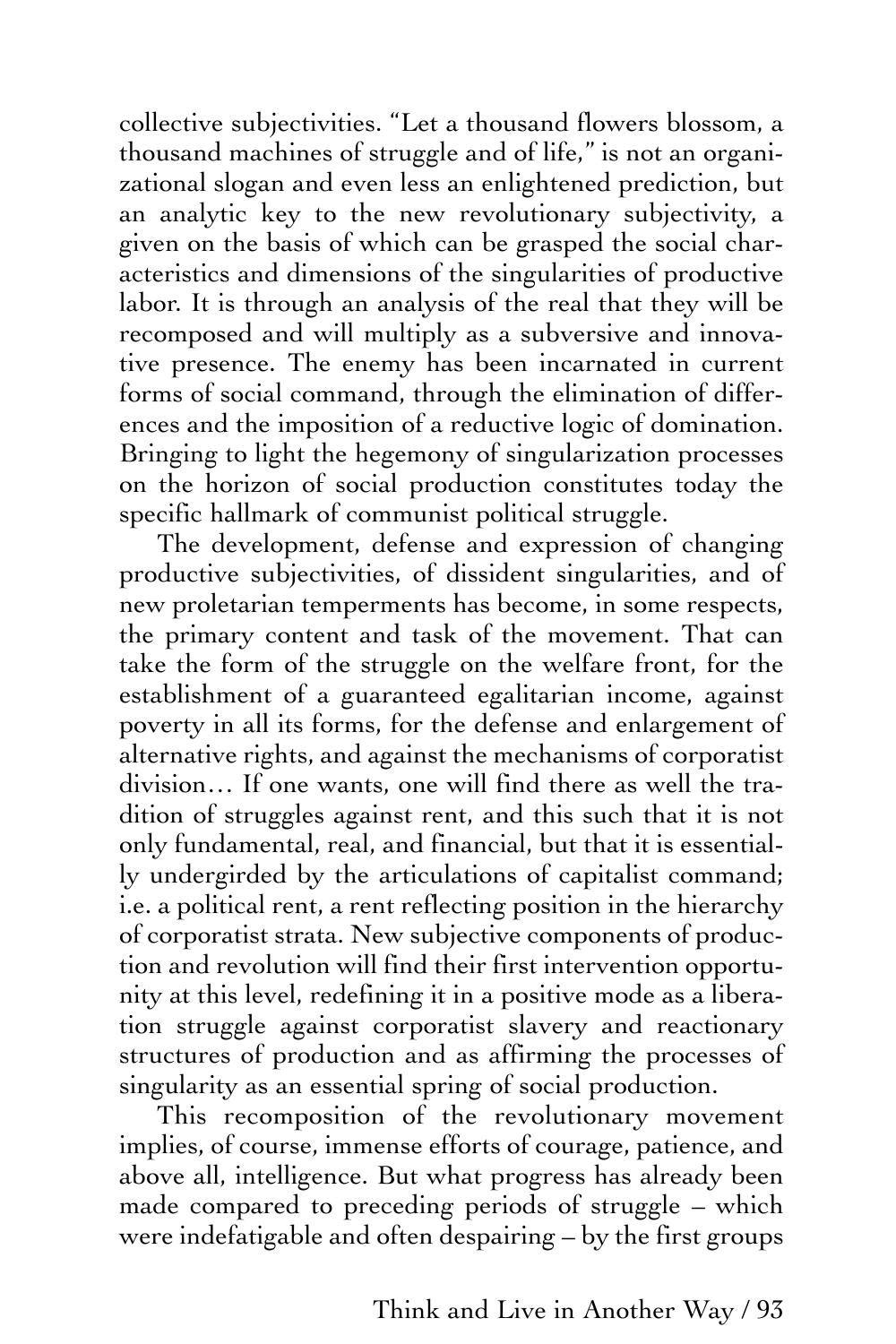conscious of this problematic, who only rarely succeeded in opening breaches in the union ghetto or in the political monopoly of the supposed labor parties! Here as well, life time must be imposed on production time. At this crossroads the second task of the revolutionary communist movement will be posed: consciously organizing the collective labor force independently of the capitalist and/or socialist structures, that is, of everything which touches on the production and reproduction of the mode of life. One thing, an effect, is to reveal new social productive forces and another is to organize them outside and against capitalist and/or socialist structures.

The development of science and technology and their massive incorporation in this transformation program are necessary, but not sufficient, conditions. No transformation is conceivable unless the entire field of productive labor is confronted with large movements of collective experimentation which break those conceptions which relate to profit centered capitalist accumulation.

It is in this direction that the expansion power of the collective labor force should be grasped. Thus a double movement will be established, like that of the human heart, between the diastole of the expansive force of social production and the systole of radical innovation and rearrangement of the workday. The movement of the social proletariat and new collective subjectivities must lay siege to the corporations, viz. the stakes regarding legislation governing the length of the workday, and impose its redefinitions and its permanent experimentation. They must impose not only a productive renewal, but also new ways of imagining and of studying production.

Think, live, experiment, and struggle in another way: such will be the motto of a working class which can no longer perceive itself as self-sufficient and which has everything to win by renouncing its arrogant myths of social centrality. As soon as one has finished with this sort of mystification, which ultimately has only profited the capitalist and/or socialist power formations, one will discover the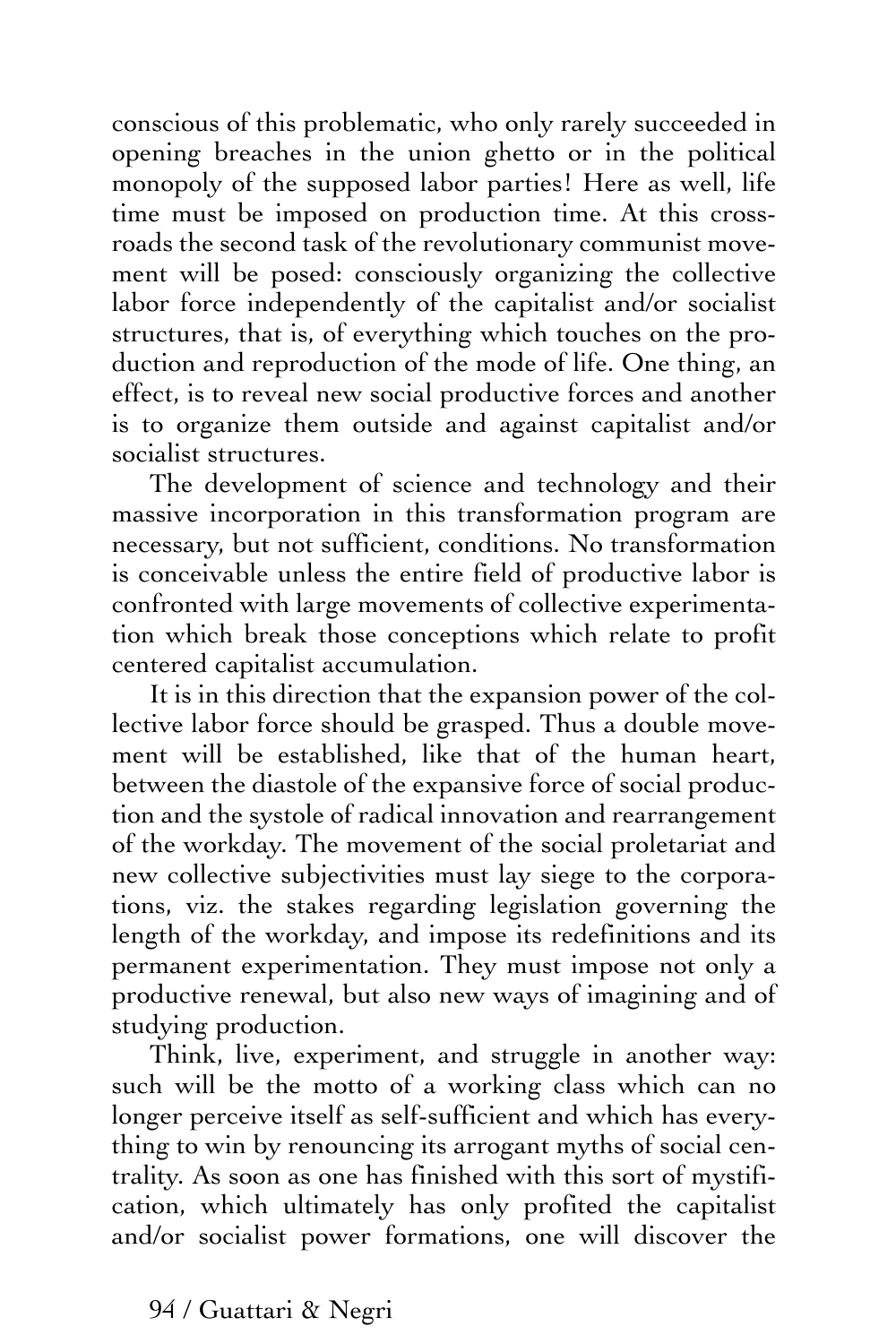great significance of the new lines of alliance which tie together the multiform and multivalent social stages at the heart of our era's productive forces. It is time that communism's imagination raise itself to the height of the changing waves which are in the process of submerging the old dominant realities.

Now it is necessary to introduce certain considerations regarding a first diagrammatic proposition integrating the definitions of the perspectives just introduced. It's only too evident that every effort at taking control of the length of the work day, by the movement of the new subjectivities, will be illusory if it does not attack frontally the network of command put in place by IWC. To tackle this network means putting in question the East-West relation, to derail the mechanism integrating the two superpowers, which has overcoded, from the 1970s until today, all international relations. Breaking the relation of domination laboriously established between capitalism and socialism, and radically reversing the alliances – especially the European ones – in the direction of the North-South axis, against the East-West axis, constitutes an essential foundation for recomposing the intellectual and working class proletariat in the advanced capitalist countries. A basis of social production which will win its independence against hierarchical oppression and the command of the great powers; a basis which only has meaning if it begins with a collective will to create alternative flows and structures to those of the East-West relation.

We are not fallbacks to "Third World-ism"; we do not pretend to transform it by way of a traditional "insurrectionism"; neither for all that do we believe in its independent capacity for development and "redemption" – at least in the current capitalist context. None of the successful revolutions in the developed countries has succeeded in transforming in a lasting way the structures of the state. It is not likely that those of the Third World will do any better. No, it is rather toward revolutionary cooperation and aggregation of forces among the intellectual and working proletariat of the North with the great mass of the proletariat of the South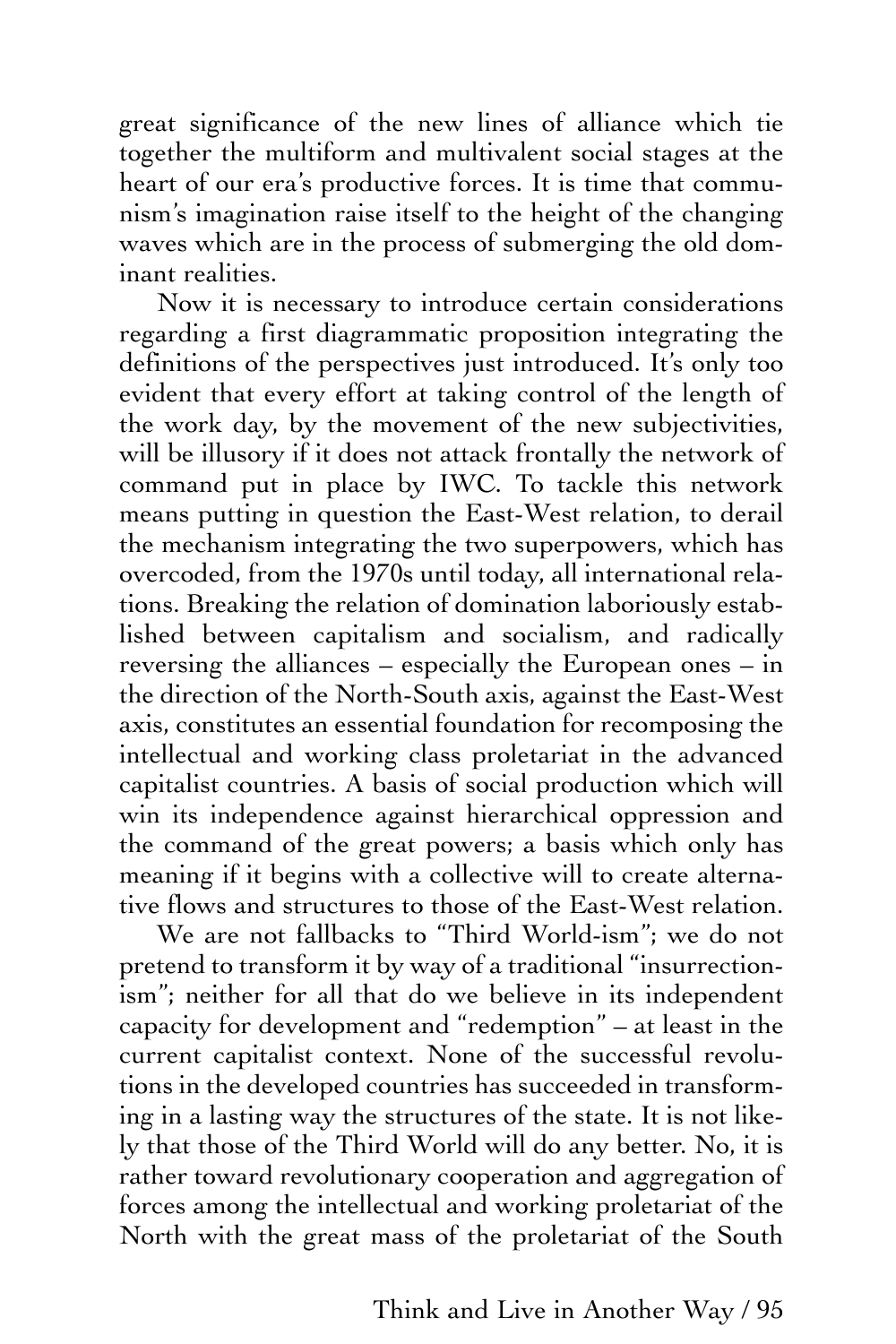that it is necessary to turn to fulfill this historic task. All of this may seem Utopian, even extravagant, because today we, the workers and intellectuals of the countries of the North, are slaves of corporatist politics, of segmentary divisions, of the logic of profit, of blocking and extermination operations, of the fear of nuclear war, as they are imposed on us and with which we make ourselves accomplices. Our liberation requires creating a project and a practice which unifies, in the same revolutionary will, the intellectual forces and the proletariats of the North and of the South.

As the union of processes of singularity advances toward the project of reinventing communism, the problem of power will be posed with increasing acuity; it remains at the heart of the antagonism between proletarian components and the capitalist and/or socialist state. The traditional workers' movement wanted to respond to this question in a simple and radical way through the conquest of state power, then through the progressive disappearance of the State. Everything was supposed to follow from itself. One would oppose destruction with destruction and terror with terror. It would be useless today to provide an epilogue regarding the fictive and mystifying character of this dialectic or to underline the scandalous reference by holders of this doctrine to the heroic experience of the Paris Commune.

The first basic task of the revolutionary communist movement consists in having done with this sort of conception and in affirming the movement's radical separation not only from the state which it directly confronts but also, more fundamentally, from the very model of the capitalist state and all its successors, replacements, derived forms, and assorted functions in all the wheels of the socius, at all levels of subjectivity. Thus, to the struggles around welfare, against the organization of productive labor and of labor's social time, and to communitarian initiatives in this domain, should be added questioning the State as the determinant of different forms of oppression, the machine for overdetermining social relations, in order to reduce, block, and radically subjugate them, under the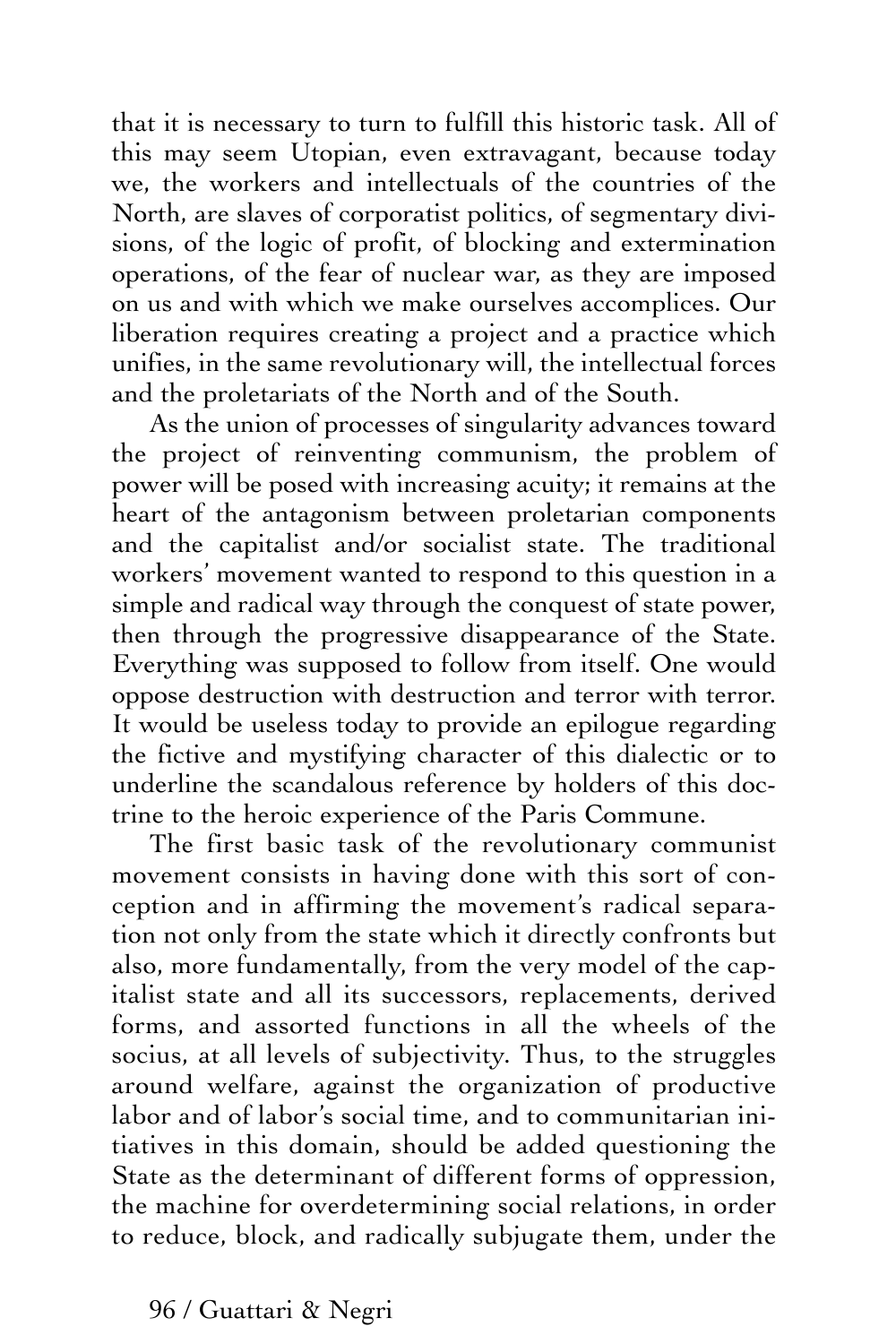threat of its forces of death and destruction.

This question leads us to formulate a second diagrammatic proposition of communism and liberation: it concerns the urgency of reterritorializing political practice. Confronting the State today means fighting against this particular formation of the State, which is entirely integrated into IWC.

After Yalta, political relations were further emptied of their territorial legitimacy and drifted toward levels impossible to attain. Communism represents tendential destruction of those mechanisms which make of money and other abstract equivalents the only territories of man. This does not imply nostalgia for native lands, the dream of a return to primitive civilizations or to the supposed communism of the "good savage." It is not a question of denying the levels of abstraction which the deterritorialized processes of production made man conquer.

What is contested by communism are all types of conservative, degrading, oppressive reterritorialization imposed by the capitalist and/or socialist state, with its administrative functions, institutional organs, its collective means of normalization and blockage, its media, etc…. The reterritorialization induced by communist practice is of an entirely different nature; it does not pretend to return to a natural or universal origin; it is not a circular revolution; rather it allows an ungluing of the dominant realities and significations, by creating conditions which permit people to make their territory, to conquer their individual and collective destiny within the most deterritorialized flows.

(In this regard, one is led to distinguish very concretely: the movements of nationalist reterritorialization – Basque, Palestinian, Kurdish… which assume, to a certain extent, the great deterritorialized flows of Third World struggles and immigrant proletariats, and the movements of reactionary nationalist reterritorialization.)

Our problem is to reconquer the communitarian spaces of liberty, dialog and desire. A certain number of them are starting to proliferate in different countries of Europe. But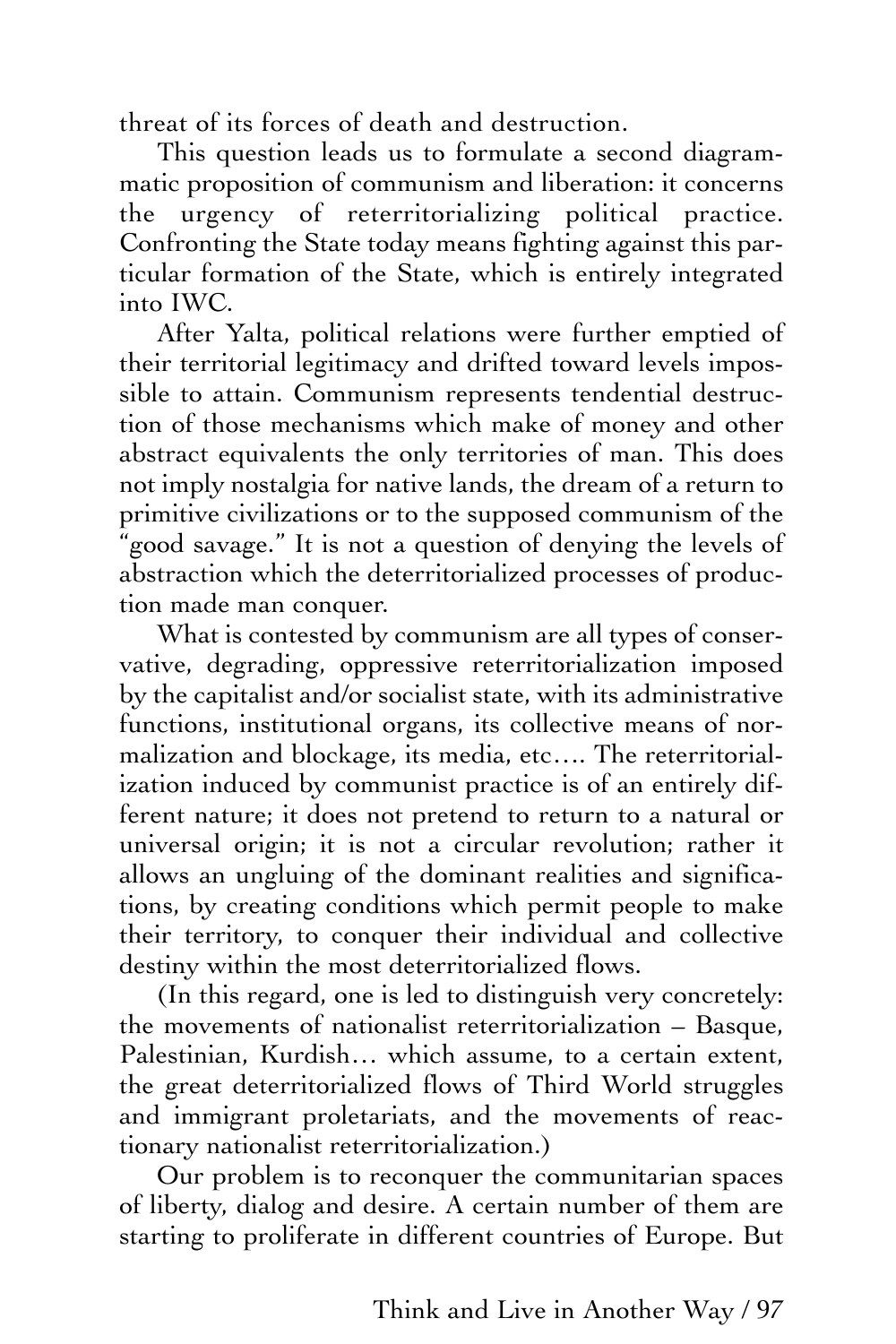it is necessary to construct, against the pseudo-reterritorializations of IWC (example: the decentralization of France, or of the Common Market), a great movement of reterritorializing bodies and minds: Europe must be reinvented as a reterritorialization of politics and as a foundation for reversing the alliances of the North-South axis. The third task of the revolutionary communist movement is thus also to disarticulate and dismantle the repressive functions of the State and its specialized apparatuses. This is the sole terrain on which new collective subjects confront the initiatives of the State, and only in the sense that the latter dispatches its teutonic cavaliers over those areas liberated by the revolutionary arrangements. Forces of love and humor should be put to work here so that they are not abolished, as is usually the case, in the mortally abstract and symbolic lunar image of their capitalist adversary! Repression is first and foremost the eradication and perversion of the singular. It's necessary to combat it within real life relations of force; it's also necessary to get rid of it in the registers of intelligence, imagination, and of collective sensitivity and happiness. Everywhere it's necessary to extract, including from oneself, the powers of implosion and despair which empty reality and history of their substance.

The state, for its part, can live out its days in the isolation and encirclement reserved for it by a reconstructed civil society! But if it appears about to come out of its retreat and to reconquer our spaces of freedom, then we will respond by submerging it within a new kind of general mobilization, of multiform subversive alliances. Until it dies smothered in its own fury.

The fourth task: Here we are inevitably returning to the anti-nuclear struggle and to the struggle for peace. Only, now it is in relation to a paradigm which brings to light the catastrophic implications of science's position in relation to the State, a position which presupposes a dissociation between the legitimacy of power and the goal of peace. It is truly a sinister mockery that states accumulate thousands of nuclear warheads in the name of their responsibility to guar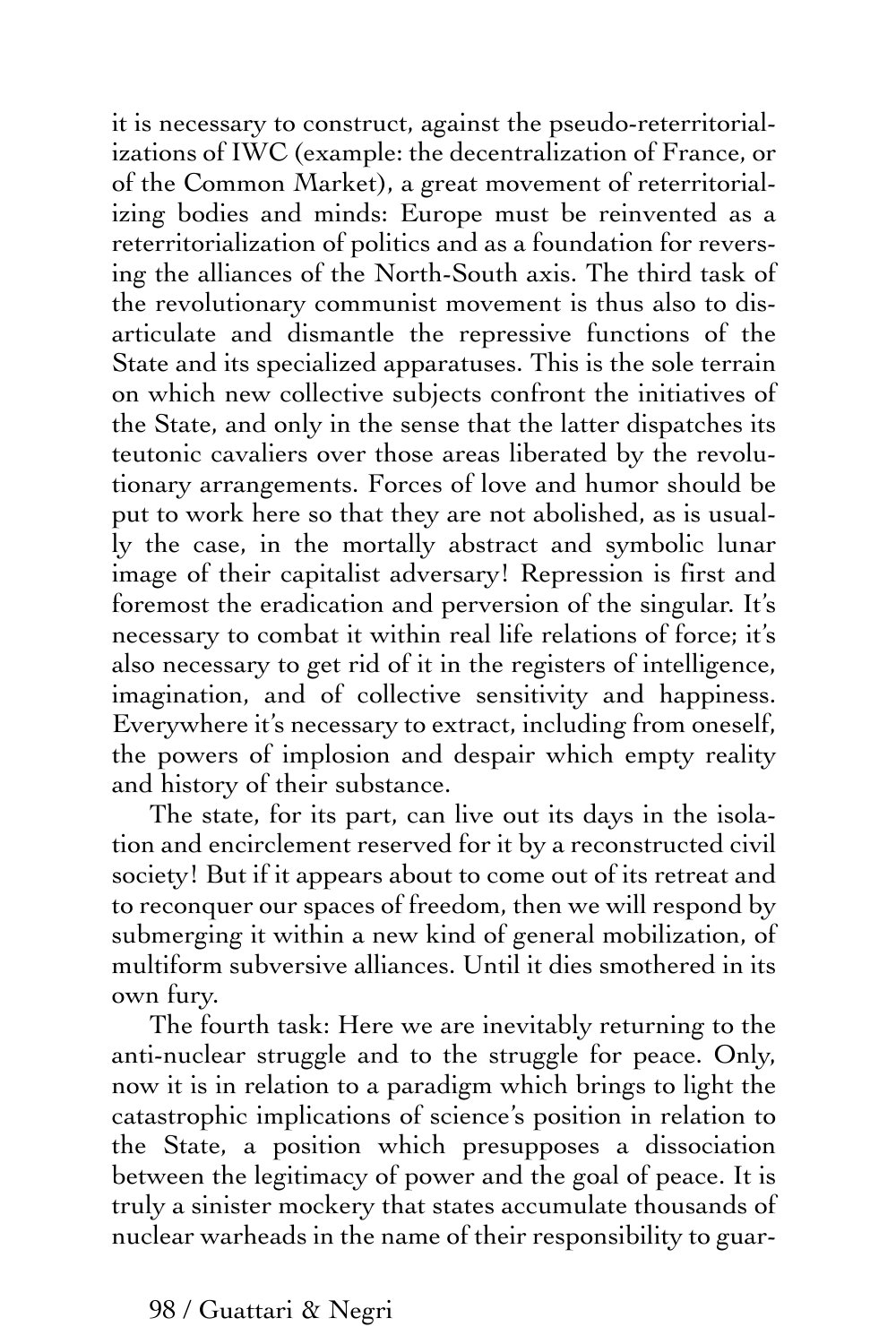antee peace and international order although it is evident that such an accumulation can only guarantee destruction and death. But this ultimate "ethical" legitimation of the state, to which reaction attaches itself as to a rampart, is also in the process of collapsing, and not only on a theoretical level, but also in the consciousness of those who know or suspect that collective production, freedom, and peace are in their proper place fundamentally irreducible to power.

Prevent the catastrophe of which the state is the bearer while revealing the extent to which that catastrophe is essential to the state. It remains true that "capitalism carries war as clouds carry storms." But, in a manner different than in the past, through other means and on a horizon of horror which at this point escapes all possible imagination, this perspective of the final holocaust has, in effect, become the basis of a veritable world civil war conducted by capitalist power and constituted by a thousand permanently erupting, pulverizing wars against social emancipation struggles and molecular revolutions. Nevertheless, in this domain, as in no other, nothing is fated. Not all the victories and defeats of the movement's new lines of alliance are inscribed in a mechanistic causality or a supposed dialectic of history. Everything is to be redone, everything is constantly to be reconsidered. And it's good that it is so. The state is only a cold monster, a vampire in interminable agony which derives vitality only from those who abandon themselves to its simulacra.

In 1968, no one could imagine that war would so quickly become such a close and encroaching horizon. Today, war is no longer a prospect: it has become the permanent frame of our lives.

The third great imperialist war has already begun. A war no doubt grows old after thirty years, like the Thirty Years War, and no one recognizes it any longer; even though it has become the daily bread of certain among the press. Yet such has resulted from capitalism's reorganization and its furious assaults against the world proletariats. The third diagrammatic proposition of communism and liberation consists in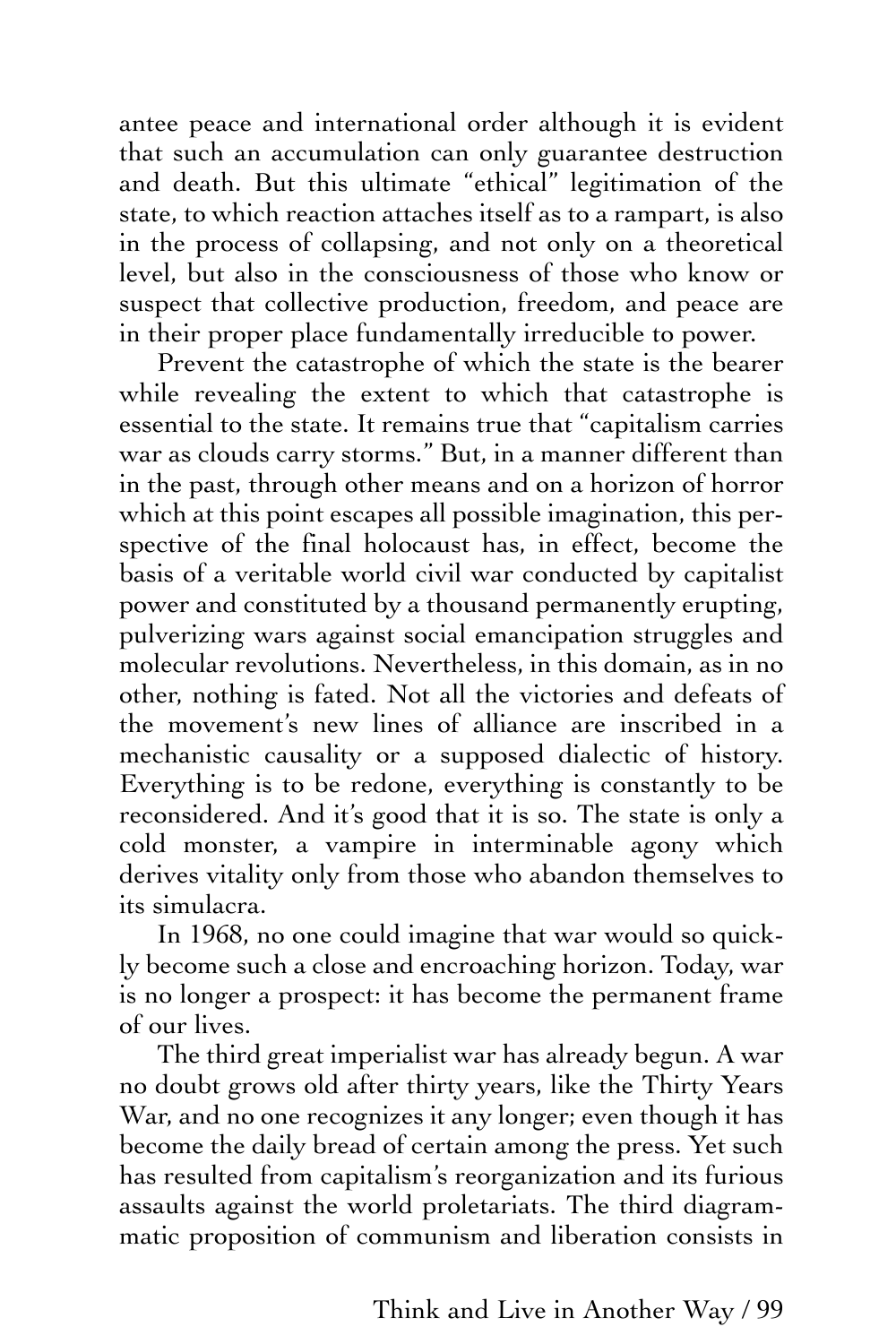becoming aware of this situation and assuming the problematic of peace as fundamental to the process of reversing alliances along the North-South axis. Less than ever, peace is not an empty slogan; a formula of "good conscience"; a vague aspiration.

Peace is the alpha and omega of the revolutionary program. The anguish of war sticks to our skin, pollutes our days and nights. Many people take refuge in a neutralist politics. But even this unconsciousness generates anguish. Communism will tear men and women away from the stupidity programmed by IWC and make them face the reality of this violence and death, which the human species can conquer if it succeeds in conjugating its singular potentials of love and of reason.

And finally, to these alliances of productive organization and liberated collective subjectivities should be added a fifth dimension – of which we have already spoken amply – that of organization itself. The time has come to move from sparse resistance to constituting determinate fronts and machines of struggle which, in order to be effective, will lose nothing of their richness, their complexity, of the multivalent desires that they bear. It belongs to us to work for this transition.

To sum up: five tasks await the movements of the future: the concrete redefinition of the workforce; taking control over and liberating the time of the work day; a permanent struggle against the repressive functions of the state; constructing peace and organizing machines of struggle capable of assuming these tasks.

These five tasks are made diagrammatic by three propositions: contribute to reorienting the lines of proletarian alliance along a North-South axis; conquer and invent new territories of desire and of political action, radically separated from the State and from IWC; fight against war and work at constructing the proletariat's revolutionary movement for peace.

We are still far from emerging from the storm; everything suggests that the end of the leaden years will still be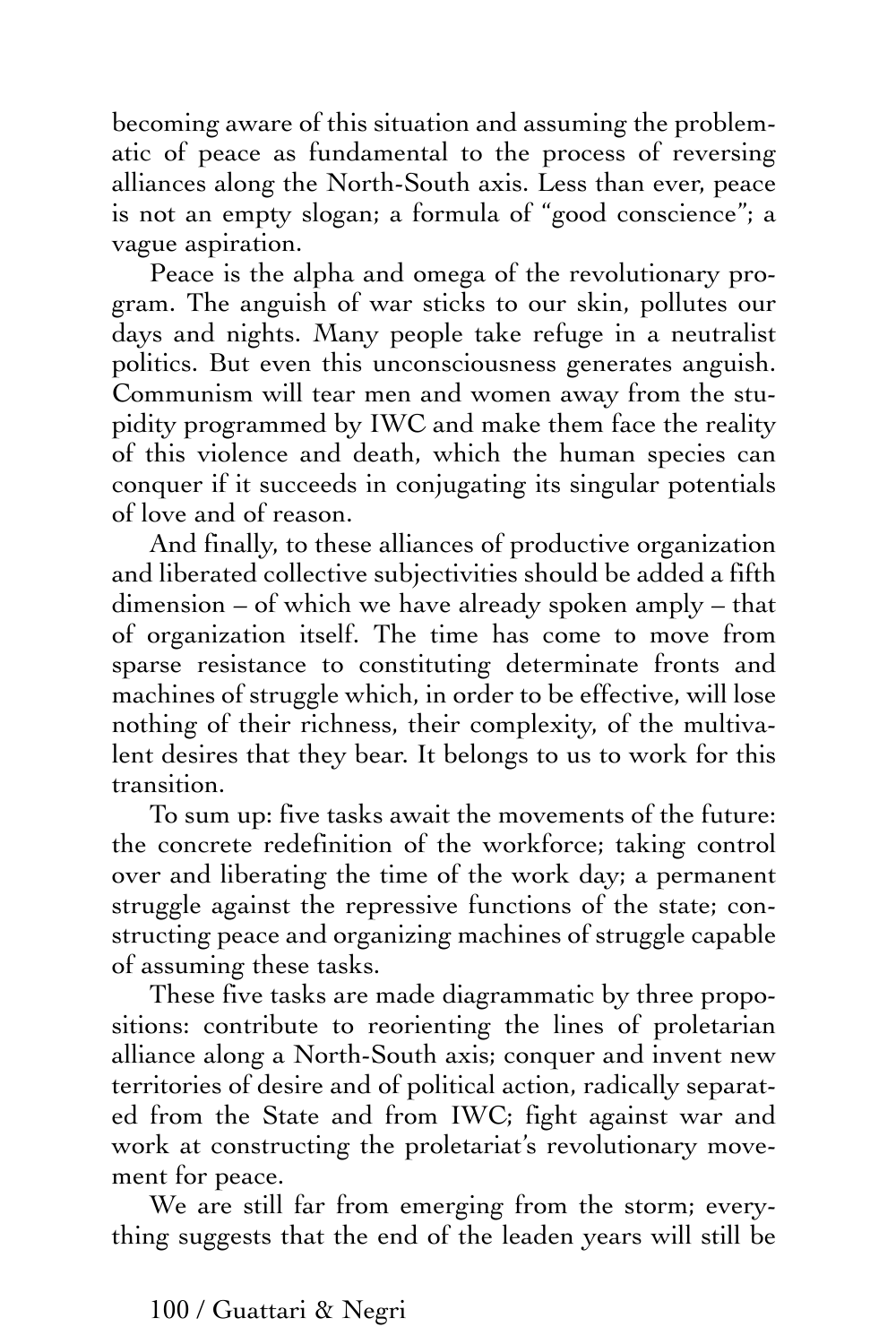marked by difficult tests; but it is with lucidity, and without any messianism, that we envisage the reconstruction of a movement of revolution and liberation, more effective, more intelligent, more human, more happy than it has ever been.

Rome, Rebibbia Prison / Paris 1983-84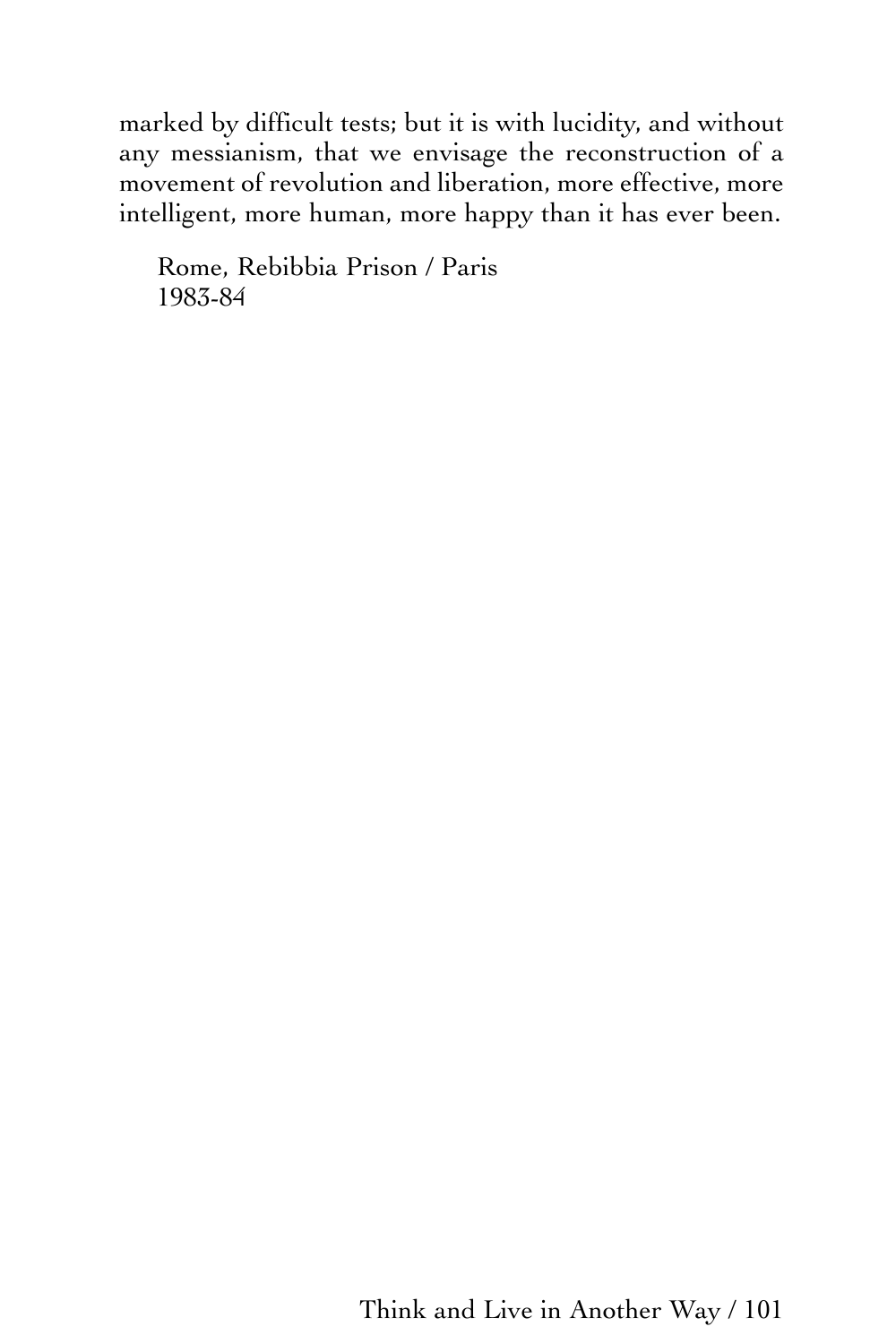# POSTSCRIPT, 1990 ANTONIO NEGRI

"Rome, Rebibbia Prison/Paris, 1983-1984": this chronological note which concludes our French text, published in 1985, has nothing contrived about it. The dialogue between the two authors did not come to a halt during the long years in which one of them was imprisoned. In fact in the last year of that imprisonment we had decided to collaborate on a work that would deal with the continuity of the communist political program, beyond the repression and in spite of its effects. When one of us left prison and went into exile, the possibility arose in 1984 to actually collaborate on such a project.

That is how this text was born. The continuity of the communist program, the memory of our struggles, and a political and ethical fidelity to the revolutionary option all contributed to renew our friendship and our discussions. It is scarcely necessary to recall how dreary that period was. In Italy, the so-called "years of lead" never seemed to end, and with them there had developed a leaden political and social climate; in France, the social democrats, having reached power with a program of profound social renewal, had by then transformed their politics and were carrying out the sinister business of restructuring which had been entrusted to them by capital; within the Atlantic alliance the reactionary adventures of Reagan and Thatcher had reached their apex; and in the USSR (as we only now can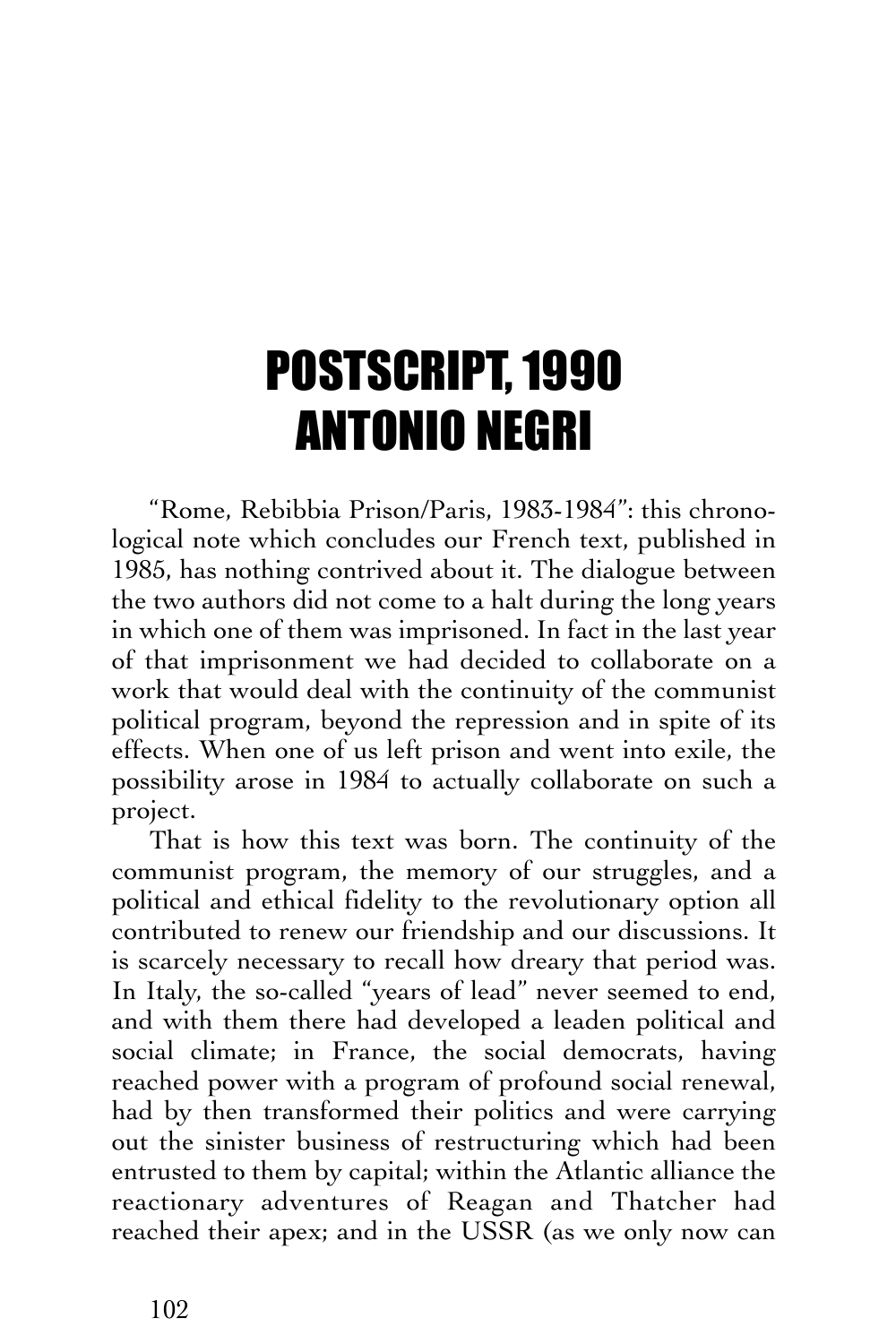perceive) what were to be the very last – though still ferocious – remnants of Stalinism still held power.

Nothing seemed to threaten this horrible immobility – except for a bit of background noise, an occasional "limited" or "local" war, such as the "little" bloodbath between Iran and Iraq, the reemergence of collective cannibalism in Southeast Asia, and the fascism and apartheid of Latin America and South Africa. We were living in a period of permanent counterrevolution. The new movements that would become important in the second half of the 1980s – movements based on mobility and organization, anti-racist movements, movements rich in non-material desires – all of these had not yet appeared on the horizon. Instead those movements that had persisted through the 1970s lingered on, pathetic, enfeebled, and desperate.

Exactly against this background we decided to write once more of revolution, renewing a discourse of hope.

Ours was a discourse of hope, and a breaking away in a positive sense. But no one, not even friends, seemed to understand – our position was strange, improvised, out of fashion. We were not concerned with these objections, however, because we were interested in only one thing: reconstituting a nucleus, however small, of militancy and of subjectivity-in-progress. This meant resisting the political defeat of the 1970s, especially where it had been followed, on the capitalist side, with the production of an ideology of repentance, betrayal and self-pity, seasoned with the new, "weak" values of ethical cynicism, political relativism, and monetary realism.

Playing the card of naiveté, we wanted to affirm that it was still possible to live and to produce revolutionary subjectivity.

If this was our basic message, it was nevertheless not irrelevant how we went about expressing and objectifying our desire. Rereading ourselves today we can recognize that the themes of the analysis and the program of action proposed were and still remain essentially sound. In other words, the way we described the lines of development of the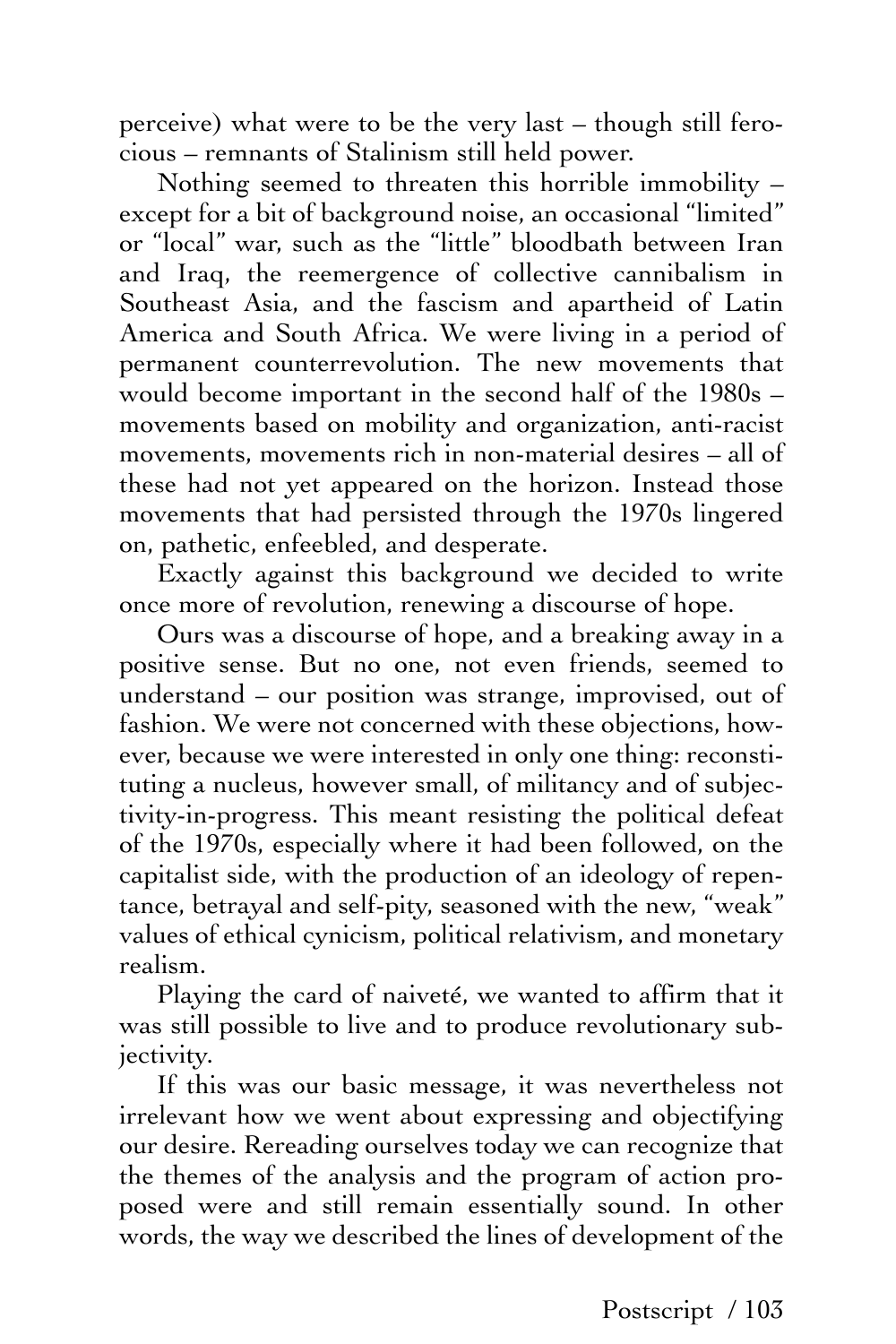mode of production, the system of domination, and the crisis in both – and, on the other side, the prospects we outlined for the development of an alternative organization, as well as our judgments on the processes of constituting a new subject, on that subject's productive qualities, and on the cultural system that would constitute the subject – all of these elements of our analysis had been articulated in a way that captured the real trends. If we had made mistakes, they were errors of incompleteness – we hadn't risked pursuing the tendencies far enough, and we hadn't risked making our imagination revolutionary enough.

In brief: while the greater part of our analysis has been confirmed by subsequent events, certain elements have been contradicted, not by the historical developments, but by the intensity – foreseen – which those developments assumed. Let us review some of these elements.

a. We recognized very clearly that work, as it became more and more abstract, mobile, and socially diffused, required new forms of recomposition. We began to follow the processes involved in producing the subjectivity which the new organization of capitalist production entailed. But we should have gone more deeply and realized that this newly produced subjectivity was locked in an insuperable contradiction, for social cooperation was more and more violently in opposition to the structures of capitalist control. The contradiction was especially apparent in the case of intellectual work, which is immaterial and which, as it became the center of production, manifested its irreconcilable difference with the capitalist norm. We ought to have noted more clearly the central importance of the struggles within the schools, throughout the educational system, in the meanders of social mobility, in the places where the labor force is formed; and we also ought to have developed a wider analysis of the processes of organization and revolt which were just beginning to surface in those areas.

b. There was certainly no mistaking the new dimension assumed by communications, which functioned as an instrument and promoter of deterritorialization, directed toward

104 / Negri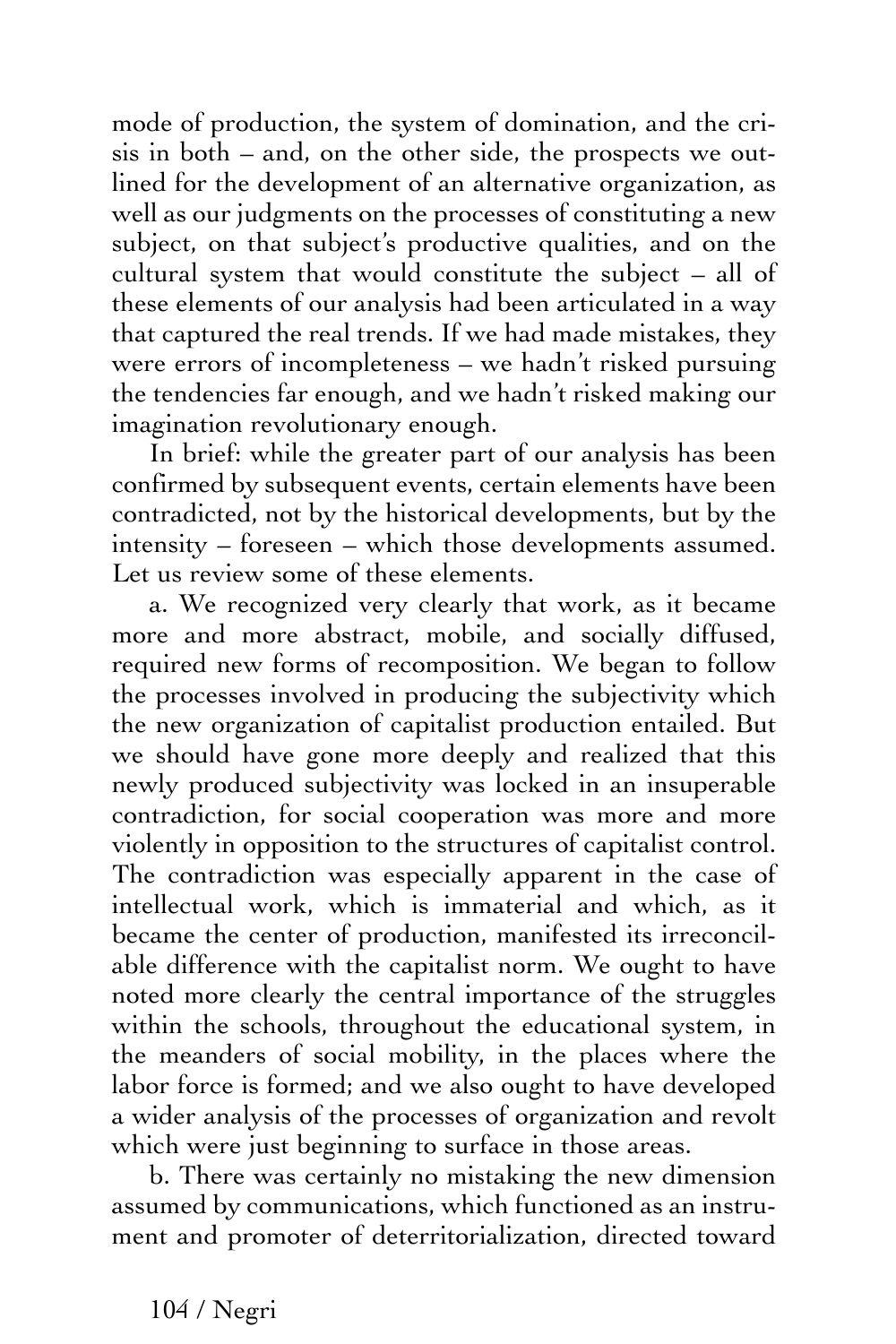intellectual usurpation and moral impoverishment. And it was no paradox if exactly here, in this area where capitalist domination was so strong, one could detect mechanisms for recomposing the subject and giving a new territorialization to desire. But while our work stopped at the point of identifying the possibility of such a rebellion, we should have persisted in our analysis, tracing out the new moments of reconstruction, of recomposition of the subject. This latter process needs to be seen not in the context of some homemade operation, or some unique experiment. We are not talking about some Utopia to come, but about a real formative power, a material force for political and social reconstruction.

c. We should have better defined the scope of the ecological struggle, a movement which appeared consistent with the program of proletarian liberation. We ought to have acknowledged not only the necessity of defending nature against the menace of destruction and the imminent apocalypse that hangs over it, but also the urgency of constructing new systems and conditions for reproducing the human species, as well as defining the modes and timetables for revolutionary action in this direction. It is easy to see that our text was written before Chernobyl.

d. And now we must take up the point most deserving of criticism and self-censure. In defining Integrated World Capitalism, we did not sufficiently measure the intensity of the process set in motion by the direct participation of the Soviet Union in that mechanism. Of course all through our pamphlet we had insisted on the identity of the exploitation taking place in capitalist countries and that taking place in socialist countries. Now the world market's definitive overcoming of the Stalinist pressure only confirms this observation. But the acceleration of the processes of integration taking place in the last five years and the effects thereof cannot be underestimated. Very acute contradictions are being created within each of the two blocs as well as in the relationship between East and West. The problem of peace can be put in much less utopian terms today than when we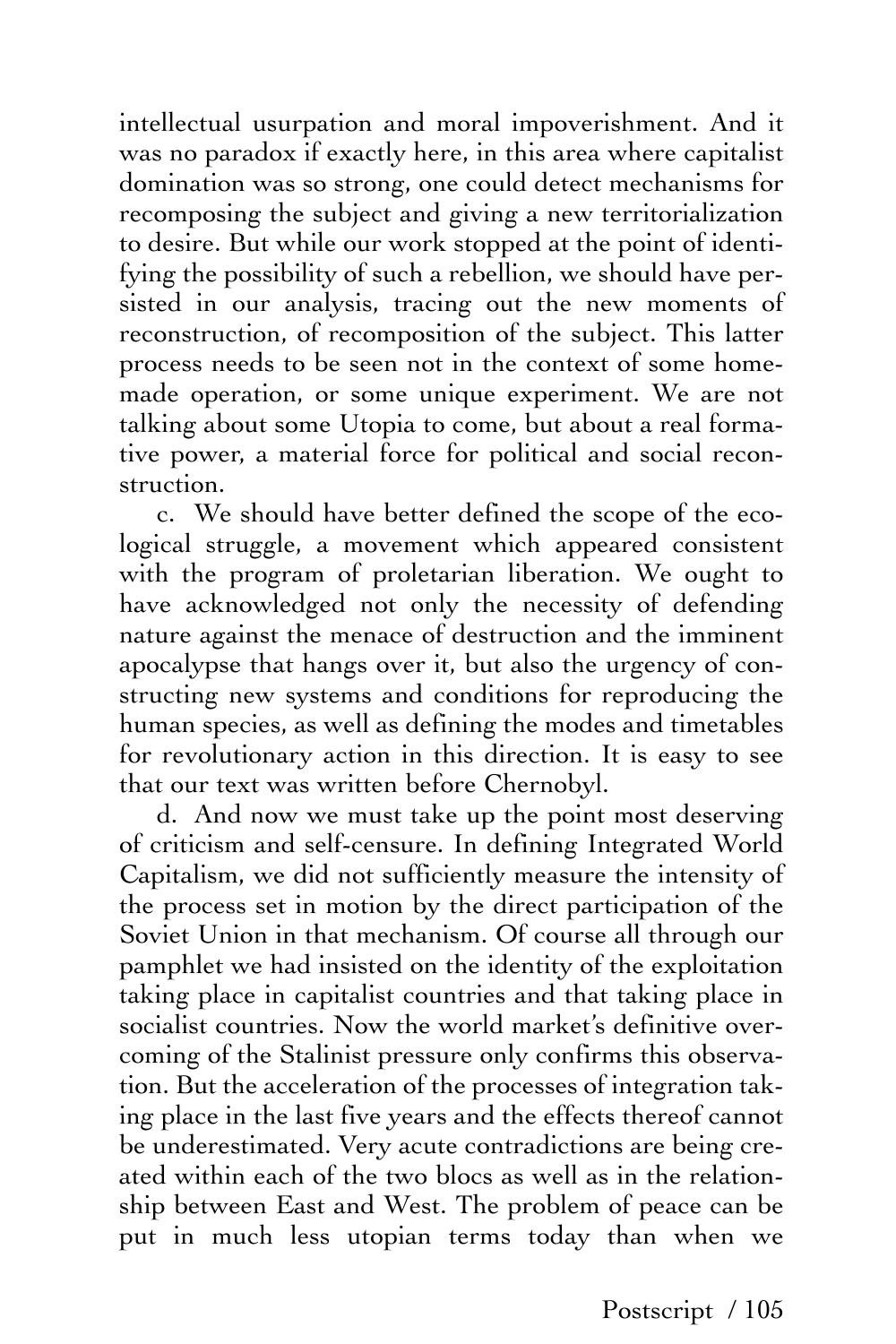composed our pamphlet. But precisely for that reason, the achievement and the maintenance of peace become a positive force for reopening the processes of liberation, revolt, and radical transformation.

e. Certainly our book did not underestimate the question of North-South relations. But we were far too optimistic. We believed that in the face of the disastrous decline in the prospects of the Southern nations, some kind of new alliance with the North would inevitably be laid out. Nothing of the sort occurred, and indeed the situation has become much worse. Entire continents are adrift without a compass and there has not been a single political initiative worthy of the name which has been offered to combat the enormous problems posed by this disaster. Benefit concerts and acts of state-sponsored charity have multiplied – and at the same time the isolation and the lack of news from these poorest countries have become more ominous.

It is with desperation and anguished impotence that we look upon that massacre of innocents, that unending genocide… It is with anger that we contemplate these things.

We could continue analyzing the defects of our discourse, while still affirming its substantial validity. But to what end? The evidence that allows us to still believe today that communism has never been nearer to fruition derives not from our own words but from the radical change of direction taken by history in the last four or five years. What we once believed in as a utopia now seems common sense. The age of the Reagan counterrevolution and the very gloomy period of neoliberal power now seem definitively superseded. We knew that they would not last long, and we never ceased laughing at their "new philosophers" and being nauseated by those who had "repented." Nevertheless, we are surprised to see how fragile such arrogance really was. The grand declarations about neoliberalism, about a new social contract, about a new Enlightenment are today obviously charades – as they were in the past. In. the past, however, it took courage to say so; nowadays this truth seems banal.

106 / Negri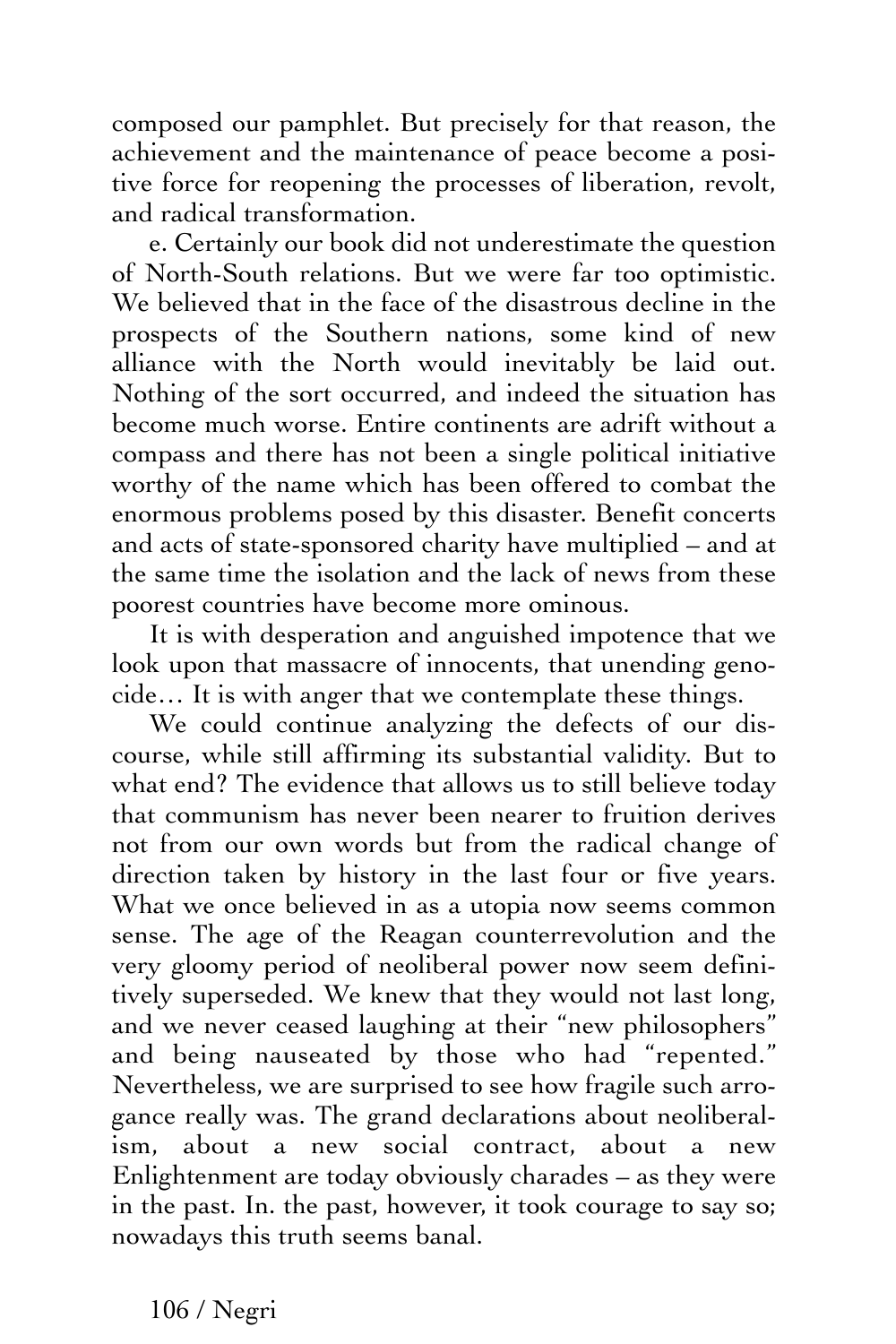But we are not so much interested in talking as in being. Being, and thus organizing. Organizing, and hence having the possibility of overthrowing the sense of production which capital, for the sake of profit, enforces within our information oriented social fabric. Overthrowing that sense, subverting it… For that we look to praxis. And praxis, today, is found in the East bloc.

Before speaking of praxis, a brief clarification of terminology is in order. People say that communism is dead. We think this affirmation is inexact, and that it is socialism which is moribund. How are these two terms distinguished? For the old-line militant, the distinction between socialism and communism was obvious: socialism was that politicaleconomic order in which "to each was given according to his work "whereas communism was that system in which "to each was given according to his needs." Socialism and communism represented two different stages of the revolutionary process, the first being characterized by the socialization of the means of production and by the political administration of this transition, the second characterized by the extinction of the state and by the spontaneous management of both the economy and power.

If this distinction was clear to the old line communist militants, today, in the era of a collapse of "real socialism," it has been obliterated, and communism and socialism are easily confused. They are confused via a hostile, wholesale reduction performed by the adversaries of socialism, who have undertaken a brutal liquidation of all things socialist that were created in the world after 1917, whether in Eastern Europe or in the Third World. Of course these all too easy liquidations take sustenance from favorable conditions: in the socialist states of Eastern Europe during the last forty years the sole methods of legitimizing power have been the mystification of ideology, frauds perpetrated by the bureaucracy, and cynicism in dealing with theory – all of which, predictably enough, have produced symptoms of radical refusal and disgust. How could the "radiant future" promised by communism have avoided being discredited in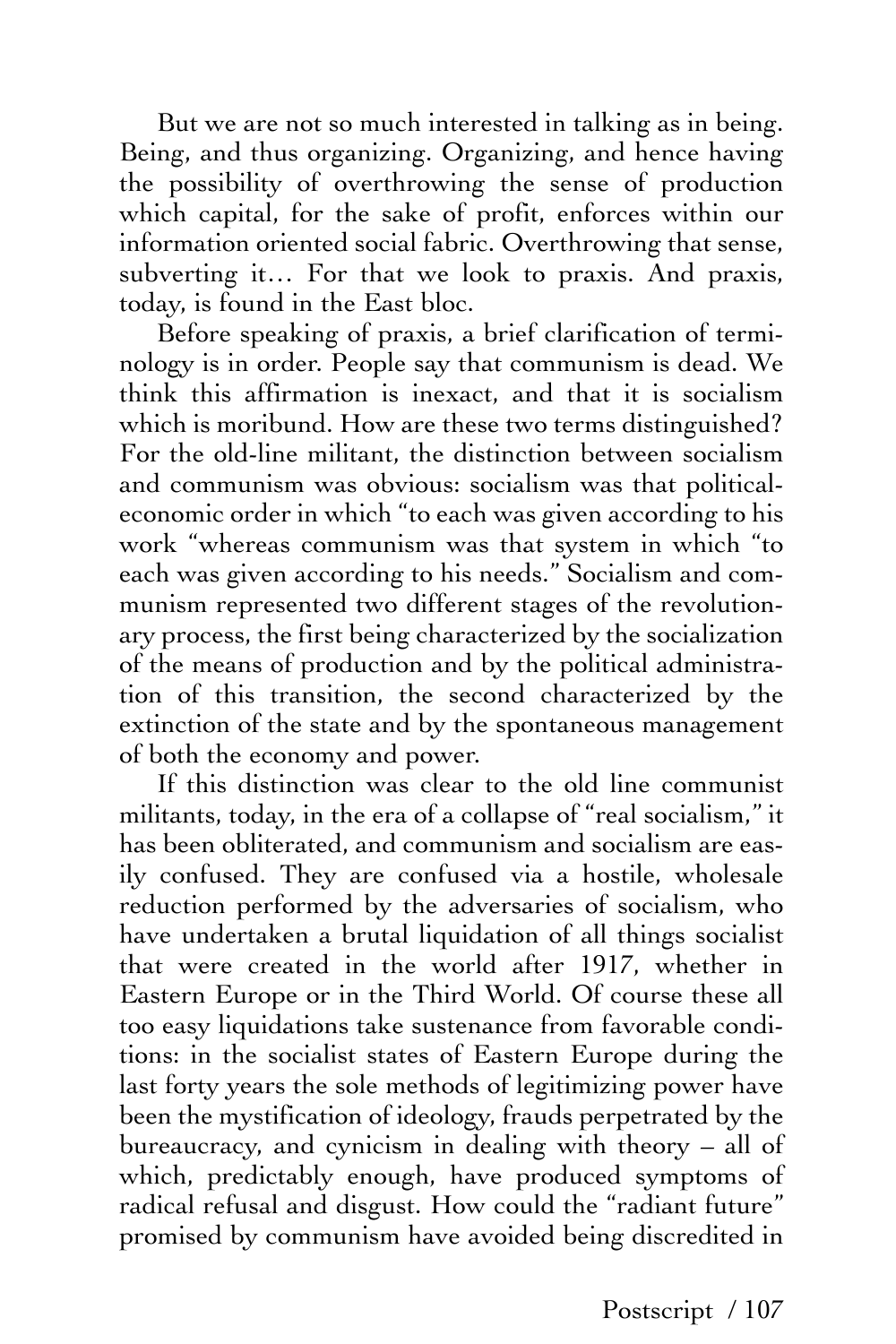societies that were socialist in name only, societies that were in fact bureaucratic organizations, in which utopia was achieved by hiding realities?

Having said this, let us return to the concepts themselves and their history, noting that, in all probability, they are not reducible to the guises in which they appear in present day polemics, nor subject to the current wholesale dismissals. Indeed for about a century and a half, that is, from the foundation of the "League of Communists" which looked to Marx for leadership in the middle of the last century, communism has been the central political ideology for the modern age. In opposition to the old utopias, it is based on a real, forward-looking analysis of the mechanism of development of capitalism from the worker's point of view. Taking a scientific look at the social-economic dynamics of the capitalist system as it lives and grows solely by exploiting the labor force, the party of the working class can define the strategies and tactics for the communist future, setting as its objectives the destruction of the mechanism of capitalist accumulation and the conquest of political power. Marx brings us up to this point, offering a formidable scientific apparatus for dealing with this project.

The subsequent transfer of Marx's theoretical analysis to the problem of revolutionary mobilization within the new context of European capitalism at the beginning of a century marked by a radical instability in the various political and social systems, is the task which Lenin takes up and which leads him to formulate the organizational principles of a new kind of party, the Bolshevik Communist Party. This party is the vanguard of the working class which, having broken with the mere economic demands of the unions, the mere opportunistic spontaneity of the anarchists, and the legalistic version of the class struggle practiced by the parties of the Second International, has shaped itself into a disciplined, flexible instrument specifically adapted for seizing power and installing the dictatorship of the proletariat. The objective of this dictatorship is the institution of socialism, or the nationalization of the means of production and a cen-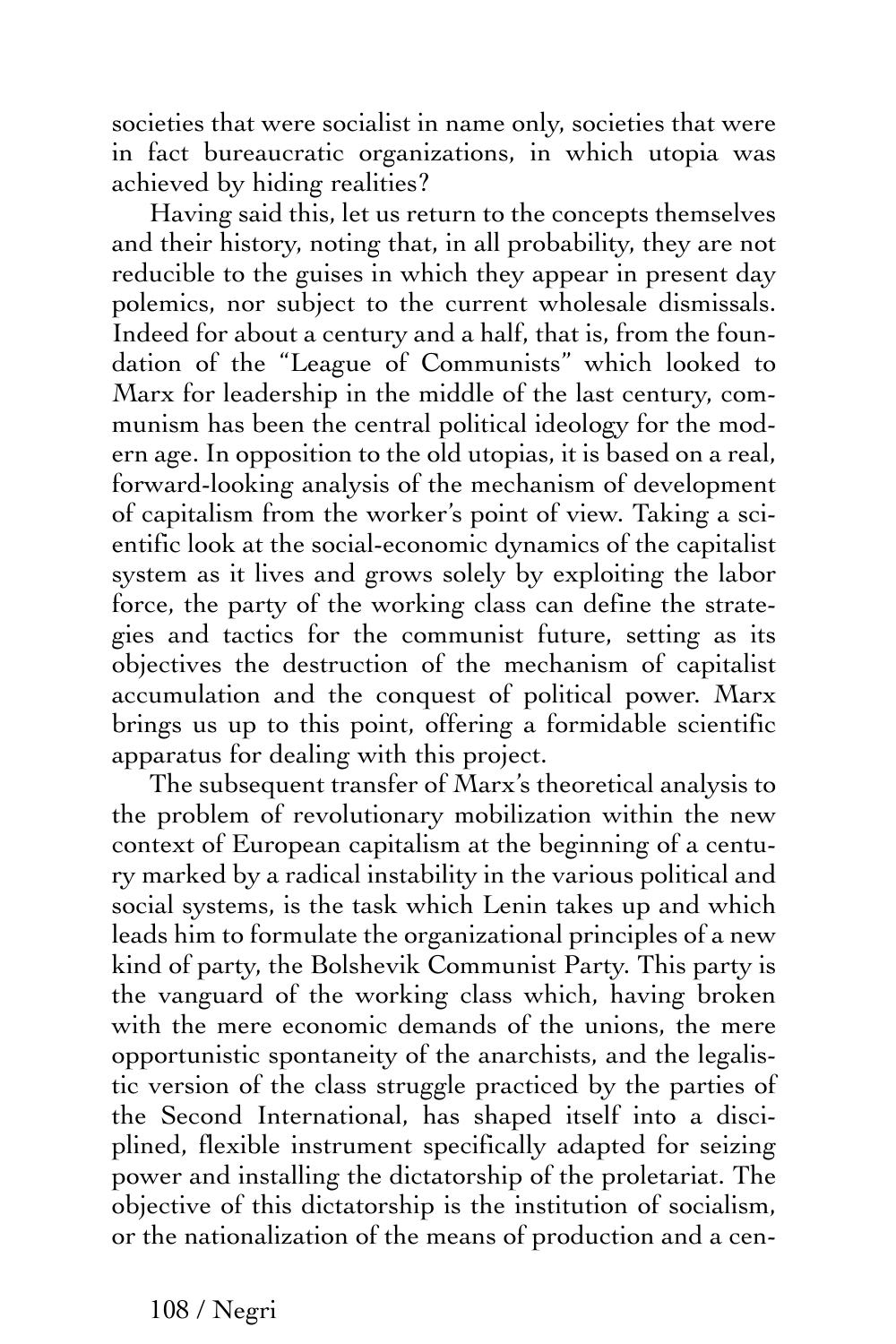tralization of planning. But all of this was supposed to take place within a radical process of democratic participation, within a transitional period that would create conditions of economic growth for everyone and at the same time would dissolve the central power of the state and the law, bestowing both wealth and freedom on the citizens. What an illusion, and what disappointments!

The Leninist conceptions of the party and the revolutionary transition were contested within the left wing of the workers' movement by Rosa Luxemburg, both at the time of the 1905 uprising and after the 1917 revolution. For her, organization meant the permanent refusal, exactly in the workplace, of any mediation of workers' self-expression or the class struggle through the agency of the unions or the reformist party; her idea of organization coincided with the rising levels of worker spontaneity and with the specific political institutions generated by such spontaneity, including the soviets in Russia in 1905 and 1917, and the workers' councils in Germany in 1918-1919. Lenin, on the other hand, held that the workers' own self-directed organization for struggle could not prefigure the party, since a revolutionary political directorate, standing outside the individual struggles, would have to supervise all the various expressions of spontaneity in order to assure the fundamental goal of a dictatorship of the proletariat.

Is it this contradiction between Luxemburg and Lenin – between an idea of communism as a democracy constituted by masses in struggle, or, on the other hand, as a dictatorship of the proletariat – that gives rise to the crisis in the management of socialist power once the insurrection has been victorious and power has been seized? Many communists (and there are still many of them in the world) think so, and it is very probable that as the subversive movement revives in the coming decades (for it is evident that it will revive) It will have to reconsider these issues.

But other problems can also become central in the discussions motivated by the present crisis of communism and the collapse of "real socialism." In particular, it is interesting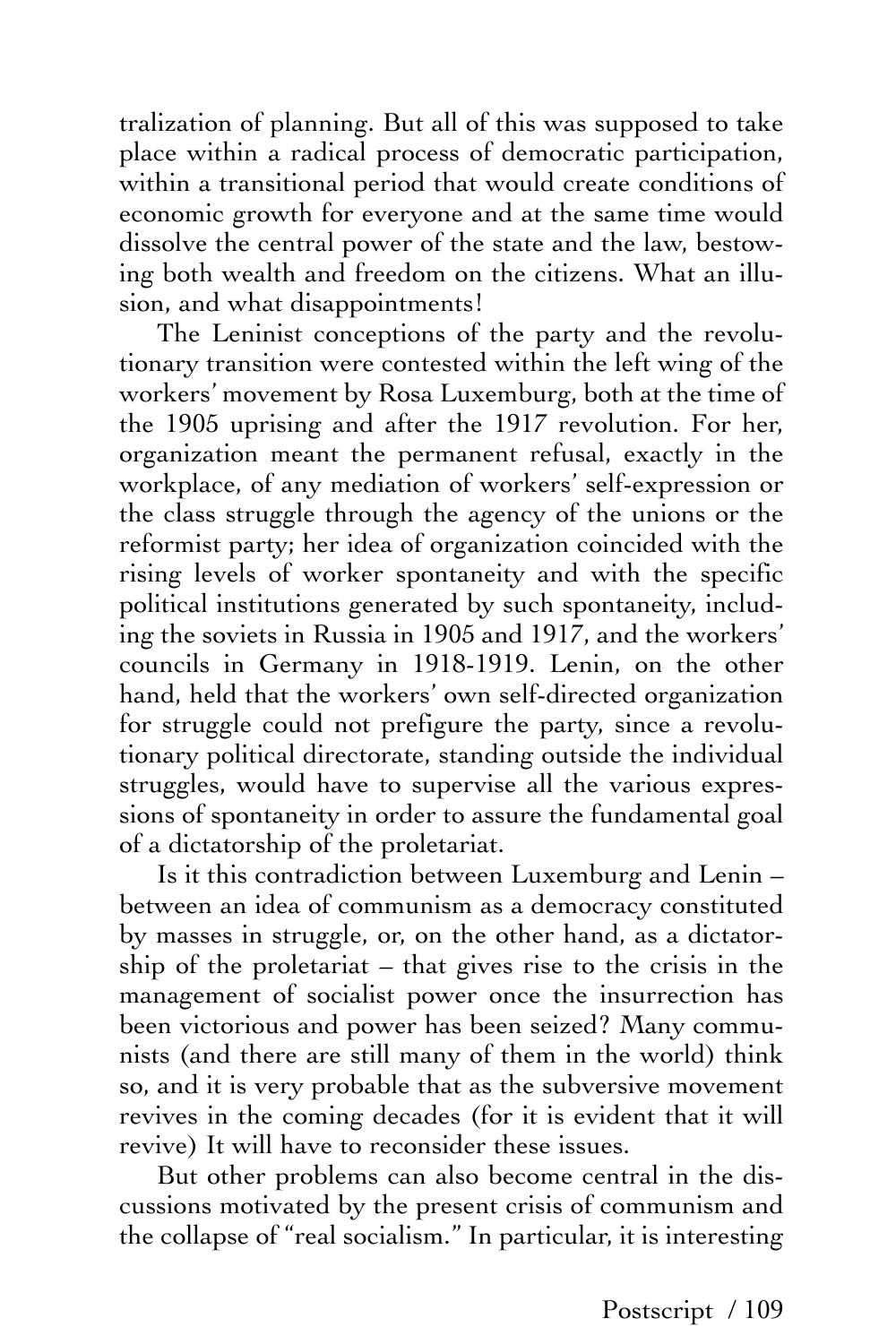to follow developments in Russia in the wake of the dilemma that surfaced after Lenin's death. At that point the Soviet political debate centered on the two alternatives of a "permanent revolution," or, on the other hand, "socialism in a single country." These alternatives were discussed in terms of their relationship to Leninism and to the October revolution. Leon Trotsky, an ardent defender of the first thesis as a means of inoculating the revolution against the bureaucratization of the state and the party, was defeated by those who, embracing the second alternative, believed that the unequal development of capitalist countries and the exceptional nature of a proletarian victory at the weak link in the imperialist chain had rendered the construction of socialism in a single country an obligatory course of action. Among the advocates of the second thesis Stalin soon emerged as the merciless executor of an extreme centralization of the party and an enormous concentration of power in the administrative-repressive apparatus. Thus the distance between Marx's theory of a class struggle against the capitalist system and the actual practice in the construction of socialism widened vertiginously. Paradoxically, communism – defined by Marx as "the real movement which abolishes the present state of affairs" – became the productive activity which created at whatever cost the material bases of an industrial society that was locked in a competition with the rhythm of its own development and with that of the capitalist countries.

Socialism did not commit itself to overcoming the capitalist system and the system of wage labor, but instead became a social-economic alternative of capitalism.

Can we thus claim that the present crisis of "real socialism" amounts to nothing more than the crisis in the socialist management of capital? That the present situation has nothing to do with any ultimate crisis of communism? We can indeed make such claims if, having accepted the lessons of a century and a half of history, we reassert with the greatest possible emphasis the distinction between socialism and communism. For the first is nothing more than one of the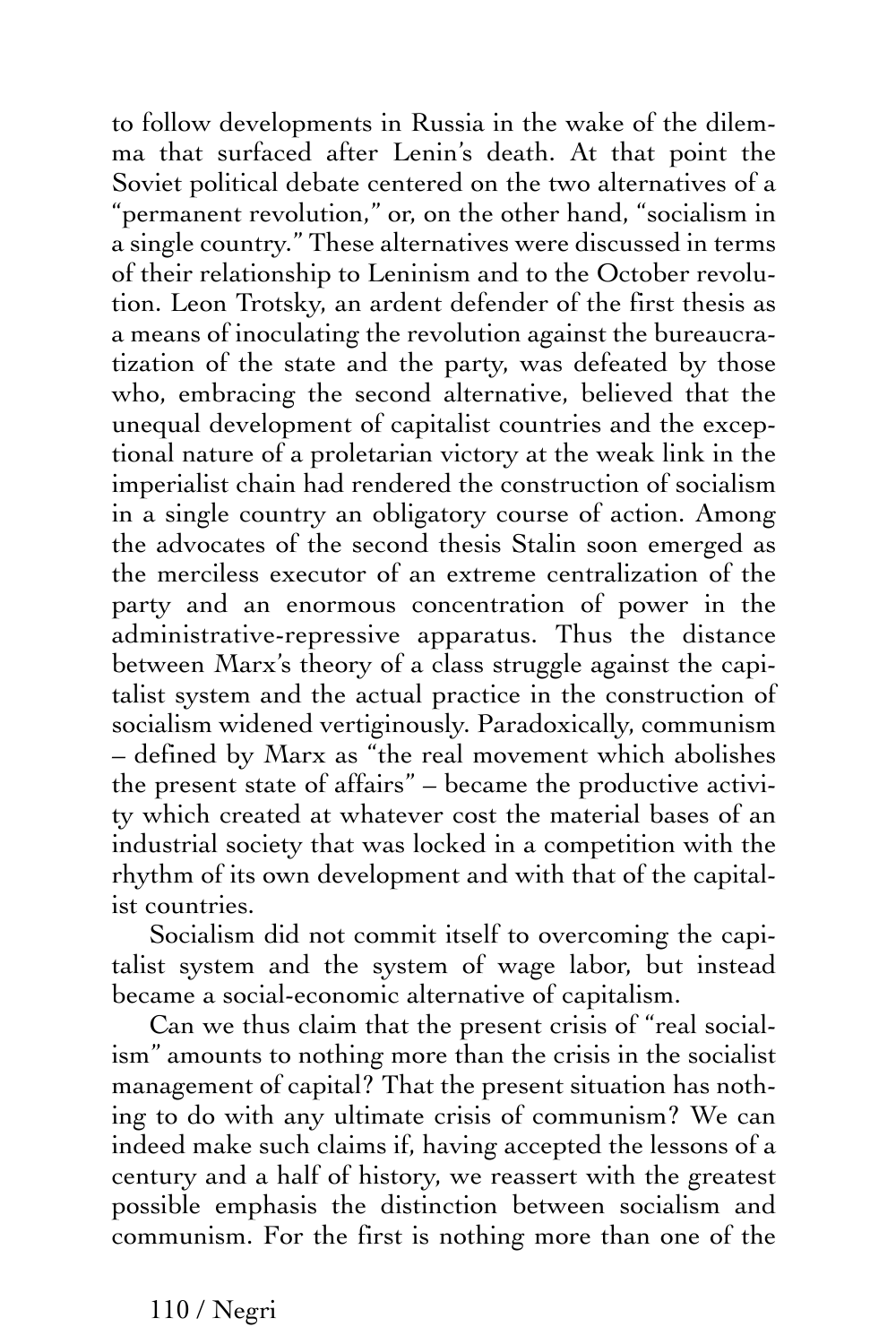forms in which capital can be organized and administered – and that is why most of the advanced capitalist countries today have economic systems in which the socialist component is extremely strong. But communism is the form in which society can be organized after the destruction of both the capitalist system, that is, after the destruction of the class system and the system of exploitation, when the organizing role of the state, as opposed to that of society, has been cancelled. We must further insist that it is absolutely untrue that socialism is a phase of, or an instrument of transition toward, communism. Historically speaking, the exact contrary has been true, for the most ferocious forms of political and economic oppression have occurred within "real socialism," whose so-called "new socialist man" was nothing other than a perfected form of the beast of burden. As Marx teaches us, communism is born directly from class antagonism, from the refusal of both work and the organization of work, whether in the bourgeois form or the socialist form. The new modes of this antagonism and this refusal can be seen in Western Europe, but are even more apparent today in the East bloc's crisis of "real socialism." That is why the revolt in the eastern European nations constitutes a strong incentive for a renewed discussion and a renewed militancy within communism. The need to distinguish between "socialism" and "communism" has once again become obvious: but this time not because of the blurred boundaries between them, but because they are so opposed. Socialism is nothing other than one of the forms taken by capitalist management of the economy and of power, whereas communism is an absolutely radical political economic democracy and an aspiration to freedom.

What do the events in Eastern Europe reveal to us? First of all – and we have already recognized this – they mark the end of the illusion that there might be shortcuts to communism. Whatever might have been the beliefs of our predecessors, whether workers by profession or intellectuals in the vanguard, we must acknowledge that there can be no progress, no transition from capitalism to communism via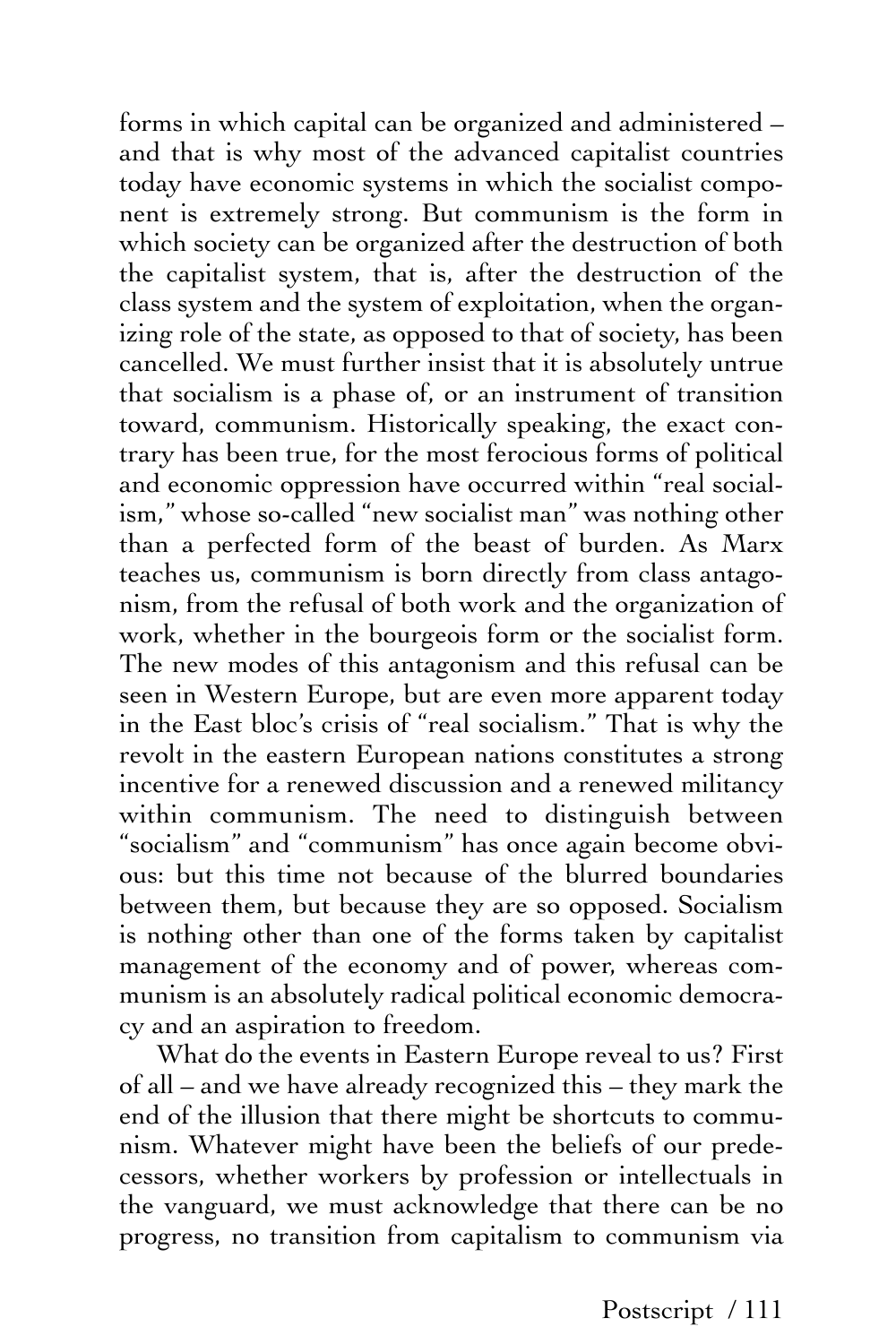socialism. Communism, thus, is the minimum essential program. It can and must be constructed starting from the conditions of socialist and/or capitalist society – within these conditions. There are not two or three or four or *n* phases or stages of development: there is only one, and that is the retaking of freedom into one's own hands and the construction of collective means for controlling cooperation in production. This single stage of development allows us to discover to what extent capitalism and/or socialism have rendered production social, abstract and shared, and it also permits us to reorganize this cooperation outside and against the capitalist system of command, outside and against the daily theft of power and wealth which is perpetrated by the few at the expense of the whole society.

Communism is already alive within the capitalist and/or socialist societies of today, in the form of a secret order dedicated to cooperation in production: an order covered up by the capitalist system of command and/or bureaucracy, crushed between the opposing forces of those who command and those who follow commands, a new order which strains to become manifest but cannot. In the East bloc we saw mass protest explode in the form of a pure negation of the past.

But we also saw the expression of a potential that was unknown to us in the West: in the Eastern European nations we saw a fully alive civil society come to the surface, one that had not been homogenized, one capable of expressing a collective political will in a way no longer found in the West – a drive for power founded on the social base rather than on the forms of the state. I am certain that in the West as well all of this will take place, and quite soon – for what has happened in the East was not born from the special experience of those countries.

What took place in the East is the beginning of a revolt against a capitalism which had reached the apex of its tyranny. There are always those imbeciles who identify capitalist development with the number of computers sold: of course in that case one would have to believe that there was no cap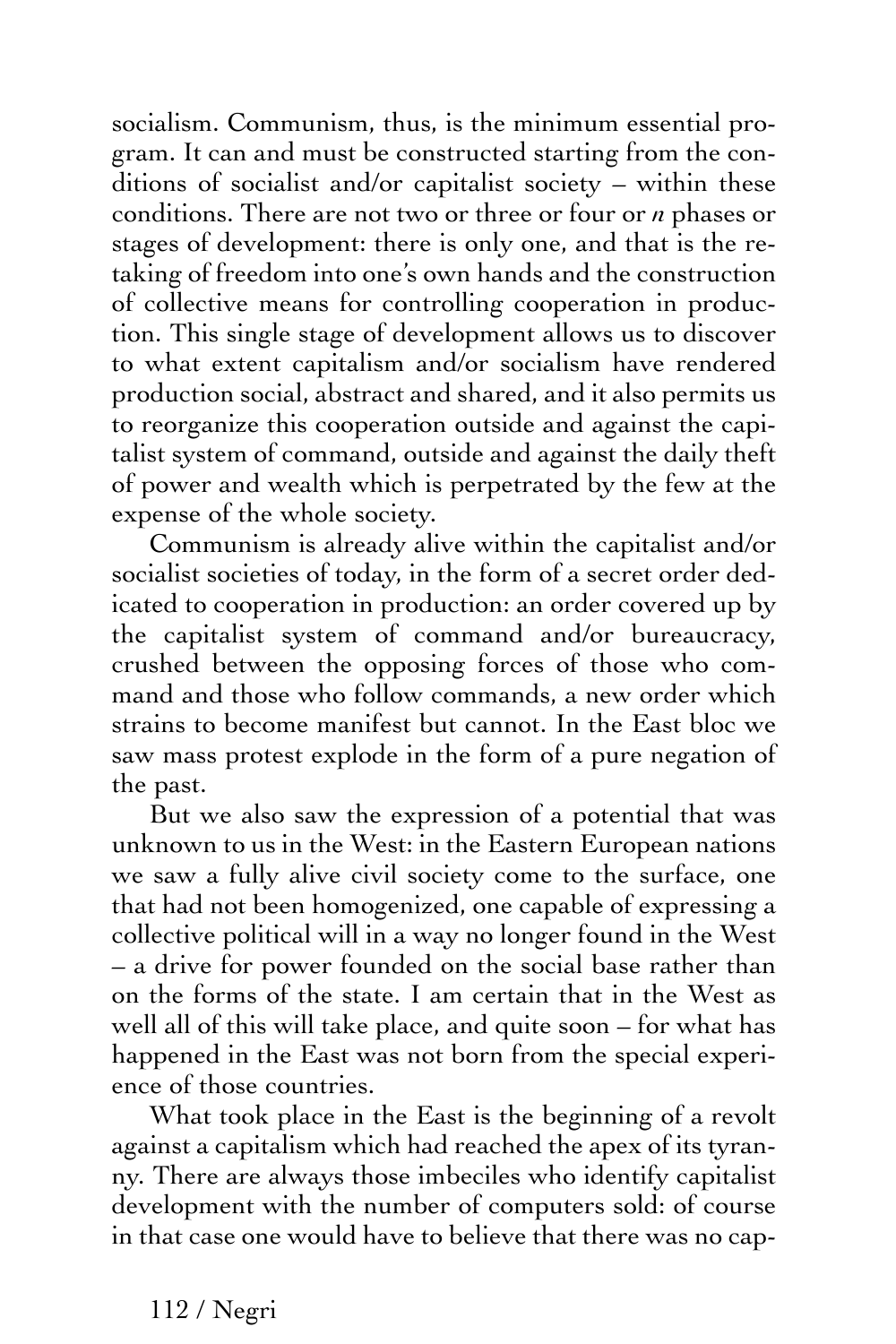italism in the East and that its revolution will quickly be calmed by selling computers. And there are those who will attempt this strategy. But that is not really how things stand: the level of capitalist development is defined by the degree of social cooperation in production. From this point of view, the Eastern bloc is in no way behind the West.

It is against this background that we read the revolution which has exploded; and we further suggest that, as with all revolutions that are truly such, this one will spread – from the East to the West, a new 1968, moving in the opposite direction.

What else do the events in the East reveal? Another element, less visible to the majority of the public, but nonetheless extraordinarily important: the birth of a new model of democracy. In our civilization we are accustomed to thinking that there is only one model of democracy, the Western one, and that it need only be applied generally.

History has come to an end, there is nothing more to invent, and Western democracy and the "American way of life" represent the absolutely final product of the human spirit! All of this is an arrogant illusion. What has happened in the East demonstrates just the opposite, for (despite what Hegel says) not only has the world spirit not finished its travels, but in fact it gives signs of having reversed its course, returning from across the Atlantic and heading east, toward the Russian steppes. That is where it has been reborn, and that is where the debate about democracy is taking place. Democracy cannot be simply political emancipation, but must include social and economic liberation. No democracy is possible unless the problems of work and of command are solved. Every form of democratic government must also be a form of liberation from the slavery of work, must yield a new, free organization of cooperation in production. It is not a question of putting factories and the organization of social work in the hands of new bosses, entrusting them to the hypocritical freedom of the marketplace, handing them back to the exploitative desires of capitalists and bureaucrats. Rather, it is a question of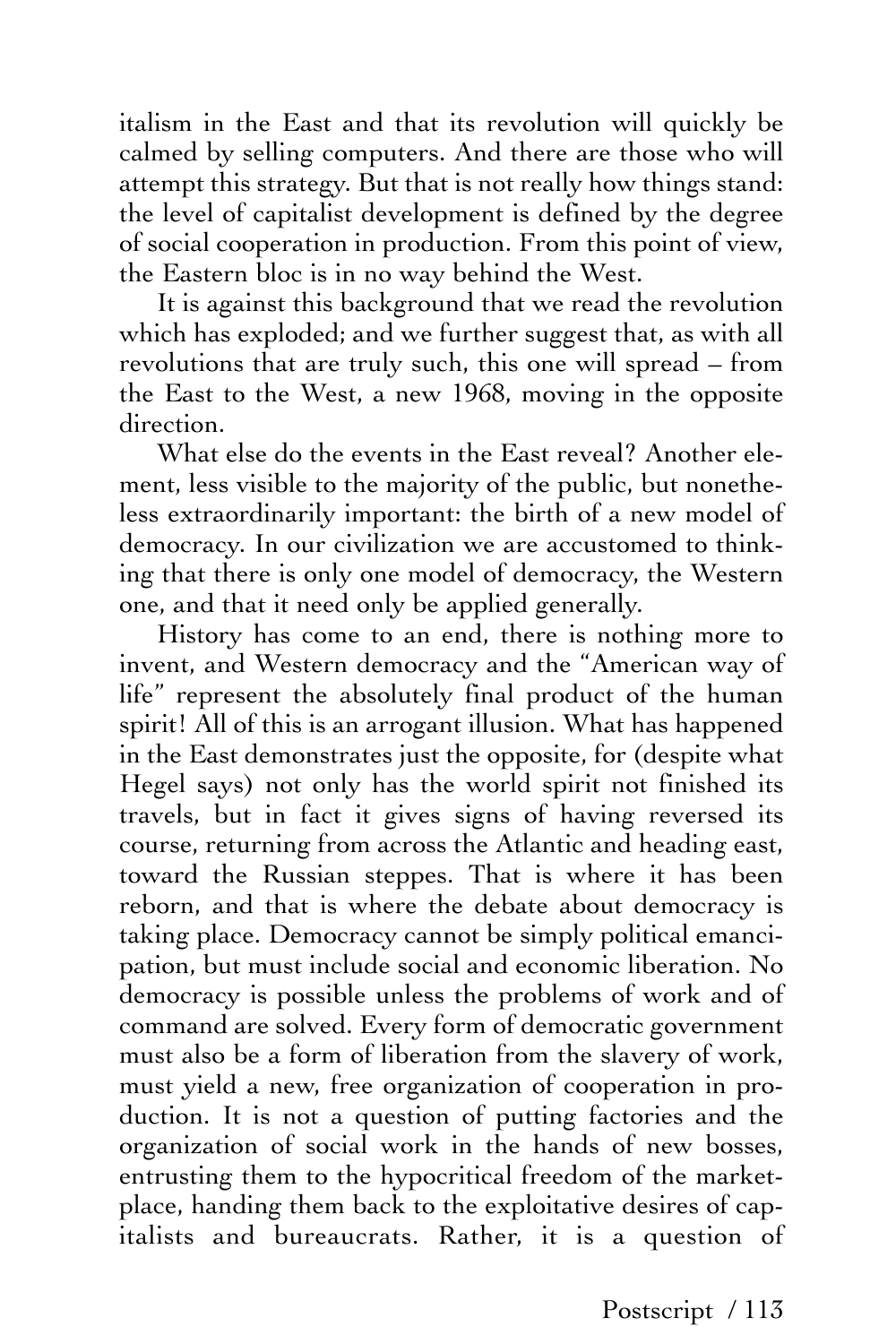understanding what might be the rules for the democratic management of economic entrepreneurship. An impossible utopia? Fewer and fewer people think so. Not only in the East but even in the West, more and more people are asking themselves how to achieve a democracy that includes the democratic management of production. And their stupefaction is directed not at communism, but at the present form of production – their amazement (and their grief) derive from the fact that every day we are compelled to witness the persistence of figures as obsolete and useless as the capitalist and bureaucratic bosses. In the East, within the revolution, people are experiencing a new form of democracy: the democracy of work, a communist democracy.

A third lesson has reached us from the East bloc. Who has revolted? The working class? In part yes, but often not. The middle classes, then? To a fair degree, but only when they were not linked to the bureaucracy. What about the students, scientists, workers linked to advanced technologies, intellectuals, and in short, all those who deal with abstract and intellectual work? Certainly this represents the nucleus of the rebellion. Those who rebelled, in brief, were the new kind of producers. A social producer, manager of his own means of production and capable of supplying both work and intellectual planning, both innovative activity and a cooperative socialization. From this point of view as well, what has happened in the East is not foreign to us: indeed we might say, "de te fabula narratur." For in the countries where capitalism reigns idiotic and triumphant, corrupt and incapable of self-criticism, arrogant and confused, here as well the subject who constantly proposes to revolt is the same: the new productive subject, intellectual and abstract, students, scientists, workers linked to advanced technologies, university workers, etc. It is because of this subject with whom we identify that the events of the East pertain to us. Whether Gorbachev remains in power or is removed by Ligachev, whether perestroika succeeds in the present form or in a second wave that will inevitably follow, whether the Russian empire endures or not – these are all problems that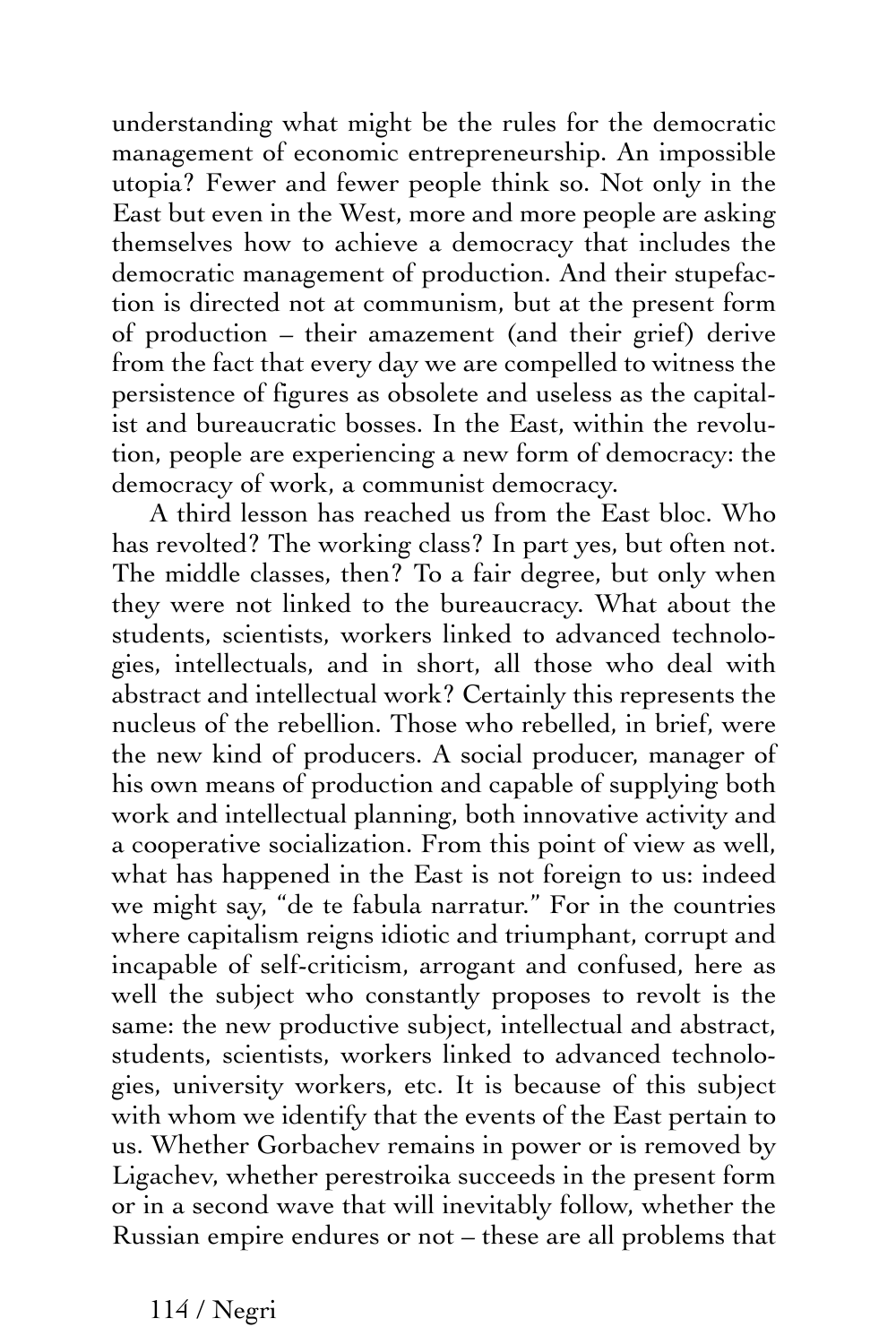concern only the Soviets.

We have our Cossacks to defeat, and there are many of them, and we are very late in joining the battle. Nonetheless we are grateful to the Soviets for having initiated, for the second time in this century, a profound process in the renewal of the spirit. It is a process that we believe to be irreversible, not only in Russia, but also in the life of humankind.

Antonio Negri, Paris Christmas 1989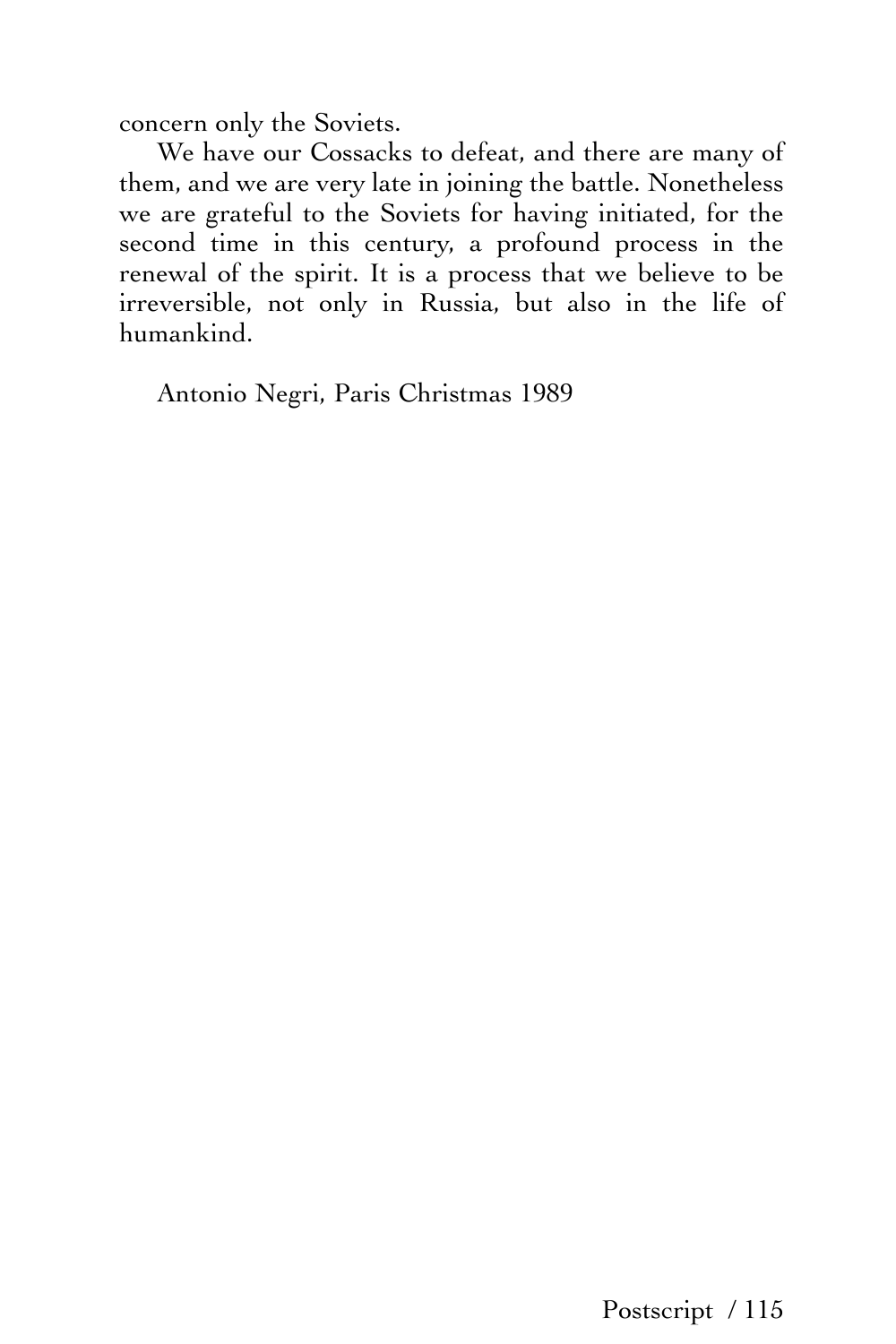## APPPENDIX ONE THE NEW SPACES OF FREEDOM FÉLIX GUATTARI

We might refuse to resign ourselves to it, but we know for a fact that both in the East and in the majority of the Third World rights and liberties are subject to the discretionary powers of the political forces in charge of the state. Yet we are not so ready to admit, and often refuse to confront, the fact that they are equally threatened in the West, in countries that like to call themselves 'champions of the free world'.

This hard question, so close to the skin and pregnant with dramatic human implications, is hardly resolved if we remain at a level of statements of principle. It would be impossible to fail to recognize the fact that for a dozen years a whole bundle of rights and freedoms and a whole series of spaces of freedom continued to lose ground in Europe. If we consider what is happening to immigrants and the distortions that the right to political asylum is undergoing in France alone this fact is manifestly unequivocal. But the defeat stares us in the face even when detached from mere narrow jurisprudence, when considering the actual evolution of the 'right' to dispose of basic material means of survival and labor for millions of people in Europe (the unemployed, young and old people, the precarious); the 'right to difference' for all kinds of minorities; and the 'right' to effective democratic expression for the large majority of peoples. Militants might object that the conflicts related to formal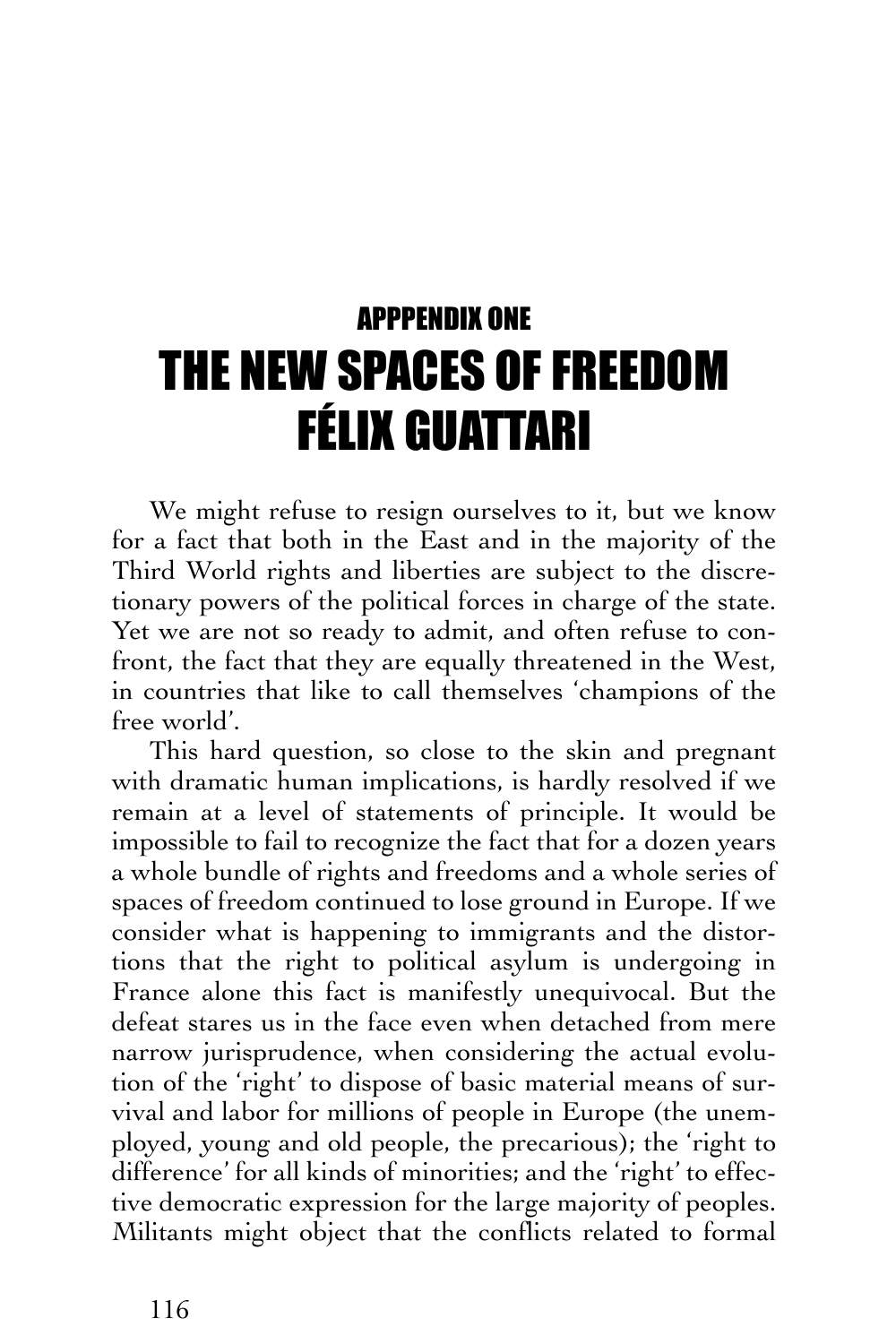juridical freedoms should not be treated on par with the conquest of new spaces of freedom because only the latter is relevant to concrete struggles (to be fair, this reaction is reminiscing of an era that has long gone). Justice never kept out of the social fray (it never stood over and above social struggles); democracy was always more or less manipulated; there is nothing, no greatness, to be expected from the realm of formal juridical freedom, whilst, on the contrary, everything is still to be done when it comes to new spaces of freedom. As far as I'm concerned, after taking an interest in the extradition cases and political trials of Bifo, Klauss Croissant, Piperno, Pace, Francois Pain, Toni Negri and others, I was forced to revise my opinion on the importance of these supposedly formal freedoms. Today they seem to me almost completely inseparable from other freedoms 'on the ground', to speak like the ethnologists. Now more than ever we must refuse to remain at the level of a global denunciation of bourgeois justice: doing so would be formal indeed. The independence of the judiciary is often really nothing but a decoy; instead of resigning to this and returning to a mythology of spontaneity and the so-called 'people's tribunals', we should think of ways to make it actual. The specialization of social functions and the division of labor are what they are; besides, nothing would seem to justify any expectations of deep changes in public opinion in the short or medium term; and there is no way of hoping that organized societies will manage to do without a judicial apparatus any time soon! This does not mean that we have to accept it as it is, quite the opposite: it is crucial to redefine its mode of development, its competences, its means, and its possible articulations in a democratic environment… To do so struggles for freedoms must also be given new instruments to take us forward:

- Ad hoc interventions in practical affaires where rights and freedoms are undermined;

- Longer term activities, such as liaising with groups of lawyers, magistrates, social workers and prisoners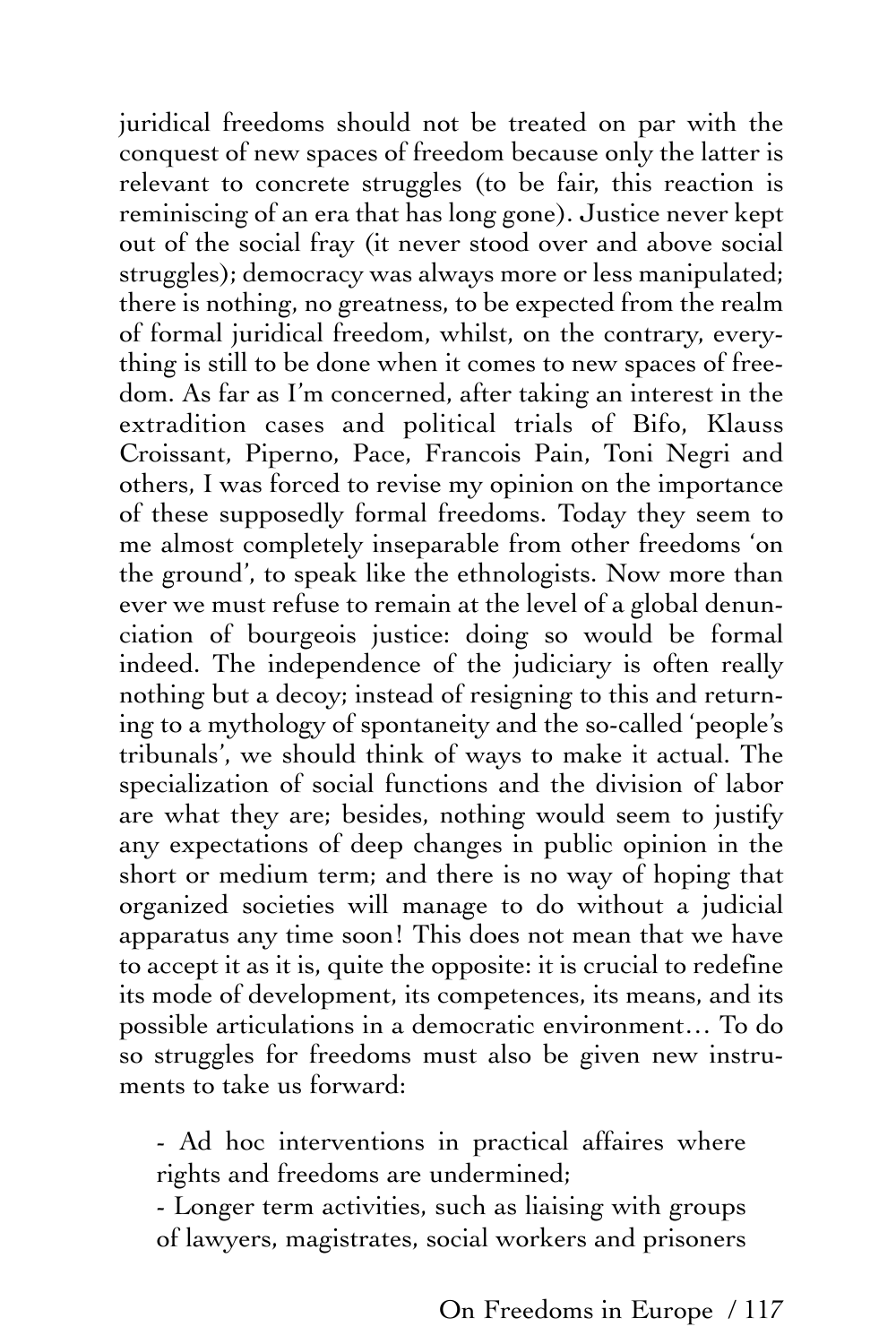… in view of developing alternative forms of systems of justice.

The struggles that defend the respect of the law and the offensive struggles aimed at conquering new realms of freedom are complementary. Both are set to become at least as important as trade union and political struggles, and to influence them more and more. This is the process that is apparently unfolding in France, with the growing role played by organizations such as Amnesty International, the League of Human Rights, France Terre d'Asile, the Cimade.

Despite the above premises we still cannot treat the evolution of freedoms in Europe as something in itself separate from the context of international tensions and world economic crises. But as soon as I mention these two things a new question starts humming in my ears. Should we regard these tensions and crises as *causes* of the weakening of freedoms, or, inversely, as the *outcome* of the rise of conservativism and reactionarism that followed the 1960s wave of struggles for freedoms? What I'd like to demonstrate is that our analysis of the tension between East and West and the world crisis would gain considerable grounds if we reconsidered them from the perspective of this question on freedoms.

I sometimes wonder whether in our societies, imprudently known as 'post-industrial', these freedoms are not destined to be irreversibly eroded by some kind of global rise in the entropy of social control. But this morose sociologism earns me nothing but days of depression! On dispassionate reflection, I see no reason to blame this repression on the proliferation of the mechanisms of information and communication in the machineries of production and social life. No! What distorts everything is something else! It is not techno-scientific 'progress', but the inertia of outmoded social relations: international relations between blocs and this permanent arms race that sucks the blood out of the economy and anaesthetizes its spirits! So I would be inclined to say that the international tension is probably less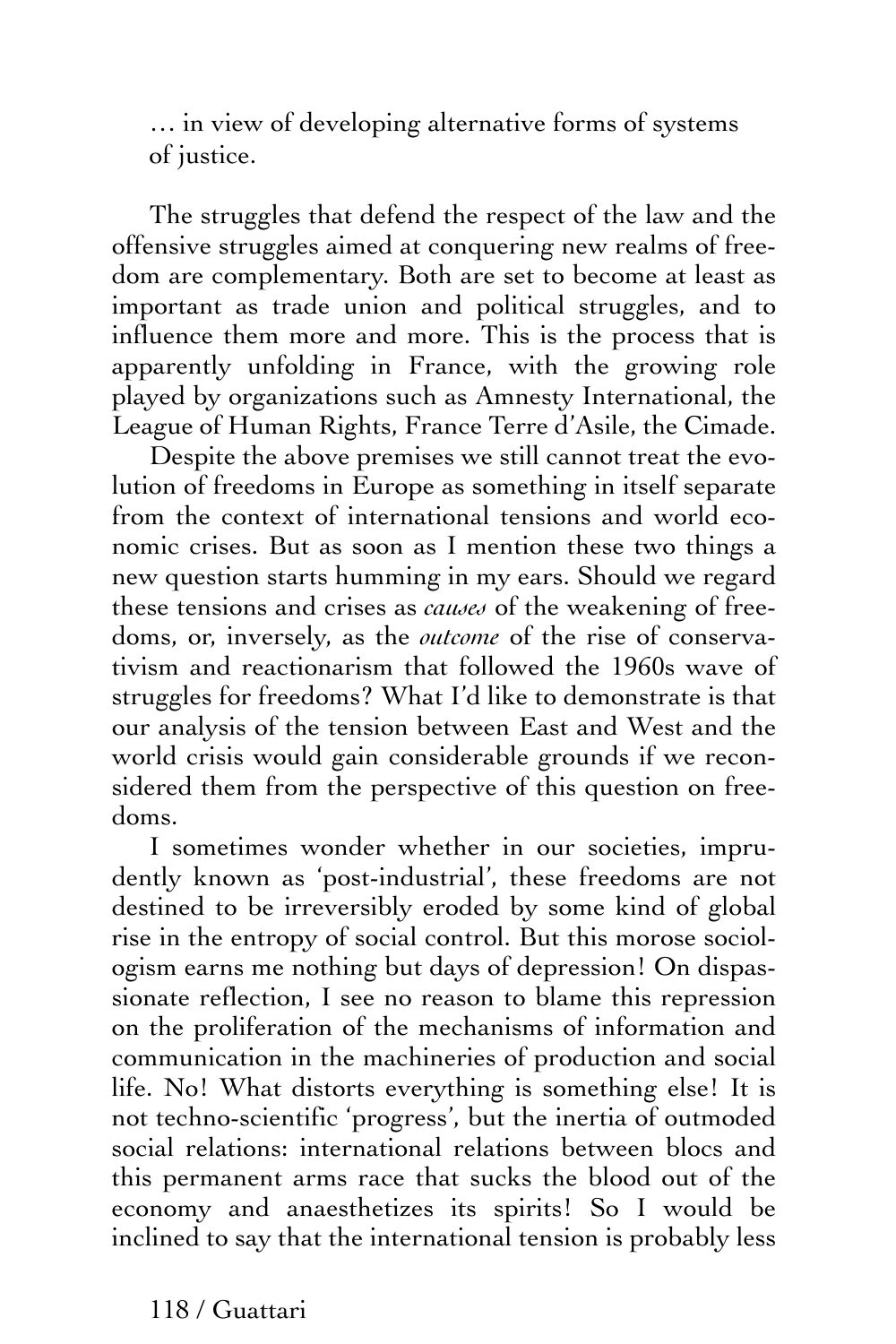the result of a fundamental antagonism between two superpowers – as we are led to believe – than a means for them to actually 'discipline' the planet. In short, two chief gendarmes hold complementary roles, but not as in a puppet show, because here the blows really hurt! So the overall tension of the system grows and the hierarchical elements of its military, economic, social and cultural wings become exacerbated. Up there, in the Olympus of the Gods of War, much noise and many threats are made – as well as, unfortunately, many very dangerous things too! – so that at the bottom, at all levels, the flunkies are kept silent!

In this respect, the defense of individual and collective freedoms never was a serious issue in the conflict-ridden relations between the East and the West, and this is indicative. With proclamations and the parading of great principles put aside, it becomes apparent how little this issue weights on the important international 'deals' (President Carter managed to ridicule himself before the American political class by insisting more than was customary on this subject!). Western leaders would easily accommodate themselves to the techniques of the totalitarian bureaucracy of the Eastern block. And, under surface appearances and behind the ideological and strategic hype they seem to be carrying out similar policies and share the same set of objectives: namely to control individuals and social groups more and more closely and to normalize and integrate them, if possible facing no resistance from them and without them even realizing it – making use of Collective Infrastructures for their formation and 'maintenance', of the media to model their thinking and imaginary, and (no doubt in the future) of some sort of permanent computer radio control to allocate a territorial residence and economic trajectory to each on of them. The outcome is there, we can already see it! That is: a growing segregation that generates ethnic, sexual and age discrimination, greater freedom of action for the cast of bosses and managers, and more subservience from the pawns at the foundations of the big capitalist game. The decline of freedoms affecting more or less the whole world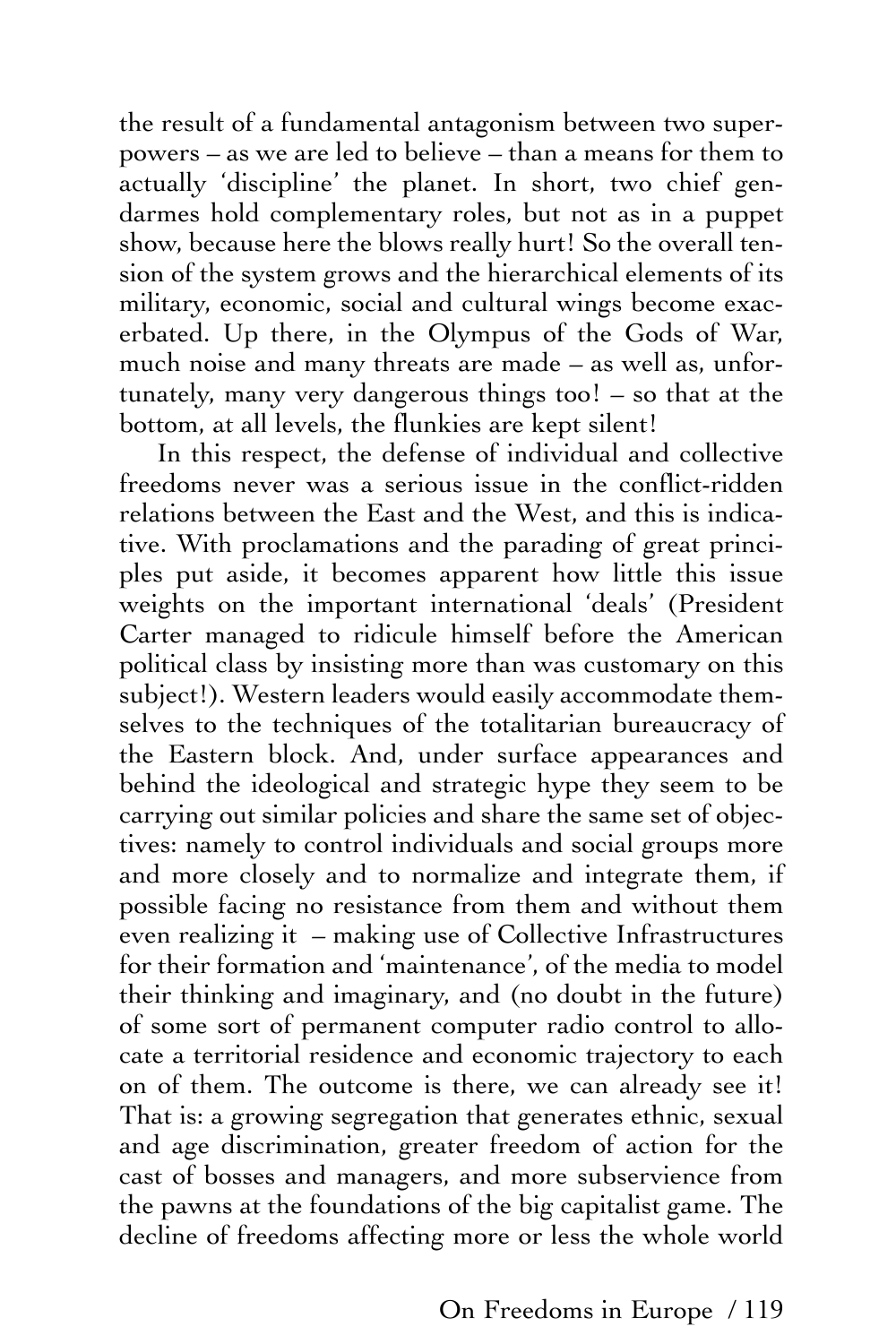is mainly due to the growth of more conservative and functionalist conceptions of the world. These are reactionary but always ready to seize the 'progress' of science and technique, to put it at their service. We need to realize that this repression was only made possible by the political conjunction of the western bourgeoisie, 'socialist' bureaucracies and the corrupt 'elites' of the Third World, which together form a new figure of capitalism that I elsewhere defined as 'Integrated World Capitalism' .

The crisis and freedoms … Of course they are related! Economic anxiety in itself weighs heavily on the spirits; it inhibits all desire for contestation and can even encourage paradoxical results, such as the shift of a fraction of the communist electorate towards Le Pen's National Front in France. But, even so, isn't the presentation of this problem in the mainstream mass media largely distorted? Is this crisis weighing on our freedoms or, rather, is it collective passivity, demoralization, disorientation and the lack of organization of potentially innovative forces to leave the field open for a new 'wild capitalism' to convert profit into socially devastating effects? On the one hand, the term 'crisis' is particularly ill-suited to denote the nature of the series of catastrophes that has been shaking the world, and primarily the Third World, for the past ten years. On the other hand, it would be completely illegitimate to circumscribe these phenomena to the economic sphere alone. Hundreds of millions of human beings are starving to death, billions of individuals are sinking into misery and despair year after year, and this is presented and explained to us as an economic problem that cannot be forecasted until the end of the crisis! Nothing can be done about it! This crisis falls from the sky; it comes and goes, like the hail of the Hurricane Hortense! Only the omens – these famous and distinguished economists – could possibly have something to say about it. But if there is a place where absurdity turns into infamy, this is it! Because in the end, what need would there be to associate industrial and economic restructuring – applied on a world scale and engaged in the deepest reorganization of the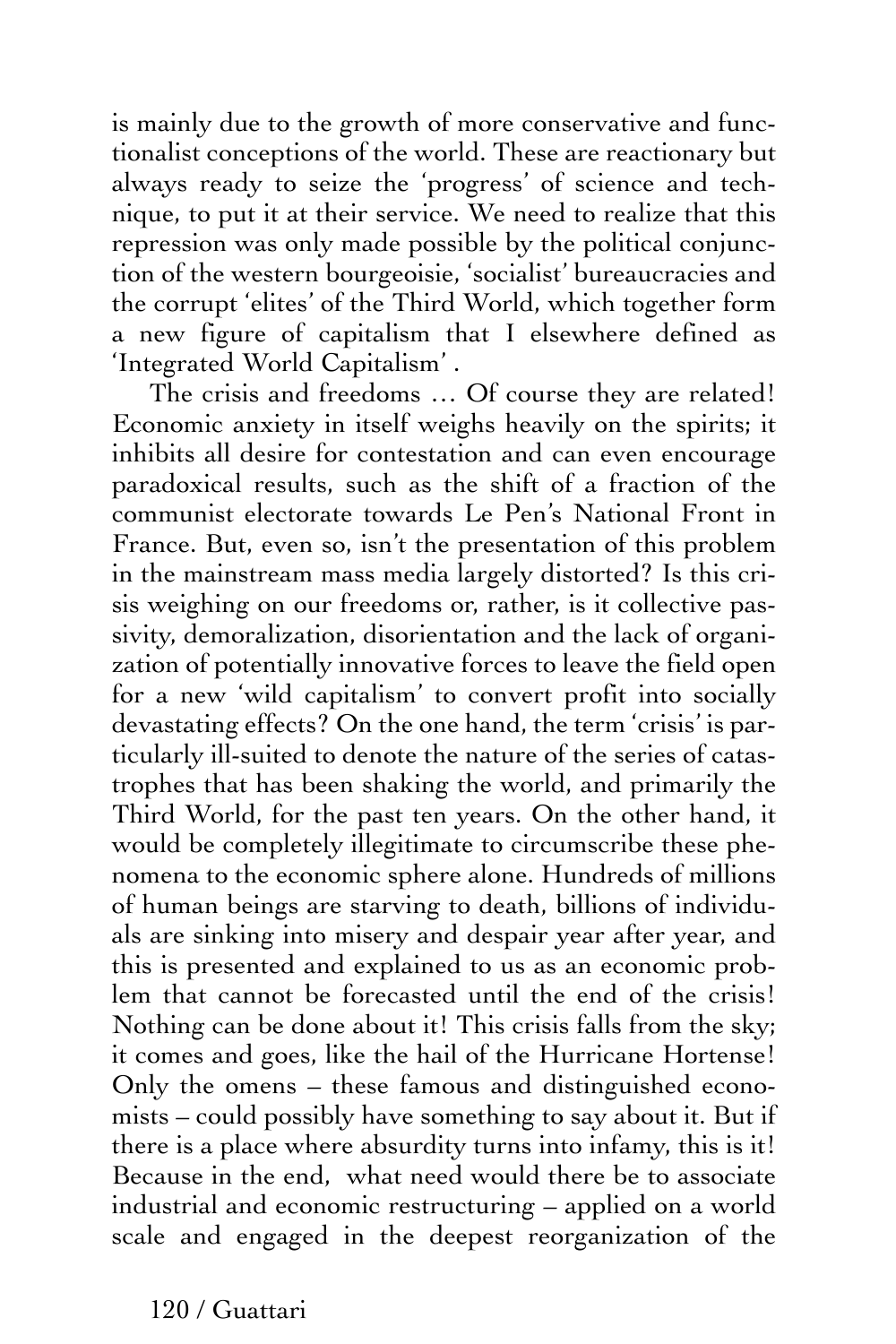means of production and society – with such a mess? We need a 180 degree turn in the way we think through these problems, and urgently. The political takes precedence over the economic, not the other way around! Even though under present circumstances it would be difficult to assert that the political manufactures the crisis from scratch  $-\text{in}$  so far as it produces similar effects and catastrophic interactions that people no longer control, for example, between economic devastations and environmental disasters, or, in another realm, between the monetary system and the oil market – there isn't much more to be held responsible for the most pernicious social effects. And the end of the crisis, or, if you prefer, of this series of disasters, will either be political and social or it won't happen at all, and humanity will continue to make her way towards who knows what last implosion! Where does Europe stand in all this? Europe is often held up as a land of freedom and culture, so its vocation ought to be to stabilize the relations between the East and the West and initiate the promotion of a new international order between the North and the South. Whilst it is true that its German side recently started revealing all its interests in calming things down, we are still very far from an autonomous and coherent European policy. All the more so as France retreats into its traditional role of the Don Quixote of the protection of Western progress! In fact, Europe's freedom to act reduces, like shagreen, as it becomes more apparent that Europe is not going to emerge unscathed from this huge attempt at restructuration of world capitalism. Europe's feet and hands remain tied to the economic and monetary axiomatic strategy of the USA. More than ever, Europe is entangled in what the technocrats claim to be nationalist and statist 'archaisms' and all sorts of 'corporatism'. In order to develop a unitary movement within the people whom it is meant to unite, the European Economic Community has unearthed and deepened the very hatreds we thought had died out for a long time, and to make matters worse the whole of its Mediterranean flank slowly shifts towards an intermediary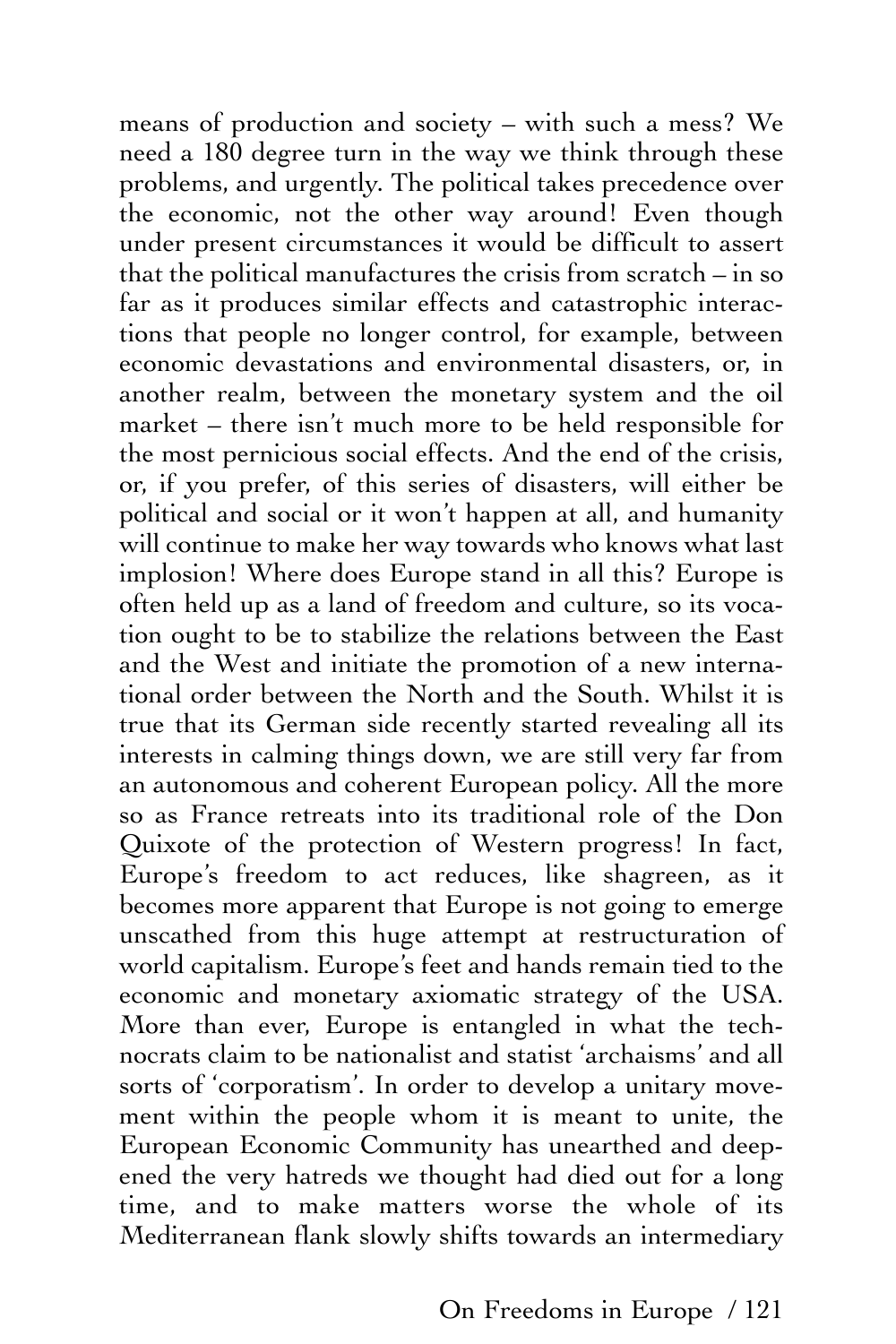kind of Third World status.

Freedom is a right, above all! But not a vested right, at least. Concrete freedoms keep fluctuating along the path of power relations according to whether they are renounced or reaffirmed. In this respect, to avoid generalities and abstractions, it would be better to talk about *degrees of freedom*, or, rather, about *differential coefficients of freedom*. Human freedom has never existed all in one piece. Even in the borderline case of the solitude of ivory towers, freedom is only established in relation to others – starting from the blocks of identity interjected in the self. In practice, freedoms only unravel in relation to the rights established with close friends and neighbors, in relation to the subordination of those who are in my power, to the effects of intimidation and influence of the authorities that dominate me and, finally, in relation to the rules, codes and laws of different public domains. Just as the status of free citizen was established on the background of generalized slavery in ancient times, so do the freedoms of European white adults with a minimum income at their disposal find their 'standing' on the ground of the enslavement of the Third World today, both internally and externally. That is to say, in France, for instance, the most elementary wish to defend the rights of immigrants or protect the right to political asylum, even if devoid of outdated political theories or emanating from simple charity, could end up taking us very far because it puts under question not only the respect of formal rights but a whole conception of the world, of crucial axioms of segregation, racism, withdrawal, ideology of security, and the perspective of a Europe of police rather than a Europe of freedoms…

Respect of human rights in the East as in the West, in the North as in the South; peace and disarmament imposed on states through new waves of 'pacifist demoralization' ; the establishment, amongst the wealthy Third World countries, of relations that share the goal of contributing to the development of human potential: these could be the main international axes of a new social practice for the emancipation and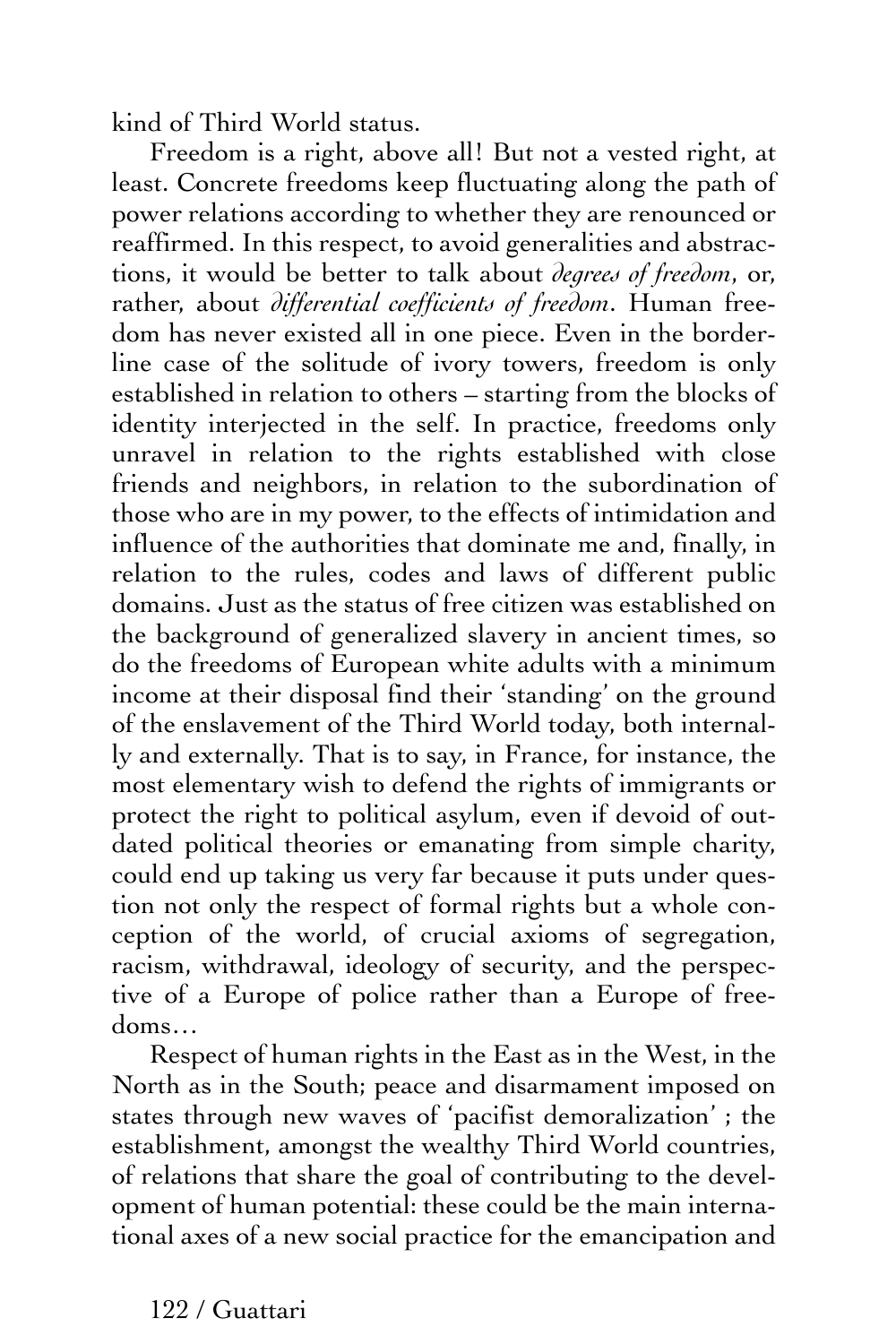conquest of spaces of freedoms. But these issues cannot feed into a body of meaningful struggles unless those who wish to act on them in practice appreciate the double nature of the obstacles that Integrated World Capitalism opposes to their project, namely:

1) an objective adversity that is constantly evolving due to the accelerated transformations of means of production and social relations;

2) a subjective stupefaction and a veritable industrial production of individual and collective subjectivity, that ensures the most formidable efficiency and obedience.

Before going any further I now wish to recall the conditions that future militant actions and machines of struggle for peace and freedom in all their forms need to be ready for. In my opinion – and I do not claim to have an exhaustive definition and a proposal that is 'ready to go' – we need to draw some lessons from the auspicious period of the 1960s and the defeat that followed it. We were naïve, disorganized, indiscriminate and well-informed, sometimes sectarian and narrow-minded, but often visionaries and oriented towards the future; obviously a future that would not resemble the image of our dreams! But I am convinced that we are faced again with a set of problems of method reminiscent of the ones of the struggles and organization of those times, and some lessons can be drawn from experience, the experiences to which some people sacrificed their best years. I see these conditions as follows:

1) New social practices of liberation will not establish hierarchical relations between themselves; their development will answer to a principle of *transversality* that will enable them to be established by 'traversing', as a 'rhizome', heterogeneous social groups and interests. The pitfalls to avoid are these: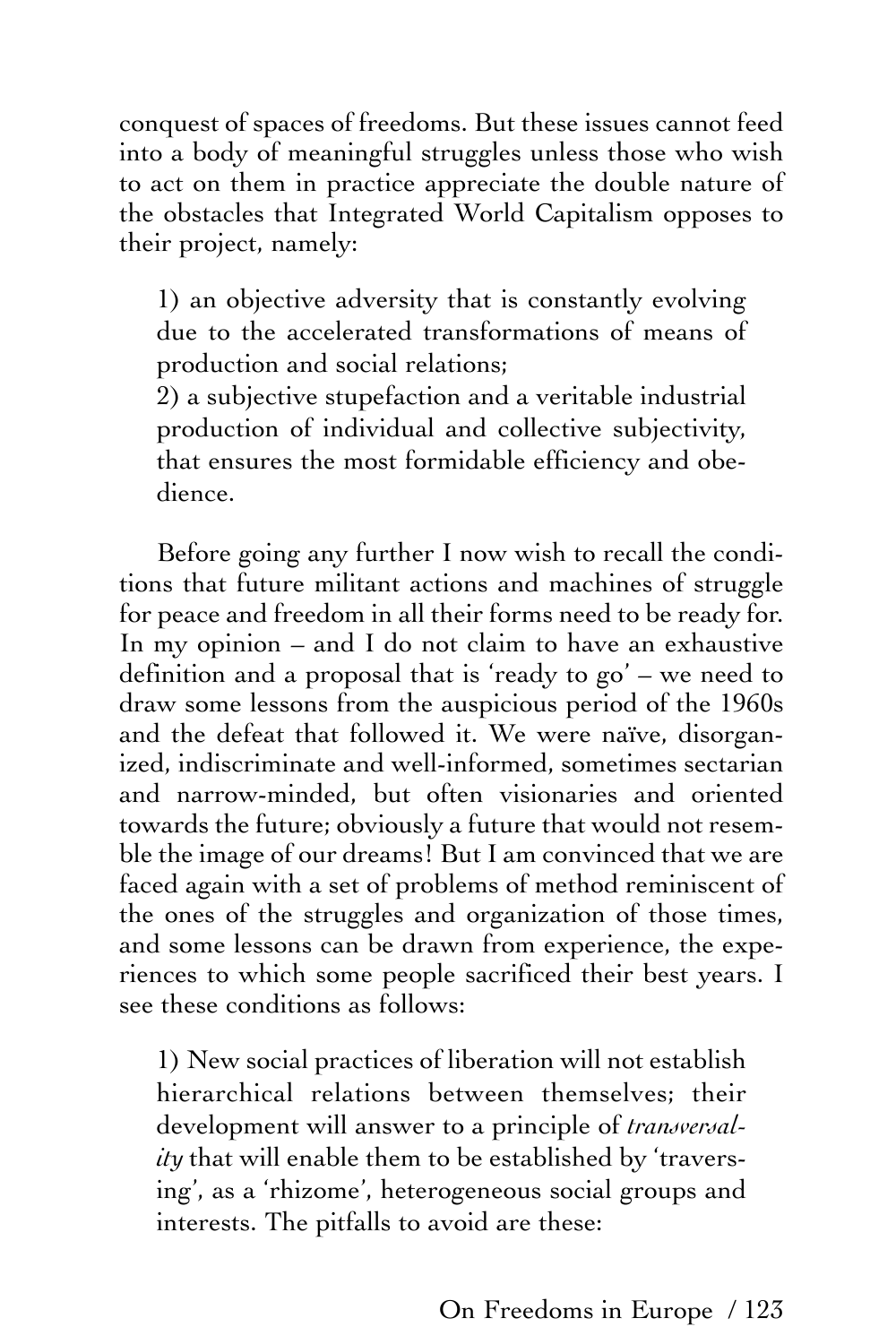a – The reconstitution of 'vanguard' and major state parties that dictate their law and mould their collective desires in a way that parallels – though formally antagonizes – that of a dominant system. The inefficiency and pernicious character of this kind of dispositif is no longer in need of demonstration;

b – The compartmentalization of militant practices and the singling out and separation between practices with political objectives of different scope, from the defense of sectarian interests to the transformation of everyday life … and the separation between, on the one hand, programmatic and theoretical reflection and, on the other hand, an analytics of subjectivity of groups and individuals concretely engaged in action, which is to be invented from scratch.

This character of transversality of new social practices – the refusal of authoritarian disciplines, formal hierarchies, orders of priorities decreed from above, and compulsory ideological references – should not be seen in contradiction with the obviously inevitable, necessary and desirable establishment of *centers of decision* that use the most sophisticated technologies of communication and aim to maximum efficaciousness if necessary. The whole question here is to promote analytical collective procedures that allow for the dissociation of the *work of decision* from the *imaginary investments of power*; these only coincide in capitalist subjectivity because the latter lost its dimensions of singularity and converted into what might be called an Eros of equivalence (little does it matter the nature of my power, since I dispose of a certain capital of abstract power).

2) One of the main goals of new social practices of liberation will be the development of more than a simple protection: collective and/or individual *process-*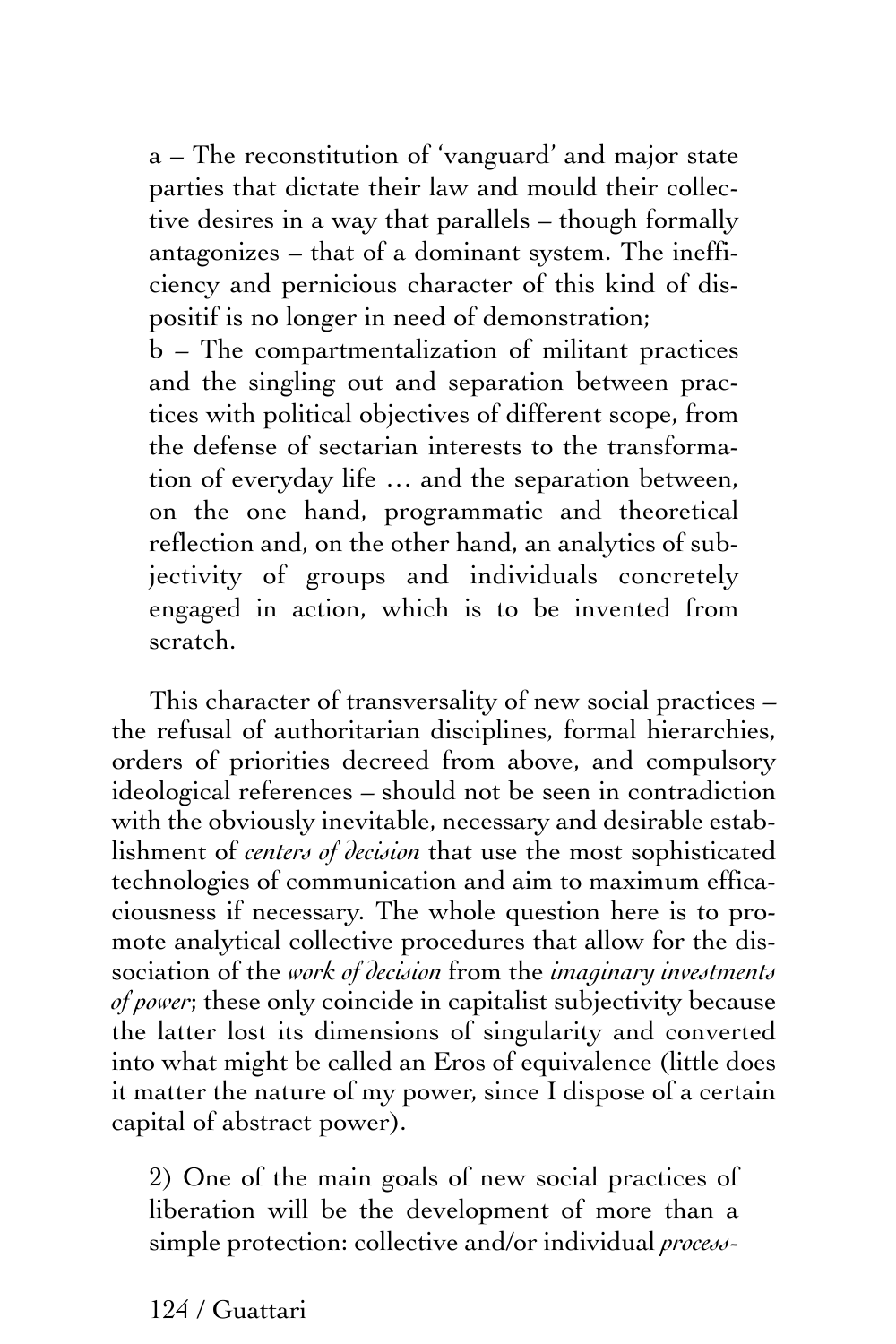*es of singularization*. These are meant to include everything that confers to these initiatives a character of living subjectivation and irreplaceable experience, that 'is worth being lived', that 'gives meaning to life'… After iron decades of Stalinism, numerous returns to power of the social democrats – with the self same scenario of compromise, spinelessness, impotence and defeat – and the narrow minded and dishonest Boy Scout attitude of small groups, militancy ended up being impregnated with a rancid smell of church that has come to arouse a legitimate movement of rejection. Only its reinvention of new themes that start from a dissident subjectivity carried out by groups-subjects will make it possible to conquer again the abandoned terrains currently left to the prefabricated subjectivities of the media and Infrastructures of this new-look capitalism. And here we reiterate the need to invent a collective analytics of different forms of 'engaged' subjectivities. In this respect, we do not start completely from scratch. We have much to learn from the way the Greens in Germany or Solidarnosc in Poland have successfully managed to build new forms of militant life. We also have negative and inverse examples, such as the sectarianism of the Basque military ETA or the monstrous terrorist and dogmatic deviations of the Red Brigades in Italy that have inexorably led to the decapitation of the movement of liberation that had indisputably been the richest and most promising in Europe.

I repeat: the only means to avoid this deadly calamity is to provide the means of an analytical management of the processes of singularization or the 'making dissidence' of subjectivity.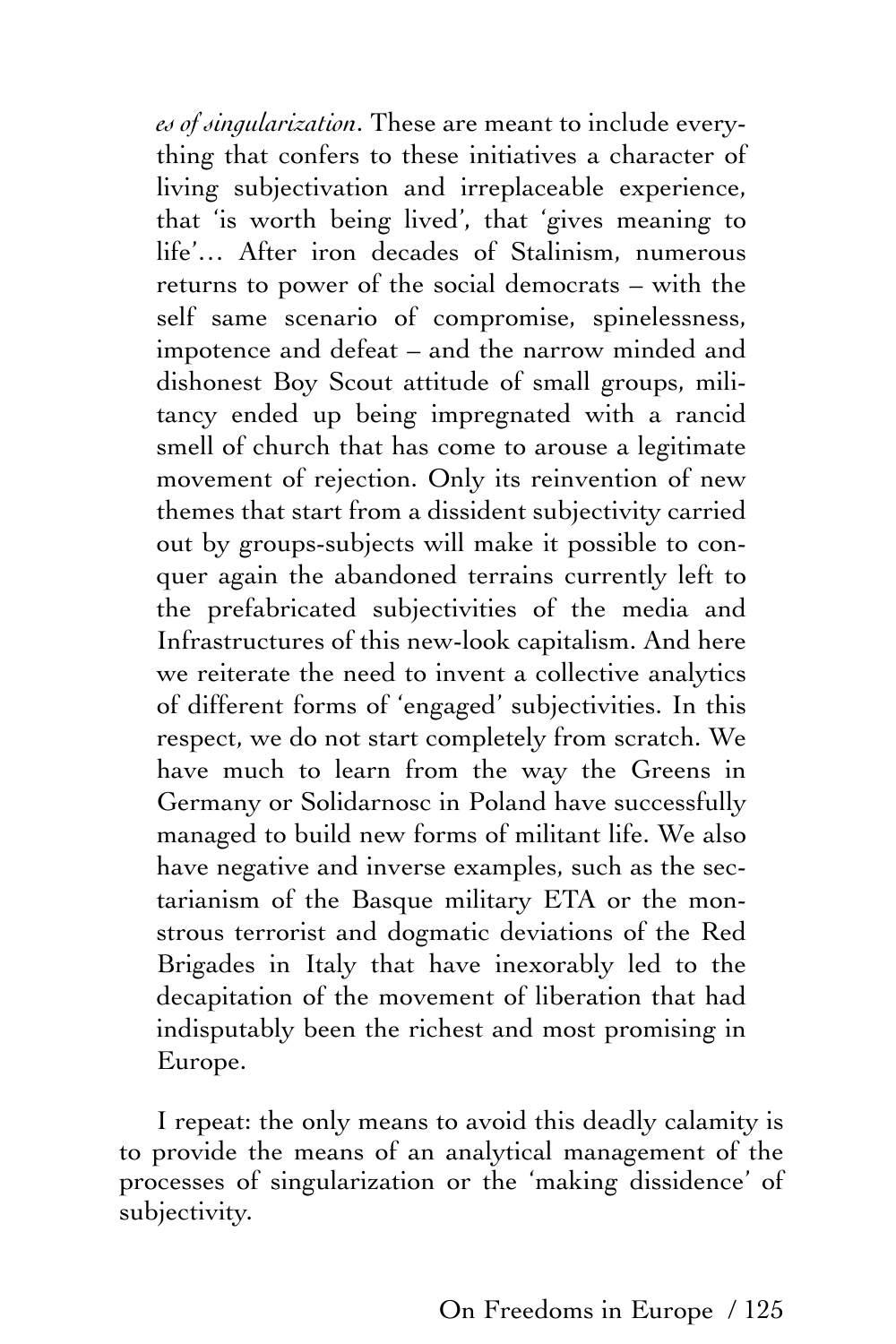3) These mutating militant machines for transversal and singularized spaces of freedom will not have any claim to durability. This way, they will come to terms with their intrinsic precariousness and the need for their continuous renewal, supported by a long lasting social movement of great scope.

This will lead them to forge *new and large alliances* that will make them avoid their most serious infantile disease: a tenacious propensity to experiencing oneself as a minority under siege. Here it is a case of promoting a logic of multivalent alliances, that avoid both the duplicitous combinations of power and the purist and sectarian dynamics of the movements of the 1960s that led to its definitive separation from the population en large. They will need to be sufficiently transversal and open to be able to communicate with social groups whose preoccupations, styles and points of view are very remote from theirs. This will only be possible in so far as they will take responsibility for their finitude and their singularity, and they will free themselves from the perverse myth of the *seizing of state power* by a vanguard party, without appeal or reservations.

Nobody will seize power in the name of the oppressed! Nobody will confiscate freedoms in the name of freedom. The only acceptable objective now is the seizing of society by society itself. The state! That is another problem. One should not oppose it in a frontal way, nor flirt with its degeneration to smoothen the way of tomorrow's socialism! In a sense, we have the state we deserve! By this I mean that the state is what remains as the most abject form of power when society has offloaded its collective responsibility. And time will not win over this monstrous secretion by itself; it is primarily organized practices that will enable society to disengage from the collective infantilism to which the media and capitalist infrastructures have condemned it. The state is no exterior monster that one needs to either flee or subdue. It is, starting from ourselves, at the root of our unconscious. We must 'do with' it. It is an

126 / Guattari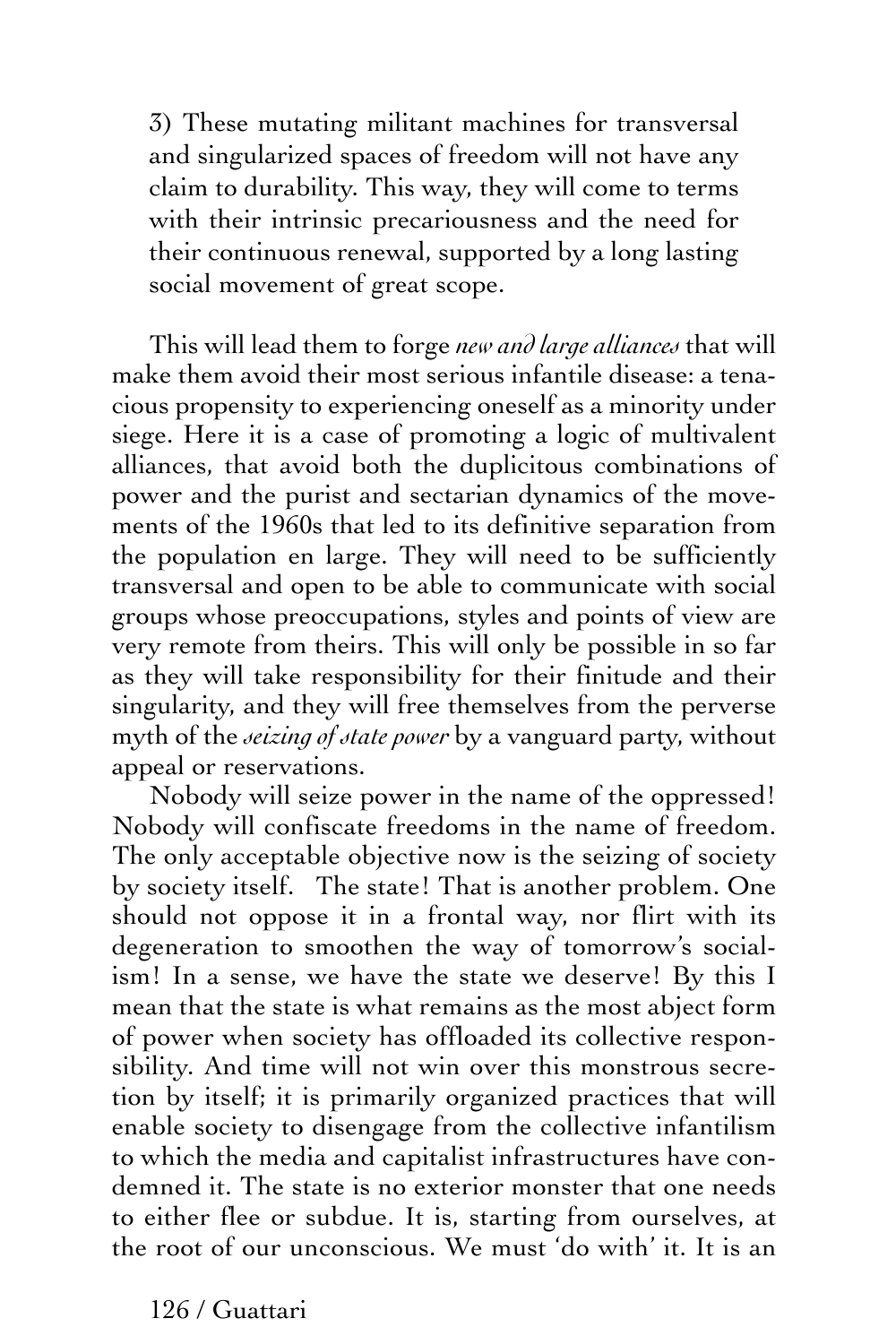incontrovertible fact of our life and of our struggle.

Transversality, singularization, and new alliances; here are the three ingredients that I would like to see poured profusely into the pot of freedoms. Then we can see the famous 'immaturity' of Europe and its well known 'archaisms' change their color. I dream of the day the Basques, the clandestines of Ulster, the Greens of Germany, Scottish and Welsh miners, immigrants, Polish pseudo-Catholics, Southern Italians and the nameless packs of dogs who refuse to understand or know anything that is offered to them will start screaming together: 'Yes, we are all archaic and you can put your modernity where you want!' So the passivity and demoralization will turn into a will to freedom and freedom into a material force that is able to change the course of a nasty history.

Montréal, November 1984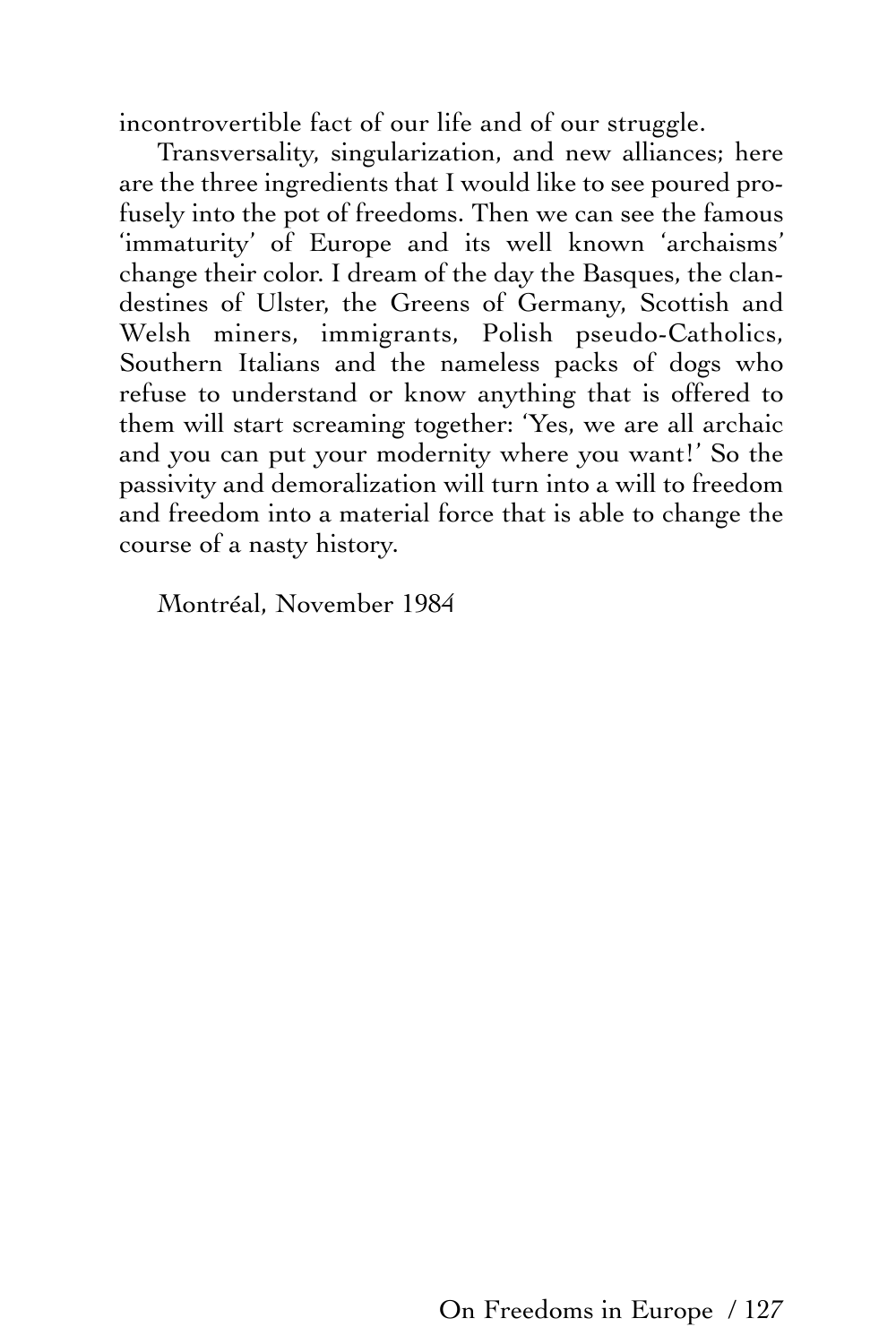## APPPENDIX TWO ARCHEOLOGICAL LETTER. OCTOBER 1984 ANTONIO NEGRI

I was invited to take part in a talk in Montreal and I am quite happy to do so, but I don't like the idea of just sending a contribution by mail. It would be perceived as a dry and arrogant gesture. So on second thought I decided that the best thing to do would be to ask you to read this letter at the convention – the last of the series of letters I've sent you, which deals, as usual, with our work on social practice. This way, you will have to intervene to clarify the assumptions underlying our discussion and maybe enter polemics with others and myself. So my rather dry contribution from afar can become warmer and closer, as is my desire to reengage in a productive discussion with our comrades after so many years of forced absence. Now it is obvious that, having traced some very general elements of the program in *New Lines of Alliance*, you and I had to turn to the question of social practice. The program will no doubt take on other forms; there is no need to formulate them. But it is also true that so much discredit and skepticism have befallen the topic of social practice in these last few years, so many denials, that we not only need to ask whether a social practice, i.e. a subversive and transformative militancy, is possible, but indeed if it is even possible to formulate a program and a communicable revolutionary discourse. To understand and eventually dispel these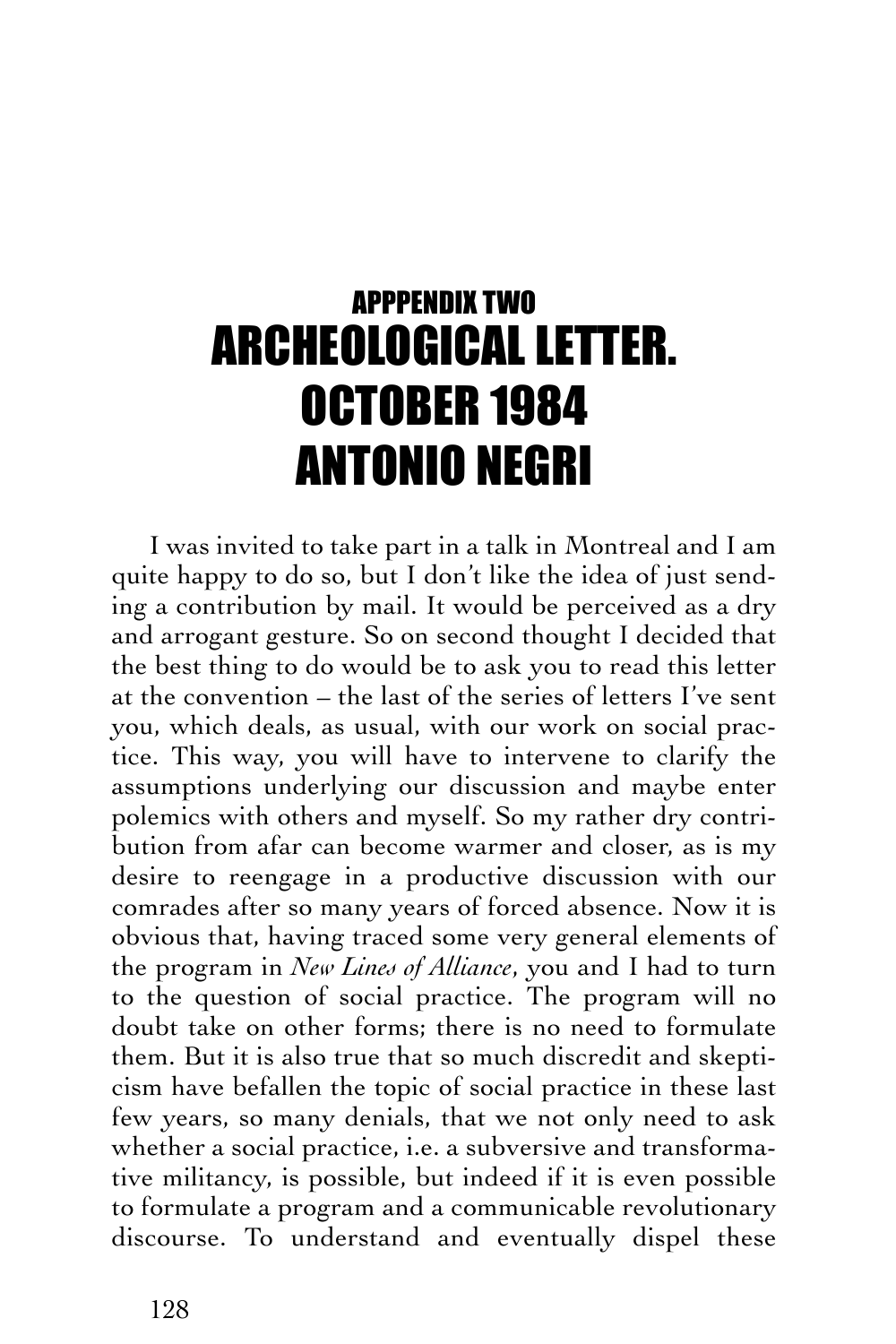doubts, let's take a closer look at things.

For a long time, we were sure that the two possibilities, of program and of practice, were linked by a single proof. Whilst practice has to verify the truth of the program, the program only takes shape in so far as subjects put it into action. When I was younger, this was called "research in common"; we kept this virtuous and concrete circle alive within the class war. In the sixties, in the large factories of FIAT and petrochemicals, we only had one way of verifying the immediate practice and truth of the refusal to work, and that was bringing workplaces and factories to a halt. Our arrogant skepticism towards ideology was repaid for in practice by a very staunch criterion of truth. The mark of truth was its evidence. How Wittgensteinian our workers were! On this issue, today it would be easy, but probably unrealistic, to repeat the somewhat brutal motto *"Verum ipsum factum"* [it's true because it is]. Indeed, the problem of social practice doesn't seem to be solvable by repeating this kind of solution: neither by the theoretical repetition of a method nor by the nostalgic recollection of the happy practices of the olden times. A method is not an instrument that can be indifferently used as if the expression of a hegemonic subject, an emergent truth, or a triumphant historicity. This is why today we don't believe those who, in the midst of the current weakening of the will and the unquestionable diminishing of collective memory, feign a kind of virginity or an adolescent critique, as if a juvenile acne had erupted on their face where a beard already grows, and who fantasize about happy times of endless innovation within the linear rhythm of knowledge and its infinite openings. Faced with this, we can be sure of one thing. We have been beaten, that our defeat has an ontological gravity as important as the wealth of needs, desires and intelligence that resulted from the transformations of collective conscience and revolutionary action.

So our question is: does the import of this defeat cancel the import of the transformation? I don't know. In any case, let's have a look. We have suffered defeat. We must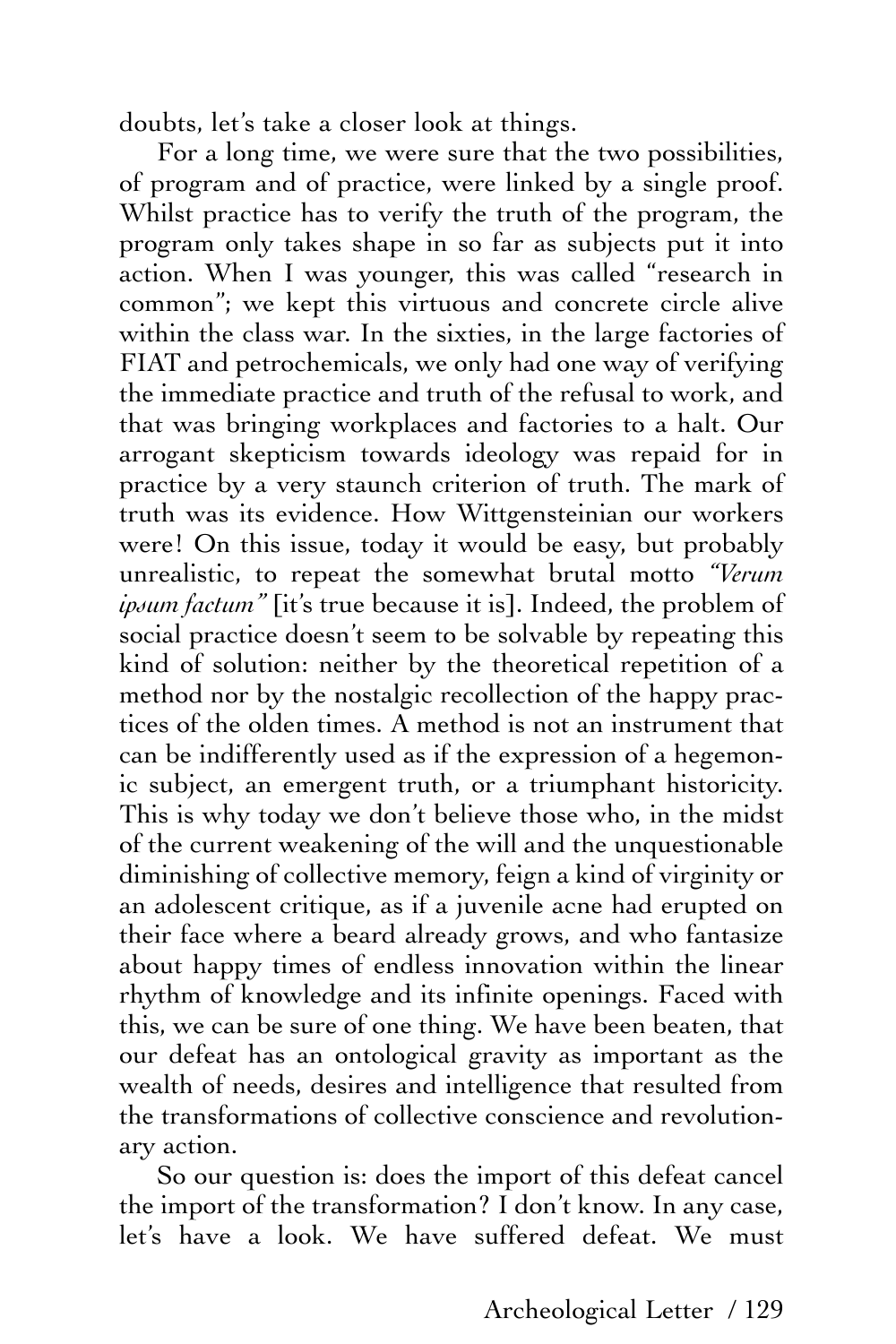acknowledge this. We have to convince ourselves that it is impossible to recall or re-enact events. Even if there was a solution to all this, it would certainly not be Ulysses returning to Ithaca, or Abraham stepping into the unknown. This defeat represents a staunch limit, an obstacle that only an enormous critical ability will be able to remove from the path to knowledge and social subversion. We are left to reflect on this defeat, its causes, and on where the enemy defeated us, always remembering that memory isn't linear, and that there only is ethical survival. Today we face industrial modernization, the rediscovery of profit, the reinvention of the market – *"Dura lex sed lex"* [However harsh, it is the law]. We were defeated. The culture and struggles of the sixties were defeated in the seventies. The eighties saw a consolidation of the victory of capitalism. I am probably just an archaeological remain; the defeat was more important than the transformation we experienced, as everything seems to indicate that no space is spared by modernization at present. Our defeat was the primary goal of the enemy. It was the formal cause of their modernization. But today, what can link our negativity to their affirmation? The fact that modernization is only the replay and the powerful mystification of what we were, of the knowledge that we had. To mention a few examples: first, in the factory. Negatively, the blocking of the chain of command that we constituted had to be done away with, as did the demands for a minimal wage we had imposed through the progression of effective demand and in response to desires that could no longer be contained. Always in the factories, but positively coming from the bosses, a new hierarchy of production had to be established which rewarded those who accepted command with lighter workloads. Automation is freely invented as part of the very knowledge that comes with the refusal to work, but at present it is used on the contrary as a means of breaking and masking the general character of this proletarian need.

Secondly, within society, thanks to the perceptive, organized and intelligent wielding of public funds, we were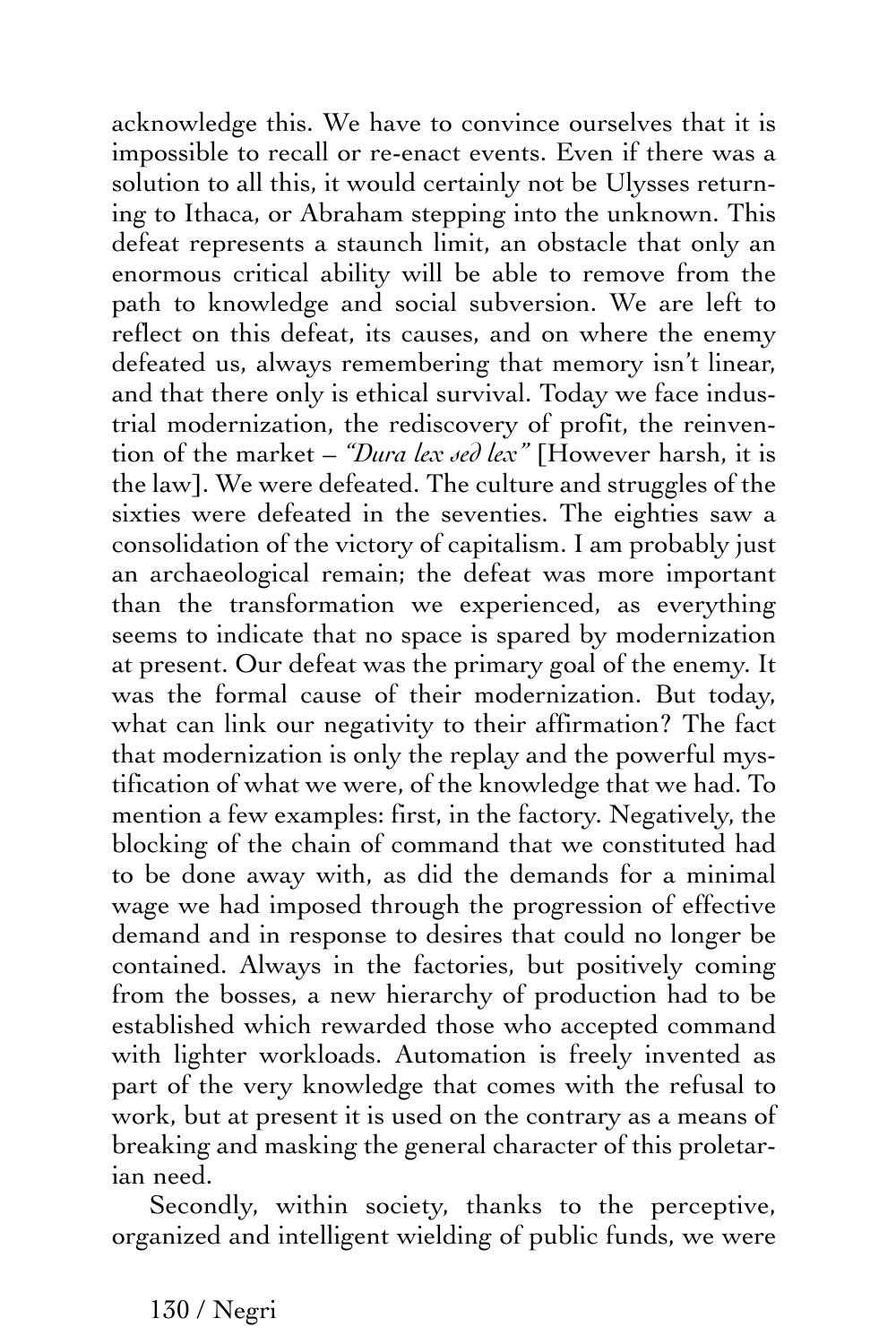in the process of organizing a new model for the social working day. In order to modernize, they had to beat us on this social level through inflation, through the reassertion and exasperation of repressive, hierarchical, and functional rules of exclusion, but at the same time, they had to give in to the whole process of tertiarization and the socialization of the entrepreneurs' capacities, which forced them to implement generalized and computerized control. A battle for power is currently developing in this field and is nowhere near settled. The computerization of the social is freely invented within the positive worker and proletarian utopia of a time of the working day freed from the boss command, and here it finds itself at present proven in the context of workers' cooperation, and applied against this cooperation to break the pressure of this need and exploit in a capitalist manner the power of socialized work (of work which has freed itself from a parasitic industrial territorialization and is revealed as social universality).

Finally, wherever the struggles and the desires for liberation manifested themselves, we have witnessed an alwaysidentical mechanism: the repression of our power and the mystification of our knowledge, a ferocious and vile dialectic that crushed us. However, this dialectical enemy from within doesn't imply that today, when the time comes, we should forget the defeat that we suffered. On the contrary, it implies that we appreciate it in all its intensity. It certainly doesn't imply re-enacting impossible times past but rather confronting this new totality, this new machine of domination. This totality never ceases to be a tool for the enemy, it reclassifies the elements that concrete history provides it with and restructures them within the functional circularity of command. We own important, sometimes fundamental, segments that the machine of domination is currently reorganizing within a new totality. Our memory may well then linger over some of these segments; but this leaves our knowledge, in the midst of defeat, devoid of all strength. It can't find its bearings within the powerful mystified world offered to us, within this scene of things and command. In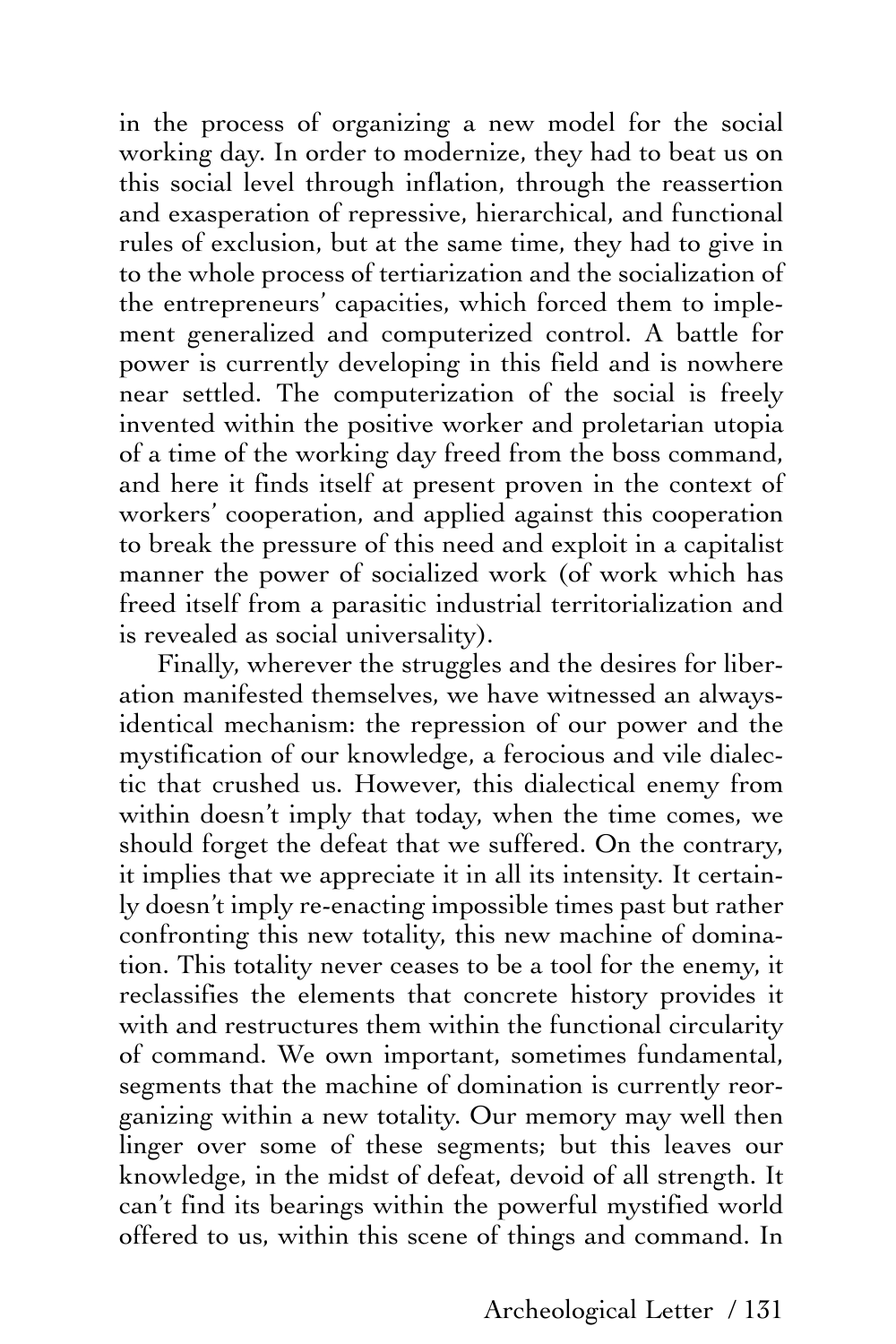order to start living again and organize knowledge we must break this totality. To give fresh power to our segments, we must withdraw our being-segment from the totality in which it is imprisoned. Unless we destroy the totality to which we have been forced to comply, no proclamation of our contingent character and particularity will suffice, as it has done in the past, to rebuild the world. The destruction of this constraint of the totality is thus one of the first steps social practice should take; this, rather than paying respects to the memory of times past, or indulging in some nostalgia for the convulsions of anarchism or the professionalism of Jesuit bolshevism, or even participating in the Dionysian rhythm that, by attacking the heart of the state, at once destroys and lays claim to it! Because this destruction is the only way of freeing ourselves from the totality and of becoming free as a segment, as a particularity. A positive social practice can be built on this act of destructive freedom today. Reformism, revisionism, socialism, in short all the ways to name what, in the real movement, is opposed to communism, well, all of these are busy working to break the link between liberation and destruction! Be it social-democratic spinelessness, innovation on the continuity of values, or the Stalinist terrorism of the bureaucratic reduction of liberation to emancipation, in each case that link is negated.

Should it not then be noted how the concept of the left becomes blunt and meaningless when one of its fundamental and constitutive elements, precisely the link between liberation and destruction, is cast aside? The concept of the left is a concept for war. How can its destructive aspect be forgotten? How could the struggle for power reigning over the will for liberation be denied? Even more paradoxical is the fact that the great growth of our ability to understand power, its extensions, as described by Foucault, and its molecular penetration, as described by our dearest friends and comrades, is now held against us and used against us. As if the realization of complexity, instead of enabling us to carry out destruction more effectively, was in fact a labyrinth from which we can no longer escape. Why should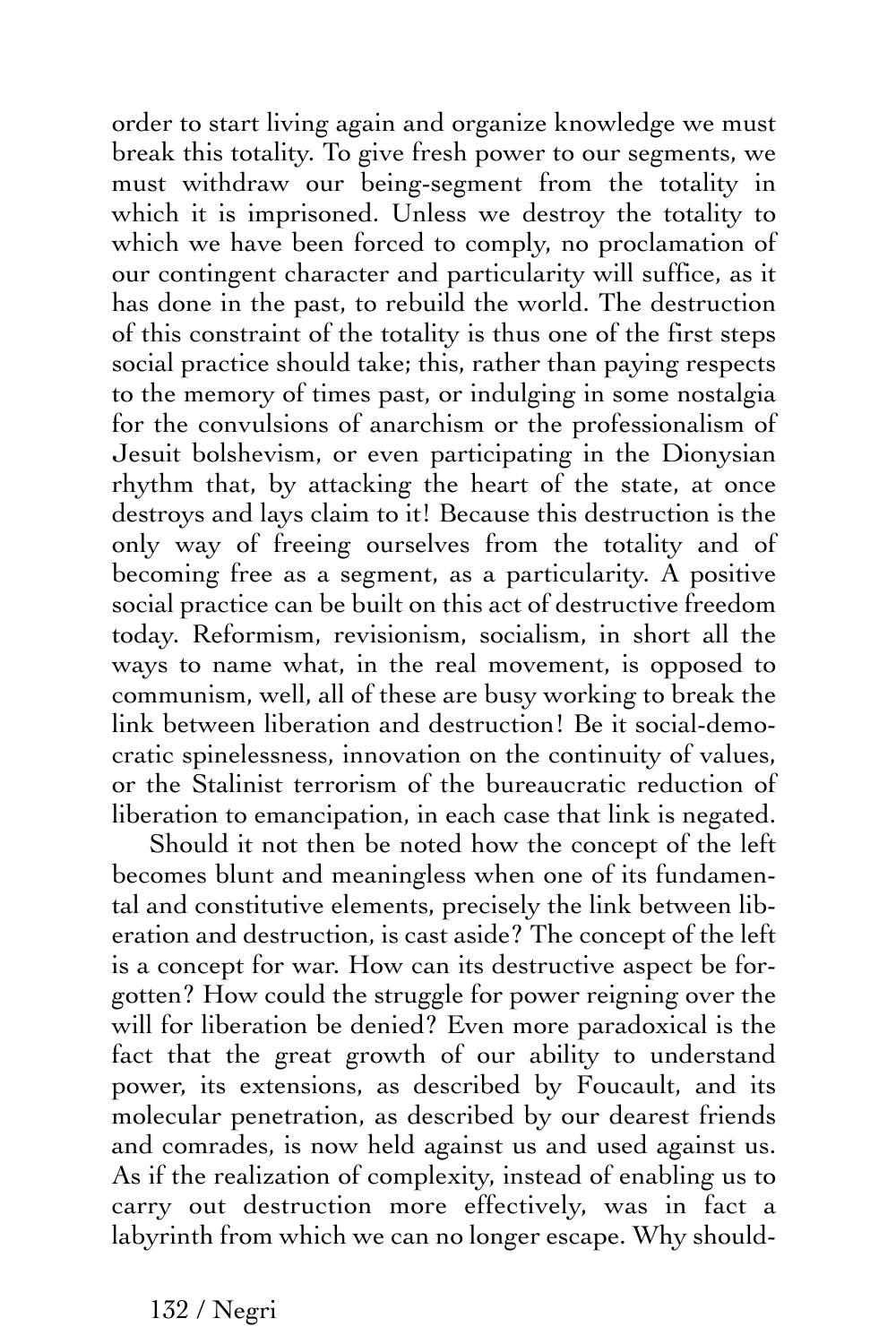n't the power to master complexity be given to the knowledge of transformation? And be deployed with love for the singularities that constitute it, and against necessity, which on the contrary belongs to the enemy and the forces of conservation, the forces synonymous with the destruction of every single reason for life and freedom! There is a sort of ontological suspicion, not to say a real ethical allergy towards the idea of destruction, even amongst our closest comrades. One should in fact conceive of communism as an augmentation of being, and had we not been convinced of this all long, feminism would eventually have made it definitively obvious. But these resistances are unwarranted because the destruction that communist liberation requires doesn't reduce the surface of being. In this respect, I like to think of our destruction as performing a function comparable to that of philosophical doubt in the history of philosophy. In fact, doubt never insults, but always uncovers the horizon of being. Doubt, in all its forms, from Socratic ignorance to Cartesian doubt. But what destructive force can it introduce in the struggles for critical transformation? Let us consider Cartesian doubt. In the world of the sixteenth century, which saw the rise of the bourgeoisie and the birth of the modern state, a time when ideas had a reality and traditions had power, when magic still constituted a central frame of reference, doubt is not only a science that concerns ideas, but most of all one that has an effect on their concrete character, on their mechanical existence and material substance. Doubt is a destructive social practice that destroys things, not only fantasies and fictitious ideas. It is destructive in so far as it affirms freedom; it isn't a suspension of reality but a power against the mystified figure of the real, against the preponderance of power and illusions. The faith, mistake, falsehood of the ethical existence of truth can only exist thanks to the destruction of the prison of knowledge. Thus, power comes before knowledge. This is always the case. In the case of the boss, who, in order to dominate us, takes knowledge away from us and must also ground his dignity on power. Power is for him a material condition for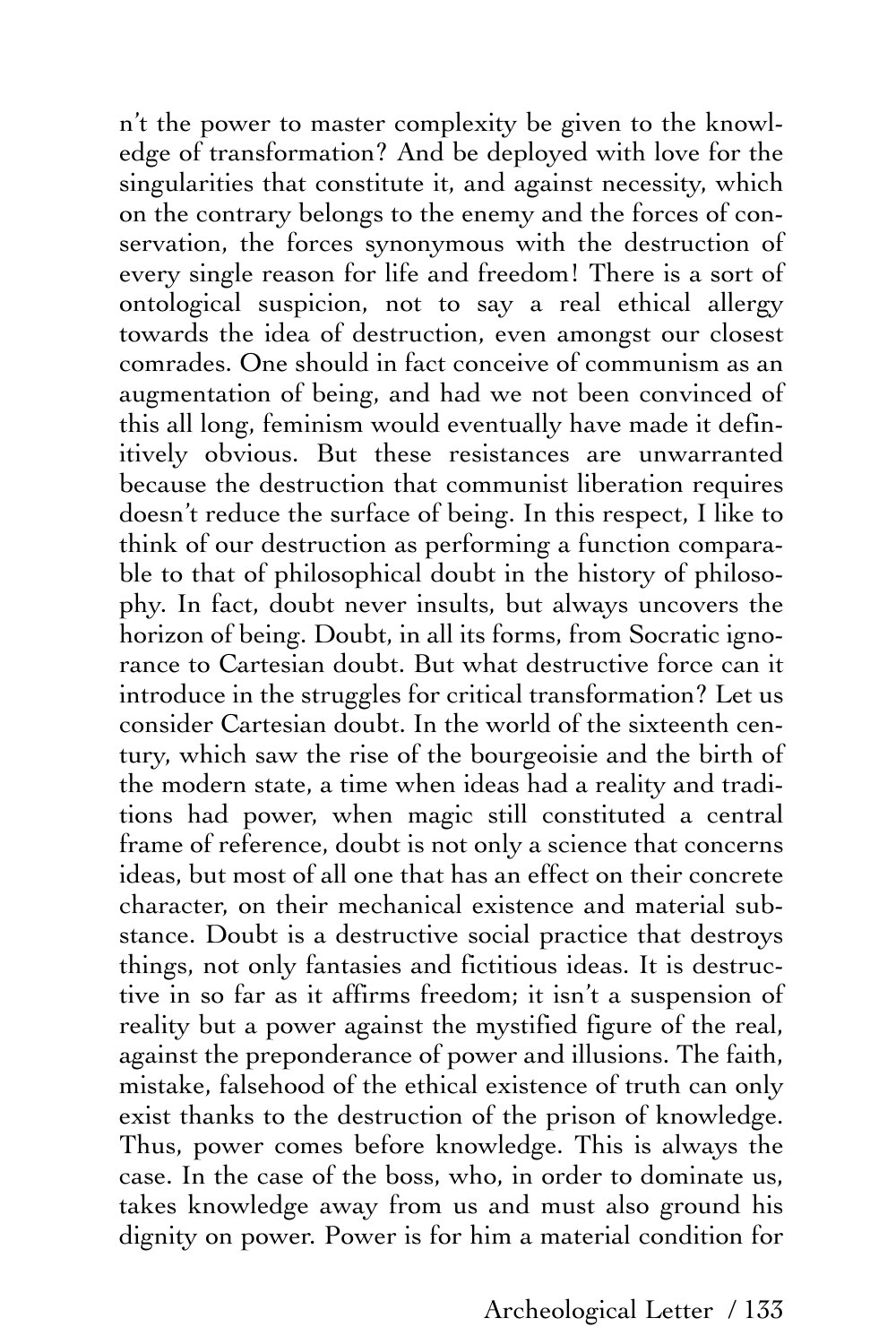knowledge. But equally, on our part, power is a condition of knowledge, a formal, not a material condition but nonetheless a very effective one.

Every time knowledge is taken away from us, it is because power has been taken away from us. It is true that our relation to knowledge via power is no vulgar matter. It doesn't possess the arbitrariness and blindness of anticipation, much less the continual overdetermination of knowledge. This, however, is the character and nature of the relation of the boss to being, as the law of value disappears and with it the progressive role of capital. Within transformative theory, the relationship between knowledge and power is the rich and productive link between destruction and liberation in transformative social practice. As regards the opposition between rational and irrational, I'd like to play with words by saying that, in such a metaphor, the capitalist anticipation of power over knowledge is irrational. The proletarian relation to it is on the contrary rational. By rational, here I mean a form that produces its own content. From a proletarian perspective, power and knowledge, destruction and liberation formally imply and feed one another. The current formal character of knowledge is the condition for the material anticipation of power in proletarian action. Knowledge thus legitimizes and power makes it just.

Let us now go back, my dear Félix, to determining our enquiry on social practice. To start the analysis over, let us outline a few premises. First of all, if destruction or the act of destroying is the internal condition of liberation, if this dynamic is fundamental to transformative theory, this isn't a reason for thinking that the processes of social practice consist in a simple flow. On the contrary, we cannot consider social practice as other than social agency and its investments, i.e. social tasks. So on the one hand, this is entirely ontological, which neither implies nor retains the possibility of superstructures or overdeterminations. On the other hand, this ontological condition is a network of structural divisions and of dimensions that are always territorialized in a specific fashion. Specification is manifested under the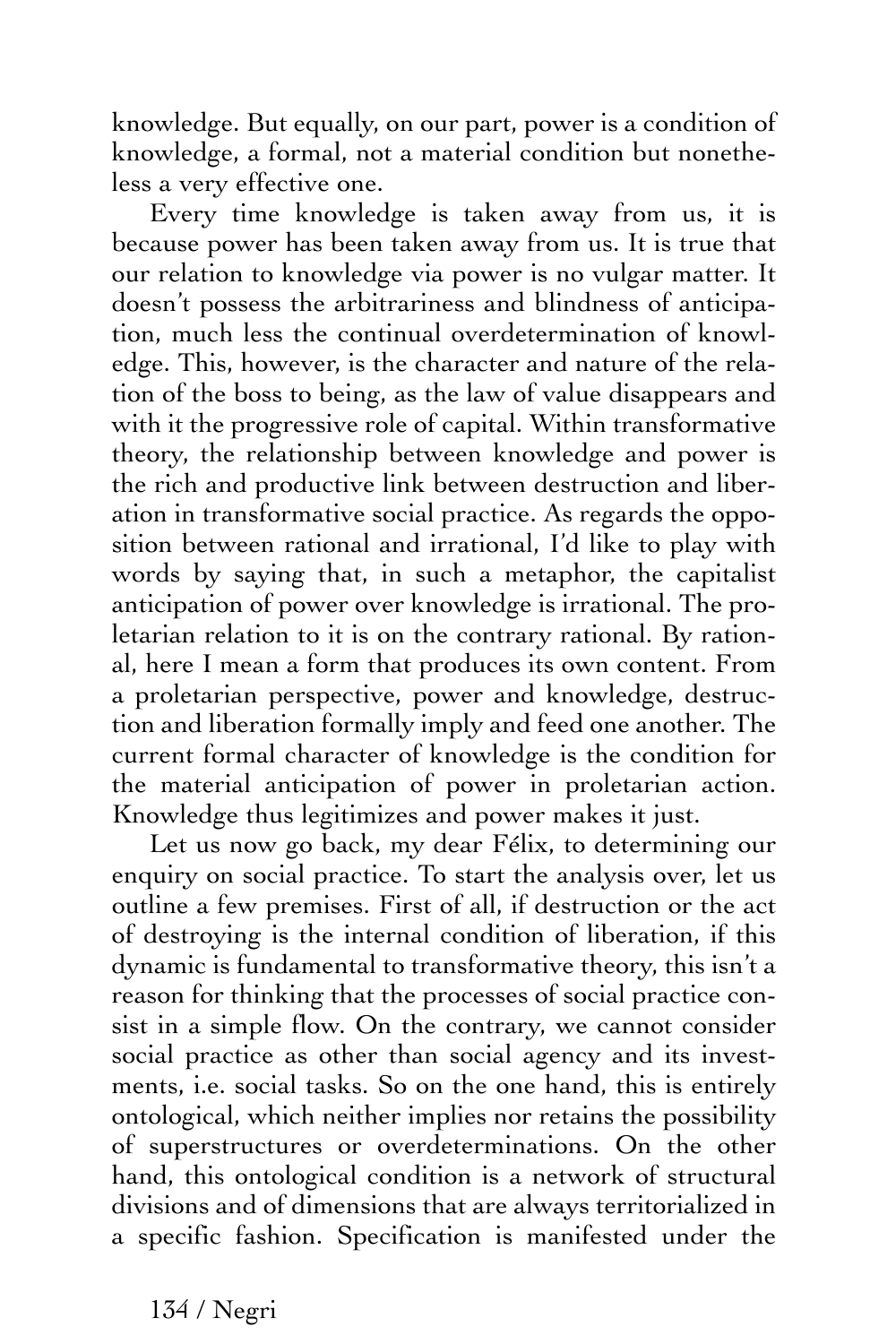guise of the historical series of development of the forms and shapes taken on by social organization. What then does specification mean within this framework, how to determine the link between destruction and freedom, between knowledge and power? How does this relation manifest itself when we go from a very general discourse to the concrete dimension of our society, to the finite horizon of our ontological field, and we confront the machinic and deterritorialized substance of institutions and of state, collective and capitalist repressive structures? There are two ways to address this problem. The first is the structural organization of the state, which I will take here as an example. The second is the specific way to organize a process of liberation. In each of these perspectives, the question lies in the proliferation of meanings with which to define the complexity of social segments, the ontological and material functions that, by converging, form a synchronic network, accumulate through history, and gradually come to form a structural totality.

It is obvious, as you say, Félix, that when dealing with the state one is dealing with a complex and stratified ontological dimension comprising of a number of internal levels, each of which, in turn, is made available to the territorialization of command. These segments not only constitute the state, but they produce and reproduce themselves within subjectivity itself. So it is highly problematic to speak about the withering away of the state and absolutely absurd to evoke anything beyond a metaphor of its destruction pure and simple. It will still be possible to conceive of a new composition of the social segments of the state, an open composition with more deterritorialized phyla, thus breaking with capitalist policies of reterritorialization. All this however presupposes the permanence and substance of a historical accumulation of ontological experiences. If we return to the question, now from the perspective of the composition of society and of social subjects, we understand how running parallel to the process we described at the level of the state level there are similar processes at work. I mean to say that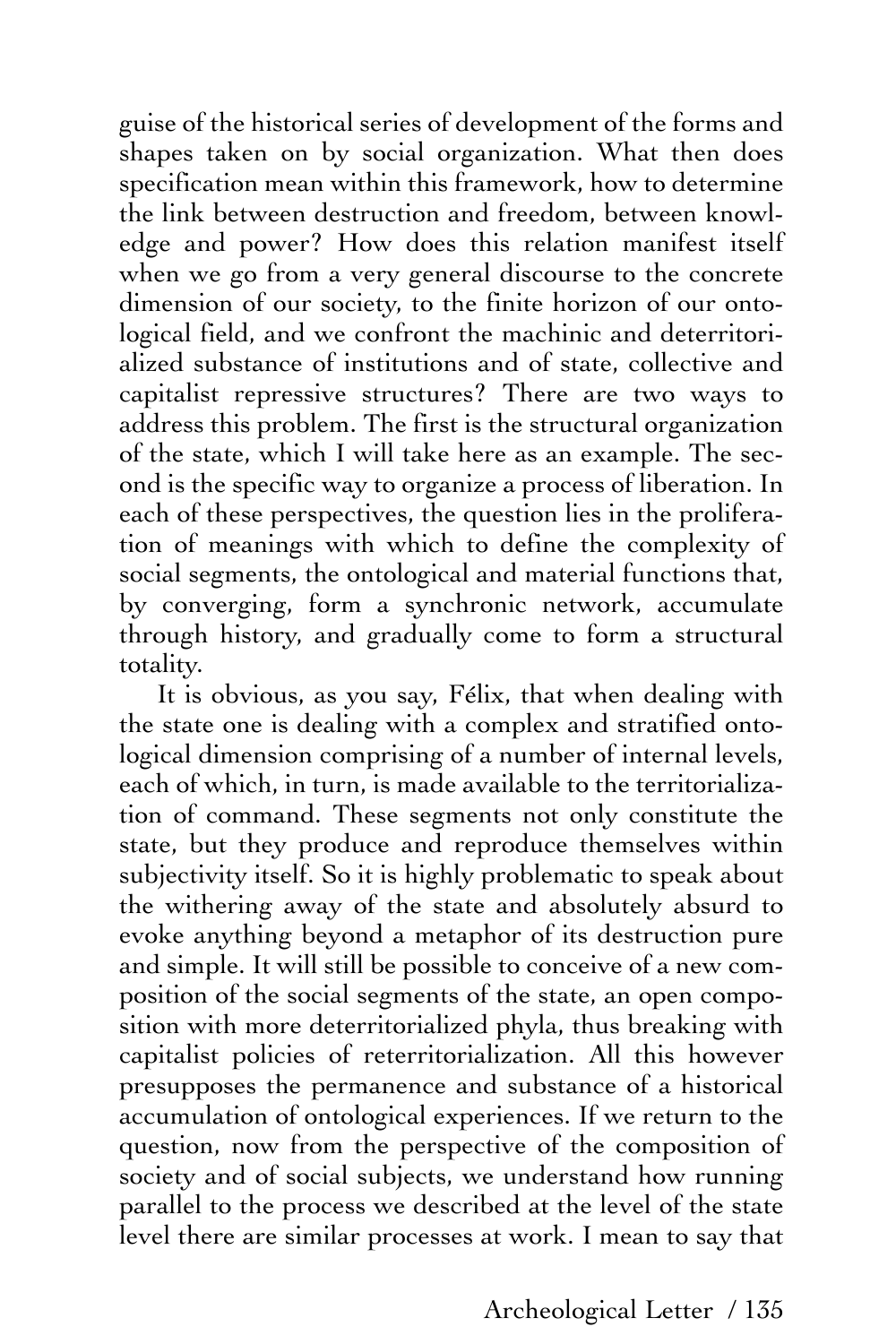if within the state and the stratification of its structure, we can read the difficult development of the experiences of organization of society and the accumulation of the "means" intended to organize social labor, similarly, in the consciousness of social subjects and within their mass behavior, we discover elements of consistency and composition: experiences of struggle, defeat and victory, experiences of liberation and organization, but most of all the history and the phylum of this knowledge of liberation that this ample development has nourished.

There was a time when Italian and European workerists spoke of a technical and political composition of social classes. The double sided nature of this approach was purely methodological: the definitions were in fact absolutely homogeneous and their articulations had to find their verification in lived experience, and rightly so. Nonetheless, it is important to underline the convergence, noticeable today, between the methods of workerism and those of the most sophisticated forms of socio-historical enquiry. In following the historical series of development of the organization of the working day, the labor market, the structure of production and reproduction, and most of all the series of the cycles of struggle, workerism managed to develop what I still consider to be an unsurpassed and unsurpassable description of the evolution of the forms of class consciousness. The results of this old research now see their confirmation. The same applies to the history of the party, i.e. the history of the continuous dialectic of class consciousness between institutional "structure" and revolutionary "agency" – the history of the party, from anarchism to social democracy, from socialism to Leninism, finds itself explained by the linear evolution of class composition. Let it be clear that a process of accumulation is actually revealed through this evolution, a subjective movement of categorization, selection, and constitution. What was retained from past consciousness and experiences of organization served as a critical material means to formulate an ever renewed project of liberation. From this perspective, Leninism indeed subsumed anar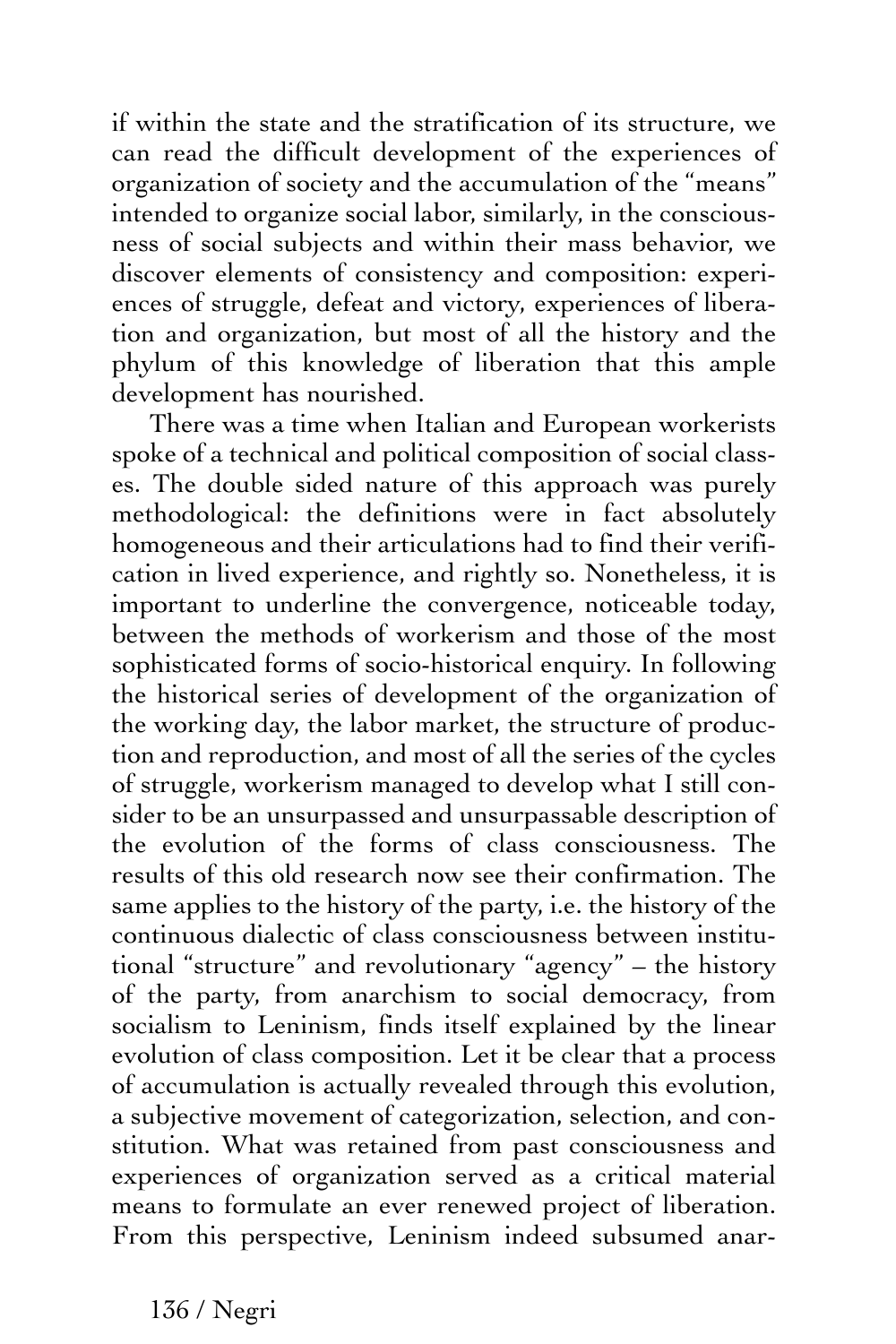chism and social democracy (which are its immediate precursors and adversaries) by reducing them to segments of a new organizational form, by recuperating them and reclassifying them within the original "agency" that it constituted. In the same way, today, inasmuch as liberation struggles can gain maturity and reach a decisive threshold, it is obvious that in these, the worker of automation and socialized information would understand and would subsume Leninism under a new form of social organization and of the struggle for liberation. Leninism competes with liberation, just as anarchism competes with Leninism. From this new perspective on struggle and organizing, Leninism is no doubt an element to be subsumed, even if it will always be kept alive in the agency that we are preparing.

Thus, we can go back to discussing the relationship between liberation and destruction. At the level of current social practices, in what can the moment of destruction consist of? It must consist of the destructuration of the totality within which segments of social and productive life, as well as proletarian knowledge, have been reorganized into a state since the defeat of the seventies. To unmake so-called modernization doesn't entail denying the importance of the technical and the material shifts through which it was realized. The question is rather to take them away and free them from the totality, to enable them to be disengaged from the ends that capitalism wishes to impose on them today, and therefore to move against the ordered reterritorialization that capitalism wants to coerce them into. To destroy means to initiate a process of general dislocation of all the elements of production and reproduction.

No doubt Leninism cannot be the fundamental drive behind a social process of such dimensions and at such levels. Since its origins, Leninism has been lacking the required dimensions and characteristics; as regards its extraneousness to the needs of a productive social class, shaped by a hegemonic conscience, it can even be largely criticized. But criticizing Leninism in this way doesn't mean treating it like dead dog – because it lives and will always live, like a stark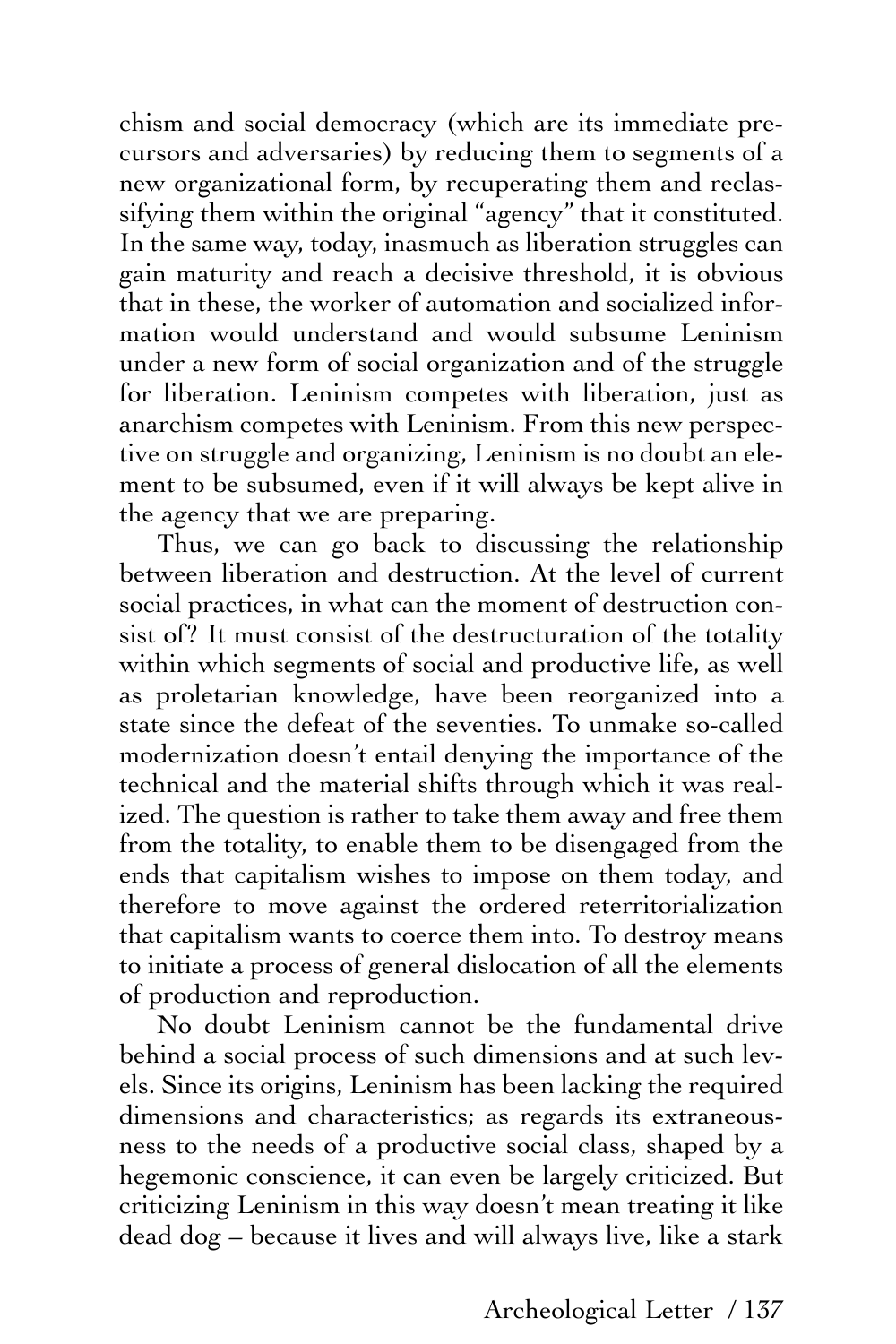reminder of the unforgettable function of class war (which cannot be erased or neglected), as an indication of the necessity to destroy the totality of the *dispositif* of command of the enemy – a never-ending task for those in search of liberation. The dislocation of the frame of liberation as a whole thus implies – as a critical moment – the destruction of the totality.

At this point, we open up to a new series of thoughts. Let us first repeat ourselves. Today we live in the age of defeat, let us never forget that. There is very little room for alternative social practice (a fact that, by itself, feeds the thought of destruction). Indeed, alternative social practice often tends to be realized within the general scheme of totality that produces power. Nonetheless, paradoxically, power is highly aware of the fact that within the scheme of totality it is holding and partitioning a knowledge that is not his but someone else's (a knowledge not predisposed towards mediation, harsh and often irreconcilable). It is true that the precariousness of domination is revealed less by the resistance of the oppressed than by the fragility of the relations of domination (in this respect it would be useful to analyze several dimensions: first the circulation and speed of consensus producing mechanisms, then the temporal dimension of legitimacy ... but we will talk about this some other time). This objective aspect of the crisis must not be underestimated. The level of synthesis achieved by domination and the capacity of the enemy to produce subjectivity are minimal, objectively minimal. The enemy totality hasn't managed to be (or to make itself) organic. However – and here come the new thoughts I mentioned – this isn't enough to set up a theory and social practice that include a new notion of "the left", that is to say it isn't enough to start thinking about theory and social practice as basic activities, as attempts at destroying the opposed totality, or as interventions in the objective contradictions – in short, social practice must not be just (a form of) thought of crisis. On the contrary, it should equally touch on the ontological dimension and develop the constitutive tendency. At present, the moment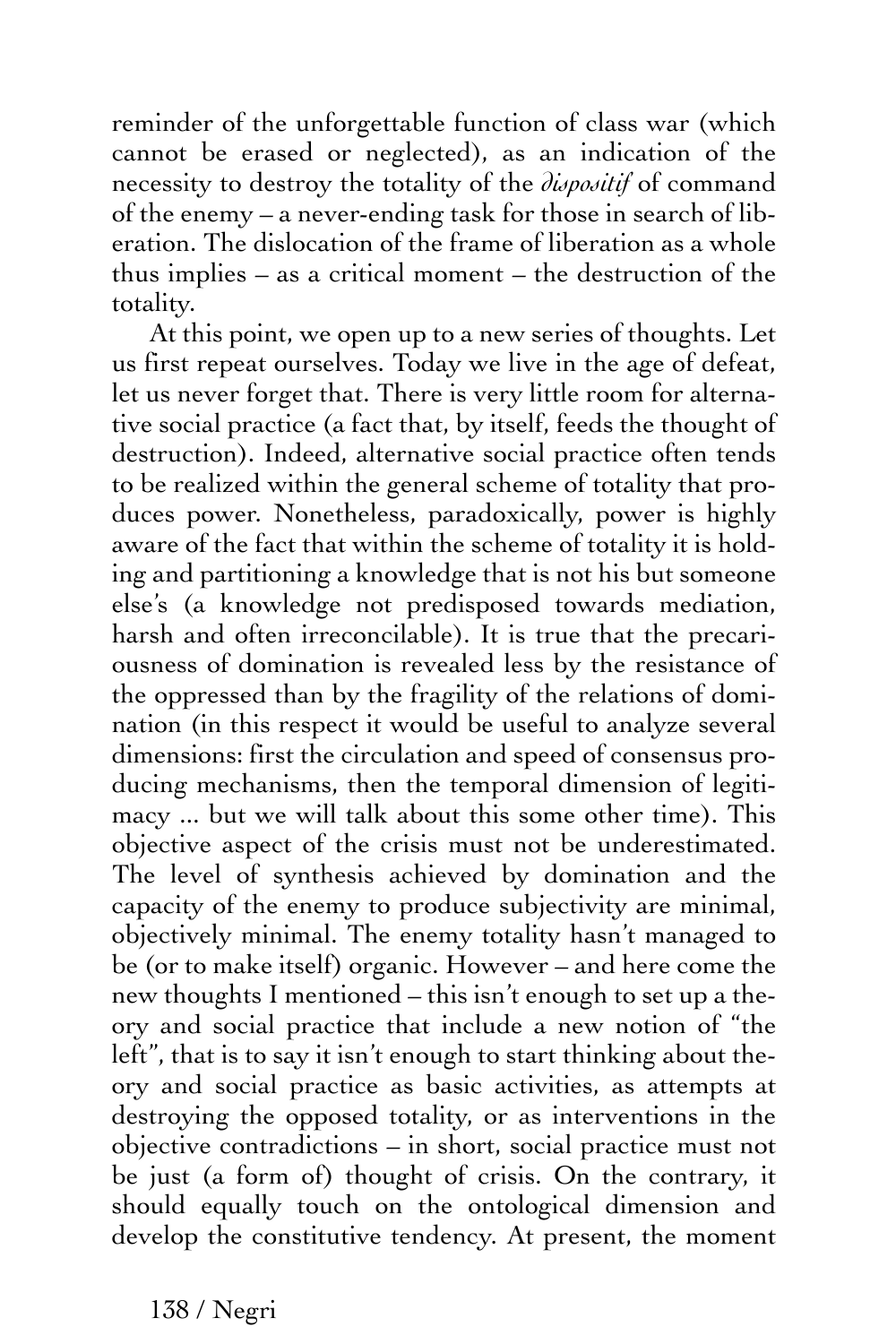we destroy the ability of the enemy's totality to recuperate the knowledge of the exploited, we will have conquered the possibility of expressing the powerful fragmentation of theory, the deep irreducibility of desires, all the transversal tissues of agency. The future of our social practice lies in the destruction of the enemy totality as totality – not because this act of rupture is ontologically prevalent in the logic of social action, but simply because it opens up a great number of possibilities for expression. Social practice unveils itself as being the liberation of desiring segments. And when those expressions fully unfold, the war machines capable of destroying the totality can turn this destruction into a new beginning. The concept of a party and of "the left" cannot be defined here as the plenitude of expression of these segments and positive behaviors beyond the war machine.

At present we are faced with a set of historical experiences that seem to have an extreme novelty about them. These are Solidarnosc in Poland, the development of the Greens movement in West Germany, and a number of other new social movements, very large by comparison, although much less organized and still in need of critical analysis, such as the movement of the "self-convoked" in Italy, the struggle against NATO in Spain, the English miners' struggle, etc. These movements of organization and struggle have completely new characteristics when compared to traditional workers' organizations. Thus they can't be referred back to our memories and traditions. These movements display the ontological experience of the breaking of the totality and the liberation of an energy permanently directed against it. Defining the material foundations of the political composition of the exploited class by an analysis of this composition would not be difficult, but it isn't important for the moment. What matters is to insist on the extraordinary innovation present here. All the movements mentioned above were born after the great flood; it is worth remarking that not only the world still exists after the flood, but also that in fact this disaster has really fertilized the soil.

Let us examine the initial character of these movements.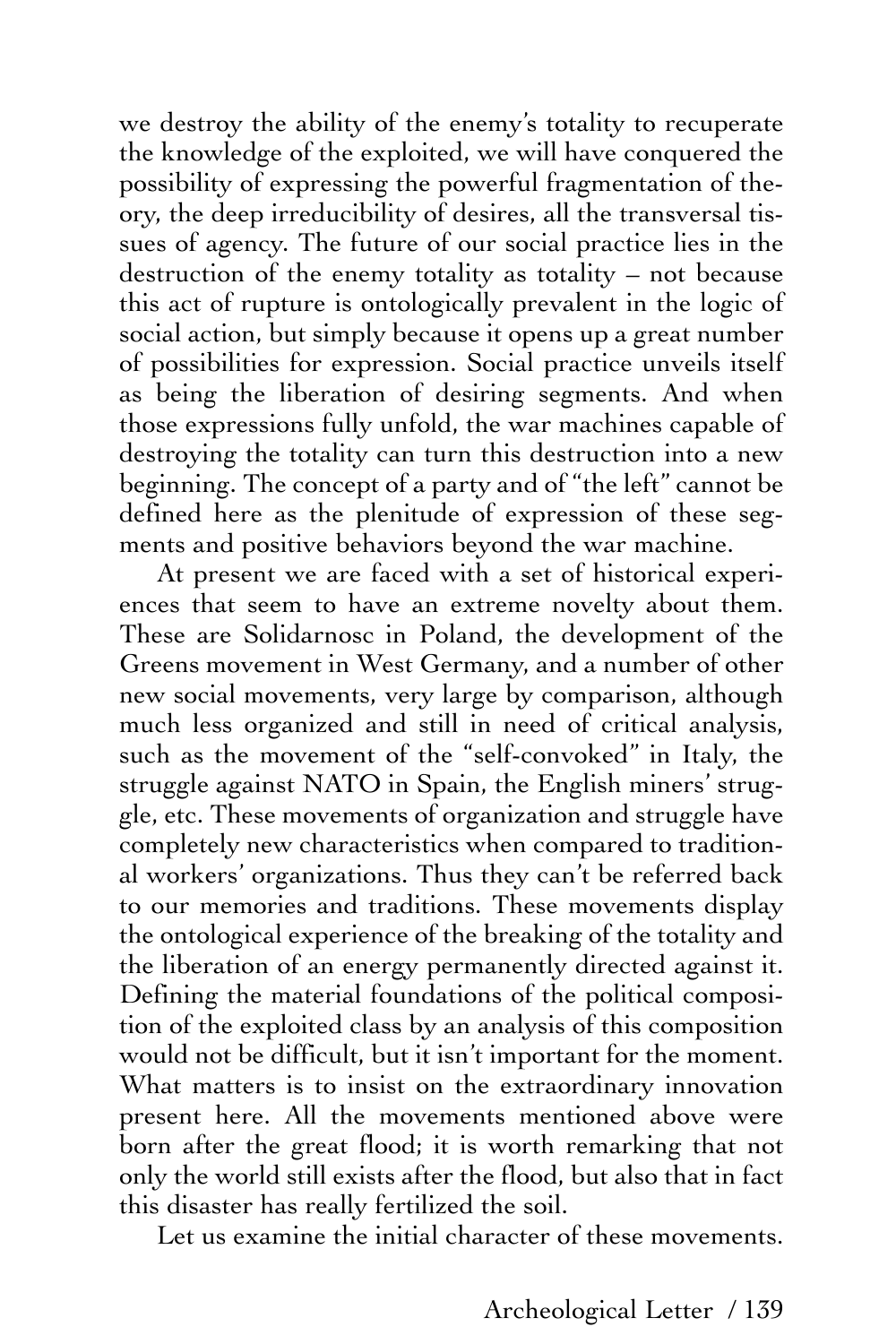First and foremost, they are social movements; secondly, they aren't reformist but different movements. Therefore, they are 1. transversal movements, 2. alternative movements. They don't want the totality, on the contrary they want to destroy it, and it is through this destruction that they assert the independence of their knowledge (its richness and rainbow multiplicity, etc.) and the efficiency of their power. I don't know the laws that enable these movements to make their presence a continued one – if these laws exist, they are yet to be discovered. But I would like to suggest a hypothesis. The passage from flow to substance, from movement to party, essentially depends on the ability of the physical strength of the masses and of radical intellectuals to establish a link between the power of new knowledge and the capacity for destruction. I feel that the degree of substance and organizational stability of ontological irreversibility of can only be measured and definitively established when the movement of struggle acknowledges itself as a machine geared to the radical displacement of the terms of politics. For the first time, the autonomy of the political is paradoxically brought about through the independence of the social as a refusal of the state (but only as the end of a utopian process which had been unfolding for too long).

Both the right and modern Liberalism understood a large number of the current characters of revolutionary knowledge: hence they tried to mystify them – and this is why we were treated to an orgy of *"nouveaux philosophes"*. No, to tell the truth, the independence of alternative politics has nothing to do with a resurgence of liberalism; what we want is a total socialization of the means of production, this seems obvious to us, even banal. However, this is not where the problem lies. The problem is a different one, and absolutely crucial. Freedom consists in positing an essential diversity in a world where all the possible conditions of freedom and truth have otherwise vanished, absorbed into the totality of power. Only the irruption of the other, of an ontological alternative into the sphere of institutional politics can give liberation a new meaning and thus establish a transfor-

140 / Negri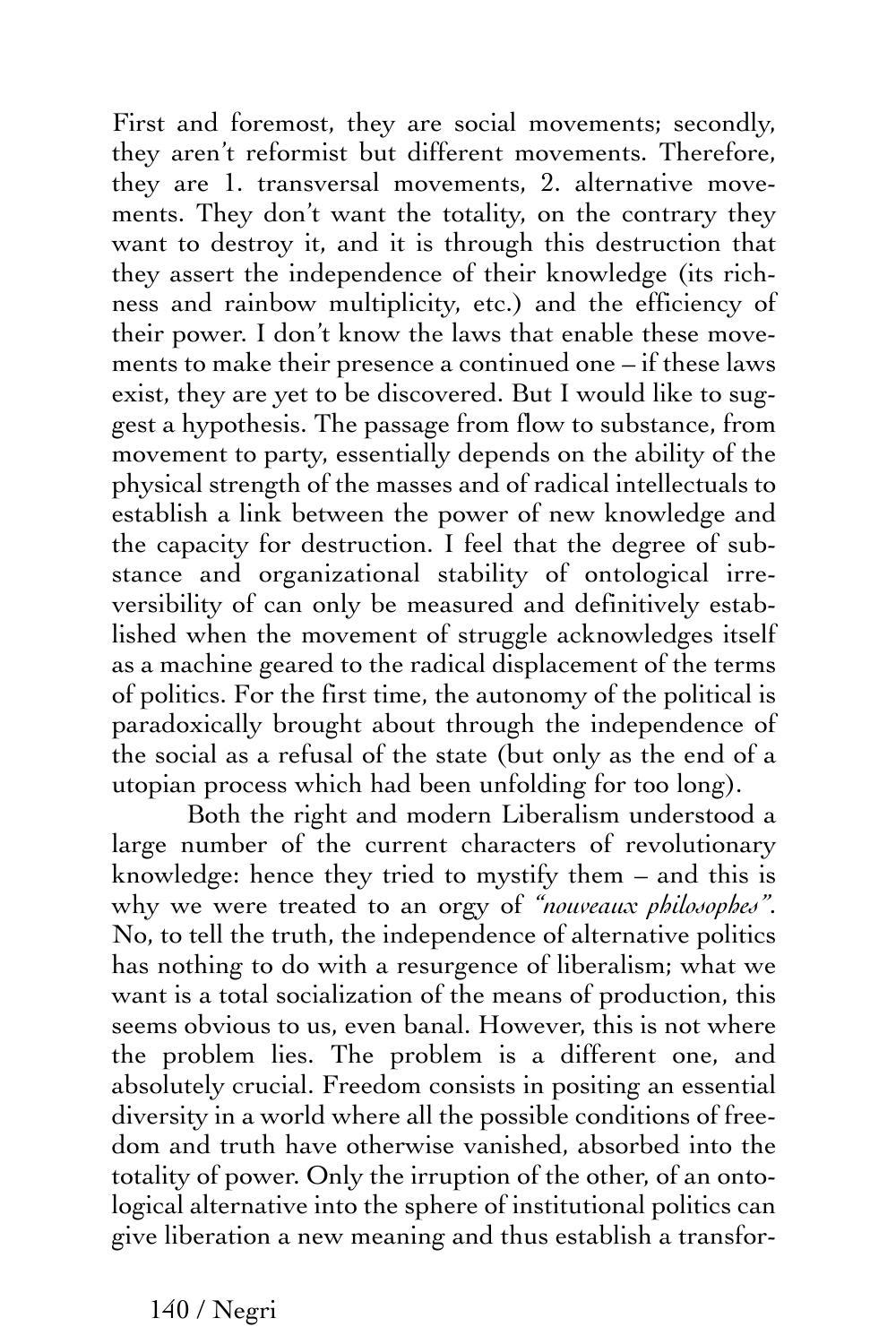mative social practice. Within the philosophies of knowledge and those of science, within aesthetics and all structural-functional systems, the emergence of the catastrophic element and of radical difference constitutes a fundamental moment precisely as man's perspective has been overshadowed by totality. Only a subversive use of the political is able to produce this overabundance of truth, to express an image of totality that wasn't closed, that was one of radical innovation, and thus managed to anticipate and point towards the concept of catastrophe: 1848, 1870, 1917, 1968 ... Without these catastrophes science would have never discovered thermodynamics... But now the problem is how to construct the catastrophe. This is to mention all of the enormous problems that we are unable to solve. However, there is one problem that we must solve: how to be the catastrophe by building it, how to be the totality without being it, how to be the destructive opposite of the capitalist and state totality without becoming homologous to it. Subversion as radical democracy, wherever the forms of organization have the efficiency of Leninism and the freedom of autonomism; social practice as an agency of singularities – without falling into fetishism, either of the "general will" or the "common good", both of which amount to a denial of difference and its treatment as a mere cog within the cosmos of exploitation.

To conclude: well, my dear Félix, what comes to mind is a terribly efficient and terribly adversary social practice, one that I've had to endure and that contributed to our defeat; namely, terrorism. It isn't very hard to define; what it is, is a monstrous event, a mystified rendition of state violence and of its empty fiction of totality, it is a mystical unilateral blitz that through destruction negates liberation by taking its dynamic force away from it and doing away with all the gentleness of its relations. However, terrorism is and has been deemed scandalous and will continue to be so unless we avoid the monstrous reproach it throws at us: that we haven't managed to become men who rebel without a fuss, who reclaim freedom and effect a rupture with an existence controlled by power. Terrorism could reproach us for not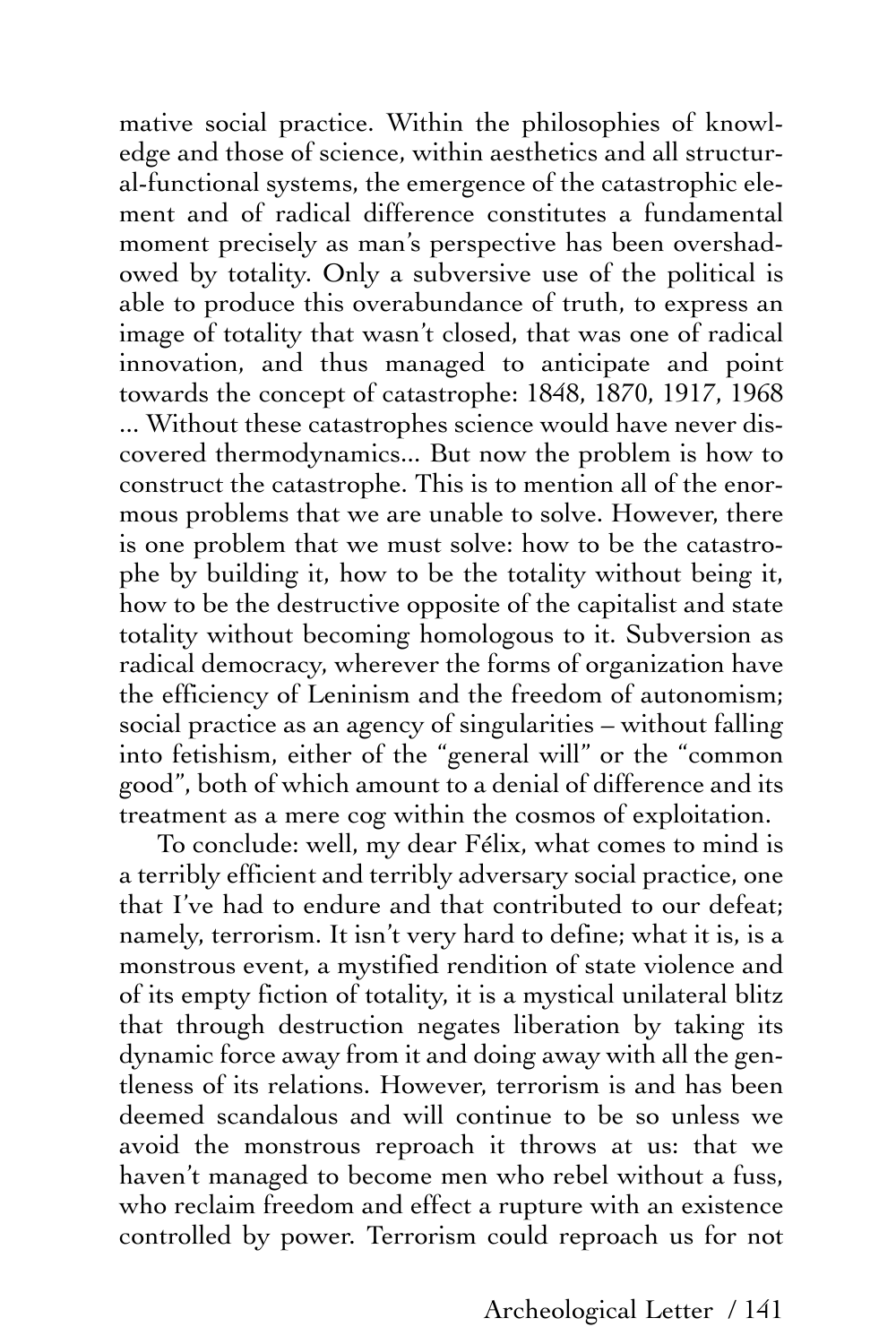being free, for being, in the face of Goliath, sheep instead of Davids. We can only invent a new life, free from both terrorism and state violence, if we return to a form of militancy capable of putting forward the question of alternative values and of totally radical methods. As if our social practice was guided by the hypothesis of the existence of a few millions Davids.

"Power", if you wish, comes before "knowledge". Some will say, my dear Félix, that we are almost fascists when we say things like this. Let people talk. For my part, I would like to make things even worse, to show off bad taste and tawdriness: to say that love, only love, can determine the relation between power and knowledge. Some old friends are with me on this, and consider this shameful admittance of irrationalism legitimate. The first of these is the good Spinoza, who takes up the motto of the great philosophers of the Italian Renaissance and states that love is halfway between knowledge and power. And most of all, the eternal and Goethe-like Lenin: "at the beginning was action". Let us make haste.